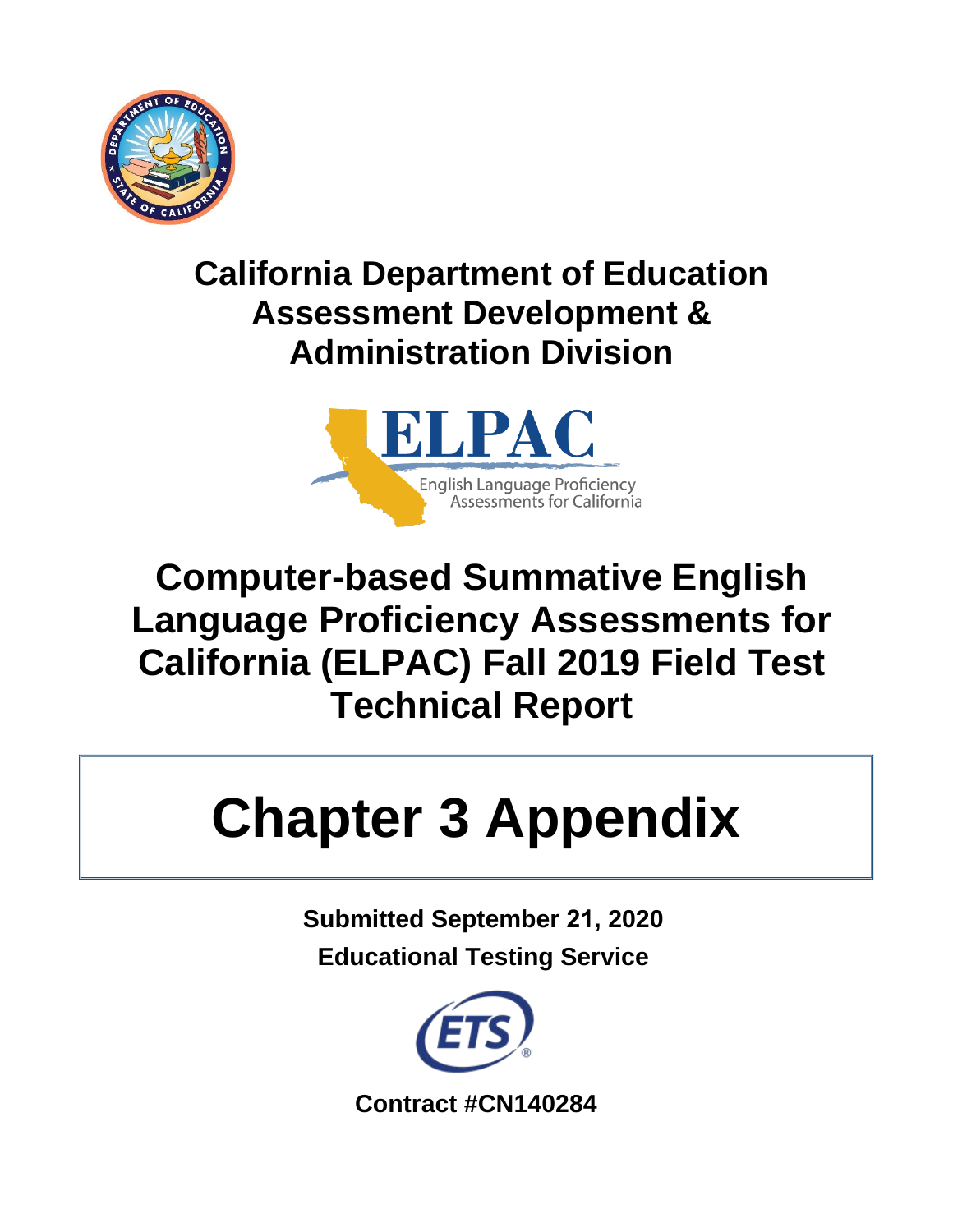# **Table of Contents**

# **List of Tables**

| Table 3.A.1 Demographic Summary for Sample Taking C1 Oral: Kindergarten                        |    |
|------------------------------------------------------------------------------------------------|----|
| Table 3.A.2 Demographic Summary for Sample Taking C1 Oral: Grade One 4                         |    |
| Table 3.A.3 Demographic Summary for Sample Taking C1 Oral: Grade Two 6                         |    |
| Table 3.A.4 Demographic Summary for Sample Taking C1 Oral: Grade Span Three                    |    |
| Through Five                                                                                   |    |
| Table 3.A.5 Demographic Summary for Sample Taking C1 Oral: Grade Span Six Through              |    |
|                                                                                                |    |
| Table 3.A.6 Demographic Summary for Sample Taking C1 Oral: Grade Span Nine                     |    |
|                                                                                                |    |
| Table 3.A.7 Demographic Summary for Sample Taking C1 Oral: Grade Span Eleven and               |    |
| Twelve                                                                                         | 14 |
| Table 3.A.8 Demographic Summary for Sample Taking C1 Written: Kindergarten  16                 |    |
| Table 3.A.9 Demographic Summary for Sample Taking C1 Written: Grade One  18                    |    |
| Table 3.A.10 Demographic Summary for Sample Taking C1 Written: Grade Two 20                    |    |
| Table 3.A.11 Demographic Summary for Sample Taking C1 Written: Grade Span Three                |    |
| Through Five                                                                                   | 22 |
| Table 3.A.12 Demographic Summary for Sample Taking C1 Written: Grade Span Six                  |    |
|                                                                                                | 24 |
| Table 3.A.13 Demographic Summary for Sample Taking C1 Written: Grade Span Nine                 |    |
|                                                                                                | 26 |
| Table 3.A.14 Demographic Summary for Sample Taking C1 Written: Grade Span Eleven<br>and Twelve | 28 |
| Table 3.A.15 Demographic Summary for Sample Taking C1 Written                                  |    |
|                                                                                                | 30 |
| Table 3.A.16 Demographic Summary for Sample Taking C1 Written (Reading):                       |    |
| Grade One                                                                                      | 31 |
| Table 3.A.17 Demographic Summary for Sample Taking C1 Written (Reading):                       |    |
| Grade Two                                                                                      | 32 |
| Table 3.A.18 Demographic Summary for Sample Taking C1 Written                                  |    |
|                                                                                                | 33 |
| Table 3.A.19 Demographic Summary for Sample Taking C1 Written (Writing): Grade One. 34         |    |
| Table 3.A.20 Demographic Summary for Sample Taking C1 Written (Writing): Grade Two. 35         |    |
| Table 3.A.21 Demographic Summary for Sample Taking C2: Kindergarten 36                         |    |
| Table 3.A.22 Demographic Summary for Sample Taking C2: Grade One  38                           |    |
| Table 3.A.23 Demographic Summary for Sample Taking C2: Grade Two  40                           |    |
| Table 3.A.24 Demographic Summary for Sample Taking C2: Grade Span Three Through                |    |
| Five                                                                                           |    |
| Table 3.A.25 Demographic Summary for Sample Taking C2: Grade Span Six                          |    |
|                                                                                                |    |
| Table 3.A.26 Demographic Summary for Sample Taking C2: Grade Span Nine and Ten  46             |    |
| Table 3.A.27 Demographic Summary for Sample Taking C2: Grade Span Eleven                       |    |
|                                                                                                | 48 |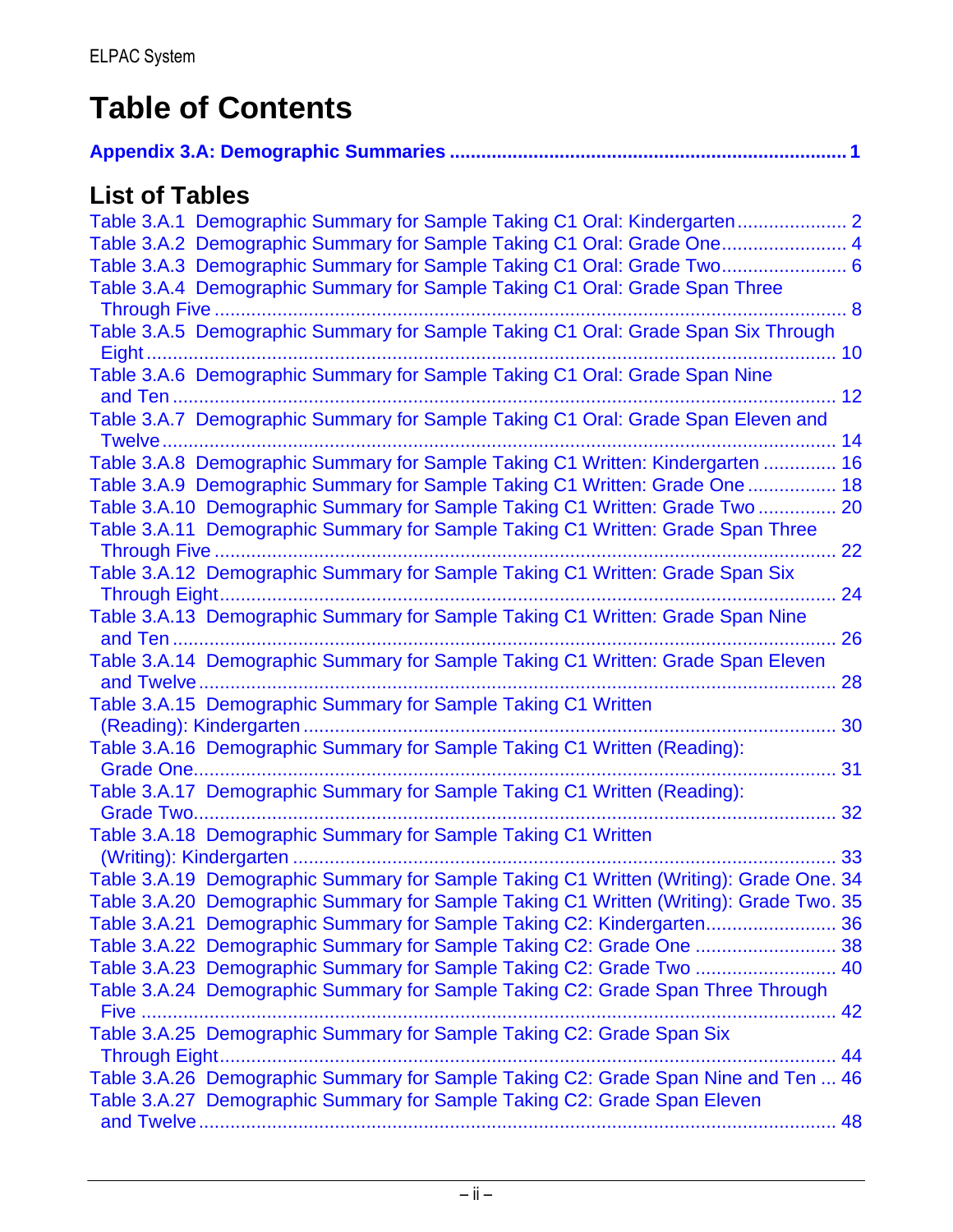|                |                                                                          |  | Table 3.A.28 Demographic Summary for Sample Taking C3: Kindergarten                | 50 |
|----------------|--------------------------------------------------------------------------|--|------------------------------------------------------------------------------------|----|
|                |                                                                          |  |                                                                                    | 52 |
|                | Table 3.A.30 Demographic Summary for Sample Taking C3: Grade Two         |  |                                                                                    | 54 |
| Five           |                                                                          |  | Table 3.A.31 Demographic Summary for Sample Taking C3: Grade Span Three Through    | 56 |
|                | Table 3.A.32 Demographic Summary for Sample Taking C3: Grade Span Six    |  |                                                                                    |    |
| Through Eight. |                                                                          |  |                                                                                    | 58 |
|                |                                                                          |  | Table 3.A.33 Demographic Summary for Sample Taking C3: Grade Span Nine and Ten  60 |    |
|                | Table 3.A.34 Demographic Summary for Sample Taking C3: Grade Span Eleven |  |                                                                                    | 62 |
|                |                                                                          |  | Table 3.A.35 Demographic Summary for Sample Taking F1: Kindergarten                | 64 |
|                |                                                                          |  |                                                                                    | 67 |
|                |                                                                          |  |                                                                                    |    |
| Five           |                                                                          |  | Table 3.A.38 Demographic Summary for Sample Taking F1: Grade Span Three Through    | 73 |
|                | Table 3.A.39 Demographic Summary for Sample Taking F1: Grade Span Six    |  |                                                                                    |    |
| Through Eight. |                                                                          |  |                                                                                    | 76 |
|                |                                                                          |  | Table 3.A.40 Demographic Summary for Sample Taking F1: Grade Span Nine and Ten 79  |    |
|                | Table 3.A.41 Demographic Summary for Sample Taking F1: Grade Span Eleven |  |                                                                                    |    |
|                | and Twelve                                                               |  |                                                                                    | 82 |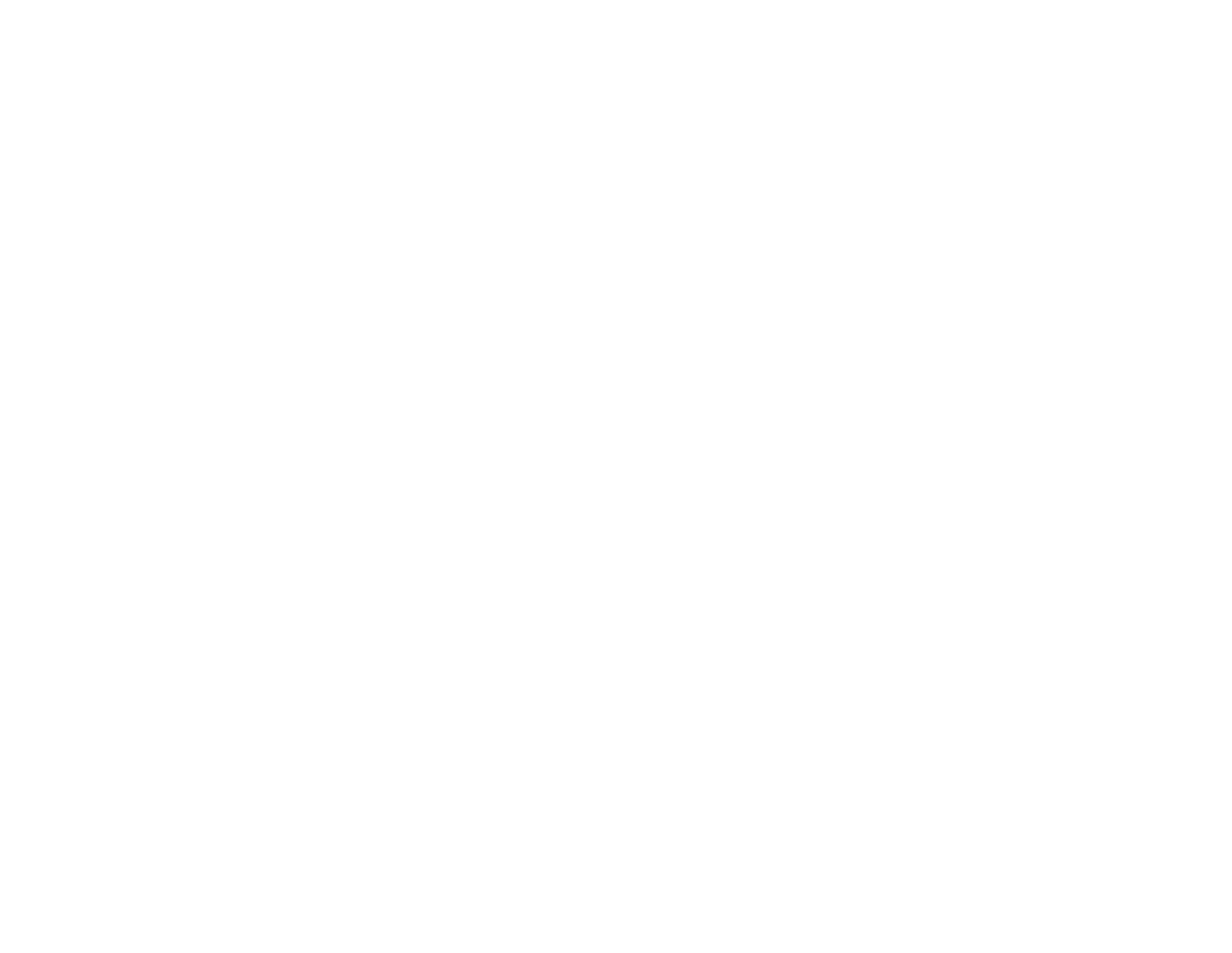# **Appendix 3.A: Demographic Summaries**

For all tables in appendix 3, the student group "All" represents all students who took a test. The *Number Tested* columns contain the number of students in each demographic group who took the test. The *Number Analyzed* columns contain the number of students included in item analyses after data cleaning rules were applied:

- Number Tested for Forms C1 and C2 **Oral**—All students who took the oral composite
	- Number Analyzed Listening—Students who responded to at least one item in the Listening domain
	- Number Analyzed Speaking—Students who responded to at least one item in the Speaking domain
- Number Tested for Forms C1 and C3 **Written**—All students who took the written composite
	- Number Analyzed Reading—Students who responded to at least one item in the Reading domain
	- Number Analyzed Writing—Students who responded to at least one item in the Writing domain
- <span id="page-4-0"></span>• Number Analyzed for Forms C1, C2, and F1 **Oral**—Students who responded to at least four items in Listening and at least three items in Speaking
- Number Tested for Forms C1, C3, and F1 **Written**—Students who responded to at least five items in Reading and at least two items in Writing
- Number Tested for Form F1—Students who responded to at least one item in each of the four domains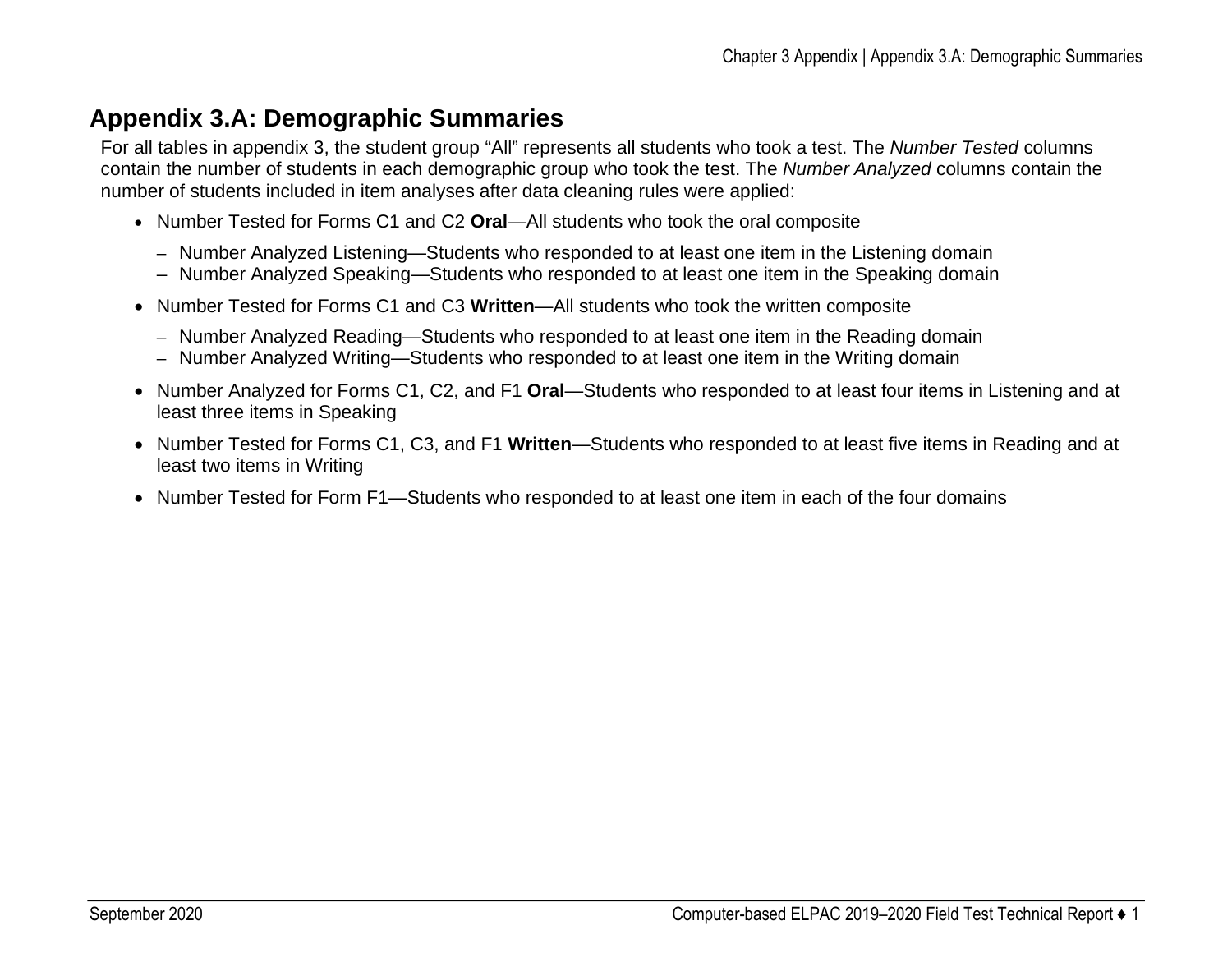|  | Table 3.A.1 Demographic Summary for Sample Taking C1 Oral: Kindergarten |  |  |  |
|--|-------------------------------------------------------------------------|--|--|--|
|--|-------------------------------------------------------------------------|--|--|--|

<span id="page-5-0"></span>

| <b>Student Group</b>                      | Number<br>Tested | Percent Tested | Tested<br>Number<br><b>Oral</b> | Percent Tested<br><b>Oral</b> | Analyzed<br>Listening<br>Number | Percent Analyzed<br>Listening | Analyzed<br>Number A<br>Speaking | Percent Analyzed<br>Speaking |
|-------------------------------------------|------------------|----------------|---------------------------------|-------------------------------|---------------------------------|-------------------------------|----------------------------------|------------------------------|
| All                                       | 1,457            | 100.00         | 361                             | 100.00                        | 278                             | 100.00                        | 276                              | 100.00                       |
| Male                                      | 727              | 49.90          | 171                             | 47.37                         | 130                             | 46.76                         | 129                              | 46.74                        |
| Female                                    | 730              | 50.10          | 190                             | 52.63                         | 148                             | 53.24                         | 147                              | 53.26                        |
| American Indian or Alaska Native          | 0                | 0.00           | $\mathbf 0$                     | 0.00                          | $\overline{0}$                  | 0.00                          | $\overline{0}$                   | 0.00                         |
| Asian                                     | 190              | 13.04          | 21                              | 5.82                          | 16                              | 5.76                          | 16                               | 5.80                         |
| Native Hawaiian or Other Pacific Islander | 3                | 0.21           | $\mathbf 0$                     | 0.00                          | $\mathbf 0$                     | 0.00                          | $\mathbf 0$                      | 0.00                         |
| Filipino                                  | 14               | 0.96           | 2                               | 0.55                          | $\overline{2}$                  | 0.72                          | $\overline{2}$                   | 0.72                         |
| Hispanic or Latino                        | 1,186            | 81.40          | 312                             | 86.43                         | 242                             | 87.05                         | 240                              | 86.96                        |
| <b>Black or African American</b>          | 4                | 0.27           | 1                               | 0.28                          | 1                               | 0.36                          | 1                                | 0.36                         |
| White                                     | 22               | 1.51           | 11                              | 3.05                          | 8                               | 2.88                          | 8                                | 2.90                         |
| Two or more races                         | 7                | 0.48           | 1                               | 0.28                          | 0                               | 0.00                          | $\mathbf 0$                      | 0.00                         |
| Unknown                                   | 31               | 2.13           | 13                              | 3.60                          | 9                               | 3.24                          | 9                                | 3.26                         |
| Guatemala                                 | $\overline{7}$   | 0.48           | 1                               | 0.28                          | $\mathbf{1}$                    | 0.36                          | $\mathbf{1}$                     | 0.36                         |
| Honduras                                  | 8                | 0.55           | 3                               | 0.83                          |                                 | 0.36                          |                                  | 0.36                         |
| Colombia                                  | 0                | 0.00           | 0                               | 0.00                          | 0                               | 0.00                          | 0                                | 0.00                         |
| El Salvador                               | 9                | 0.62           | 1                               | 0.28                          | 1                               | 0.36                          | 1                                | 0.36                         |
| Afghanistan                               | 4                | 0.27           | $\overline{2}$                  | 0.55                          | $\overline{2}$                  | 0.72                          | $\overline{2}$                   | 0.72                         |
| Other                                     | 1,429            | 98.08          | 354                             | 98.06                         | 273                             | 98.20                         | 271                              | 98.19                        |
| Technology used                           | 1,429            | 98.08          | 354                             | 98.06                         | 273                             | 98.20                         | 271                              | 98.19                        |
| Technology not used                       | 28               | 1.92           | 7                               | 1.94                          | 5                               | 1.80                          | 5                                | 1.81                         |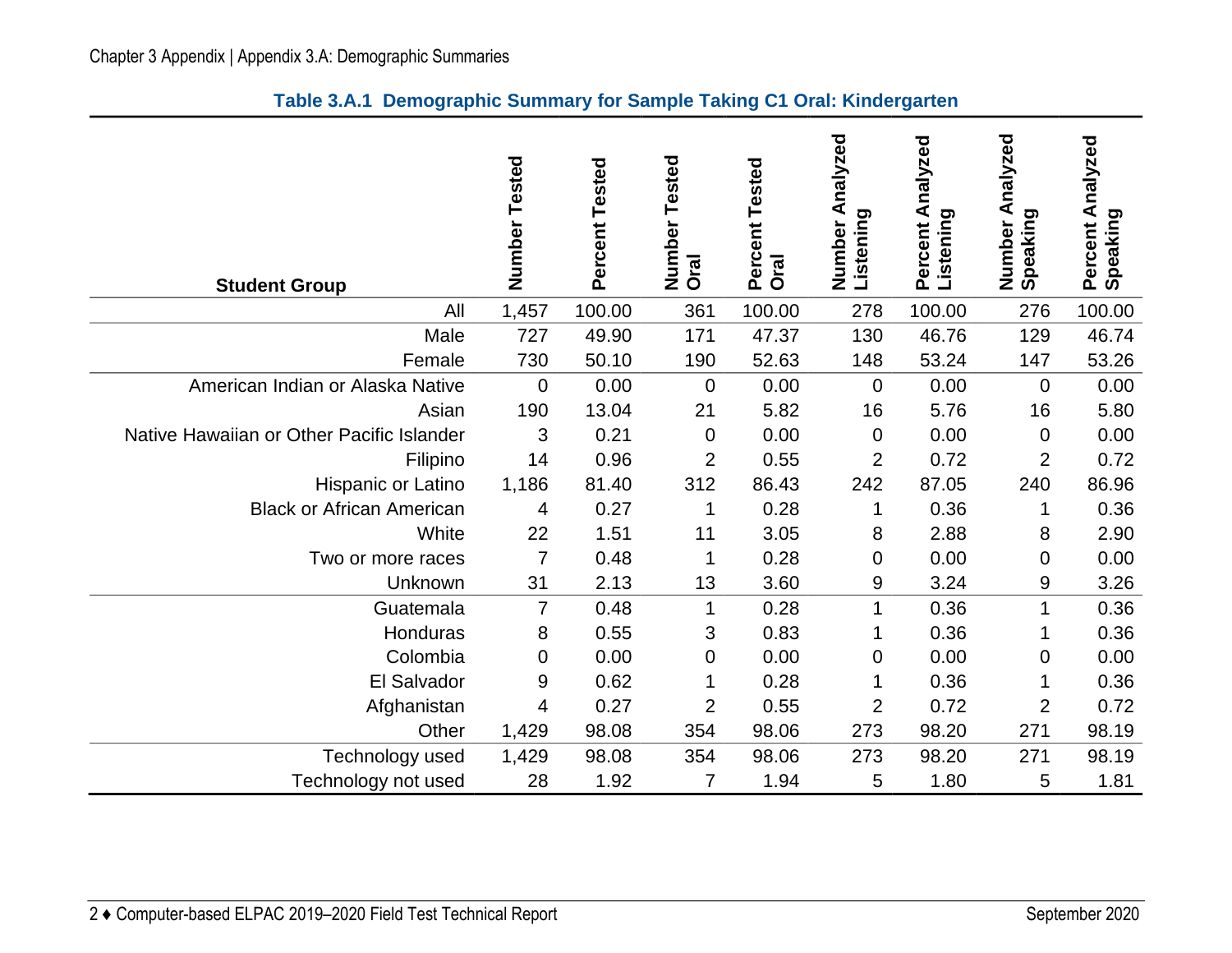| <b>Student Group</b>                          | Number<br>Tested | Percent Tested | Tested<br>Number<br>Oral | Tested<br>Percent<br><b>Oral</b> | nalyzed<br>istening<br>Number | nalyzed<br>⋖<br><b>Listening</b><br>Percent | nalyzed<br>Speaking<br>Number | nalyzed<br>⋖<br>Speaking<br>Percent |
|-----------------------------------------------|------------------|----------------|--------------------------|----------------------------------|-------------------------------|---------------------------------------------|-------------------------------|-------------------------------------|
| English only (EO)                             | $\overline{2}$   | 0.14           | $\overline{2}$           | 0.55                             | $\overline{0}$                | 0.00                                        | 0                             | 0.00                                |
| Initial fluent English proficient (IFEP)      | 87               | 5.97           | 25                       | 6.93                             | $\mathbf 0$                   | 0.00                                        | 0                             | 0.00                                |
| English learner (EL)                          | 1,309            | 89.84          | 329                      | 91.14                            | 278                           | 100.00                                      | 276                           | 100.00                              |
| Reclassified fluent English proficient (RFEP) | 9                | 0.62           |                          | 0.28                             | 0                             | 0.00                                        | 0                             | 0.00                                |
| To be determined (TBD)                        | 50               | 3.43           | 4                        | 1.11                             | $\Omega$                      | 0.00                                        | 0                             | 0.00                                |
| English proficiency unknown                   | 0                | 0.00           | 0                        | 0.00                             | $\mathbf 0$                   | 0.00                                        | 0                             | 0.00                                |
| No special education services                 | 1,456            | 99.93          | 361                      | 100.00                           | 278                           | 100.00                                      | 276                           | 100.00                              |
| Special education services                    |                  | 0.07           | $\mathbf 0$              | 0.00                             | $\overline{0}$                | 0.00                                        | 0                             | 0.00                                |
| Not economically disadvantaged                | 462              | 31.71          | 124                      | 34.35                            | 104                           | 37.41                                       | 102                           | 36.96                               |
| Economically disadvantaged                    | 995              | 68.29          | 237                      | 65.65                            | 174                           | 62.59                                       | 174                           | 63.04                               |
| Economically disadvantaged unknown            | 0                | 0.00           | $\mathbf 0$              | 0.00                             | $\overline{0}$                | 0.00                                        | 0                             | 0.00                                |
| In U.S. schools less than 12 months           | 393              | 26.97          | 101                      | 27.98                            | 72                            | 25.90                                       | 72                            | 26.09                               |
| In U.S. schools 12 months or more             | 999              | 68.57          | 239                      | 66.20                            | 195                           | 70.14                                       | 193                           | 69.93                               |
| Duration unknown                              | 65               | 4.46           | 21                       | 5.82                             | 11                            | 3.96                                        | 11                            | 3.99                                |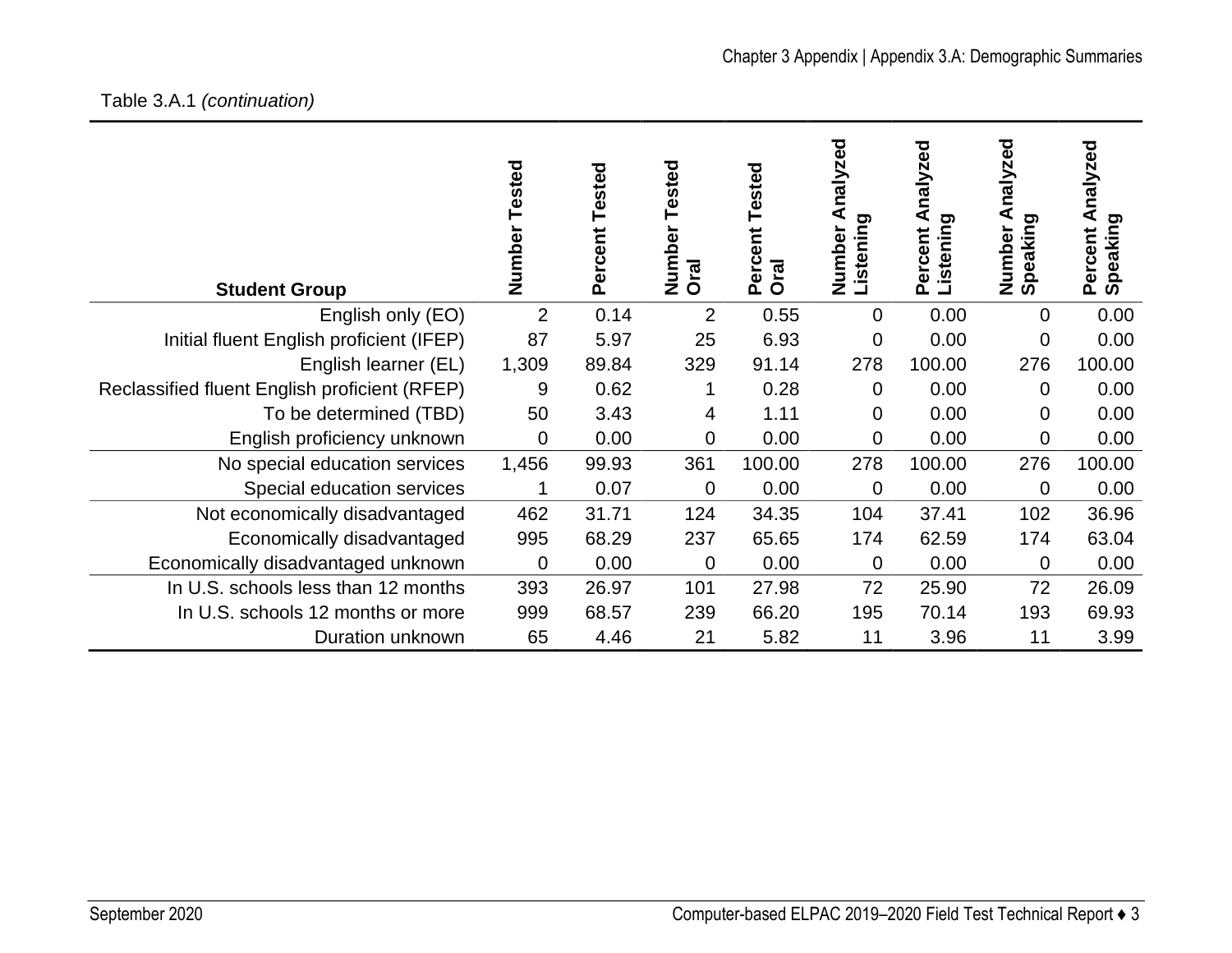|  |  |  |  |  | Table 3.A.2 Demographic Summary for Sample Taking C1 Oral: Grade One |
|--|--|--|--|--|----------------------------------------------------------------------|
|--|--|--|--|--|----------------------------------------------------------------------|

<span id="page-7-0"></span>

| <b>Student Group</b>                      | Number<br>Tested | Percent Tested | Tested<br>Number<br><b>Oral</b> | Percent Tested<br><b>Oral</b> | Analyzed<br>Listening<br>Number | Percent Analyzed<br>Listening | Analyzed<br>Number A<br>Speaking | Percent Analyzed<br>Speaking |
|-------------------------------------------|------------------|----------------|---------------------------------|-------------------------------|---------------------------------|-------------------------------|----------------------------------|------------------------------|
| All                                       | 1,182            | 100.00         | 439                             | 100.00                        | 422                             | 100.00                        | 232                              | 100.00                       |
| Male                                      | 590              | 49.92          | 209                             | 47.61                         | 200                             | 47.39                         | 106                              | 45.69                        |
| Female                                    | 592              | 50.08          | 230                             | 52.39                         | 222                             | 52.61                         | 126                              | 54.31                        |
| American Indian or Alaska Native          | 1                | 0.08           | $\mathbf 0$                     | 0.00                          | $\overline{0}$                  | 0.00                          | $\overline{0}$                   | 0.00                         |
| Asian                                     | 123              | 10.41          | 35                              | 7.97                          | 35                              | 8.29                          | 4                                | 1.72                         |
| Native Hawaiian or Other Pacific Islander | 1                | 0.08           | $\mathbf 0$                     | 0.00                          | $\mathbf 0$                     | 0.00                          | $\mathbf 0$                      | 0.00                         |
| Filipino                                  | 10               | 0.85           | 5                               | 1.14                          | 5                               | 1.18                          | 3                                | 1.29                         |
| Hispanic or Latino                        | 988              | 83.59          | 378                             | 86.10                         | 366                             | 86.73                         | 221                              | 95.26                        |
| <b>Black or African American</b>          | 6                | 0.51           | $\mathbf 0$                     | 0.00                          | $\mathbf 0$                     | 0.00                          | $\mathbf 0$                      | 0.00                         |
| White                                     | 40               | 3.38           | 15                              | 3.42                          | 12                              | 2.84                          | 1                                | 0.43                         |
| Two or more races                         | 1                | 0.08           | $\boldsymbol{0}$                | 0.00                          | $\mathbf 0$                     | 0.00                          | 0                                | 0.00                         |
| Unknown                                   | 12               | 1.02           | 6                               | 1.37                          | 4                               | 0.95                          | 3                                | 1.29                         |
| Guatemala                                 | 10               | 0.85           | 3                               | 0.68                          | 4                               | 0.95                          | $\mathbf 1$                      | 0.43                         |
| Honduras                                  | 3                | 0.25           | 1                               | 0.23                          | 1                               | 0.24                          | 0                                | 0.00                         |
| Colombia                                  | 1                | 0.08           | 0                               | 0.00                          | 0                               | 0.00                          | 0                                | 0.00                         |
| El Salvador                               | 10               | 0.85           | 4                               | 0.91                          | 4                               | 0.95                          | $\overline{2}$                   | 0.86                         |
| Afghanistan                               | 5                | 0.42           | $\overline{0}$                  | 0.00                          | 1                               | 0.24                          | $\mathbf 0$                      | 0.00                         |
| Other                                     | 1,153            | 97.55          | 431                             | 98.18                         | 412                             | 97.63                         | 229                              | 98.71                        |
| Technology used                           | 1,153            | 97.55          | 431                             | 98.18                         | 412                             | 97.63                         | 229                              | 98.71                        |
| Technology not used                       | 29               | 2.45           | 8                               | 1.82                          | 10                              | 2.37                          | 3                                | 1.29                         |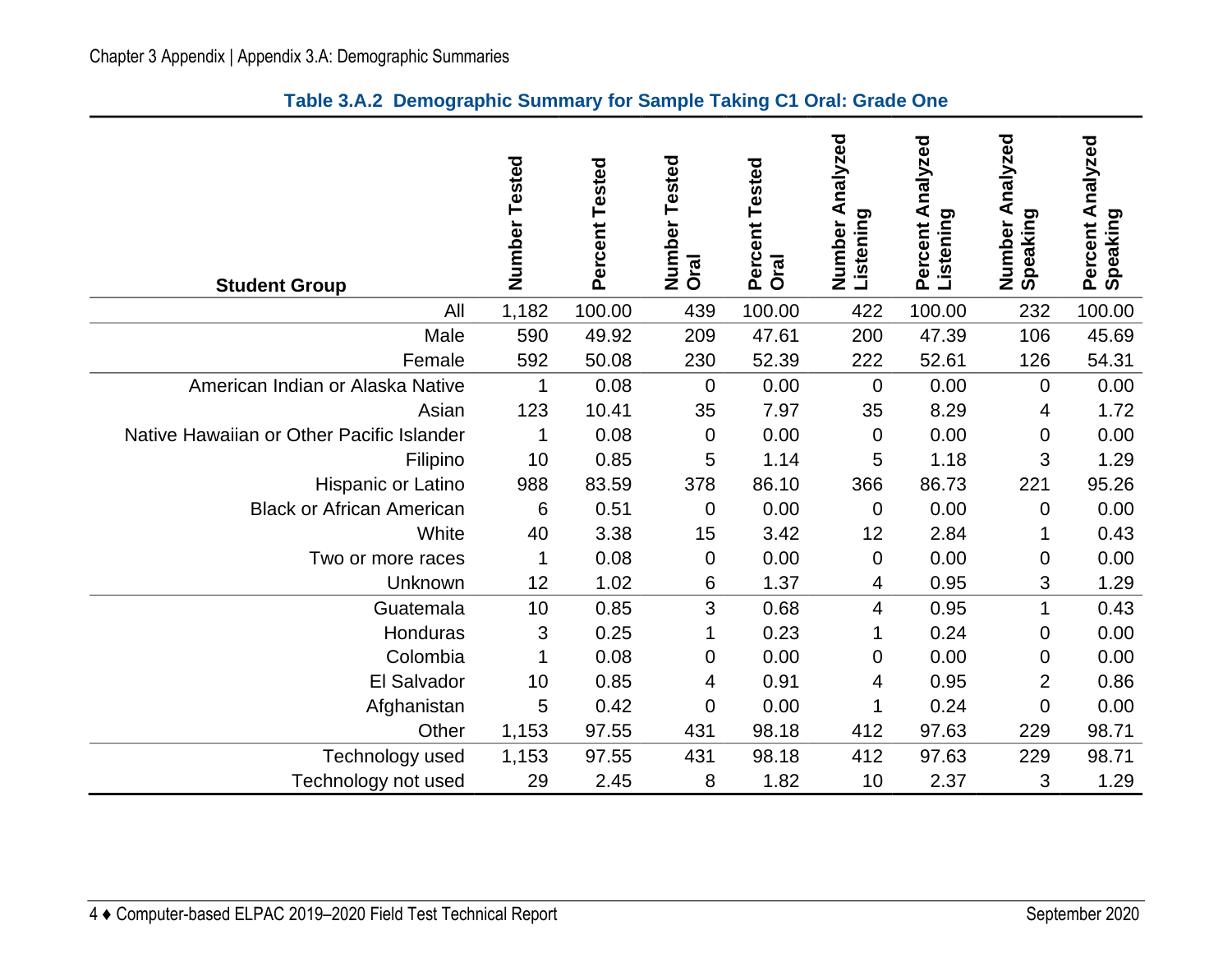# Table 3.A.2 *(continuation)*

| <b>Student Group</b>                          | Tested<br>Number | Tested<br>Percent | ested<br>Φ<br>Numbe<br>Oral | Tested<br>Percent<br><b>Oral</b> | ್ಠಾ<br>nalyze<br>Listening<br>Number | nalyzed<br>⋖<br><b>Listening</b><br>Percent | ್ಠಾ<br>alyze<br>0<br>Speaking<br>Number | nalyzed<br>⋖<br>ರಾ<br>Speaking<br>Percent |
|-----------------------------------------------|------------------|-------------------|-----------------------------|----------------------------------|--------------------------------------|---------------------------------------------|-----------------------------------------|-------------------------------------------|
| English only (EO)                             | $\overline{0}$   | 0.00              | 0                           | 0.00                             | 0                                    | 0.00                                        | $\Omega$                                | 0.00                                      |
| Initial fluent English proficient (IFEP)      | 14               | 1.18              | 10                          | 2.28                             | 0                                    | 0.00                                        | 0                                       | 0.00                                      |
| English learner (EL)                          | 1,150            | 97.29             | 421                         | 95.90                            | 422                                  | 100.00                                      | 232                                     | 100.00                                    |
| Reclassified fluent English proficient (RFEP) | 14               | 1.18              | 5                           | 1.14                             | $\Omega$                             | 0.00                                        | $\Omega$                                | 0.00                                      |
| To be determined (TBD)                        | 4                | 0.34              | 3                           | 0.68                             | 0                                    | 0.00                                        | 0                                       | 0.00                                      |
| English proficiency unknown                   | $\mathbf 0$      | 0.00              | 0                           | 0.00                             | 0                                    | 0.00                                        | 0                                       | 0.00                                      |
| No special education services                 | 1,181            | 99.92             | 438                         | 99.77                            | 421                                  | 99.76                                       | 232                                     | 100.00                                    |
| Special education services                    | 1                | 0.08              | 1                           | 0.23                             | 1                                    | 0.24                                        | $\mathbf 0$                             | 0.00                                      |
| Not economically disadvantaged                | 318              | 26.90             | 103                         | 23.46                            | 102                                  | 24.17                                       | 72                                      | 31.03                                     |
| Economically disadvantaged                    | 864              | 73.10             | 336                         | 76.54                            | 320                                  | 75.83                                       | 160                                     | 68.97                                     |
| Economically disadvantaged unknown            | $\mathbf 0$      | 0.00              | 0                           | 0.00                             | $\mathbf 0$                          | 0.00                                        | 0                                       | 0.00                                      |
| In U.S. schools less than 12 months           | 19               | 1.61              | 7                           | 1.59                             | $\overline{7}$                       | 1.66                                        | 5                                       | 2.16                                      |
| In U.S. schools 12 months or more             | 1,153            | 97.55             | 423                         | 96.36                            | 411                                  | 97.39                                       | 223                                     | 96.12                                     |
| Duration unknown                              | 10               | 0.85              | 9                           | 2.05                             | 4                                    | 0.95                                        | 4                                       | 1.72                                      |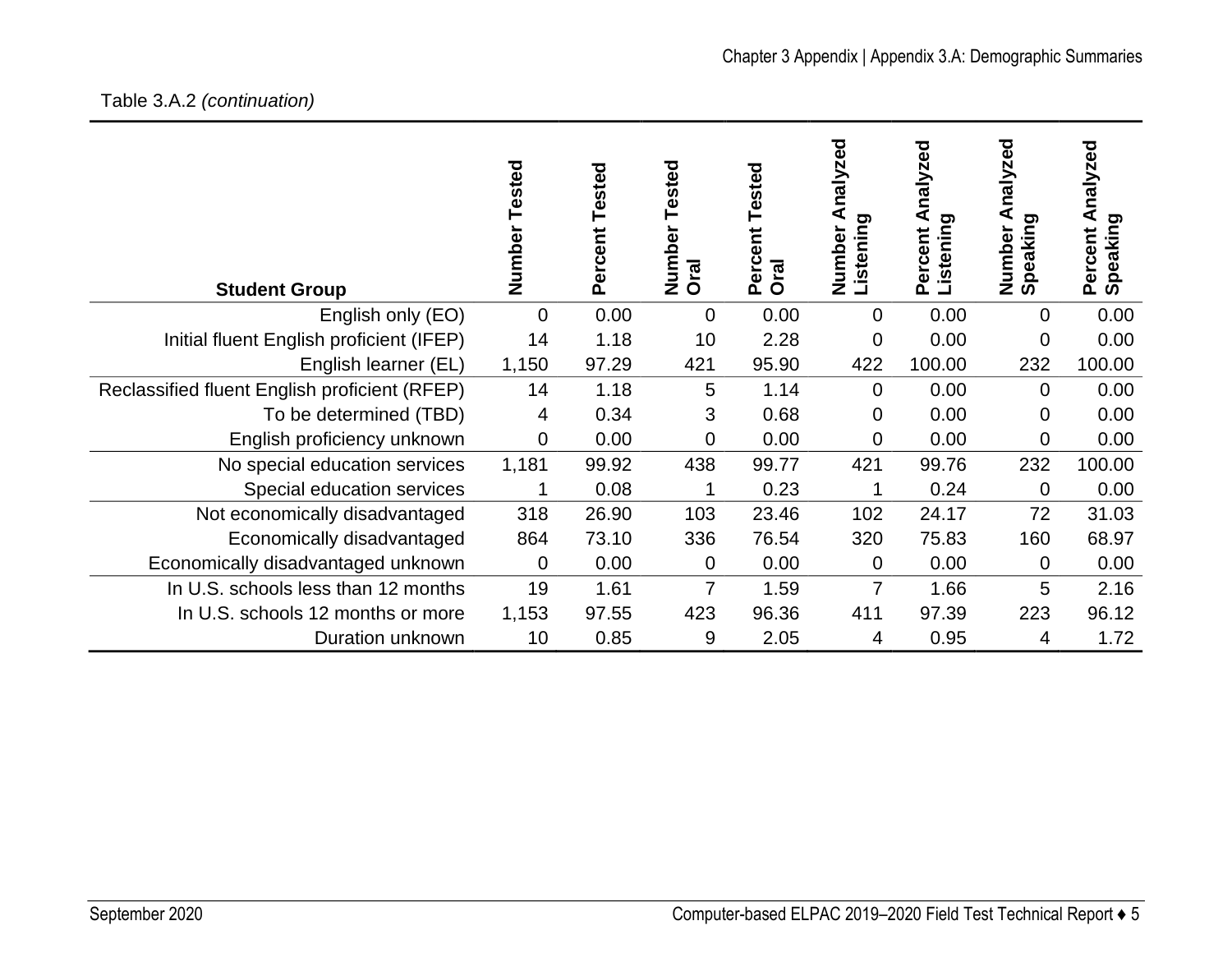|  |  |  |  |  | Table 3.A.3 Demographic Summary for Sample Taking C1 Oral: Grade Two |
|--|--|--|--|--|----------------------------------------------------------------------|
|--|--|--|--|--|----------------------------------------------------------------------|

<span id="page-9-0"></span>

| <b>Student Group</b>                      | Number Tested | Percent Tested | Tested<br>Number<br>Oral | Percent Tested<br><b>Oral</b> | nalyzed<br>⋖<br>Listening<br>Number | Percent Analyzed<br>Listening | Analyzed<br>Number A<br>Speaking | Percent Analyzed<br>Speaking |
|-------------------------------------------|---------------|----------------|--------------------------|-------------------------------|-------------------------------------|-------------------------------|----------------------------------|------------------------------|
| All                                       | 1,077         | 100.00         | 397                      | 100.00                        | 388                                 | 100.00                        | 360                              | 100.00                       |
| Male                                      | 551           | 51.16          | 208                      | 52.39                         | 204                                 | 52.58                         | 184                              | 51.11                        |
| Female                                    | 526           | 48.84          | 189                      | 47.61                         | 184                                 | 47.42                         | 176                              | 48.89                        |
| American Indian or Alaska Native          | 0             | 0.00           | $\mathbf 0$              | 0.00                          | $\overline{0}$                      | 0.00                          | $\overline{0}$                   | 0.00                         |
| Asian                                     | 107           | 9.94           | 37                       | 9.32                          | 38                                  | 9.79                          | 37                               | 10.28                        |
| Native Hawaiian or Other Pacific Islander | 5             | 0.46           | 0                        | 0.00                          | $\overline{0}$                      | 0.00                          | 0                                | 0.00                         |
| Filipino                                  | 5             | 0.46           | 1                        | 0.25                          | 1                                   | 0.26                          | 1                                | 0.28                         |
| Hispanic or Latino                        | 915           | 84.96          | 351                      | 88.41                         | 336                                 | 86.60                         | 314                              | 87.22                        |
| <b>Black or African American</b>          | 8             | 0.74           | 1                        | 0.25                          | 1                                   | 0.26                          | 1                                | 0.28                         |
| White                                     | 26            | 2.41           | 6                        | 1.51                          | 10                                  | 2.58                          | 6                                | 1.67                         |
| Two or more races                         | 7             | 0.65           | 0                        | 0.00                          | 1                                   | 0.26                          | $\mathbf 0$                      | 0.00                         |
| Unknown                                   | 4             | 0.37           | 1                        | 0.25                          |                                     | 0.26                          |                                  | 0.28                         |
| Guatemala                                 | 14            | 1.30           | 1                        | 0.25                          | 1                                   | 0.26                          | 1                                | 0.28                         |
| Honduras                                  | 8             | 0.74           | 5                        | 1.26                          | 5                                   | 1.29                          | 4                                | 1.11                         |
| Colombia                                  | 0             | 0.00           | 0                        | 0.00                          | 0                                   | 0.00                          | $\mathbf 0$                      | 0.00                         |
| El Salvador                               | 17            | 1.58           | 3                        | 0.76                          | 3                                   | 0.77                          | 3                                | 0.83                         |
| Afghanistan                               | 3             | 0.28           | 1                        | 0.25                          |                                     | 0.26                          | 1                                | 0.28                         |
| Other                                     | 1,035         | 96.10          | 387                      | 97.48                         | 378                                 | 97.42                         | 351                              | 97.50                        |
| Technology used                           | 1,035         | 96.10          | 387                      | 97.48                         | 378                                 | 97.42                         | 351                              | 97.50                        |
| Technology not used                       | 42            | 3.90           | 10                       | 2.52                          | 10                                  | 2.58                          | 9                                | 2.50                         |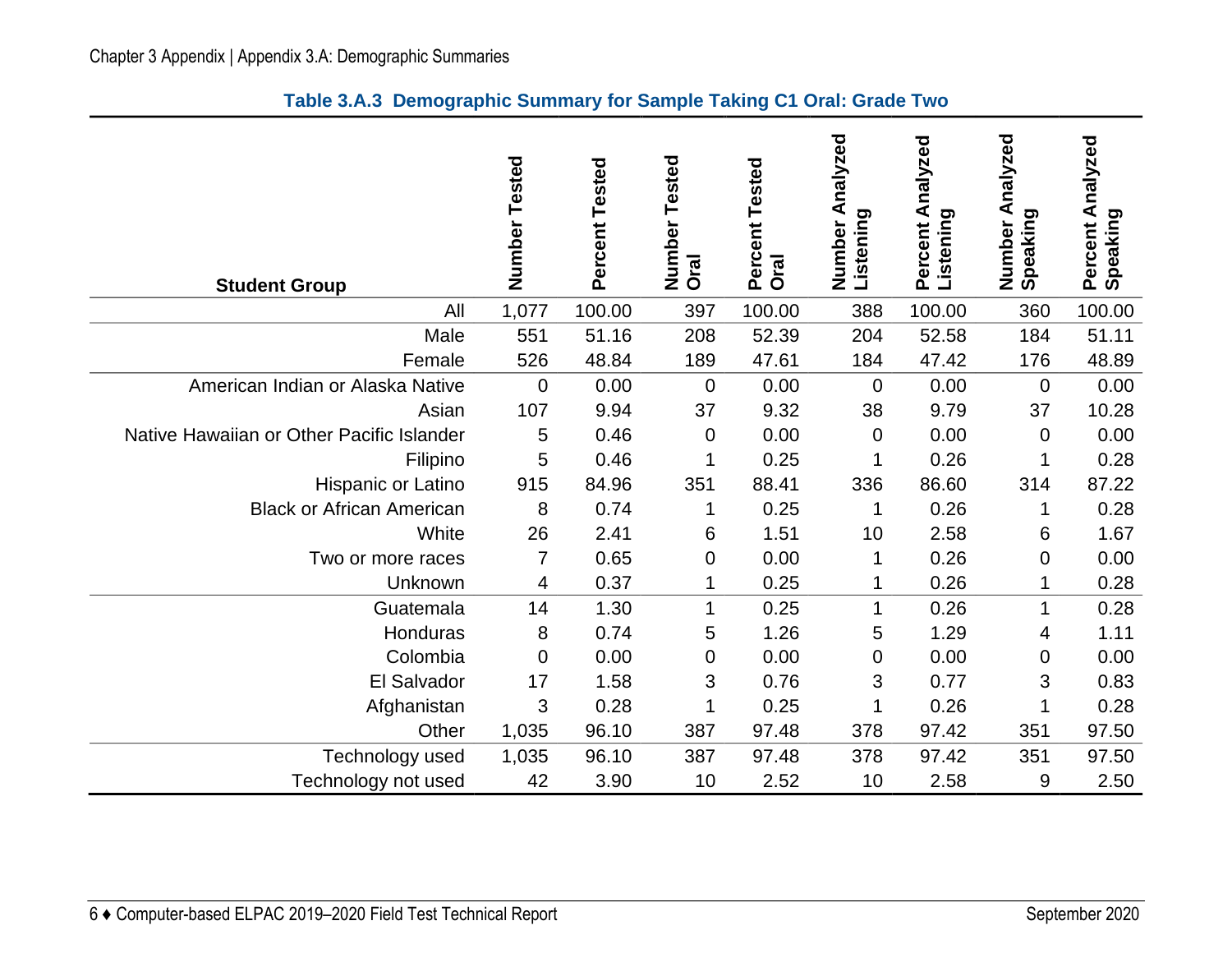# Table 3.A.3 *(continuation)*

| <b>Student Group</b>                          | Tested<br>Number | ercent Tested<br>۵ | ested<br>Numbe<br>Oral | Tested<br>Percent<br><b>Oral</b> | ਠ<br>Ō<br>nalyzo<br>⋖<br>Listening<br><b>Number</b> | nalyzed<br><b>Listening</b><br>Percent | nalyzed<br>peaking<br>Number<br><b>S</b> | zed<br>naly:<br>⋖<br>ರಾ<br>Percent<br>Speaking |
|-----------------------------------------------|------------------|--------------------|------------------------|----------------------------------|-----------------------------------------------------|----------------------------------------|------------------------------------------|------------------------------------------------|
| English only (EO)                             | $\Omega$         | 0.00               | 0                      | 0.00                             | $\overline{0}$                                      | 0.00                                   | 0                                        | 0.00                                           |
| Initial fluent English proficient (IFEP)      | 18               | 1.67               | 5                      | 1.26                             | 0                                                   | 0.00                                   | 0                                        | 0.00                                           |
| English learner (EL)                          | 1,052            | 97.68              | 391                    | 98.49                            | 388                                                 | 100.00                                 | 360                                      | 100.00                                         |
| Reclassified fluent English proficient (RFEP) | $\overline{7}$   | 0.65               | 1                      | 0.25                             | $\mathbf{0}$                                        | 0.00                                   | $\overline{0}$                           | 0.00                                           |
| To be determined (TBD)                        | $\mathbf 0$      | 0.00               | 0                      | 0.00                             | $\Omega$                                            | 0.00                                   | 0                                        | 0.00                                           |
| English proficiency unknown                   | $\mathbf 0$      | 0.00               | 0                      | 0.00                             | $\overline{0}$                                      | 0.00                                   | 0                                        | 0.00                                           |
| No special education services                 | 1,073            | 99.63              | 395                    | 99.50                            | 387                                                 | 99.74                                  | 359                                      | 99.72                                          |
| Special education services                    | 4                | 0.37               | $\overline{2}$         | 0.50                             |                                                     | 0.26                                   |                                          | 0.28                                           |
| Not economically disadvantaged                | 328              | 30.45              | 107                    | 26.95                            | 104                                                 | 26.80                                  | 98                                       | 27.22                                          |
| Economically disadvantaged                    | 749              | 69.55              | 290                    | 73.05                            | 284                                                 | 73.20                                  | 262                                      | 72.78                                          |
| Economically disadvantaged unknown            | $\mathbf 0$      | 0.00               | 0                      | 0.00                             | 0                                                   | 0.00                                   | 0                                        | 0.00                                           |
| In U.S. schools less than 12 months           | 25               | 2.32               | 8                      | 2.02                             | 8                                                   | 2.06                                   | 8                                        | 2.22                                           |
| In U.S. schools 12 months or more             | 1,047            | 97.21              | 386                    | 97.23                            | 378                                                 | 97.42                                  | 350                                      | 97.22                                          |
| Duration unknown                              | 5                | 0.46               | 3                      | 0.76                             | $\overline{2}$                                      | 0.52                                   | $\overline{2}$                           | 0.56                                           |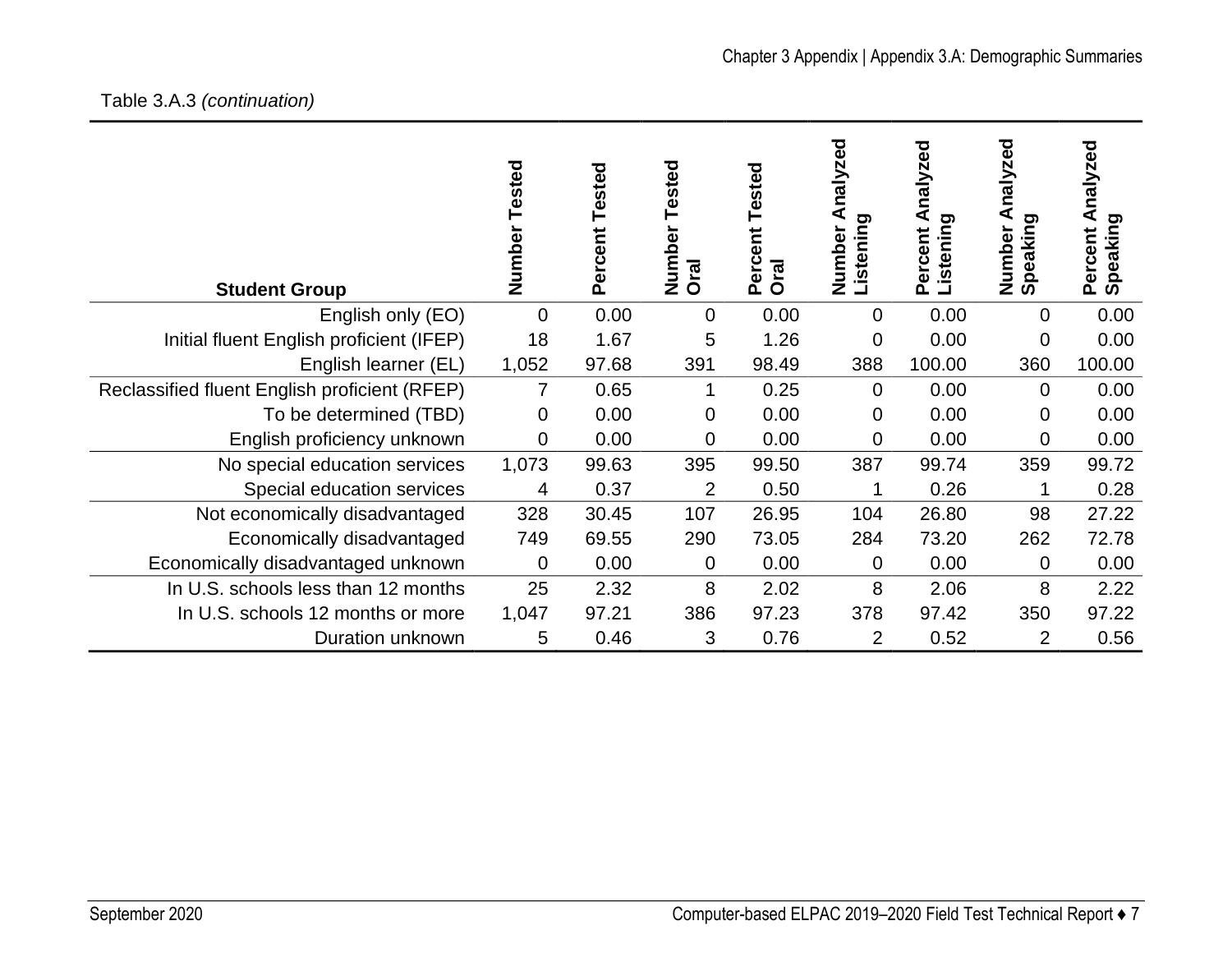|  |  |  |  |  |  |  | Table 3.A.4 Demographic Summary for Sample Taking C1 Oral: Grade Span Three Through Five |
|--|--|--|--|--|--|--|------------------------------------------------------------------------------------------|
|--|--|--|--|--|--|--|------------------------------------------------------------------------------------------|

<span id="page-11-0"></span>

| <b>Student Group</b>                      | Number Tested  | Percent Tested | Tested<br>Number<br><b>Oral</b> | Percent Tested<br><b>Oral</b> | Analyzed<br>Listening<br>Number | Percent Analyzed<br>Listening | nalyzed<br>⋖<br>Number A<br>Speaking | Percent Analyzed<br>Speaking |
|-------------------------------------------|----------------|----------------|---------------------------------|-------------------------------|---------------------------------|-------------------------------|--------------------------------------|------------------------------|
| All                                       | 2,191          | 100.00         | 758                             | 100.00                        | 802                             | 100.00                        | 709                                  | 100.00                       |
| Male                                      | 1,191          | 54.36          | 416                             | 54.88                         | 431                             | 53.74                         | 389                                  | 54.87                        |
| Female                                    | 1,000          | 45.64          | 342                             | 45.12                         | 371                             | 46.26                         | 320                                  | 45.13                        |
| American Indian or Alaska Native          | $\overline{2}$ | 0.09           | $\overline{2}$                  | 0.26                          | $\overline{2}$                  | 0.25                          | $\overline{2}$                       | 0.28                         |
| Asian                                     | 184            | 8.40           | 37                              | 4.88                          | 38                              | 4.74                          | 36                                   | 5.08                         |
| Native Hawaiian or Other Pacific Islander | 8              | 0.37           | 3                               | 0.40                          | 3                               | 0.37                          | 3                                    | 0.42                         |
| Filipino                                  | 24             | 1.10           | 5                               | 0.66                          | 6                               | 0.75                          | 5                                    | 0.71                         |
| Hispanic or Latino                        | 1,856          | 84.71          | 679                             | 89.58                         | 720                             | 89.78                         | 633                                  | 89.28                        |
| <b>Black or African American</b>          | 13             | 0.59           | $\overline{2}$                  | 0.26                          | $\overline{2}$                  | 0.25                          | $\overline{2}$                       | 0.28                         |
| White                                     | 74             | 3.38           | 16                              | 2.11                          | 18                              | 2.24                          | 15                                   | 2.12                         |
| Two or more races                         | 9              | 0.41           | 1                               | 0.13                          | 1                               | 0.12                          | 1                                    | 0.14                         |
| Unknown                                   | 21             | 0.96           | 13                              | 1.72                          | 12                              | 1.50                          | 12                                   | 1.69                         |
| Guatemala                                 | 14             | 0.64           | $\overline{2}$                  | 0.26                          | $\overline{2}$                  | 0.25                          | $\overline{2}$                       | 0.28                         |
| Honduras                                  | 11             | 0.50           | 3                               | 0.40                          | 4                               | 0.50                          | 3                                    | 0.42                         |
| Colombia                                  | 3              | 0.14           | 0                               | 0.00                          | 0                               | 0.00                          | $\mathbf 0$                          | 0.00                         |
| El Salvador                               | 30             | 1.37           | 12                              | 1.58                          | 14                              | 1.75                          | 12                                   | 1.69                         |
| Afghanistan                               | 8              | 0.37           | $\overline{2}$                  | 0.26                          | 3                               | 0.37                          | $\overline{2}$                       | 0.28                         |
| Other                                     | 2,125          | 96.99          | 739                             | 97.49                         | 779                             | 97.13                         | 690                                  | 97.32                        |
| Technology used                           | 2,125          | 96.99          | 739                             | 97.49                         | 779                             | 97.13                         | 690                                  | 97.32                        |
| Technology not used                       | 66             | 3.01           | 19                              | 2.51                          | 23                              | 2.87                          | 19                                   | 2.68                         |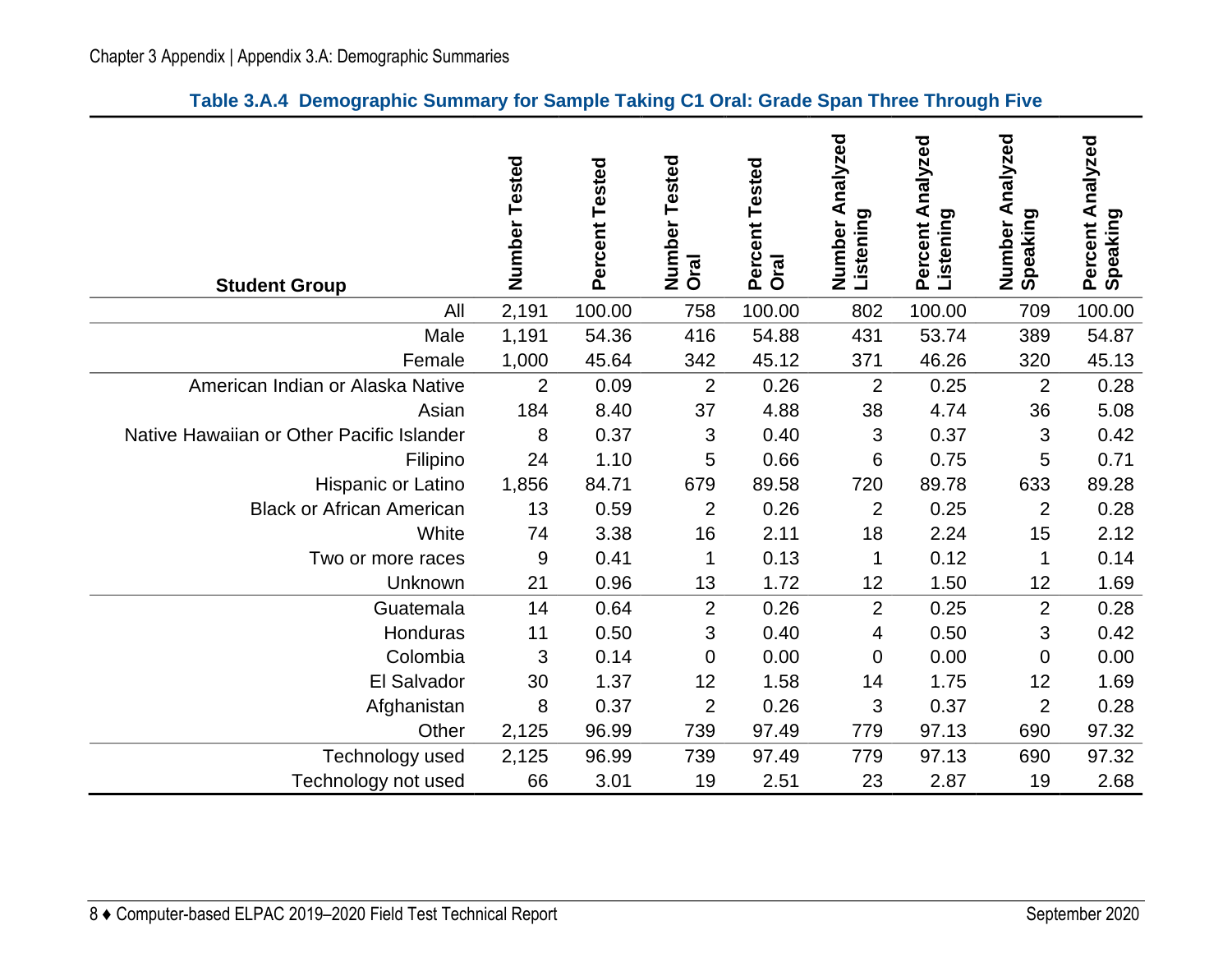# Table 3.A.4 *(continuation)*

| <b>Student Group</b>                          | Tested<br>Number | <b>Tested</b><br>Percent | ested<br>Number<br>Oral | <b>Tested</b><br>Percent<br>Oral | ℧<br>nalyze<br>Listening<br>Number | nalyzed<br><b>Listening</b><br>Percent | zed<br>naly<br>Speaking<br>Number | <b>Dəz</b><br>naly<br>ರಾ<br>Speaking<br>Percent |
|-----------------------------------------------|------------------|--------------------------|-------------------------|----------------------------------|------------------------------------|----------------------------------------|-----------------------------------|-------------------------------------------------|
| English only (EO)                             | $\overline{0}$   | 0.00                     | $\overline{0}$          | 0.00                             | $\overline{0}$                     | 0.00                                   | 0                                 | 0.00                                            |
| Initial fluent English proficient (IFEP)      | 30               | 1.37                     | 8                       | 1.06                             | 0                                  | 0.00                                   | 0                                 | 0.00                                            |
| English learner (EL)                          | 2,139            | 97.63                    | 743                     | 98.02                            | 802                                | 100.00                                 | 709                               | 100.00                                          |
| Reclassified fluent English proficient (RFEP) | 22               | 1.00                     | 7                       | 0.92                             | $\Omega$                           | 0.00                                   | $\Omega$                          | 0.00                                            |
| To be determined (TBD)                        | $\overline{0}$   | 0.00                     | 0                       | 0.00                             | 0                                  | 0.00                                   | 0                                 | 0.00                                            |
| English proficiency unknown                   | $\mathbf 0$      | 0.00                     | 0                       | 0.00                             | 0                                  | 0.00                                   | 0                                 | 0.00                                            |
| No special education services                 | 2,185            | 99.73                    | 753                     | 99.34                            | 797                                | 99.38                                  | 705                               | 99.44                                           |
| Special education services                    | 6                | 0.27                     | 5                       | 0.66                             | 5                                  | 0.62                                   | 4                                 | 0.56                                            |
| Not economically disadvantaged                | 678              | 30.94                    | 225                     | 29.68                            | 246                                | 30.67                                  | 214                               | 30.18                                           |
| Economically disadvantaged                    | 1,513            | 69.06                    | 533                     | 70.32                            | 556                                | 69.33                                  | 495                               | 69.82                                           |
| Economically disadvantaged unknown            | $\overline{0}$   | 0.00                     | 0                       | 0.00                             | $\overline{0}$                     | 0.00                                   | 0                                 | 0.00                                            |
| In U.S. schools less than 12 months           | 51               | 2.33                     | 11                      | 1.45                             | 13                                 | 1.62                                   | 9                                 | 1.27                                            |
| In U.S. schools 12 months or more             | 2,071            | 94.52                    | 732                     | 96.57                            | 753                                | 93.89                                  | 685                               | 96.61                                           |
| Duration unknown                              | 69               | 3.15                     | 15                      | 1.98                             | 36                                 | 4.49                                   | 15                                | 2.12                                            |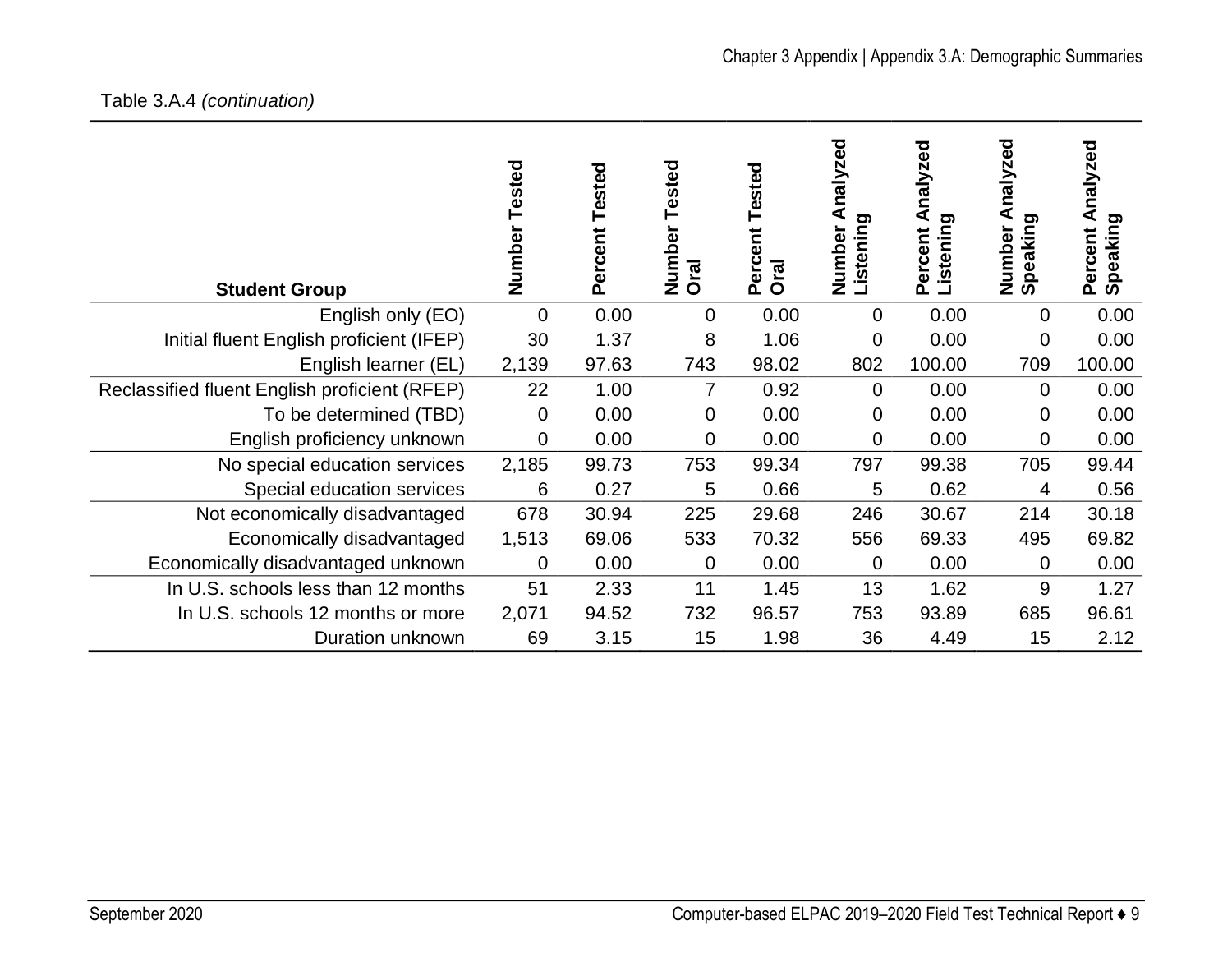|  |  |  |  |  |  | Table 3.A.5 Demographic Summary for Sample Taking C1 Oral: Grade Span Six Through Eight |  |
|--|--|--|--|--|--|-----------------------------------------------------------------------------------------|--|
|--|--|--|--|--|--|-----------------------------------------------------------------------------------------|--|

<span id="page-13-0"></span>

| <b>Student Group</b>                      | Number Tested  | Percent Tested | Tested<br>Number<br><b>Oral</b> | Percent Tested<br><b>Oral</b> | Analyzed<br>Listening<br>Number | Percent Analyzed<br>Listening | Analyzed<br>Number A<br>Speaking | Percent Analyzed<br>Speaking |
|-------------------------------------------|----------------|----------------|---------------------------------|-------------------------------|---------------------------------|-------------------------------|----------------------------------|------------------------------|
| All                                       | 2,106          | 100.00         | 627                             | 100.00                        | 696                             | 100.00                        | 567                              | 100.00                       |
| Male                                      | 1,184          | 56.22          | 346                             | 55.18                         | 395                             | 56.75                         | 320                              | 56.44                        |
| Female                                    | 922            | 43.78          | 281                             | 44.82                         | 301                             | 43.25                         | 247                              | 43.56                        |
| American Indian or Alaska Native          | 1              | 0.05           | $\mathbf 0$                     | 0.00                          | $\overline{0}$                  | 0.00                          | $\Omega$                         | 0.00                         |
| Asian                                     | 116            | 5.51           | 30                              | 4.78                          | 29                              | 4.17                          | 25                               | 4.41                         |
| Native Hawaiian or Other Pacific Islander | 6              | 0.28           | $\mathbf 0$                     | 0.00                          | $\overline{0}$                  | 0.00                          | $\overline{0}$                   | 0.00                         |
| Filipino                                  | 24             | 1.14           | 5                               | 0.80                          | 6                               | 0.86                          | 5                                | 0.88                         |
| Hispanic or Latino                        | 1,887          | 89.60          | 578                             | 92.19                         | 647                             | 92.96                         | 523                              | 92.24                        |
| <b>Black or African American</b>          | 13             | 0.62           | $\overline{2}$                  | 0.32                          | $\overline{2}$                  | 0.29                          | $\overline{2}$                   | 0.35                         |
| White                                     | 46             | 2.18           | 9                               | 1.44                          | 9                               | 1.29                          | $9\,$                            | 1.59                         |
| Two or more races                         | $\overline{7}$ | 0.33           | 3                               | 0.48                          | 3                               | 0.43                          | 3                                | 0.53                         |
| Unknown                                   | 6              | 0.28           | 0                               | 0.00                          | 0                               | 0.00                          | $\mathbf 0$                      | 0.00                         |
| Guatemala                                 | 31             | 1.47           | 10                              | 1.59                          | 10                              | 1.44                          | 10                               | 1.76                         |
| Honduras                                  | 13             | 0.62           | 3                               | 0.48                          | 4                               | 0.57                          | 3                                | 0.53                         |
| Colombia                                  | 3              | 0.14           | 1                               | 0.16                          | 1                               | 0.14                          | 1                                | 0.18                         |
| El Salvador                               | 22             | 1.04           | 4                               | 0.64                          | 4                               | 0.57                          | 3                                | 0.53                         |
| Afghanistan                               | 8              | 0.38           | 1                               | 0.16                          |                                 | 0.14                          | 1                                | 0.18                         |
| Other                                     | 2,029          | 96.34          | 608                             | 96.97                         | 676                             | 97.13                         | 549                              | 96.83                        |
| Technology used                           | 2,029          | 96.34          | 608                             | 96.97                         | 676                             | 97.13                         | 549                              | 96.83                        |
| Technology not used                       | 77             | 3.66           | 19                              | 3.03                          | 20                              | 2.87                          | 18                               | 3.17                         |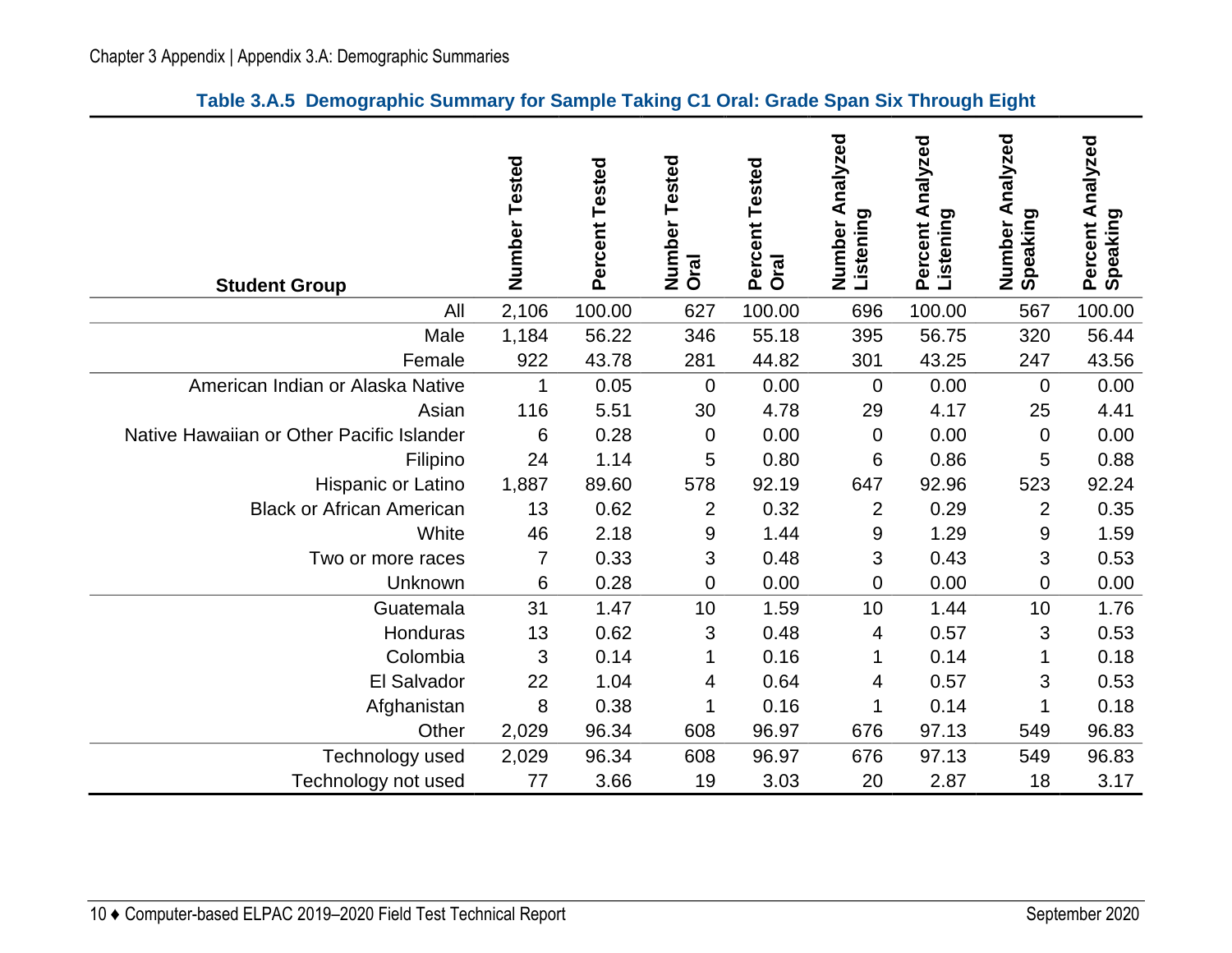# Table 3.A.5 *(continuation)*

| <b>Student Group</b>                          | Tested<br>Number | Tested<br>ercent<br>۵ | ested<br>Numbe<br>Oral | Tested<br>Percent<br><b>Oral</b> | ਠ<br>Φ<br>nalyzr<br>Listening<br>Number | nalyzed<br>⋖<br><b>Listening</b><br>Percent | nalyzed<br>ත<br>jpeaking<br>Number<br>ທ | zed<br>naly<br>⋖<br>ರಾ<br>Speaking<br>Percent |
|-----------------------------------------------|------------------|-----------------------|------------------------|----------------------------------|-----------------------------------------|---------------------------------------------|-----------------------------------------|-----------------------------------------------|
| English only (EO)                             | $\overline{0}$   | 0.00                  | 0                      | 0.00                             | $\overline{0}$                          | 0.00                                        | 0                                       | 0.00                                          |
| Initial fluent English proficient (IFEP)      | 26               | 1.23                  | 11                     | 1.75                             | 0                                       | 0.00                                        | 0                                       | 0.00                                          |
| English learner (EL)                          | 2,063            | 97.96                 | 612                    | 97.61                            | 696                                     | 100.00                                      | 567                                     | 100.00                                        |
| Reclassified fluent English proficient (RFEP) | 17               | 0.81                  | 4                      | 0.64                             | $\Omega$                                | 0.00                                        | $\Omega$                                | 0.00                                          |
| To be determined (TBD)                        | $\mathbf 0$      | 0.00                  | 0                      | 0.00                             | 0                                       | 0.00                                        | 0                                       | 0.00                                          |
| English proficiency unknown                   | $\overline{0}$   | 0.00                  | 0                      | 0.00                             | $\overline{0}$                          | 0.00                                        | 0                                       | 0.00                                          |
| No special education services                 | 2,093            | 99.38                 | 622                    | 99.20                            | 692                                     | 99.43                                       | 563                                     | 99.29                                         |
| Special education services                    | 13               | 0.62                  | 5                      | 0.80                             | 4                                       | 0.57                                        | 4                                       | 0.71                                          |
| Not economically disadvantaged                | 589              | 27.97                 | 184                    | 29.35                            | 212                                     | 30.46                                       | 163                                     | 28.75                                         |
| Economically disadvantaged                    | 1,517            | 72.03                 | 443                    | 70.65                            | 484                                     | 69.54                                       | 404                                     | 71.25                                         |
| Economically disadvantaged unknown            | 0                | 0.00                  | 0                      | 0.00                             | 0                                       | 0.00                                        | 0                                       | 0.00                                          |
| In U.S. schools less than 12 months           | 37               | 1.76                  | 13                     | 2.07                             | 14                                      | 2.01                                        | 12                                      | 2.12                                          |
| In U.S. schools 12 months or more             | 2,029            | 96.34                 | 592                    | 94.42                            | 654                                     | 93.97                                       | 537                                     | 94.71                                         |
| Duration unknown                              | 40               | 1.90                  | 22                     | 3.51                             | 28                                      | 4.02                                        | 18                                      | 3.17                                          |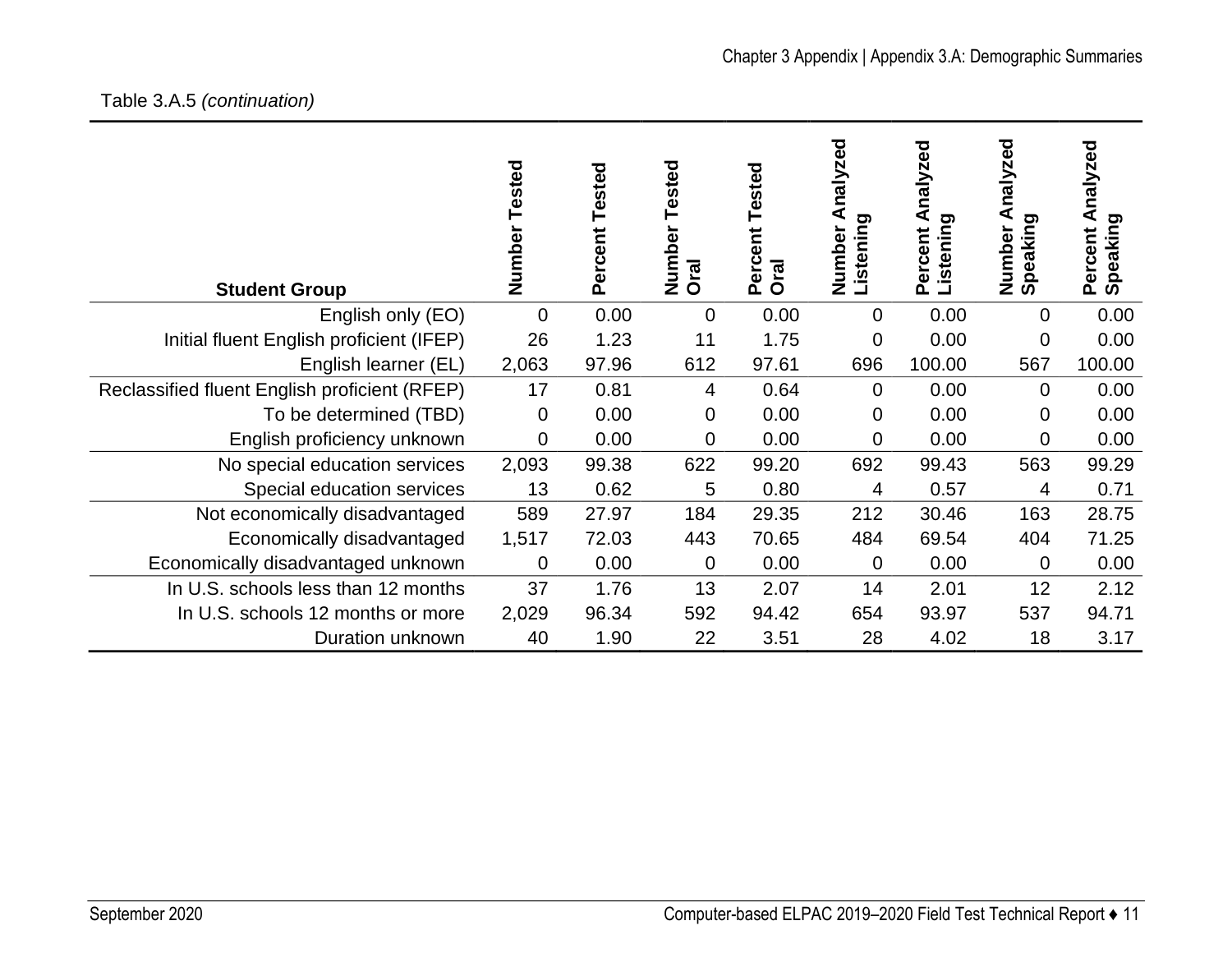|  | Table 3.A.6 Demographic Summary for Sample Taking C1 Oral: Grade Span Nine and Ten |  |  |  |  |  |  |  |
|--|------------------------------------------------------------------------------------|--|--|--|--|--|--|--|
|--|------------------------------------------------------------------------------------|--|--|--|--|--|--|--|

<span id="page-15-0"></span>

| <b>Student Group</b>                      | Number<br>Tested | Percent Tested | Tested<br>Number<br>Oral | Percent Tested<br><b>Oral</b> | nalyzed<br>₹<br>Listening<br>Number | Percent Analyzed<br>Listening | Analyzed<br>Number A<br>Speaking | Percent Analyzed<br>Speaking |
|-------------------------------------------|------------------|----------------|--------------------------|-------------------------------|-------------------------------------|-------------------------------|----------------------------------|------------------------------|
| All                                       | 996              | 100.00         | 343                      | 100.00                        | 362                                 | 100.00                        | 265                              | 100.00                       |
| Male                                      | 555              | 55.72          | 184                      | 53.64                         | 198                                 | 54.70                         | 140                              | 52.83                        |
| Female                                    | 441              | 44.28          | 159                      | 46.36                         | 164                                 | 45.30                         | 125                              | 47.17                        |
| American Indian or Alaska Native          | $\overline{0}$   | 0.00           | $\mathbf 0$              | 0.00                          | $\Omega$                            | 0.00                          | $\overline{0}$                   | 0.00                         |
| Asian                                     | 64               | 6.43           | 21                       | 6.12                          | 22                                  | 6.08                          | 13                               | 4.91                         |
| Native Hawaiian or Other Pacific Islander | $\overline{2}$   | 0.20           | 1                        | 0.29                          | 1                                   | 0.28                          | 1                                | 0.38                         |
| Filipino                                  | 16               | 1.61           | 9                        | 2.62                          | 8                                   | 2.21                          | 6                                | 2.26                         |
| Hispanic or Latino                        | 866              | 86.95          | 296                      | 86.30                         | 315                                 | 87.02                         | 232                              | 87.55                        |
| <b>Black or African American</b>          | 6                | 0.60           | $\overline{2}$           | 0.58                          | $\overline{2}$                      | 0.55                          | $\overline{2}$                   | 0.75                         |
| White                                     | 34               | 3.41           | 10                       | 2.92                          | 11                                  | 3.04                          | 8                                | 3.02                         |
| Two or more races                         | 4                | 0.40           | $\overline{2}$           | 0.58                          | 1                                   | 0.28                          | 1                                | 0.38                         |
| Unknown                                   | 4                | 0.40           | $\overline{2}$           | 0.58                          | $\overline{2}$                      | 0.55                          | $\overline{2}$                   | 0.75                         |
| Guatemala                                 | 30               | 3.01           | 16                       | 4.66                          | 17                                  | 4.70                          | 15                               | 5.66                         |
| Honduras                                  | 10               | 1.00           | 4                        | 1.17                          | 5                                   | 1.38                          | 3                                | 1.13                         |
| Colombia                                  | $\overline{2}$   | 0.20           | 1                        | 0.29                          | 1                                   | 0.28                          | 1                                | 0.38                         |
| El Salvador                               | 34               | 3.41           | 8                        | 2.33                          | 12                                  | 3.31                          | 8                                | 3.02                         |
| Afghanistan                               | 3                | 0.30           | $\mathbf 0$              | 0.00                          | 1                                   | 0.28                          | $\overline{0}$                   | 0.00                         |
| Other                                     | 917              | 92.07          | 314                      | 91.55                         | 326                                 | 90.06                         | 238                              | 89.81                        |
| Technology used                           | 917              | 92.07          | 314                      | 91.55                         | 326                                 | 90.06                         | 238                              | 89.81                        |
| Technology not used                       | 79               | 7.93           | 29                       | 8.45                          | 36                                  | 9.94                          | 27                               | 10.19                        |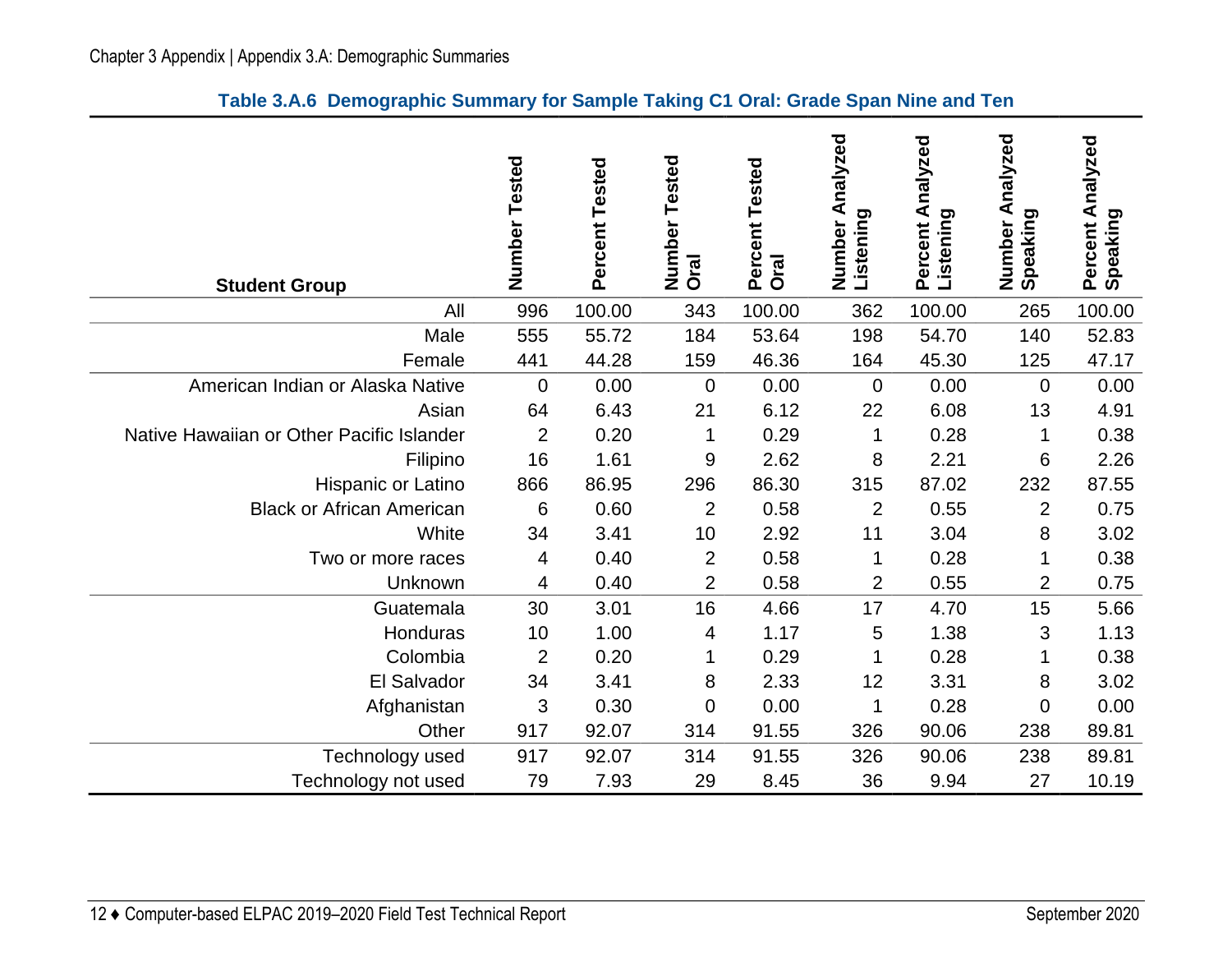| <b>Student Group</b>                          | Tested<br>Number | Tested<br>ercent<br>Ő. | ested<br>Number<br><b>Oral</b> | Tested<br><b>ZE</b><br>Perce<br><b>Oral</b> | ಠ<br>Ñ<br>naly:<br>Listening<br>Number | nalyzed<br>istening<br>Percent | nalyzed<br>peaking<br>Number<br>Speaking | nalyzed<br>peaking<br>Percent<br><u> ທ</u> |
|-----------------------------------------------|------------------|------------------------|--------------------------------|---------------------------------------------|----------------------------------------|--------------------------------|------------------------------------------|--------------------------------------------|
| English only (EO)                             | $\overline{0}$   | 0.00                   | $\overline{0}$                 | 0.00                                        | $\overline{0}$                         | 0.00                           | $\overline{0}$                           | 0.00                                       |
| Initial fluent English proficient (IFEP)      | 14               | 1.41                   | $\overline{2}$                 | 0.58                                        | $\mathbf 0$                            | 0.00                           | $\overline{0}$                           | 0.00                                       |
| English learner (EL)                          | 974              | 97.79                  | 337                            | 98.25                                       | 362                                    | 100.00                         | 265                                      | 100.00                                     |
| Reclassified fluent English proficient (RFEP) | 8                | 0.80                   | 4                              | 1.17                                        | $\Omega$                               | 0.00                           | $\overline{0}$                           | 0.00                                       |
| To be determined (TBD)                        | 0                | 0.00                   | $\overline{0}$                 | 0.00                                        | 0                                      | 0.00                           | 0                                        | 0.00                                       |
| English proficiency unknown                   | 0                | 0.00                   | $\overline{0}$                 | 0.00                                        | 0                                      | 0.00                           | $\overline{0}$                           | 0.00                                       |
| No special education services                 | 990              | 99.40                  | 340                            | 99.13                                       | 360                                    | 99.45                          | 263                                      | 99.25                                      |
| Special education services                    | 6                | 0.60                   | 3                              | 0.87                                        | $\overline{2}$                         | 0.55                           | $\overline{2}$                           | 0.75                                       |
| Not economically disadvantaged                | 272              | 27.31                  | 100                            | 29.15                                       | 120                                    | 33.15                          | 86                                       | 32.45                                      |
| Economically disadvantaged                    | 724              | 72.69                  | 243                            | 70.85                                       | 242                                    | 66.85                          | 179                                      | 67.55                                      |
| Economically disadvantaged unknown            | 0                | 0.00                   | 0                              | 0.00                                        | $\mathbf 0$                            | 0.00                           | 0                                        | 0.00                                       |
| In U.S. schools less than 12 months           | 68               | 6.83                   | 42                             | 12.24                                       | 44                                     | 12.15                          | 38                                       | 14.34                                      |
| In U.S. schools 12 months or more             | 916              | 91.97                  | 300                            | 87.46                                       | 317                                    | 87.57                          | 226                                      | 85.28                                      |
| Duration unknown                              | 12               | 1.20                   |                                | 0.29                                        |                                        | 0.28                           |                                          | 0.38                                       |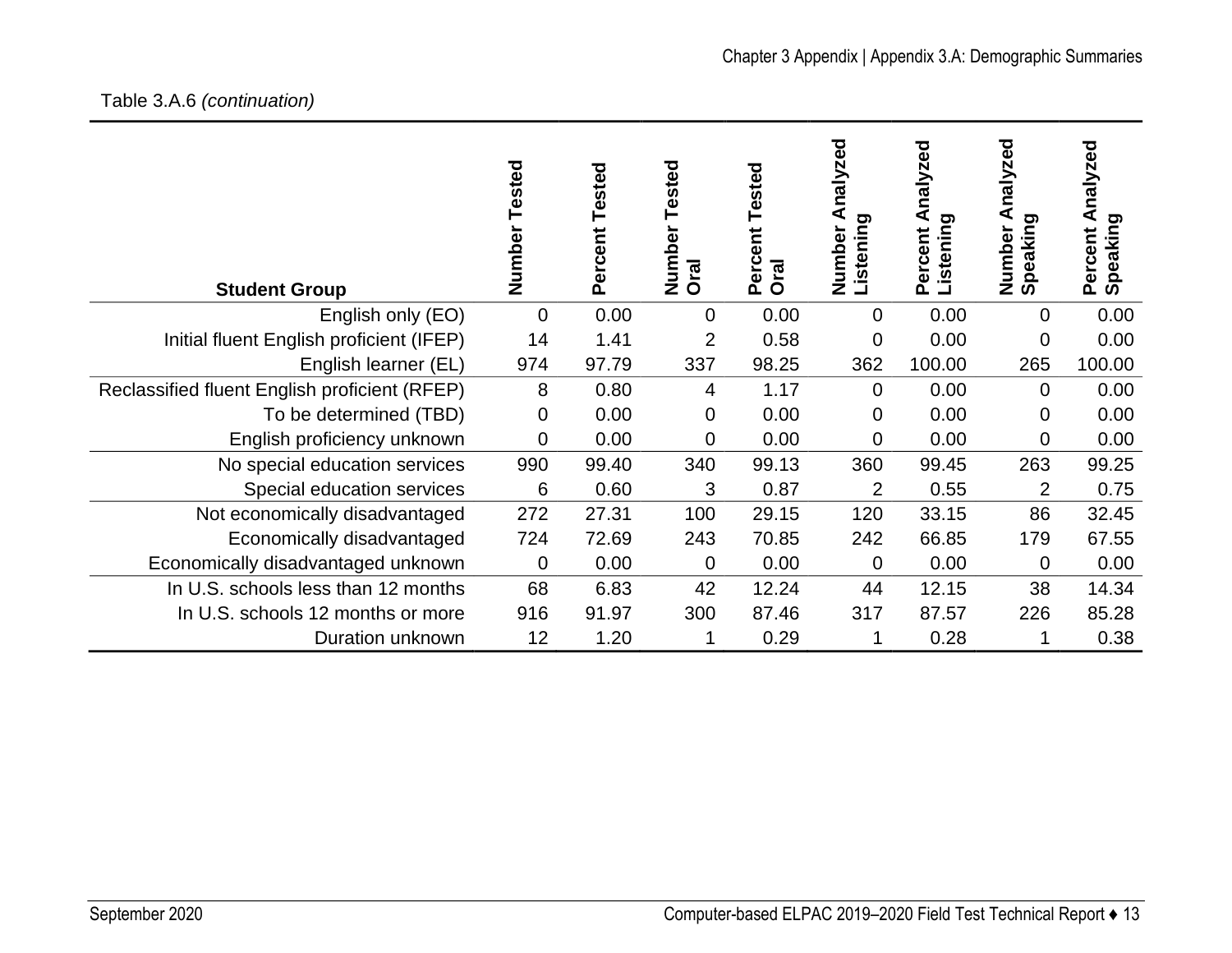|  | Table 3.A.7 Demographic Summary for Sample Taking C1 Oral: Grade Span Eleven and Twelve |  |  |  |  |  |  |  |
|--|-----------------------------------------------------------------------------------------|--|--|--|--|--|--|--|
|--|-----------------------------------------------------------------------------------------|--|--|--|--|--|--|--|

<span id="page-17-0"></span>

| <b>Student Group</b>                      | Number Tested  | Percent Tested | Tested<br>Number<br><b>Oral</b> | Percent Tested<br><b>Oral</b> | nalyzed<br>₹<br>Listening<br>Number | Analyzed<br>Listening<br>Percent | Analyzed<br>Number A<br>Speaking | Percent Analyzed<br>Speaking |
|-------------------------------------------|----------------|----------------|---------------------------------|-------------------------------|-------------------------------------|----------------------------------|----------------------------------|------------------------------|
| All                                       | 255            | 100.00         | 109                             | 100.00                        | 104                                 | 100.00                           | 84                               | 100.00                       |
| Male                                      | 144            | 56.47          | 60                              | 55.05                         | 59                                  | 56.73                            | 47                               | 55.95                        |
| Female                                    | 111            | 43.53          | 49                              | 44.95                         | 45                                  | 43.27                            | 37                               | 44.05                        |
| American Indian or Alaska Native          | $\mathbf 0$    | 0.00           | 0                               | 0.00                          | $\mathbf 0$                         | 0.00                             | $\mathbf 0$                      | 0.00                         |
| Asian                                     | 14             | 5.49           | 7                               | 6.42                          | 8                                   | 7.69                             | $\overline{2}$                   | 2.38                         |
| Native Hawaiian or Other Pacific Islander | $\overline{2}$ | 0.78           | 1                               | 0.92                          |                                     | 0.96                             | 1                                | 1.19                         |
| Filipino                                  | 4              | 1.57           | 1                               | 0.92                          |                                     | 0.96                             | 1                                | 1.19                         |
| Hispanic or Latino                        | 228            | 89.41          | 96                              | 88.07                         | 92                                  | 88.46                            | 78                               | 92.86                        |
| <b>Black or African American</b>          | 1              | 0.39           | 0                               | 0.00                          | $\mathbf 0$                         | 0.00                             | $\mathbf 0$                      | 0.00                         |
| White                                     | 4              | 1.57           | 2                               | 1.83                          |                                     | 0.96                             |                                  | 1.19                         |
| Two or more races                         | $\overline{2}$ | 0.78           | 2                               | 1.83                          |                                     | 0.96                             |                                  | 1.19                         |
| Unknown                                   | 0              | 0.00           | 0                               | 0.00                          | 0                                   | 0.00                             | 0                                | 0.00                         |
| Guatemala                                 | 19             | 7.45           | 10                              | 9.17                          | 10                                  | 9.62                             | $\boldsymbol{9}$                 | 10.71                        |
| Honduras                                  | $\overline{2}$ | 0.78           | $\overline{2}$                  | 1.83                          | 1                                   | 0.96                             | 1                                | 1.19                         |
| Colombia                                  | 1              | 0.39           | 1                               | 0.92                          | 1                                   | 0.96                             | 1                                | 1.19                         |
| El Salvador                               | 11             | 4.31           | $\overline{7}$                  | 6.42                          | 6                                   | 5.77                             | 5                                | 5.95                         |
| Afghanistan                               | 1              | 0.39           | 1                               | 0.92                          | 1                                   | 0.96                             | 1                                | 1.19                         |
| Other                                     | 221            | 86.67          | 88                              | 80.73                         | 85                                  | 81.73                            | 67                               | 79.76                        |
| Technology used                           | 221            | 86.67          | 88                              | 80.73                         | 85                                  | 81.73                            | 67                               | 79.76                        |
| Technology not used                       | 34             | 13.33          | 21                              | 19.27                         | 19                                  | 18.27                            | 17                               | 20.24                        |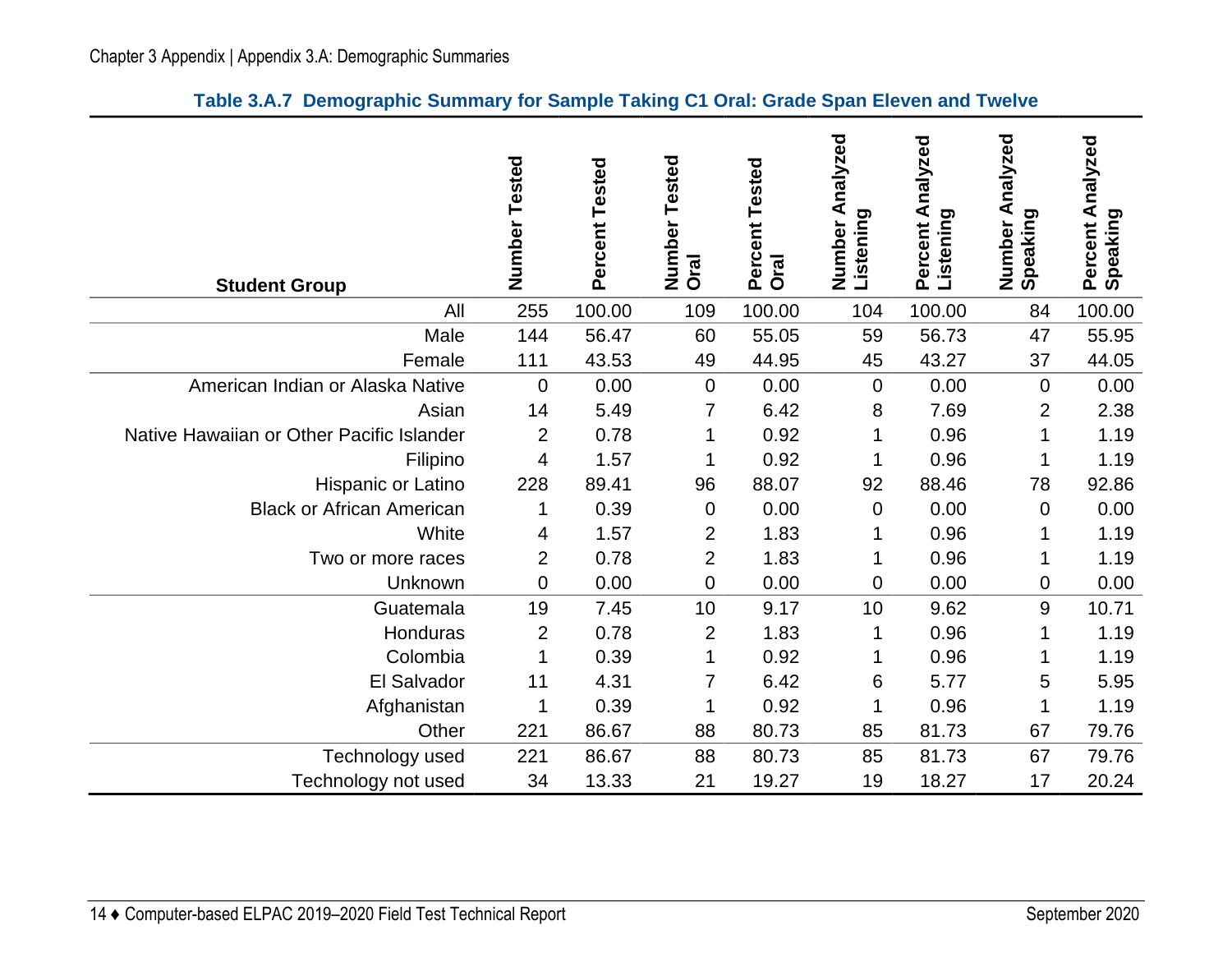# Table 3.A.7 *(continuation)*

| <b>Student Group</b>                          | Tested<br>Number | Percent Tested | ested<br>Number<br>Oral | Tested<br>tent<br>Perce<br><b>Oral</b> | halyzed<br>Listening<br>Number | nalyzed<br>ರಾ<br><b>Listenin</b><br>Percent | halyzed<br>တ<br>Number<br>Speaking | nalyzed<br>ರಾ<br>Speaking<br>Percent |
|-----------------------------------------------|------------------|----------------|-------------------------|----------------------------------------|--------------------------------|---------------------------------------------|------------------------------------|--------------------------------------|
| English only (EO)                             | 0                | 0.00           | 0                       | 0.00                                   | 0                              | 0.00                                        | $\overline{0}$                     | 0.00                                 |
| Initial fluent English proficient (IFEP)      |                  | 0.39           | 1                       | 0.92                                   | 0                              | 0.00                                        | $\overline{0}$                     | 0.00                                 |
| English learner (EL)                          | 251              | 98.43          | 107                     | 98.17                                  | 104                            | 100.00                                      | 84                                 | 100.00                               |
| Reclassified fluent English proficient (RFEP) | 3                | 1.18           | 1                       | 0.92                                   | 0                              | 0.00                                        | $\overline{0}$                     | 0.00                                 |
| To be determined (TBD)                        | 0                | 0.00           | 0                       | 0.00                                   | 0                              | 0.00                                        | 0                                  | 0.00                                 |
| English proficiency unknown                   | 0                | 0.00           | 0                       | 0.00                                   | 0                              | 0.00                                        | $\mathbf 0$                        | 0.00                                 |
| No special education services                 | 255              | 100.00         | 109                     | 100.00                                 | 104                            | 100.00                                      | 84                                 | 100.00                               |
| Special education services                    | $\mathbf 0$      | 0.00           | 0                       | 0.00                                   | $\mathbf 0$                    | 0.00                                        | $\mathbf 0$                        | 0.00                                 |
| Not economically disadvantaged                | 66               | 25.88          | 34                      | 31.19                                  | 33                             | 31.73                                       | 29                                 | 34.52                                |
| Economically disadvantaged                    | 189              | 74.12          | 75                      | 68.81                                  | 71                             | 68.27                                       | 55                                 | 65.48                                |
| Economically disadvantaged unknown            | $\mathbf 0$      | 0.00           | 0                       | 0.00                                   | 0                              | 0.00                                        | 0                                  | 0.00                                 |
| In U.S. schools less than 12 months           | 23               | 9.02           | 15                      | 13.76                                  | 14                             | 13.46                                       | 14                                 | 16.67                                |
| In U.S. schools 12 months or more             | 232              | 90.98          | 94                      | 86.24                                  | 90                             | 86.54                                       | 70                                 | 83.33                                |
| Duration unknown                              | $\mathbf 0$      | 0.00           | 0                       | 0.00                                   | 0                              | 0.00                                        | $\mathbf 0$                        | 0.00                                 |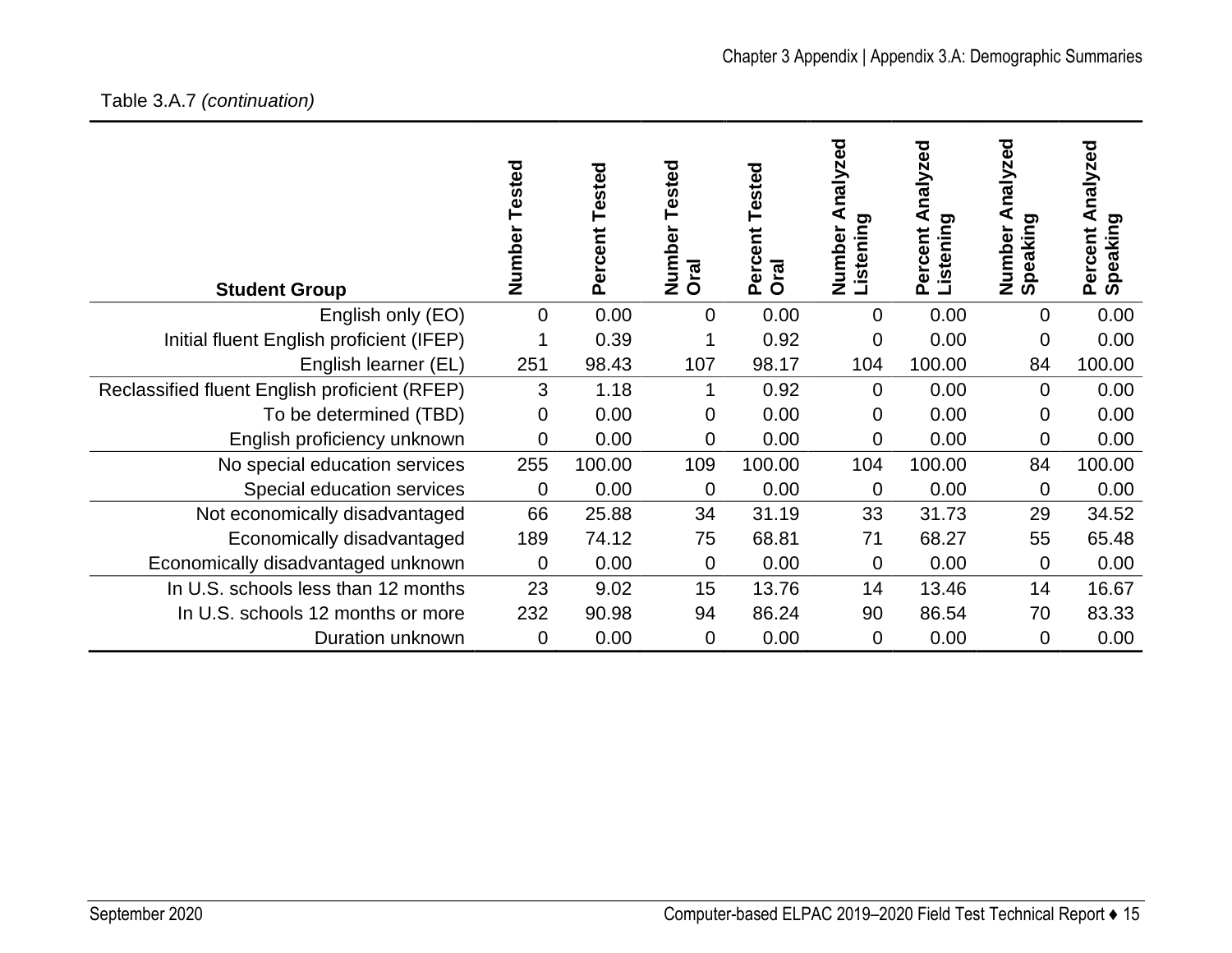<span id="page-19-0"></span>

| <b>Student Group</b>                      | Number Tested  | Percent Tested | Tested<br>Number<br>Written | Tested<br>Percent<br>Written | Analyzed<br>Number<br>Reading | Percent Analyzed<br>Reading | Analyzed<br>Number<br>Writing | Analyzed<br>Percent<br>Writing |
|-------------------------------------------|----------------|----------------|-----------------------------|------------------------------|-------------------------------|-----------------------------|-------------------------------|--------------------------------|
| All                                       | 1,457          | 100.00         | 60                          | 100.00                       | 931                           | 100.00                      | 52                            | 100.00                         |
| Male                                      | 727            | 49.90          | 32                          | 53.33                        | 488                           | 52.42                       | 26                            | 50.00                          |
| Female                                    | 730            | 50.10          | 28                          | 46.67                        | 443                           | 47.58                       | 26                            | 50.00                          |
| American Indian or Alaska Native          | 0              | 0.00           | 0                           | 0.00                         | 0                             | 0.00                        | 0                             | 0.00                           |
| Asian                                     | 190            | 13.04          | 0                           | 0.00                         | 146                           | 15.68                       | 0                             | 0.00                           |
| Native Hawaiian or Other Pacific Islander | $\mathfrak{S}$ | 0.21           | $\boldsymbol{0}$            | 0.00                         | $\overline{2}$                | 0.21                        | 0                             | 0.00                           |
| Filipino                                  | 14             | 0.96           | $\mathbf 0$                 | 0.00                         | 10                            | 1.07                        | 0                             | 0.00                           |
| Hispanic or Latino                        | 1,186          | 81.40          | 60                          | 100.00                       | 749                           | 80.45                       | 52                            | 100.00                         |
| <b>Black or African American</b>          | 4              | 0.27           | 0                           | 0.00                         | $\overline{2}$                | 0.21                        | 0                             | 0.00                           |
| White                                     | 22             | 1.51           | 0                           | 0.00                         | 9                             | 0.97                        | 0                             | 0.00                           |
| Two or more races                         | $\overline{7}$ | 0.48           | 0                           | 0.00                         | 3                             | 0.32                        | 0                             | 0.00                           |
| Unknown                                   | 31             | 2.13           | $\mathbf 0$                 | 0.00                         | 10                            | 1.07                        | 0                             | 0.00                           |
| Guatemala                                 | 7              | 0.48           | $\mathbf{1}$                | 1.67                         | 5                             | 0.54                        | 1                             | 1.92                           |
| Honduras                                  | 8              | 0.55           | $\overline{2}$              | 3.33                         | 3                             | 0.32                        | 1                             | 1.92                           |
| Colombia                                  | 0              | 0.00           | 0                           | 0.00                         | 0                             | 0.00                        | 0                             | 0.00                           |
| El Salvador                               | 9              | 0.62           | 0                           | 0.00                         | 8                             | 0.86                        | 0                             | 0.00                           |
| Afghanistan                               | 4              | 0.27           | $\mathbf 0$                 | 0.00                         | 1                             | 0.11                        | $\mathbf 0$                   | 0.00                           |
| Other                                     | 1,429          | 98.08          | 57                          | 95.00                        | 914                           | 98.17                       | 50                            | 96.15                          |
| Technology used                           | 1,429          | 98.08          | 57                          | 95.00                        | 914                           | 98.17                       | 50                            | 96.15                          |
| Technology not used                       | 28             | 1.92           | 3                           | 5.00                         | 17                            | 1.83                        | $\overline{2}$                | 3.85                           |

#### **Table 3.A.8 Demographic Summary for Sample Taking C1 Written: Kindergarten**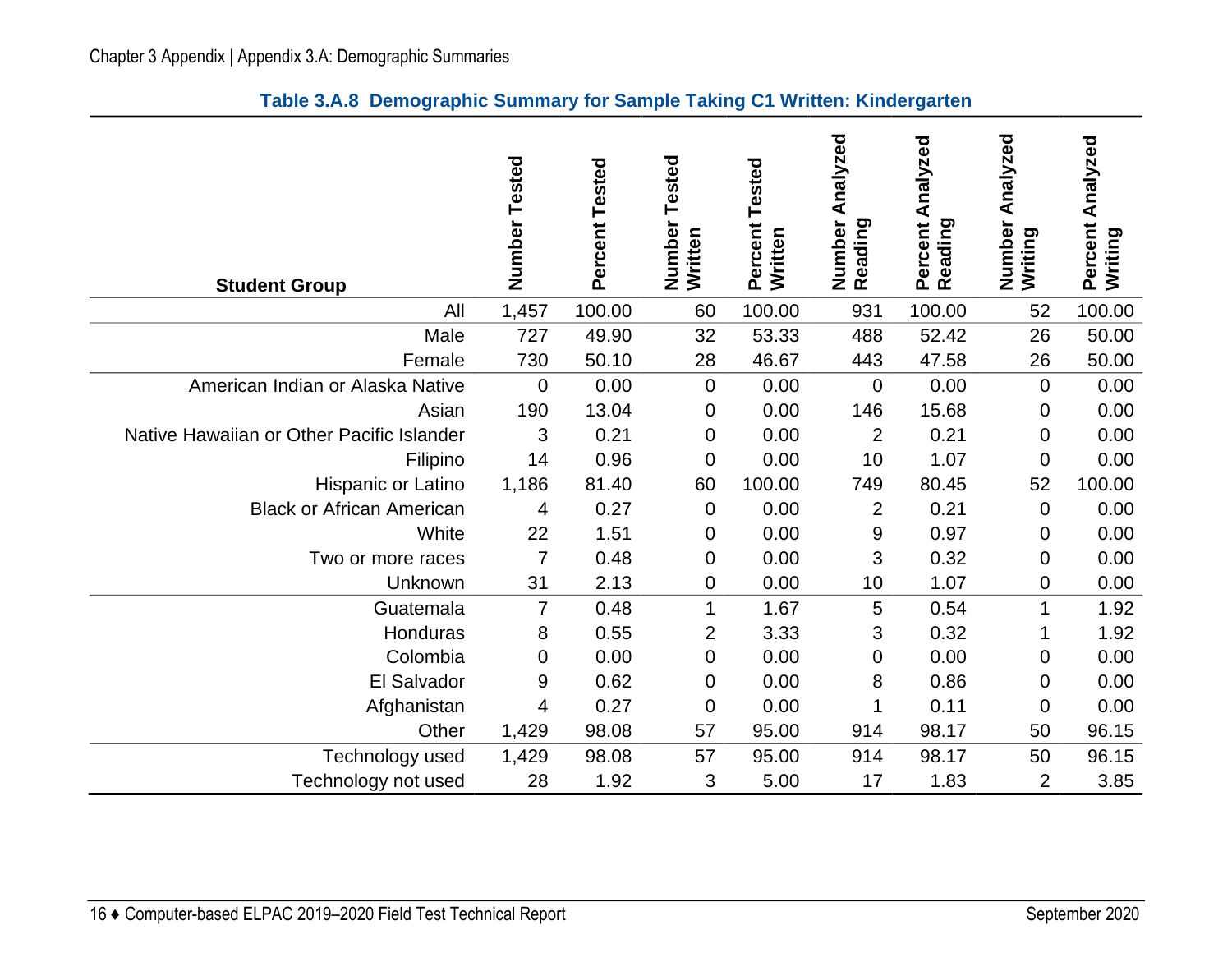# Table 3.A.8 *(continuation)*

| <b>Student Group</b>                          | Tested<br>Number | <b>Tested</b><br>Percent | ested<br>Number<br>Written | <b>Tested</b><br>Percent<br>Written | ℧<br>nalyze<br>₫<br>Reading<br>Number | nalyzed<br>Reading<br>Percent | nalyzed<br>⋖<br>Number<br>Writing | nalyzed<br>⋖<br>Percent<br>Writing |
|-----------------------------------------------|------------------|--------------------------|----------------------------|-------------------------------------|---------------------------------------|-------------------------------|-----------------------------------|------------------------------------|
| English only (EO)                             | $\overline{2}$   | 0.14                     | $\overline{0}$             | 0.00                                | $\mathbf{0}$                          | 0.00                          | 0                                 | 0.00                               |
| Initial fluent English proficient (IFEP)      | 87               | 5.97                     | 4                          | 6.67                                | 0                                     | 0.00                          | $\mathbf 0$                       | 0.00                               |
| English learner (EL)                          | 1,309            | 89.84                    | 56                         | 93.33                               | 931                                   | 100.00                        | 52                                | 100.00                             |
| Reclassified fluent English proficient (RFEP) | 9                | 0.62                     | $\overline{0}$             | 0.00                                | $\Omega$                              | 0.00                          | $\Omega$                          | 0.00                               |
| To be determined (TBD)                        | 50               | 3.43                     | 0                          | 0.00                                | 0                                     | 0.00                          | 0                                 | 0.00                               |
| English proficiency unknown                   | $\mathbf 0$      | 0.00                     | 0                          | 0.00                                | 0                                     | 0.00                          | 0                                 | 0.00                               |
| No special education services                 | 1,456            | 99.93                    | 60                         | 100.00                              | 930                                   | 99.89                         | 52                                | 100.00                             |
| Special education services                    |                  | 0.07                     | 0                          | 0.00                                | 1                                     | 0.11                          | $\mathbf 0$                       | 0.00                               |
| Not economically disadvantaged                | 462              | 31.71                    | 12                         | 20.00                               | 271                                   | 29.11                         | 15                                | 28.85                              |
| Economically disadvantaged                    | 995              | 68.29                    | 48                         | 80.00                               | 660                                   | 70.89                         | 37                                | 71.15                              |
| Economically disadvantaged unknown            | $\overline{0}$   | 0.00                     | 0                          | 0.00                                | $\mathbf{0}$                          | 0.00                          | 0                                 | 0.00                               |
| In U.S. schools less than 12 months           | 393              | 26.97                    | 19                         | 31.67                               | 226                                   | 24.27                         | 5                                 | 9.62                               |
| In U.S. schools 12 months or more             | 999              | 68.57                    | 40                         | 66.67                               | 700                                   | 75.19                         | 47                                | 90.38                              |
| Duration unknown                              | 65               | 4.46                     | 1                          | 1.67                                | 5                                     | 0.54                          | 0                                 | 0.00                               |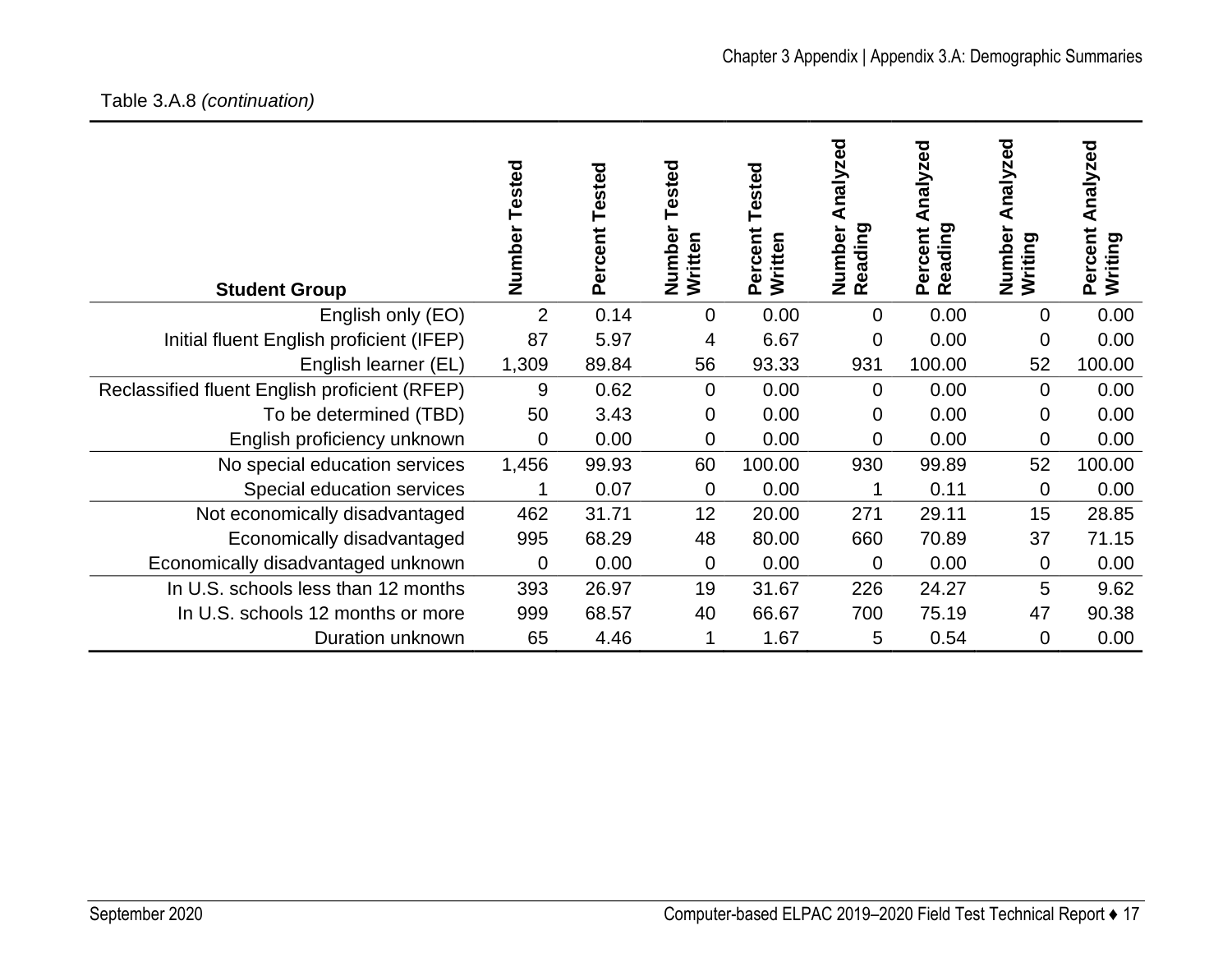|  |  |  |  |  | Table 3.A.9 Demographic Summary for Sample Taking C1 Written: Grade One |
|--|--|--|--|--|-------------------------------------------------------------------------|
|--|--|--|--|--|-------------------------------------------------------------------------|

<span id="page-21-0"></span>

| <b>Student Group</b>                      | Number Tested | Percent Tested | Tested<br>Number<br>Written | Tested<br>Percent<br>Written | Analyzed<br>Number<br>Reading | Percent Analyzed<br>Reading | Analyzed<br>Number<br>Writing | Analyzed<br>Percent<br>Writing |
|-------------------------------------------|---------------|----------------|-----------------------------|------------------------------|-------------------------------|-----------------------------|-------------------------------|--------------------------------|
| All                                       | 1,182         | 100.00         | 46                          | 100.00                       | 628                           | 100.00                      | 47                            | 100.00                         |
| Male                                      | 590           | 49.92          | 22                          | 47.83                        | 321                           | 51.11                       | 25                            | 53.19                          |
| Female                                    | 592           | 50.08          | 24                          | 52.17                        | 307                           | 48.89                       | 22                            | 46.81                          |
| American Indian or Alaska Native          | $\mathbf 1$   | 0.08           | $\mathbf 0$                 | 0.00                         |                               | 0.16                        | $\overline{0}$                | 0.00                           |
| Asian                                     | 123           | 10.41          | 1                           | 2.17                         | 82                            | 13.06                       |                               | 2.13                           |
| Native Hawaiian or Other Pacific Islander | 1             | 0.08           | 1                           | 2.17                         | 1                             | 0.16                        |                               | 2.13                           |
| Filipino                                  | 10            | 0.85           | 1                           | 2.17                         | 5                             | 0.80                        | 0                             | 0.00                           |
| Hispanic or Latino                        | 988           | 83.59          | 43                          | 93.48                        | 509                           | 81.05                       | 44                            | 93.62                          |
| <b>Black or African American</b>          | 6             | 0.51           | 0                           | 0.00                         | 6                             | 0.96                        | $\mathbf 0$                   | 0.00                           |
| White                                     | 40            | 3.38           | 0                           | 0.00                         | 19                            | 3.03                        | 0                             | 0.00                           |
| Two or more races                         | 1             | 0.08           | 0                           | 0.00                         |                               | 0.16                        | $\mathbf 0$                   | 0.00                           |
| Unknown                                   | 12            | 1.02           | 0                           | 0.00                         | 4                             | 0.64                        |                               | 2.13                           |
| Guatemala                                 | 10            | 0.85           | $\mathbf 0$                 | 0.00                         | 6                             | 0.96                        | $\mathbf 0$                   | 0.00                           |
| Honduras                                  | 3             | 0.25           | 0                           | 0.00                         | $\overline{2}$                | 0.32                        | $\boldsymbol{0}$              | 0.00                           |
| Colombia                                  | 1             | 0.08           | 0                           | 0.00                         | 0                             | 0.00                        | 0                             | 0.00                           |
| El Salvador                               | 10            | 0.85           | $\overline{2}$              | 4.35                         | 6                             | 0.96                        | 1                             | 2.13                           |
| Afghanistan                               | 5             | 0.42           | $\mathbf 0$                 | 0.00                         | 5                             | 0.80                        | $\mathbf 0$                   | 0.00                           |
| Other                                     | 1,153         | 97.55          | 44                          | 95.65                        | 609                           | 96.97                       | 46                            | 97.87                          |
| Technology used                           | 1,153         | 97.55          | 44                          | 95.65                        | 609                           | 96.97                       | 46                            | 97.87                          |
| Technology not used                       | 29            | 2.45           | 2                           | 4.35                         | 19                            | 3.03                        | 1                             | 2.13                           |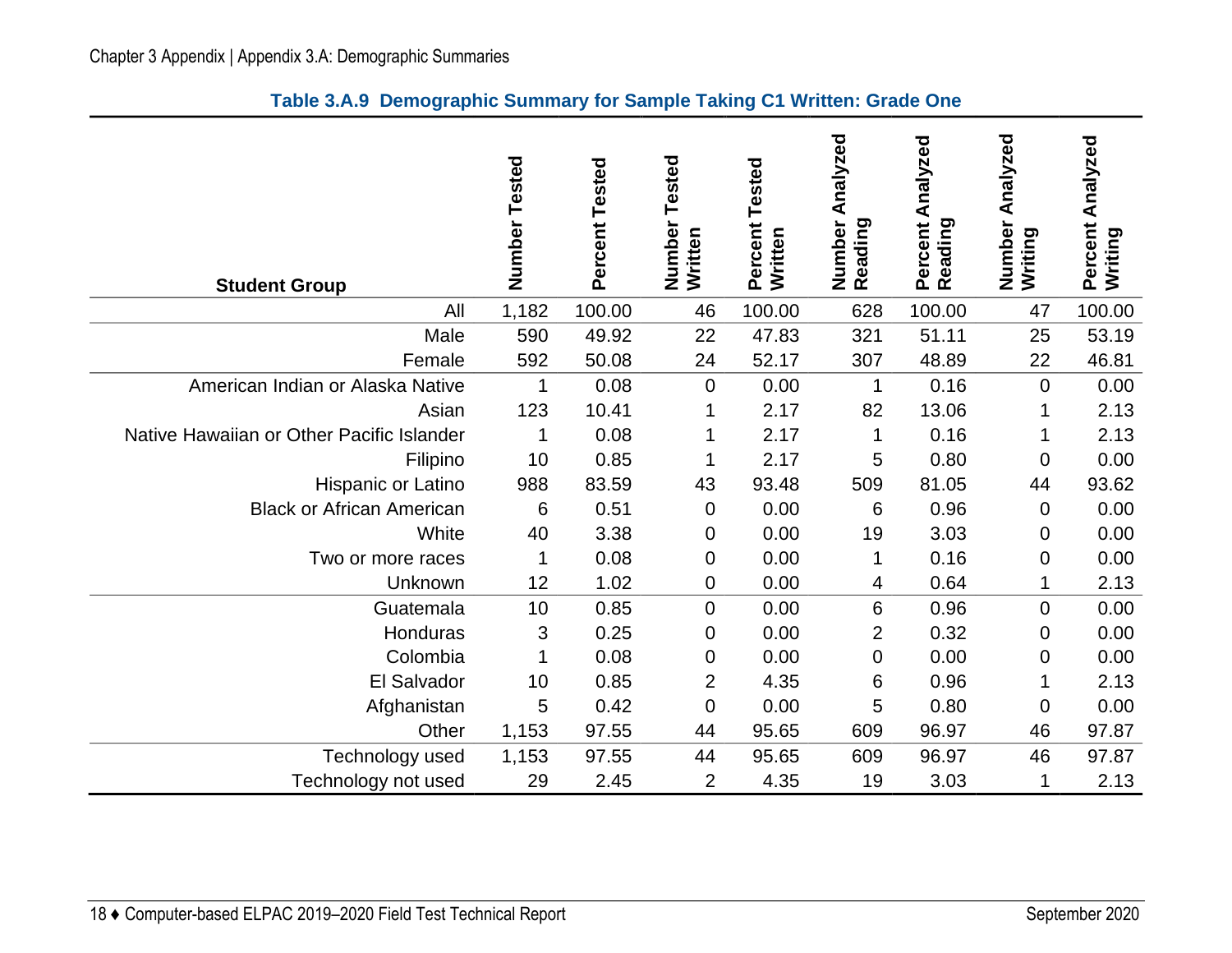# Table 3.A.9 *(continuation)*

| <b>Student Group</b>                          | Tested<br>Number | Tested<br>Percent | ested<br>Numbe<br>Written | Tested<br>Percent<br>Written | ၓ<br>nalyze<br>⋖<br>Reading<br>Number | nalyzed<br>₫<br>Reading<br>Percent | nalyzed<br>⋖<br>Numbe<br>Writing | Analyzed<br>Percent<br>Writing |
|-----------------------------------------------|------------------|-------------------|---------------------------|------------------------------|---------------------------------------|------------------------------------|----------------------------------|--------------------------------|
| English only (EO)                             | $\overline{0}$   | 0.00              | 0                         | 0.00                         | $\overline{0}$                        | 0.00                               | 0                                | 0.00                           |
| Initial fluent English proficient (IFEP)      | 14               | 1.18              | 0                         | 0.00                         | 0                                     | 0.00                               | 0                                | 0.00                           |
| English learner (EL)                          | 1,150            | 97.29             | 46                        | 100.00                       | 628                                   | 100.00                             | 47                               | 100.00                         |
| Reclassified fluent English proficient (RFEP) | 14               | 1.18              | 0                         | 0.00                         | $\overline{0}$                        | 0.00                               | $\overline{0}$                   | 0.00                           |
| To be determined (TBD)                        | 4                | 0.34              | 0                         | 0.00                         | $\overline{0}$                        | 0.00                               | 0                                | 0.00                           |
| English proficiency unknown                   | $\overline{0}$   | 0.00              | 0                         | 0.00                         | 0                                     | 0.00                               | 0                                | 0.00                           |
| No special education services                 | 1,181            | 99.92             | 46                        | 100.00                       | 628                                   | 100.00                             | 47                               | 100.00                         |
| Special education services                    | 1                | 0.08              | 0                         | 0.00                         | 0                                     | 0.00                               | $\mathbf 0$                      | 0.00                           |
| Not economically disadvantaged                | 318              | 26.90             | 9                         | 19.57                        | 186                                   | 29.62                              | 12                               | 25.53                          |
| Economically disadvantaged                    | 864              | 73.10             | 37                        | 80.43                        | 442                                   | 70.38                              | 35                               | 74.47                          |
| Economically disadvantaged unknown            | $\mathbf 0$      | 0.00              | 0                         | 0.00                         | 0                                     | 0.00                               | $\mathbf 0$                      | 0.00                           |
| In U.S. schools less than 12 months           | 19               | 1.61              | 1                         | 2.17                         | 11                                    | 1.75                               |                                  | 2.13                           |
| In U.S. schools 12 months or more             | 1,153            | 97.55             | 45                        | 97.83                        | 617                                   | 98.25                              | 45                               | 95.74                          |
| Duration unknown                              | 10               | 0.85              | 0                         | 0.00                         | $\mathbf 0$                           | 0.00                               |                                  | 2.13                           |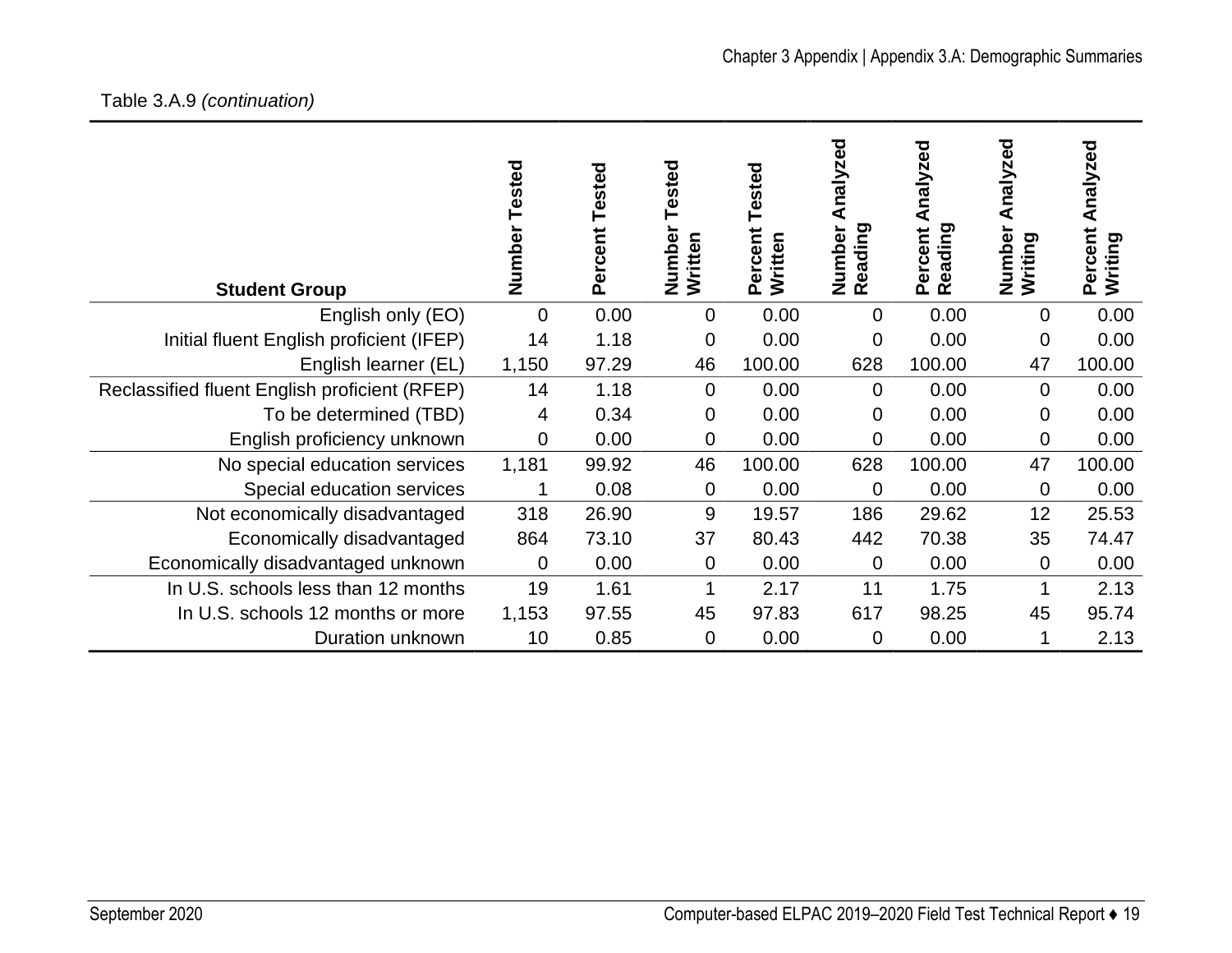<span id="page-23-0"></span>

| <b>Student Group</b>                      | Number<br>Tested | Percent Tested | Tested<br>Number<br>Written | Tested<br>Percent<br>Written | Analyzed<br>Number<br>Reading | Percent Analyzed<br>Reading | Analyzed<br>Number<br>Writing | Percent Analyzed<br>Writing |
|-------------------------------------------|------------------|----------------|-----------------------------|------------------------------|-------------------------------|-----------------------------|-------------------------------|-----------------------------|
| All                                       | 1,077            | 100.00         | 82                          | 100.00                       | 625                           | 100.00                      | 88                            | 100.00                      |
| Male                                      | 551              | 51.16          | 47                          | 57.32                        | 320                           | 51.20                       | 52                            | 59.09                       |
| Female                                    | 526              | 48.84          | 35                          | 42.68                        | 305                           | 48.80                       | 36                            | 40.91                       |
| American Indian or Alaska Native          | $\mathbf 0$      | 0.00           | $\mathbf 0$                 | 0.00                         | $\overline{0}$                | 0.00                        | 0                             | 0.00                        |
| Asian                                     | 107              | 9.94           | 5                           | 6.10                         | 65                            | 10.40                       | 4                             | 4.55                        |
| Native Hawaiian or Other Pacific Islander | 5                | 0.46           | $\overline{2}$              | 2.44                         | 5                             | 0.80                        | $\overline{2}$                | 2.27                        |
| Filipino                                  | 5                | 0.46           |                             | 1.22                         | 3                             | 0.48                        | 1                             | 1.14                        |
| Hispanic or Latino                        | 915              | 84.96          | 69                          | 84.15                        | 523                           | 83.68                       | 77                            | 87.50                       |
| <b>Black or African American</b>          | 8                | 0.74           | 1                           | 1.22                         | 7                             | 1.12                        | 0                             | 0.00                        |
| White                                     | 26               | 2.41           | 3                           | 3.66                         | 14                            | 2.24                        | 3                             | 3.41                        |
| Two or more races                         | $\overline{7}$   | 0.65           | 1                           | 1.22                         | 5                             | 0.80                        | 1                             | 1.14                        |
| Unknown                                   | 4                | 0.37           | 0                           | 0.00                         | 3                             | 0.48                        | 0                             | 0.00                        |
| Guatemala                                 | 14               | 1.30           | 0                           | 0.00                         | 13                            | 2.08                        | $\boldsymbol{0}$              | 0.00                        |
| Honduras                                  | 8                | 0.74           | 0                           | 0.00                         | 3                             | 0.48                        | 0                             | 0.00                        |
| Colombia                                  | $\overline{0}$   | 0.00           | 0                           | 0.00                         | $\mathbf 0$                   | 0.00                        | 0                             | 0.00                        |
| El Salvador                               | 17               | 1.58           | 4                           | 4.88                         | 13                            | 2.08                        | 4                             | 4.55                        |
| Afghanistan                               | 3                | 0.28           | 0                           | 0.00                         | $\overline{2}$                | 0.32                        | 0                             | 0.00                        |
| Other                                     | 1,035            | 96.10          | 78                          | 95.12                        | 594                           | 95.04                       | 84                            | 95.45                       |
| Technology used                           | 1,035            | 96.10          | 78                          | 95.12                        | 594                           | 95.04                       | 84                            | 95.45                       |

Technology not used  $42$  3.90  $4$  4.88 31 4.96 4 4.55

#### **Table 3.A.10 Demographic Summary for Sample Taking C1 Written: Grade Two**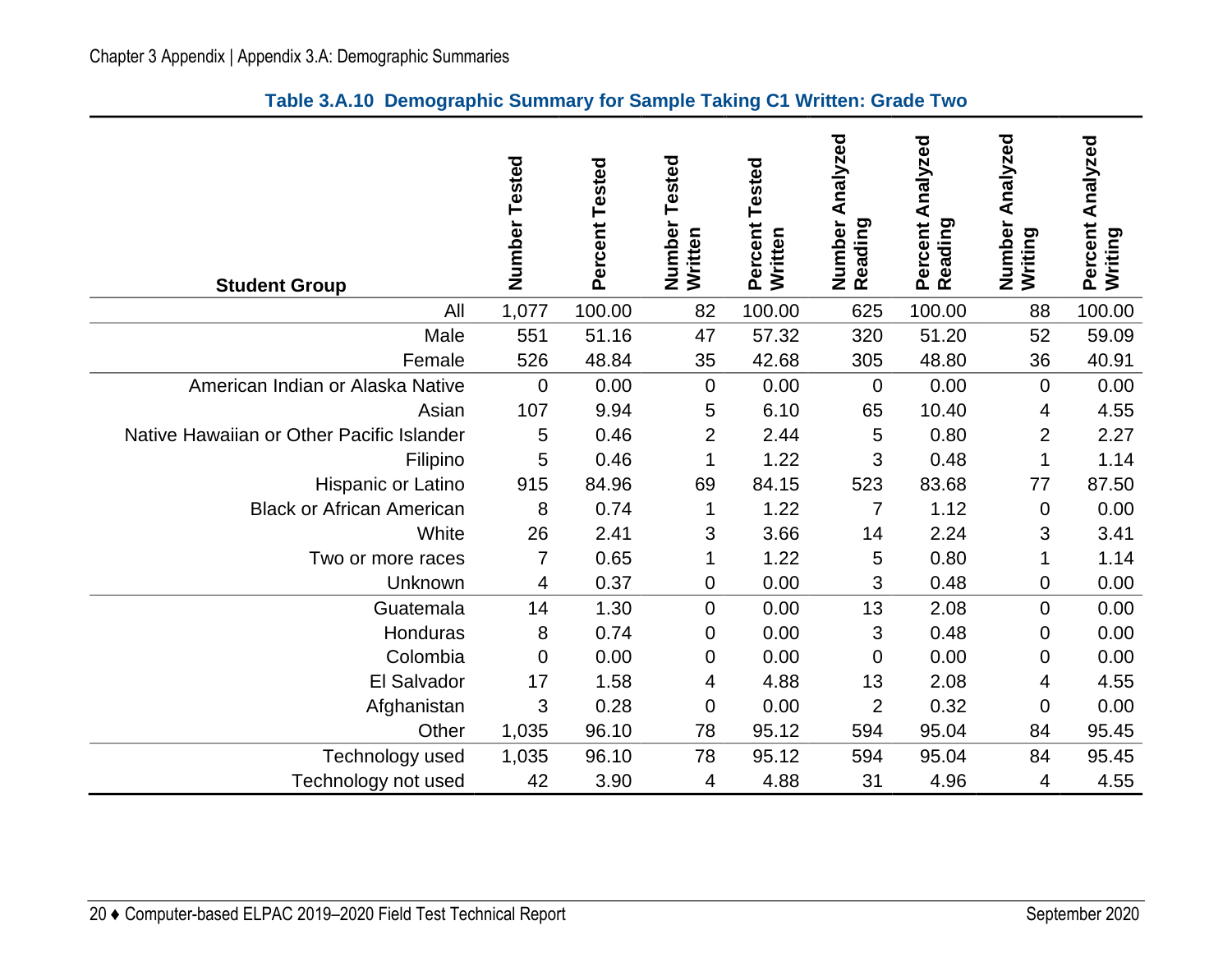# Table 3.A.10 *(continuation)*

| <b>Student Group</b>                          | Tested<br>Number | Tested<br>Percent | ested<br>Numbe<br>Written | ested<br>Percent<br>Written | ್ಥಾ<br>nalyzr<br>Reading<br>Numbe | nalyzed<br>⋖<br>Reading<br>Percent | nalyzed<br>⋖<br>Numbe<br>ත<br>Writing | Analyzed<br>Percent<br>ರಾ<br>Writing |
|-----------------------------------------------|------------------|-------------------|---------------------------|-----------------------------|-----------------------------------|------------------------------------|---------------------------------------|--------------------------------------|
| English only (EO)                             | $\mathbf 0$      | 0.00              | 0                         | 0.00                        | 0                                 | 0.00                               | $\mathbf 0$                           | 0.00                                 |
| Initial fluent English proficient (IFEP)      | 18               | 1.67              |                           | 1.22                        | 0                                 | 0.00                               | 0                                     | 0.00                                 |
| English learner (EL)                          | 1,052            | 97.68             | 80                        | 97.56                       | 625                               | 100.00                             | 88                                    | 100.00                               |
| Reclassified fluent English proficient (RFEP) | 7                | 0.65              | 1                         | 1.22                        | $\mathbf 0$                       | 0.00                               | $\mathbf 0$                           | 0.00                                 |
| To be determined (TBD)                        | 0                | 0.00              | 0                         | 0.00                        | 0                                 | 0.00                               | 0                                     | 0.00                                 |
| English proficiency unknown                   | $\overline{0}$   | 0.00              | 0                         | 0.00                        | 0                                 | 0.00                               | 0                                     | 0.00                                 |
| No special education services                 | 1,073            | 99.63             | 82                        | 100.00                      | 623                               | 99.68                              | 88                                    | 100.00                               |
| Special education services                    | 4                | 0.37              | 0                         | 0.00                        | $\overline{2}$                    | 0.32                               | 0                                     | 0.00                                 |
| Not economically disadvantaged                | 328              | 30.45             | 30                        | 36.59                       | 198                               | 31.68                              | 31                                    | 35.23                                |
| Economically disadvantaged                    | 749              | 69.55             | 52                        | 63.41                       | 427                               | 68.32                              | 57                                    | 64.77                                |
| Economically disadvantaged unknown            | $\overline{0}$   | 0.00              | 0                         | 0.00                        | $\mathbf 0$                       | 0.00                               | $\mathbf 0$                           | 0.00                                 |
| In U.S. schools less than 12 months           | 25               | 2.32              | 4                         | 4.88                        | 15                                | 2.40                               | 3                                     | 3.41                                 |
| In U.S. schools 12 months or more             | 1,047            | 97.21             | 78                        | 95.12                       | 609                               | 97.44                              | 85                                    | 96.59                                |
| Duration unknown                              | 5                | 0.46              | 0                         | 0.00                        | 1                                 | 0.16                               | $\mathbf 0$                           | 0.00                                 |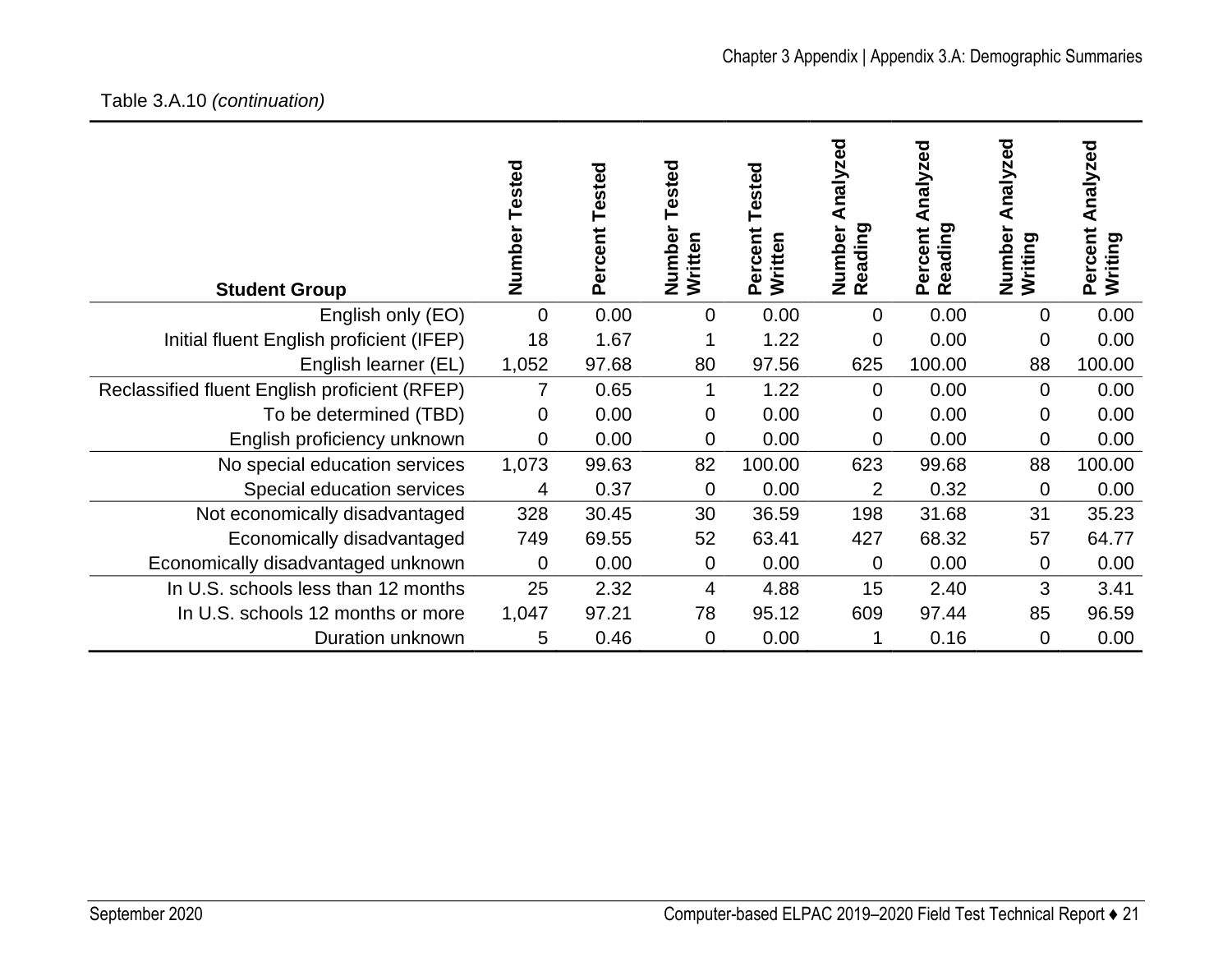|  | Table 3.A.11 Demographic Summary for Sample Taking C1 Written: Grade Span Three Through Five |  |  |  |  |  |  |  |
|--|----------------------------------------------------------------------------------------------|--|--|--|--|--|--|--|
|--|----------------------------------------------------------------------------------------------|--|--|--|--|--|--|--|

<span id="page-25-0"></span>

| <b>Student Group</b>                      | Number Tested  | Percent Tested | Tested<br>Number<br>Written | Percent Tested<br>Written | Analyzed<br>Number<br>Reading | Percent Analyzed<br>Reading | Analyzed<br>Number<br>Writing | Analyzed<br>Percent<br>Writing |
|-------------------------------------------|----------------|----------------|-----------------------------|---------------------------|-------------------------------|-----------------------------|-------------------------------|--------------------------------|
| All                                       | 2,191          | 100.00         | 1,289                       | 100.00                    | 1,199                         | 100.00                      | 1,186                         | 100.00                         |
| Male                                      | 1,191          | 54.36          | 697                         | 54.07                     | 654                           | 54.55                       | 646                           | 54.47                          |
| Female                                    | 1,000          | 45.64          | 592                         | 45.93                     | 545                           | 45.45                       | 540                           | 45.53                          |
| American Indian or Alaska Native          | $\overline{2}$ | 0.09           | $\mathbf 0$                 | 0.00                      | $\mathbf 0$                   | 0.00                        | $\mathbf 0$                   | 0.00                           |
| Asian                                     | 184            | 8.40           | 144                         | 11.17                     | 133                           | 11.09                       | 125                           | 10.54                          |
| Native Hawaiian or Other Pacific Islander | 8              | 0.37           | 6                           | 0.47                      | 6                             | 0.50                        | 6                             | 0.51                           |
| Filipino                                  | 24             | 1.10           | 18                          | 1.40                      | 16                            | 1.33                        | 16                            | 1.35                           |
| Hispanic or Latino                        | 1,856          | 84.71          | 1,045                       | 81.07                     | 971                           | 80.98                       | 973                           | 82.04                          |
| <b>Black or African American</b>          | 13             | 0.59           | 11                          | 0.85                      | 10                            | 0.83                        | 10                            | 0.84                           |
| White                                     | 74             | 3.38           | 49                          | 3.80                      | 47                            | 3.92                        | 40                            | 3.37                           |
| Two or more races                         | 9              | 0.41           | 8                           | 0.62                      | 8                             | 0.67                        | 8                             | 0.67                           |
| Unknown                                   | 21             | 0.96           | 8                           | 0.62                      | 8                             | 0.67                        | 8                             | 0.67                           |
| Guatemala                                 | 14             | 0.64           | 12                          | 0.93                      | 13                            | 1.08                        | 12                            | 1.01                           |
| Honduras                                  | 11             | 0.50           | 7                           | 0.54                      | 6                             | 0.50                        | 6                             | 0.51                           |
| Colombia                                  | 3              | 0.14           | 3                           | 0.23                      | 3                             | 0.25                        | 3                             | 0.25                           |
| El Salvador                               | 30             | 1.37           | 13                          | 1.01                      | 13                            | 1.08                        | 15                            | 1.26                           |
| Afghanistan                               | 8              | 0.37           | 5                           | 0.39                      | 5                             | 0.42                        | 5                             | 0.42                           |
| Other                                     | 2,125          | 96.99          | 1,249                       | 96.90                     | 1,159                         | 96.66                       | 1,145                         | 96.54                          |
| Technology used                           | 2,125          | 96.99          | 1,249                       | 96.90                     | 1,159                         | 96.66                       | 1,145                         | 96.54                          |
| Technology not used                       | 66             | 3.01           | 40                          | 3.10                      | 40                            | 3.34                        | 41                            | 3.46                           |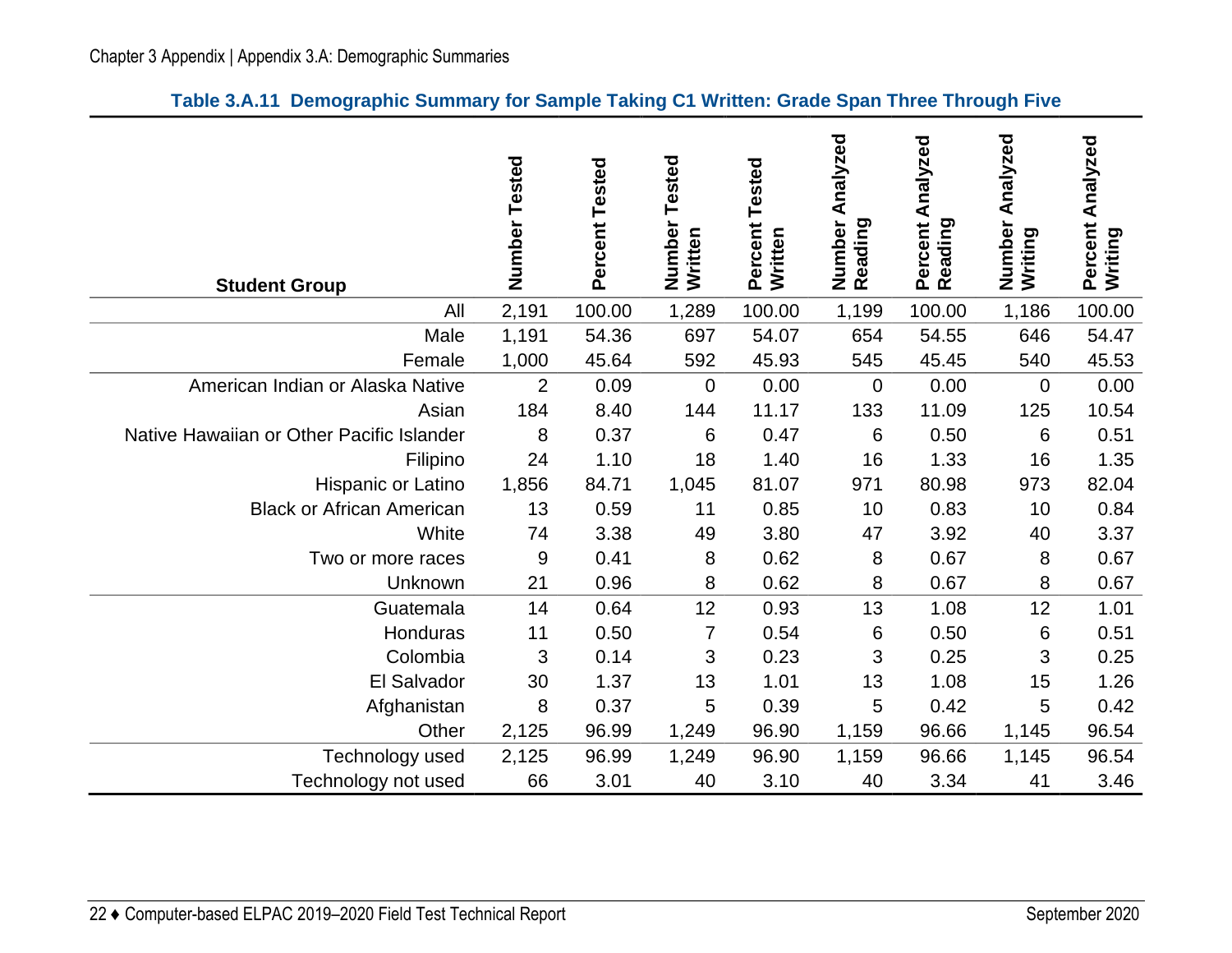# Table 3.A.11 *(continuation)*

| <b>Student Group</b>                          | Tested<br>Number | Tested<br>Percent | sted<br>۵<br>Numbe<br>Written | ested<br>Percent<br>Written | zed<br>naly:<br>Reading<br>Number | nalyzed<br>Reading<br>Percent | Analyzed<br>Number<br>Writing | Analyzed<br>Percent<br>Writing |
|-----------------------------------------------|------------------|-------------------|-------------------------------|-----------------------------|-----------------------------------|-------------------------------|-------------------------------|--------------------------------|
| English only (EO)                             | $\Omega$         | 0.00              | 0                             | 0.00                        | 0                                 | 0.00                          | 0                             | 0.00                           |
| Initial fluent English proficient (IFEP)      | 30               | 1.37              | 19                            | 1.47                        | $\mathbf 0$                       | 0.00                          | 0                             | 0.00                           |
| English learner (EL)                          | 2,139            | 97.63             | 1,252                         | 97.13                       | 1,199                             | 100.00                        | 1,186                         | 100.00                         |
| Reclassified fluent English proficient (RFEP) | 22               | 1.00              | 18                            | 1.40                        | $\Omega$                          | 0.00                          | $\Omega$                      | 0.00                           |
| To be determined (TBD)                        | 0                | 0.00              | 0                             | 0.00                        | 0                                 | 0.00                          | 0                             | 0.00                           |
| English proficiency unknown                   | 0                | 0.00              | 0                             | 0.00                        | 0                                 | 0.00                          | 0                             | 0.00                           |
| No special education services                 | 2,185            | 99.73             | 1,288                         | 99.92                       | 1,198                             | 99.92                         | 1,185                         | 99.92                          |
| Special education services                    | 6                | 0.27              | 1                             | 0.08                        |                                   | 0.08                          |                               | 0.08                           |
| Not economically disadvantaged                | 678              | 30.94             | 401                           | 31.11                       | 386                               | 32.19                         | 383                           | 32.29                          |
| Economically disadvantaged                    | 1,513            | 69.06             | 888                           | 68.89                       | 813                               | 67.81                         | 803                           | 67.71                          |
| Economically disadvantaged unknown            | $\Omega$         | 0.00              | $\mathbf 0$                   | 0.00                        | 0                                 | 0.00                          | 0                             | 0.00                           |
| In U.S. schools less than 12 months           | 51               | 2.33              | 34                            | 2.64                        | 32                                | 2.67                          | 26                            | 2.19                           |
| In U.S. schools 12 months or more             | 2,071            | 94.52             | 1,235                         | 95.81                       | 1,148                             | 95.75                         | 1,142                         | 96.29                          |
| Duration unknown                              | 69               | 3.15              | 20                            | 1.55                        | 19                                | 1.58                          | 18                            | 1.52                           |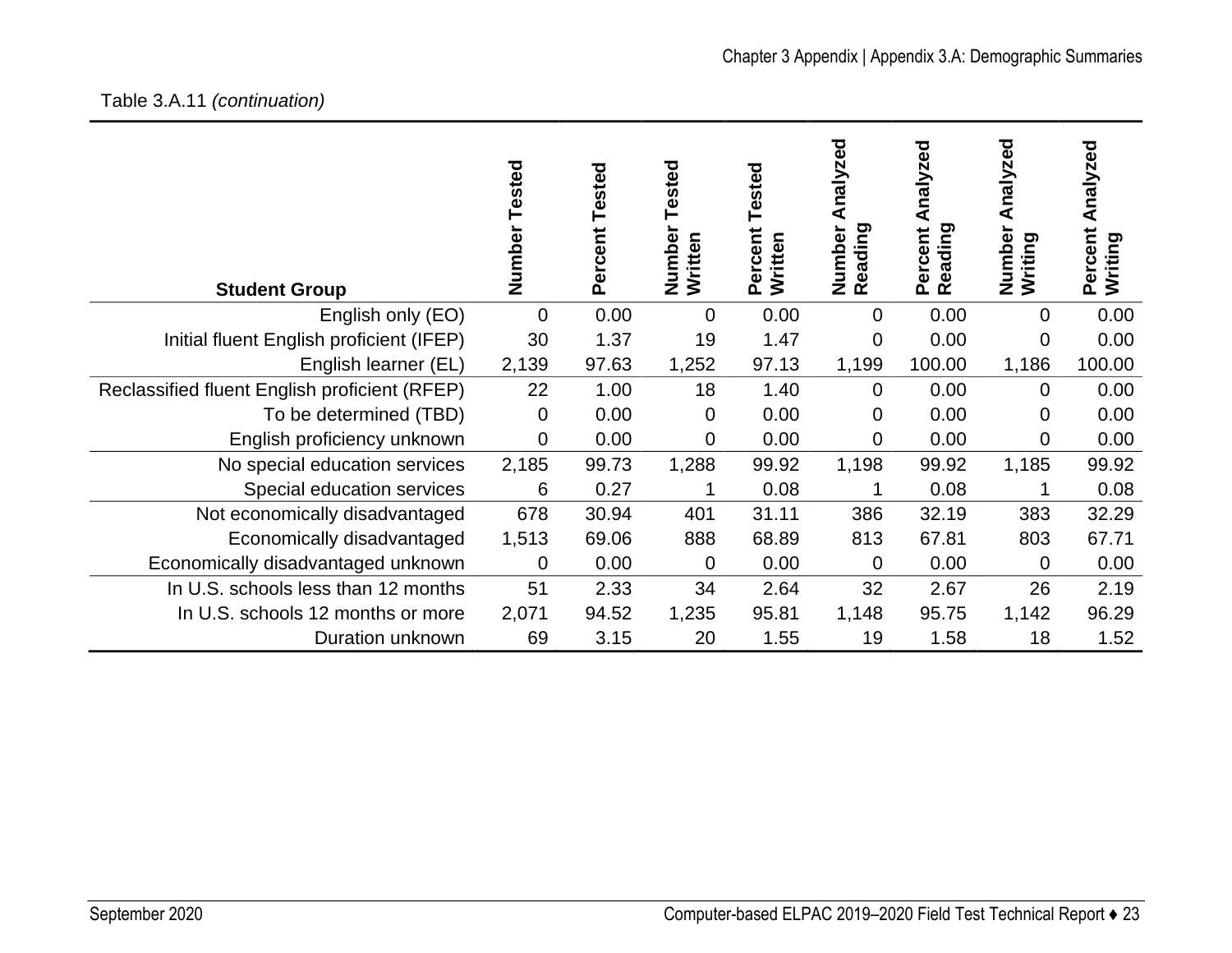<span id="page-27-0"></span>

| <b>Student Group</b>                      | Number Tested | Percent Tested | Tested<br>Number<br>Written | Tested<br>Percent<br>Written | Analyzed<br>Number<br>Reading | Analyzed<br>Percent<br>Reading | Analyzed<br>Number<br>Writing | Analyzed<br>Percent<br>Writing |
|-------------------------------------------|---------------|----------------|-----------------------------|------------------------------|-------------------------------|--------------------------------|-------------------------------|--------------------------------|
| All                                       | 2,106         | 100.00         | 1,297                       | 100.00                       | 1,247                         | 100.00                         | 1,244                         | 100.00                         |
| Male                                      | 1,184         | 56.22          | 727                         | 56.05                        | 701                           | 56.21                          | 696                           | 55.95                          |
| Female                                    | 922           | 43.78          | 570                         | 43.95                        | 546                           | 43.79                          | 548                           | 44.05                          |
| American Indian or Alaska Native          | 1             | 0.05           | 1                           | 0.08                         | 1                             | 0.08                           | 1                             | 0.08                           |
| Asian                                     | 116           | 5.51           | 81                          | 6.25                         | 74                            | 5.93                           | 76                            | 6.11                           |
| Native Hawaiian or Other Pacific Islander | 6             | 0.28           | 5                           | 0.39                         | 4                             | 0.32                           | 5                             | 0.40                           |
| Filipino                                  | 24            | 1.14           | 17                          | 1.31                         | 17                            | 1.36                           | 18                            | 1.45                           |
| Hispanic or Latino                        | 1,887         | 89.60          | 1,139                       | 87.82                        | 1,099                         | 88.13                          | 1,091                         | 87.70                          |
| <b>Black or African American</b>          | 13            | 0.62           | 11                          | 0.85                         | 10                            | 0.80                           | 10                            | 0.80                           |
| White                                     | 46            | 2.18           | 33                          | 2.54                         | 32                            | 2.57                           | 33                            | 2.65                           |
| Two or more races                         | 7             | 0.33           | 4                           | 0.31                         | 4                             | 0.32                           | 4                             | 0.32                           |
| Unknown                                   | 6             | 0.28           | 6                           | 0.46                         | 6                             | 0.48                           | 6                             | 0.48                           |
| Guatemala                                 | 31            | 1.47           | 18                          | 1.39                         | 19                            | 1.52                           | 18                            | 1.45                           |
| Honduras                                  | 13            | 0.62           | 7                           | 0.54                         | 7                             | 0.56                           | 8                             | 0.64                           |
| Colombia                                  | 3             | 0.14           | 1                           | 0.08                         | 1                             | 0.08                           | $\overline{2}$                | 0.16                           |
| El Salvador                               | 22            | 1.04           | 14                          | 1.08                         | 16                            | 1.28                           | 14                            | 1.13                           |
| Afghanistan                               | 8             | 0.38           | 6                           | 0.46                         | 6                             | 0.48                           | $\overline{7}$                | 0.56                           |
| Other                                     | 2,029         | 96.34          | 1,251                       | 96.45                        | 1,198                         | 96.07                          | 1,195                         | 96.06                          |
| Technology used                           | 2,029         | 96.34          | 1,251                       | 96.45                        | 1,198                         | 96.07                          | 1,195                         | 96.06                          |
| Technology not used                       | 77            | 3.66           | 46                          | 3.55                         | 49                            | 3.93                           | 49                            | 3.94                           |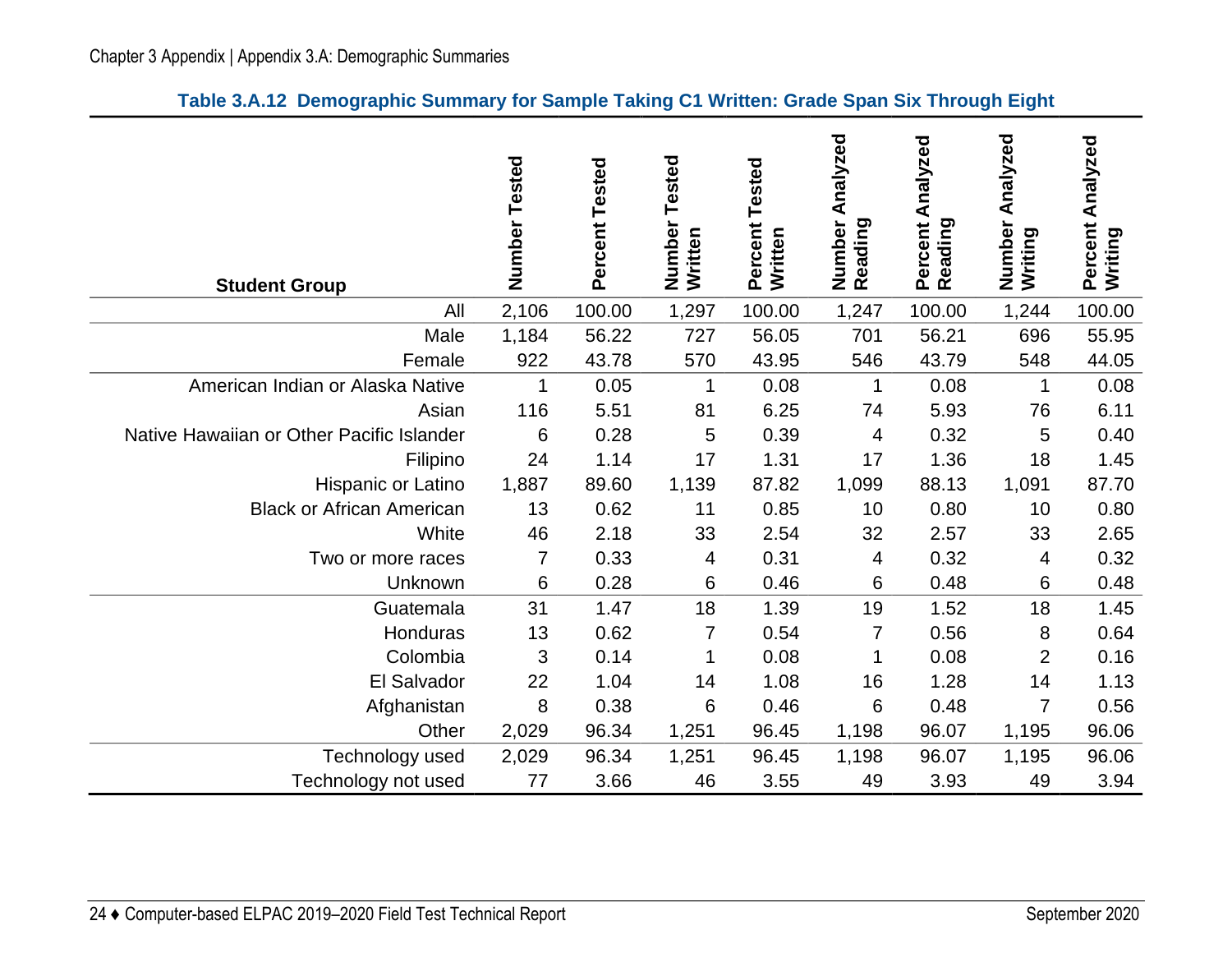# Chapter 3 Appendix | Appendix 3.A: Demographic Summaries

# Table 3.A.12 *(continuation)*

| <b>Student Group</b>                          | Tested<br>Number | ercent Tested<br>Ő. | sted<br>Numbe<br>Written | Tested<br>Percent<br>Written | ਠ<br>Ō<br>nalyze<br>⋖<br>Reading<br>Number | nalyzed<br>⋖<br>Percent<br>eading<br>œ | nalyzed<br>๔<br>Numbe<br>Writing | Analyzed<br>Percent<br>Writing |
|-----------------------------------------------|------------------|---------------------|--------------------------|------------------------------|--------------------------------------------|----------------------------------------|----------------------------------|--------------------------------|
| English only (EO)                             | $\overline{0}$   | 0.00                | 0                        | 0.00                         | $\overline{0}$                             | 0.00                                   | $\mathbf 0$                      | 0.00                           |
| Initial fluent English proficient (IFEP)      | 26               | 1.23                | 12                       | 0.93                         | 0                                          | 0.00                                   | 0                                | 0.00                           |
| English learner (EL)                          | 2,063            | 97.96               | 1,273                    | 98.15                        | 1,247                                      | 100.00                                 | 1,244                            | 100.00                         |
| Reclassified fluent English proficient (RFEP) | 17               | 0.81                | 12                       | 0.93                         | $\mathbf 0$                                | 0.00                                   | 0                                | 0.00                           |
| To be determined (TBD)                        | $\overline{0}$   | 0.00                | 0                        | 0.00                         | 0                                          | 0.00                                   | 0                                | 0.00                           |
| English proficiency unknown                   | $\mathbf 0$      | 0.00                | 0                        | 0.00                         | 0                                          | 0.00                                   | 0                                | 0.00                           |
| No special education services                 | 2,093            | 99.38               | 1,290                    | 99.46                        | 1,240                                      | 99.44                                  | 1,237                            | 99.44                          |
| Special education services                    | 13               | 0.62                | 7                        | 0.54                         | 7                                          | 0.56                                   | 7                                | 0.56                           |
| Not economically disadvantaged                | 589              | 27.97               | 333                      | 25.67                        | 323                                        | 25.90                                  | 332                              | 26.69                          |
| Economically disadvantaged                    | 1,517            | 72.03               | 964                      | 74.33                        | 924                                        | 74.10                                  | 912                              | 73.31                          |
| Economically disadvantaged unknown            | 0                | 0.00                | 0                        | 0.00                         | $\mathbf 0$                                | 0.00                                   | $\mathbf 0$                      | 0.00                           |
| In U.S. schools less than 12 months           | 37               | 1.76                | 18                       | 1.39                         | 20                                         | 1.60                                   | 19                               | 1.53                           |
| In U.S. schools 12 months or more             | 2,029            | 96.34               | 1,273                    | 98.15                        | 1,223                                      | 98.08                                  | 1,221                            | 98.15                          |
| Duration unknown                              | 40               | 1.90                | 6                        | 0.46                         | 4                                          | 0.32                                   | 4                                | 0.32                           |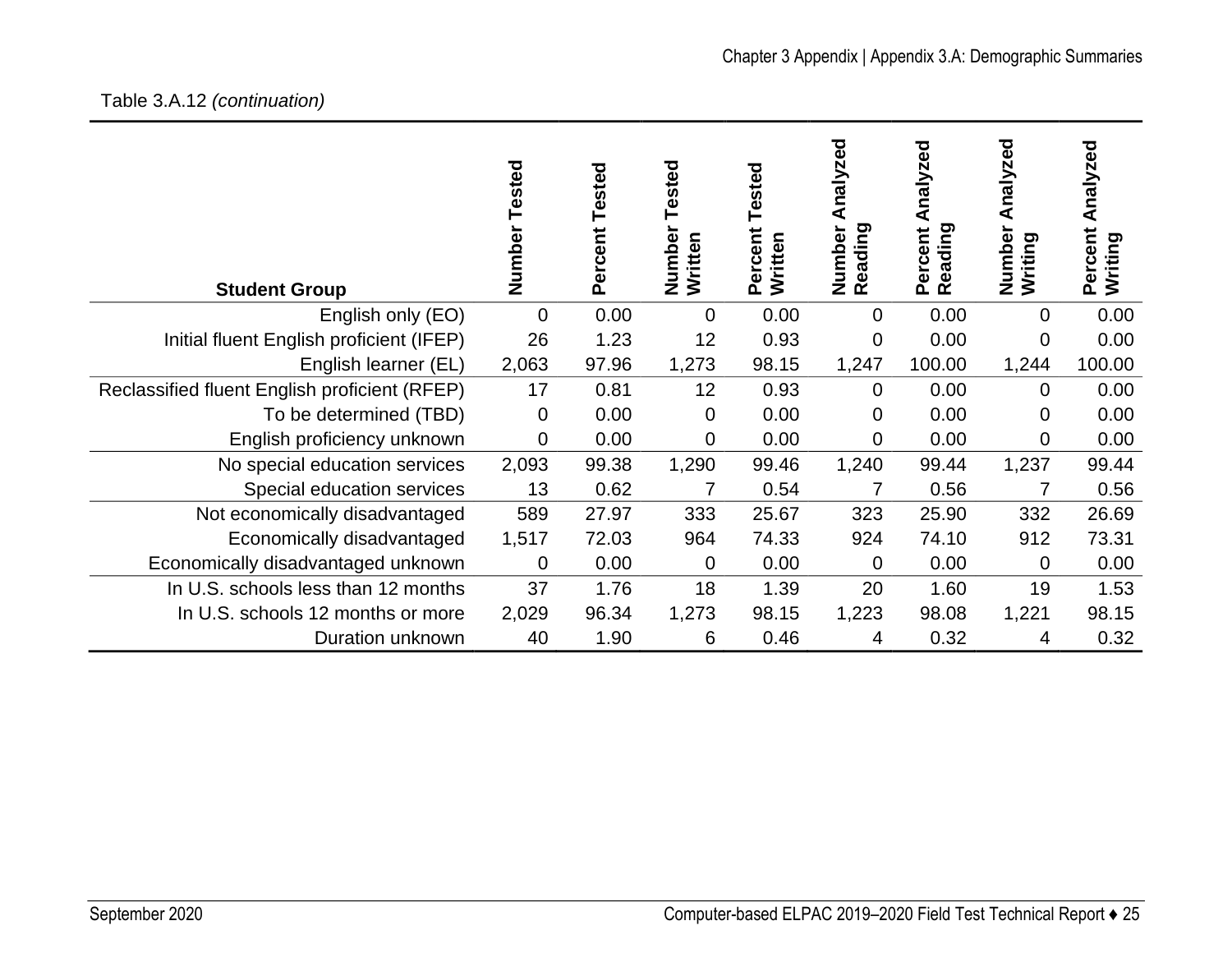<span id="page-29-0"></span>

| <b>Student Group</b>                      | Number<br>Tested | Percent Tested | Tested<br>Number<br>Written | Tested<br>Percent<br>Written | Number Analyzed<br>Reading | Percent Analyzed<br>Reading | Analyzed<br>Number<br>Writing | Analyzed<br>Percent<br>Writing |
|-------------------------------------------|------------------|----------------|-----------------------------|------------------------------|----------------------------|-----------------------------|-------------------------------|--------------------------------|
| All                                       | 996              | 100.00         | 542                         | 100.00                       | 528                        | 100.00                      | 497                           | 100.00                         |
| Male                                      | 555              | 55.72          | 302                         | 55.72                        | 296                        | 56.06                       | 282                           | 56.74                          |
| Female                                    | 441              | 44.28          | 240                         | 44.28                        | 232                        | 43.94                       | 215                           | 43.26                          |
| American Indian or Alaska Native          | $\mathbf 0$      | 0.00           | $\mathbf 0$                 | 0.00                         | 0                          | 0.00                        | $\mathbf 0$                   | 0.00                           |
| Asian                                     | 64               | 6.43           | 40                          | 7.38                         | 38                         | 7.20                        | 31                            | 6.24                           |
| Native Hawaiian or Other Pacific Islander | $\overline{2}$   | 0.20           | 1                           | 0.18                         | 1                          | 0.19                        | 1                             | 0.20                           |
| Filipino                                  | 16               | 1.61           | 6                           | 1.11                         | 6                          | 1.14                        | 5                             | 1.01                           |
| Hispanic or Latino                        | 866              | 86.95          | 472                         | 87.08                        | 460                        | 87.12                       | 433                           | 87.12                          |
| <b>Black or African American</b>          | 6                | 0.60           | $\overline{2}$              | 0.37                         | $\overline{2}$             | 0.38                        | 4                             | 0.80                           |
| White                                     | 34               | 3.41           | 18                          | 3.32                         | 18                         | 3.41                        | 20                            | 4.02                           |
| Two or more races                         | 4                | 0.40           | $\overline{2}$              | 0.37                         | $\overline{2}$             | 0.38                        | $\overline{2}$                | 0.40                           |
| Unknown                                   | 4                | 0.40           | 1                           | 0.18                         | 1                          | 0.19                        | 1                             | 0.20                           |
| Guatemala                                 | 30               | 3.01           | 11                          | 2.03                         | 11                         | 2.08                        | 9                             | 1.81                           |
| Honduras                                  | 10               | 1.00           | 5                           | 0.92                         | 5                          | 0.95                        | 5                             | 1.01                           |
| Colombia                                  | $\overline{2}$   | 0.20           | 1                           | 0.18                         | 1                          | 0.19                        | 0                             | 0.00                           |
| El Salvador                               | 34               | 3.41           | 18                          | 3.32                         | 19                         | 3.60                        | 14                            | 2.82                           |
| Afghanistan                               | 3                | 0.30           | $\overline{2}$              | 0.37                         | $\overline{2}$             | 0.38                        | $\overline{2}$                | 0.40                           |
| Other                                     | 917              | 92.07          | 505                         | 93.17                        | 490                        | 92.80                       | 467                           | 93.96                          |
| Technology used                           | 917              | 92.07          | 505                         | 93.17                        | 490                        | 92.80                       | 467                           | 93.96                          |
| Technology not used                       | 79               | 7.93           | 37                          | 6.83                         | 38                         | 7.20                        | 30                            | 6.04                           |

#### **Table 3.A.13 Demographic Summary for Sample Taking C1 Written: Grade Span Nine and Ten**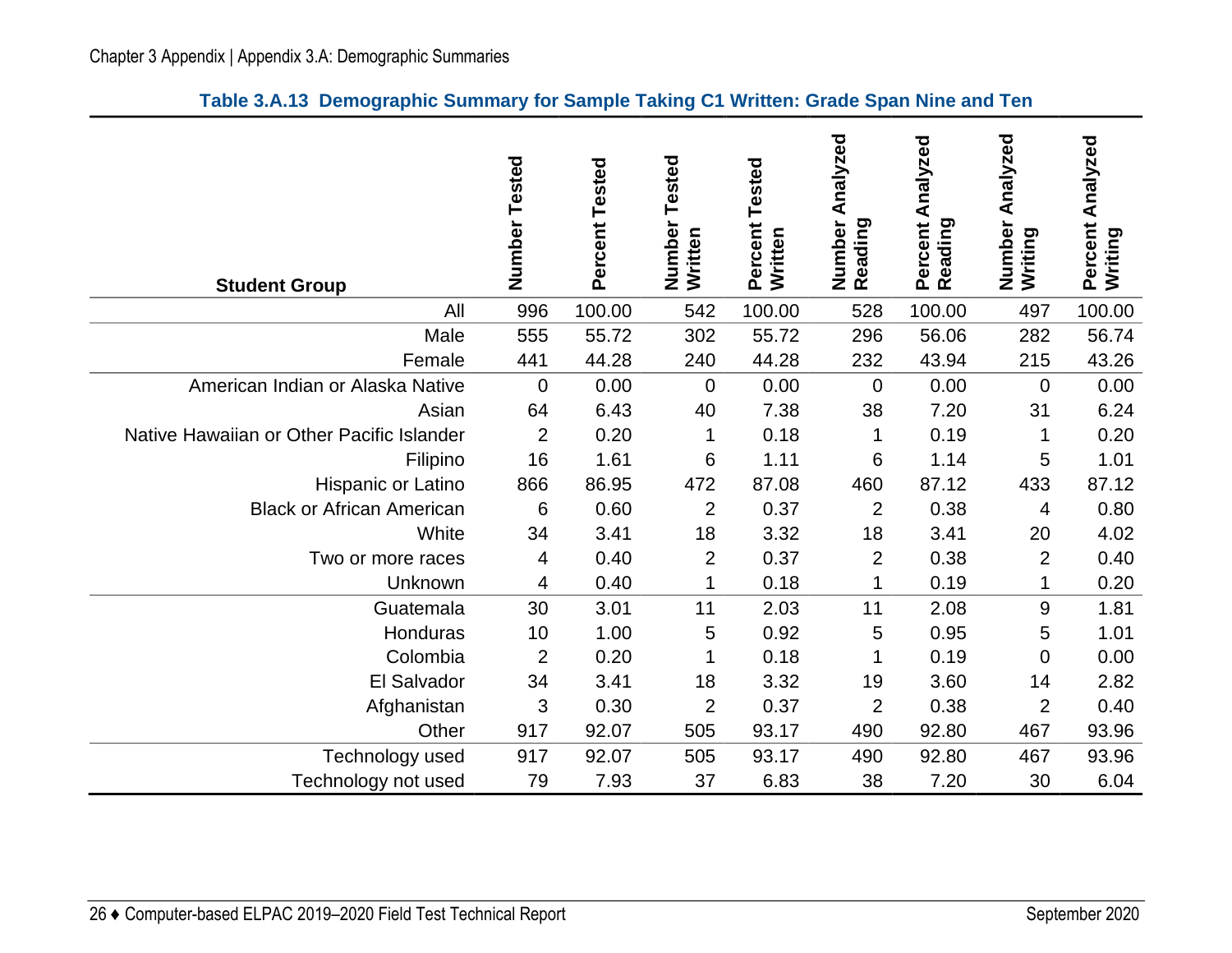#### Table 3.A.13 *(continuation)*

| <b>Student Group</b>                          | Tested<br>Number | <b>Tested</b><br>Percent | Tested<br>Number<br>Written | Tested<br>Percent<br>Written | Analyzed<br>Reading<br>Number | Analyzed<br>Reading<br>Percent | Analyzed<br>Number<br>Writing | Analyzed<br>Percent<br>Writing |
|-----------------------------------------------|------------------|--------------------------|-----------------------------|------------------------------|-------------------------------|--------------------------------|-------------------------------|--------------------------------|
| English only (EO)                             | $\overline{0}$   | 0.00                     | $\overline{0}$              | 0.00                         | $\overline{0}$                | 0.00                           | 0                             | 0.00                           |
| Initial fluent English proficient (IFEP)      | 14               | 1.41                     | 12                          | 2.21                         | 0                             | 0.00                           | 0                             | 0.00                           |
| English learner (EL)                          | 974              | 97.79                    | 526                         | 97.05                        | 528                           | 100.00                         | 497                           | 100.00                         |
| Reclassified fluent English proficient (RFEP) | 8                | 0.80                     | 4                           | 0.74                         | $\overline{0}$                | 0.00                           | $\mathbf 0$                   | 0.00                           |
| To be determined (TBD)                        | 0                | 0.00                     | $\mathbf 0$                 | 0.00                         | $\overline{0}$                | 0.00                           | $\overline{0}$                | 0.00                           |
| English proficiency unknown                   | 0                | 0.00                     | 0                           | 0.00                         | $\overline{0}$                | 0.00                           | 0                             | 0.00                           |
| No special education services                 | 990              | 99.40                    | 539                         | 99.45                        | 525                           | 99.43                          | 494                           | 99.40                          |
| Special education services                    | 6                | 0.60                     | 3                           | 0.55                         | 3                             | 0.57                           | 3                             | 0.60                           |
| Not economically disadvantaged                | 272              | 27.31                    | 123                         | 22.69                        | 123                           | 23.30                          | 119                           | 23.94                          |
| Economically disadvantaged                    | 724              | 72.69                    | 419                         | 77.31                        | 405                           | 76.70                          | 378                           | 76.06                          |
| Economically disadvantaged unknown            | $\mathbf 0$      | 0.00                     | $\mathbf 0$                 | 0.00                         | $\mathbf 0$                   | 0.00                           | 0                             | 0.00                           |
| In U.S. schools less than 12 months           | 68               | 6.83                     | 17                          | 3.14                         | 18                            | 3.41                           | 12                            | 2.41                           |
| In U.S. schools 12 months or more             | 916              | 91.97                    | 514                         | 94.83                        | 504                           | 95.45                          | 479                           | 96.38                          |
| Duration unknown                              | 12               | 1.20                     | 11                          | 2.03                         | 6                             | 1.14                           | 6                             | 1.21                           |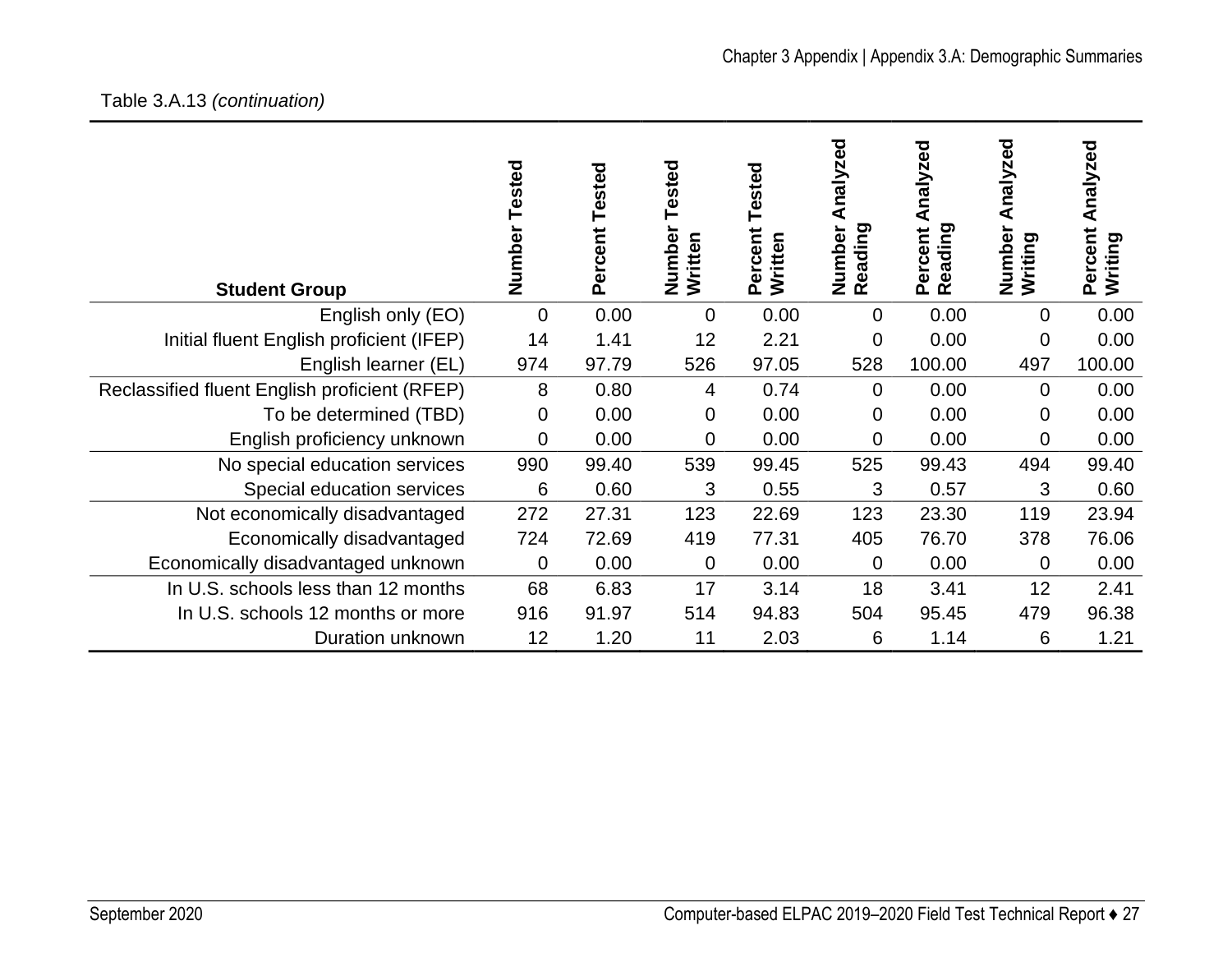| Table 3.A.14 Demographic Summary for Sample Taking C1 Written: Grade Span Eleven and Twelve |  |  |  |  |  |  |  |  |
|---------------------------------------------------------------------------------------------|--|--|--|--|--|--|--|--|
|---------------------------------------------------------------------------------------------|--|--|--|--|--|--|--|--|

<span id="page-31-0"></span>

| <b>Student Group</b>                      | Number<br>Tested | Percent Tested | Tested<br>Number<br>Written | Percent Tested<br>Written | Analyzed<br>Number<br>Reading | Analyzed<br>Percent<br>Reading | Analyzed<br>Number<br>Writing | Analyzed<br>Percent<br>Writing |
|-------------------------------------------|------------------|----------------|-----------------------------|---------------------------|-------------------------------|--------------------------------|-------------------------------|--------------------------------|
| All                                       | 255              | 100.00         | 111                         | 100.00                    | 111                           | 100.00                         | 119                           | 100.00                         |
| Male                                      | 144              | 56.47          | 63                          | 56.76                     | 64                            | 57.66                          | 65                            | 54.62                          |
| Female                                    | 111              | 43.53          | 48                          | 43.24                     | 47                            | 42.34                          | 54                            | 45.38                          |
| American Indian or Alaska Native          | $\overline{0}$   | 0.00           | 0                           | 0.00                      | $\mathbf 0$                   | 0.00                           | $\mathbf 0$                   | 0.00                           |
| Asian                                     | 14               | 5.49           | 5                           | 4.50                      | 5                             | 4.50                           | 5                             | 4.20                           |
| Native Hawaiian or Other Pacific Islander | $\overline{2}$   | 0.78           | 1                           | 0.90                      |                               | 0.90                           |                               | 0.84                           |
| Filipino                                  | 4                | 1.57           | 1                           | 0.90                      |                               | 0.90                           |                               | 0.84                           |
| Hispanic or Latino                        | 228              | 89.41          | 102                         | 91.89                     | 102                           | 91.89                          | 109                           | 91.60                          |
| <b>Black or African American</b>          | 1                | 0.39           | 1                           | 0.90                      | 1                             | 0.90                           | 1                             | 0.84                           |
| White                                     | 4                | 1.57           | 1                           | 0.90                      |                               | 0.90                           | $\overline{c}$                | 1.68                           |
| Two or more races                         | $\overline{2}$   | 0.78           | 0                           | 0.00                      | 0                             | 0.00                           | $\mathbf 0$                   | 0.00                           |
| Unknown                                   | $\mathbf 0$      | 0.00           | 0                           | 0.00                      | $\mathbf 0$                   | 0.00                           | $\mathbf 0$                   | 0.00                           |
| Guatemala                                 | 19               | 7.45           | 8                           | 7.21                      | 9                             | 8.11                           | $6\phantom{1}6$               | 5.04                           |
| Honduras                                  | $\overline{2}$   | 0.78           | 0                           | 0.00                      | $\pmb{0}$                     | 0.00                           | $\mathbf 0$                   | 0.00                           |
| Colombia                                  | 1                | 0.39           | 0                           | 0.00                      | 0                             | 0.00                           | 0                             | 0.00                           |
| El Salvador                               | 11               | 4.31           | 4                           | 3.60                      | 4                             | 3.60                           | 4                             | 3.36                           |
| Afghanistan                               | 1                | 0.39           | 0                           | 0.00                      | 0                             | 0.00                           | $\mathbf 0$                   | 0.00                           |
| Other                                     | 221              | 86.67          | 99                          | 89.19                     | 98                            | 88.29                          | 109                           | 91.60                          |
| Technology used                           | 221              | 86.67          | 99                          | 89.19                     | 98                            | 88.29                          | 109                           | 91.60                          |
| Technology not used                       | 34               | 13.33          | 12                          | 10.81                     | 13                            | 11.71                          | 10                            | 8.40                           |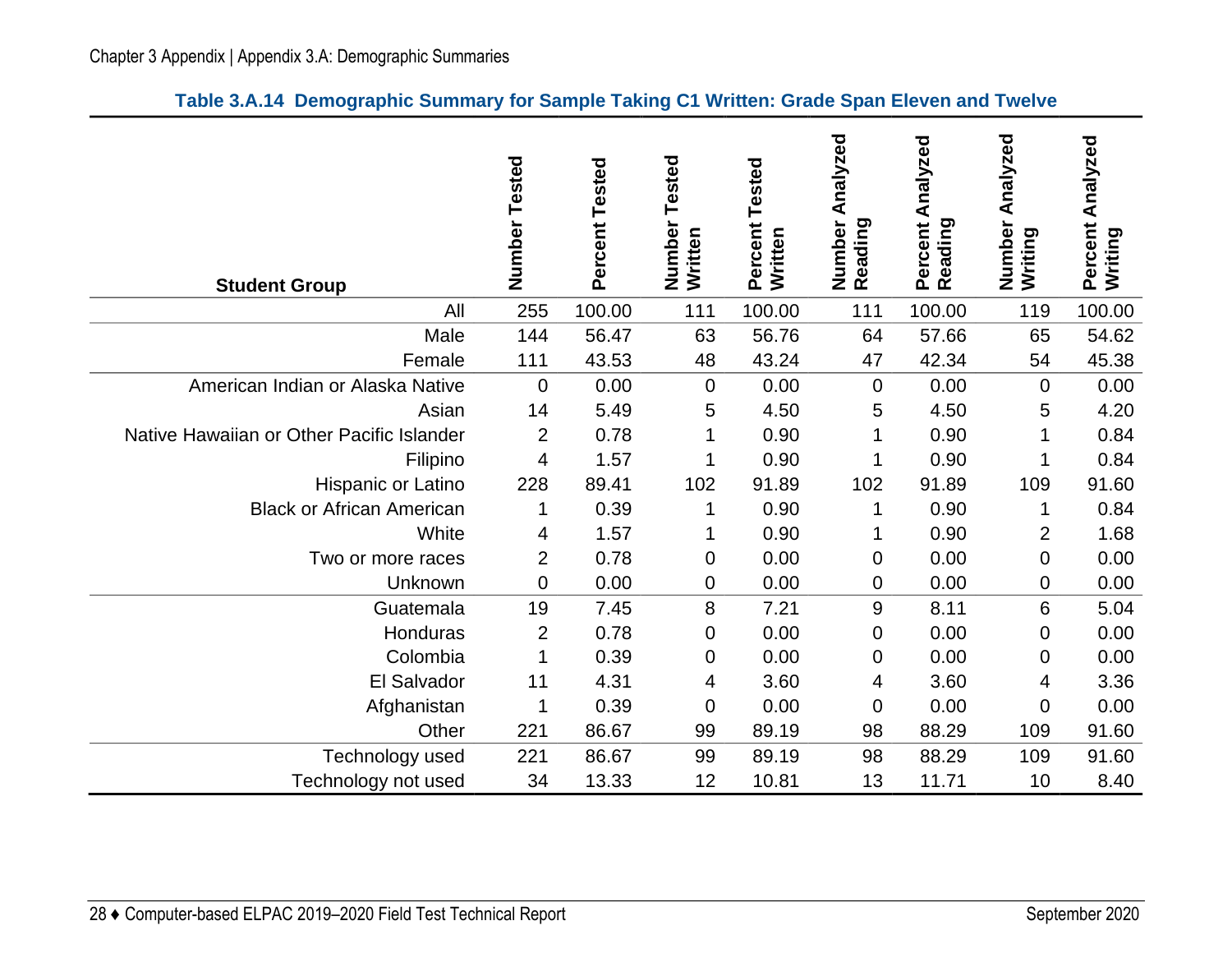#### Table 3.A.14 *(continuation)*

| <b>Student Group</b>                          | Tested<br>Number | Tested<br>Percent | ested<br>Number<br>Written | ested<br>Percent<br>Written | ਠ<br>Ō<br>Ñ<br>naly<br>₫<br>eading<br>Number<br>$\tilde{\mathbf{r}}$ | nalyzed<br>eading<br>Percent<br>œ | Analyzed<br>Number<br>Writing | Analyzed<br>Percent<br>Writing |
|-----------------------------------------------|------------------|-------------------|----------------------------|-----------------------------|----------------------------------------------------------------------|-----------------------------------|-------------------------------|--------------------------------|
| English only (EO)                             | 0                | 0.00              | 0                          | 0.00                        | 0                                                                    | 0.00                              | $\Omega$                      | 0.00                           |
| Initial fluent English proficient (IFEP)      |                  | 0.39              | 0                          | 0.00                        | $\mathbf 0$                                                          | 0.00                              | 0                             | 0.00                           |
| English learner (EL)                          | 251              | 98.43             | 111                        | 100.00                      | 111                                                                  | 100.00                            | 119                           | 100.00                         |
| Reclassified fluent English proficient (RFEP) | 3                | 1.18              | 0                          | 0.00                        | $\Omega$                                                             | 0.00                              | $\Omega$                      | 0.00                           |
| To be determined (TBD)                        | 0                | 0.00              | 0                          | 0.00                        | 0                                                                    | 0.00                              | $\Omega$                      | 0.00                           |
| English proficiency unknown                   | 0                | 0.00              | 0                          | 0.00                        | $\overline{0}$                                                       | 0.00                              | $\overline{0}$                | 0.00                           |
| No special education services                 | 255              | 100.00            | 111                        | 100.00                      | 111                                                                  | 100.00                            | 119                           | 100.00                         |
| Special education services                    | $\mathbf 0$      | 0.00              | 0                          | 0.00                        | $\mathbf 0$                                                          | 0.00                              | $\overline{0}$                | 0.00                           |
| Not economically disadvantaged                | 66               | 25.88             | 18                         | 16.22                       | 18                                                                   | 16.22                             | 24                            | 20.17                          |
| Economically disadvantaged                    | 189              | 74.12             | 93                         | 83.78                       | 93                                                                   | 83.78                             | 95                            | 79.83                          |
| Economically disadvantaged unknown            | 0                | 0.00              | 0                          | 0.00                        | $\mathbf{0}$                                                         | 0.00                              | $\overline{0}$                | 0.00                           |
| In U.S. schools less than 12 months           | 23               | 9.02              | 8                          | 7.21                        | 8                                                                    | 7.21                              | 6                             | 5.04                           |
| In U.S. schools 12 months or more             | 232              | 90.98             | 103                        | 92.79                       | 103                                                                  | 92.79                             | 113                           | 94.96                          |
| Duration unknown                              | 0                | 0.00              | 0                          | 0.00                        | $\mathbf 0$                                                          | 0.00                              | 0                             | 0.00                           |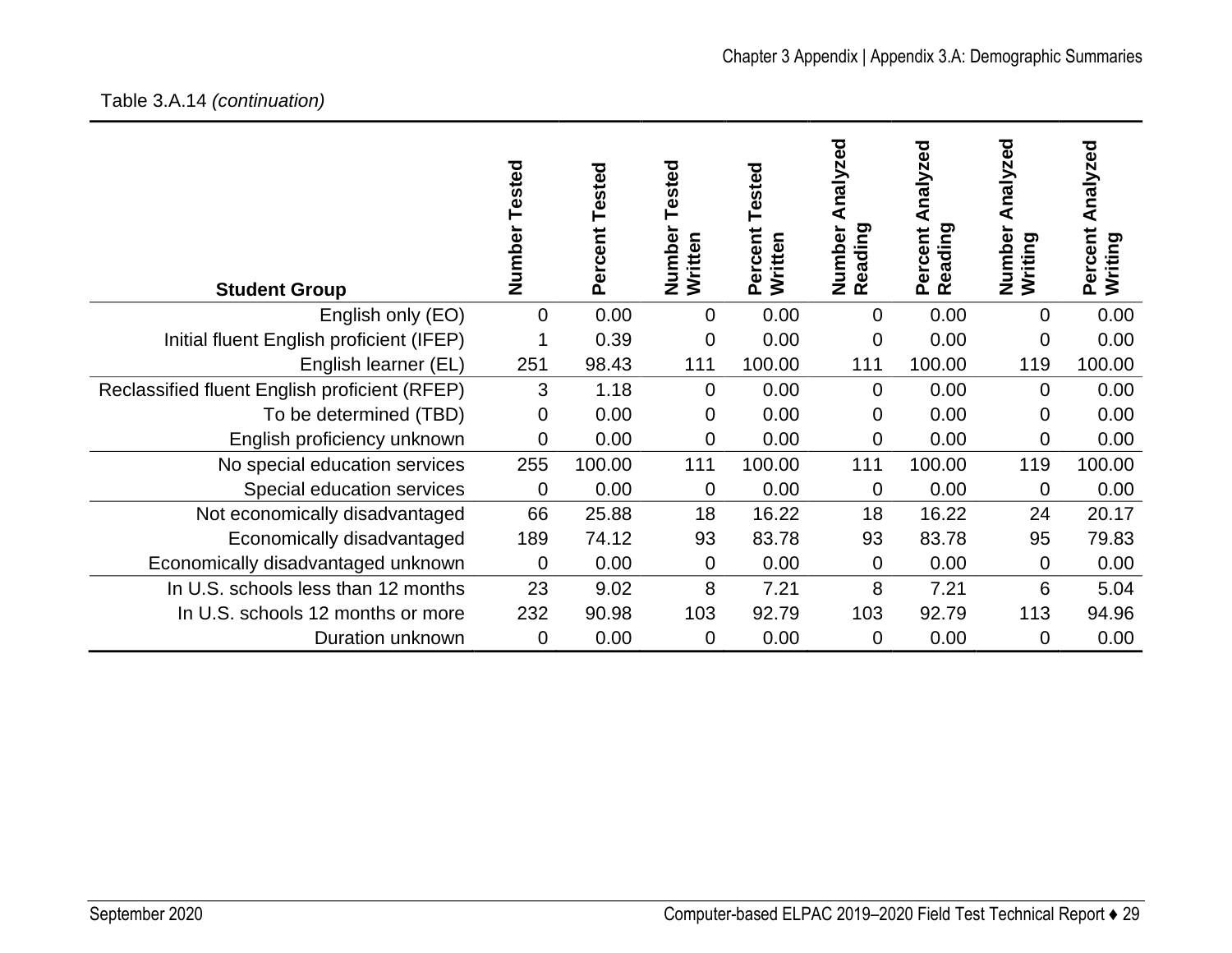| <b>Student Group</b>                          | <b>Number</b><br><b>Tested</b> | <b>Percent</b><br><b>Tested</b> |
|-----------------------------------------------|--------------------------------|---------------------------------|
| All                                           | 1,077                          | 100.00                          |
| Male                                          | 548                            | 50.88                           |
| Female                                        | 529                            | 49.12                           |
| American Indian or Alaska Native              | 0                              | 0.00                            |
| Asian                                         | 168                            | 15.60                           |
| Native Hawaiian or Other Pacific Islander     | 3                              | 0.28                            |
| Filipino                                      | 12                             | 1.11                            |
| Hispanic or Latino                            | 861                            | 79.94                           |
| <b>Black or African American</b>              | 3                              | 0.28                            |
| White                                         | 10                             | 0.93                            |
| Two or more races                             | 6                              | 0.56                            |
| Unknown                                       | 14                             | 1.30                            |
| Guatemala                                     | 5                              | 0.46                            |
| Honduras                                      | 6                              | 0.56                            |
| Colombia                                      | 0                              | 0.00                            |
| <b>El Salvador</b>                            | 8                              | 0.74                            |
| Afghanistan                                   | $\overline{2}$                 | 0.19                            |
| Other                                         | 1,056                          | 98.05                           |
| Technology used                               | 1,056                          | 98.05                           |
| Technology not used                           | 21                             | 1.95                            |
| English only (EO)                             | $\mathbf 0$                    | 0.00                            |
| Initial fluent English proficient (IFEP)      | 62                             | 5.76                            |
| English learner (EL)                          | 963                            | 89.42                           |
| Reclassified fluent English proficient (RFEP) | 8                              | 0.74                            |
| To be determined (TBD)                        | 44                             | 4.09                            |
| English proficiency unknown                   | 0                              | 0.00                            |
| No special education services                 | 1,076                          | 99.91                           |
| Special education services                    |                                | 0.09                            |
| Not economically disadvantaged                | 324                            | 30.08                           |
| Economically disadvantaged                    | 753                            | 69.92                           |
| Economically disadvantaged unknown            | 0                              | 0.00                            |
| In U.S. schools less than 12 months           | 300                            | 27.86                           |
| In U.S. schools 12 months or more             | 741                            | 68.80                           |
| Duration unknown                              | 36                             | 3.34                            |

#### <span id="page-33-0"></span>**Table 3.A.15 Demographic Summary for Sample Taking C1 Written (Reading): Kindergarten**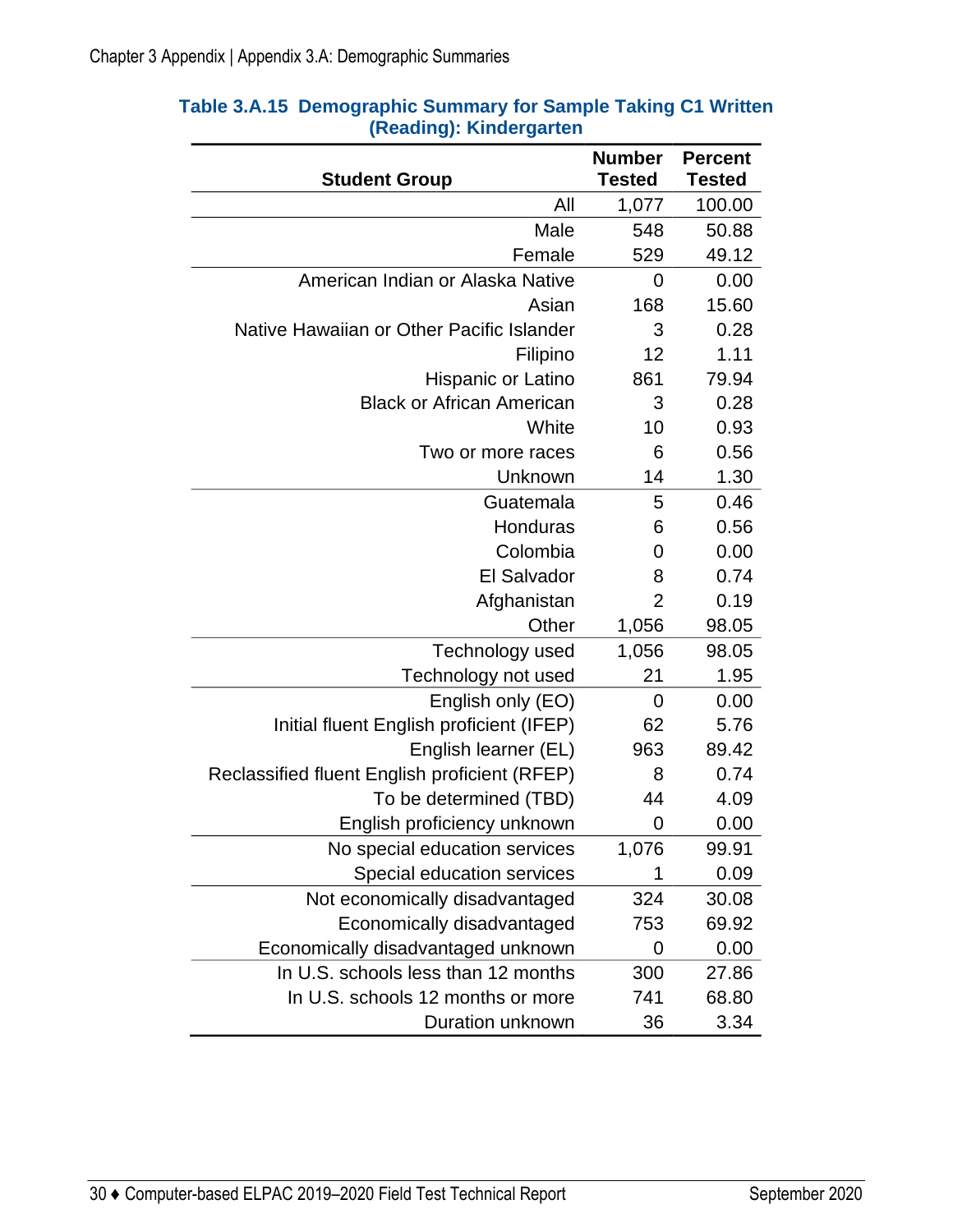| <b>Student Group</b>                          | <b>Number</b><br><b>Tested</b> | <b>Percent</b><br><b>Tested</b> |
|-----------------------------------------------|--------------------------------|---------------------------------|
| All                                           | 692                            | 100.00                          |
| Male                                          | 362                            | 52.31                           |
| Female                                        | 330                            | 47.69                           |
| American Indian or Alaska Native              | 1                              | 0.14                            |
| Asian                                         | 86                             | 12.43                           |
| Native Hawaiian or Other Pacific Islander     | 1                              | 0.14                            |
| Filipino                                      | 5                              | 0.72                            |
| Hispanic or Latino                            | 565                            | 81.65                           |
| <b>Black or African American</b>              | 6                              | 0.87                            |
| White                                         | 22                             | 3.18                            |
| Two or more races                             | 1                              | 0.14                            |
| Unknown                                       | 5                              | 0.72                            |
| Guatemala                                     | 6                              | 0.87                            |
| Honduras                                      | $\overline{2}$                 | 0.29                            |
| Colombia                                      | 0                              | 0.00                            |
| <b>El Salvador</b>                            | 7                              | 1.01                            |
| Afghanistan                                   | 5                              | 0.72                            |
| Other                                         | 672                            | 97.11                           |
| Technology used                               | 672                            | 97.11                           |
| Technology not used                           | 20                             | 2.89                            |
| English only (EO)                             | 0                              | 0.00                            |
| Initial fluent English proficient (IFEP)      | 4                              | 0.58                            |
| English learner (EL)                          | 679                            | 98.12                           |
| Reclassified fluent English proficient (RFEP) | 8                              | 1.16                            |
| To be determined (TBD)                        | 1                              | 0.14                            |
| English proficiency unknown                   | 0                              | 0.00                            |
| No special education services                 | 692                            | 100.00                          |
| Special education services                    | 0                              | 0.00                            |
| Not economically disadvantaged                | 198                            | 28.61                           |
| Economically disadvantaged                    | 494                            | 71.39                           |
| Economically disadvantaged unknown            | 0                              | 0.00                            |
| In U.S. schools less than 12 months           | 12                             | 1.73                            |
| In U.S. schools 12 months or more             | 680                            | 98.27                           |
| Duration unknown                              | 0                              | 0.00                            |

#### <span id="page-34-0"></span>**Table 3.A.16 Demographic Summary for Sample Taking C1 Written (Reading): Grade One**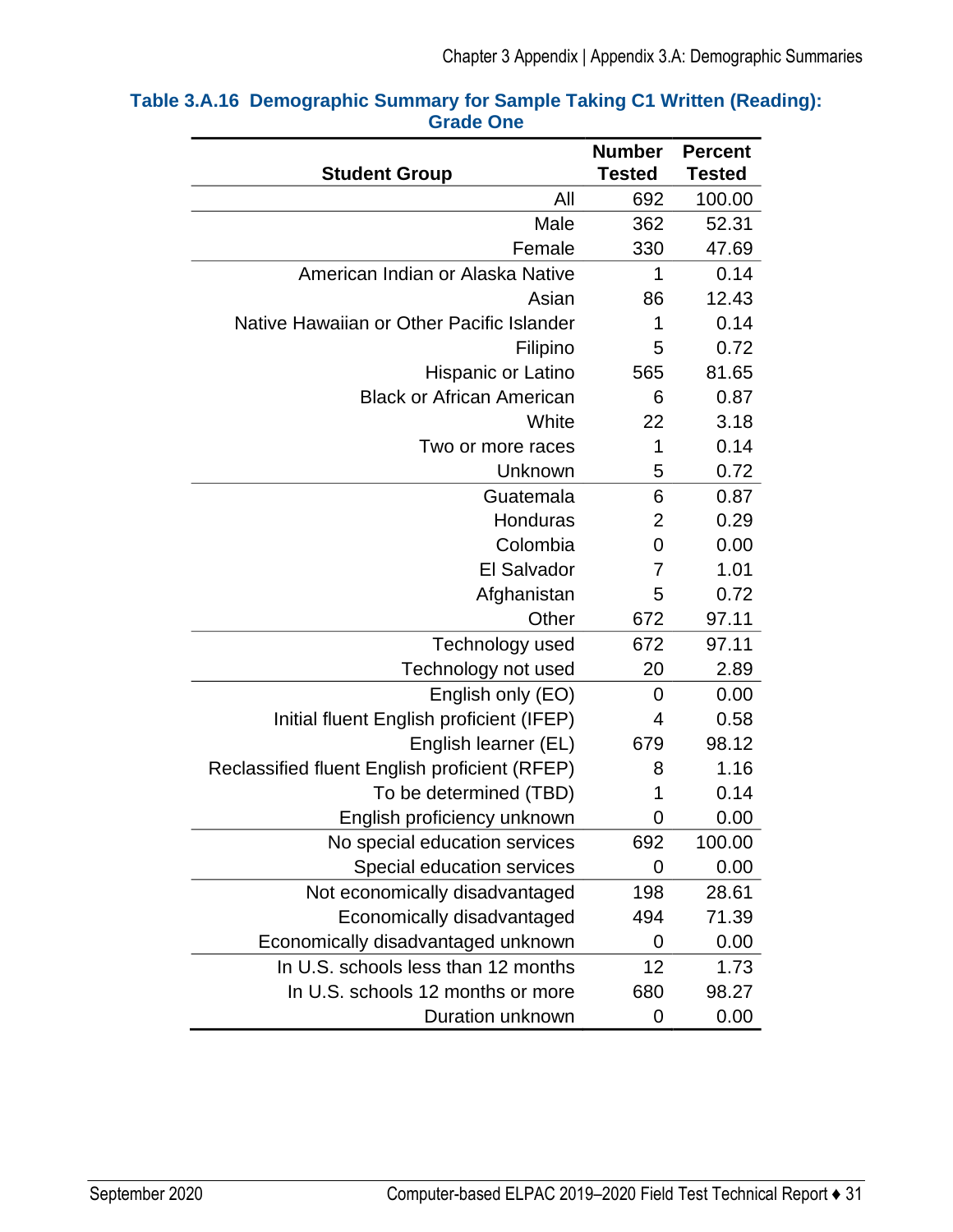| <b>Student Group</b>                          | <b>Number</b><br><b>Tested</b> | <b>Percent</b><br><b>Tested</b> |
|-----------------------------------------------|--------------------------------|---------------------------------|
| All                                           | 646                            | 100.00                          |
| Male                                          | 325                            | 50.31                           |
| Female                                        | 321                            | 49.69                           |
| American Indian or Alaska Native              | 0                              | 0.00                            |
| Asian                                         | 67                             | 10.37                           |
| Native Hawaiian or Other Pacific Islander     | 5                              | 0.77                            |
| Filipino                                      | 4                              | 0.62                            |
| Hispanic or Latino                            | 539                            | 83.44                           |
| <b>Black or African American</b>              | 7                              | 1.08                            |
| White                                         | 15                             | 2.32                            |
| Two or more races                             | 6                              | 0.93                            |
| Unknown                                       | 3                              | 0.46                            |
| Guatemala                                     | 13                             | 2.01                            |
| Honduras                                      | 3                              | 0.46                            |
| Colombia                                      | 0                              | 0.00                            |
| <b>El Salvador</b>                            | 14                             | 2.17                            |
| Afghanistan                                   | 2                              | 0.31                            |
| Other                                         | 614                            | 95.05                           |
| Technology used                               | 614                            | 95.05                           |
| Technology not used                           | 32                             | 4.95                            |
| English only (EO)                             | 0                              | 0.00                            |
| Initial fluent English proficient (IFEP)      | 12                             | 1.86                            |
| English learner (EL)                          | 628                            | 97.21                           |
| Reclassified fluent English proficient (RFEP) | 6                              | 0.93                            |
| To be determined (TBD)                        | 0                              | 0.00                            |
| English proficiency unknown                   | 0                              | 0.00                            |
| No special education services                 | 644                            | 99.69                           |
| Special education services                    | 2                              | 0.31                            |
| Not economically disadvantaged                | 210                            | 32.51                           |
| Economically disadvantaged                    | 436                            | 67.49                           |
| Economically disadvantaged unknown            | 0                              | 0.00                            |
| In U.S. schools less than 12 months           | 17                             | 2.63                            |
| In U.S. schools 12 months or more             | 627                            | 97.06                           |
| Duration unknown                              | 2                              | 0.31                            |

#### <span id="page-35-0"></span>**Table 3.A.17 Demographic Summary for Sample Taking C1 Written (Reading): Grade Two**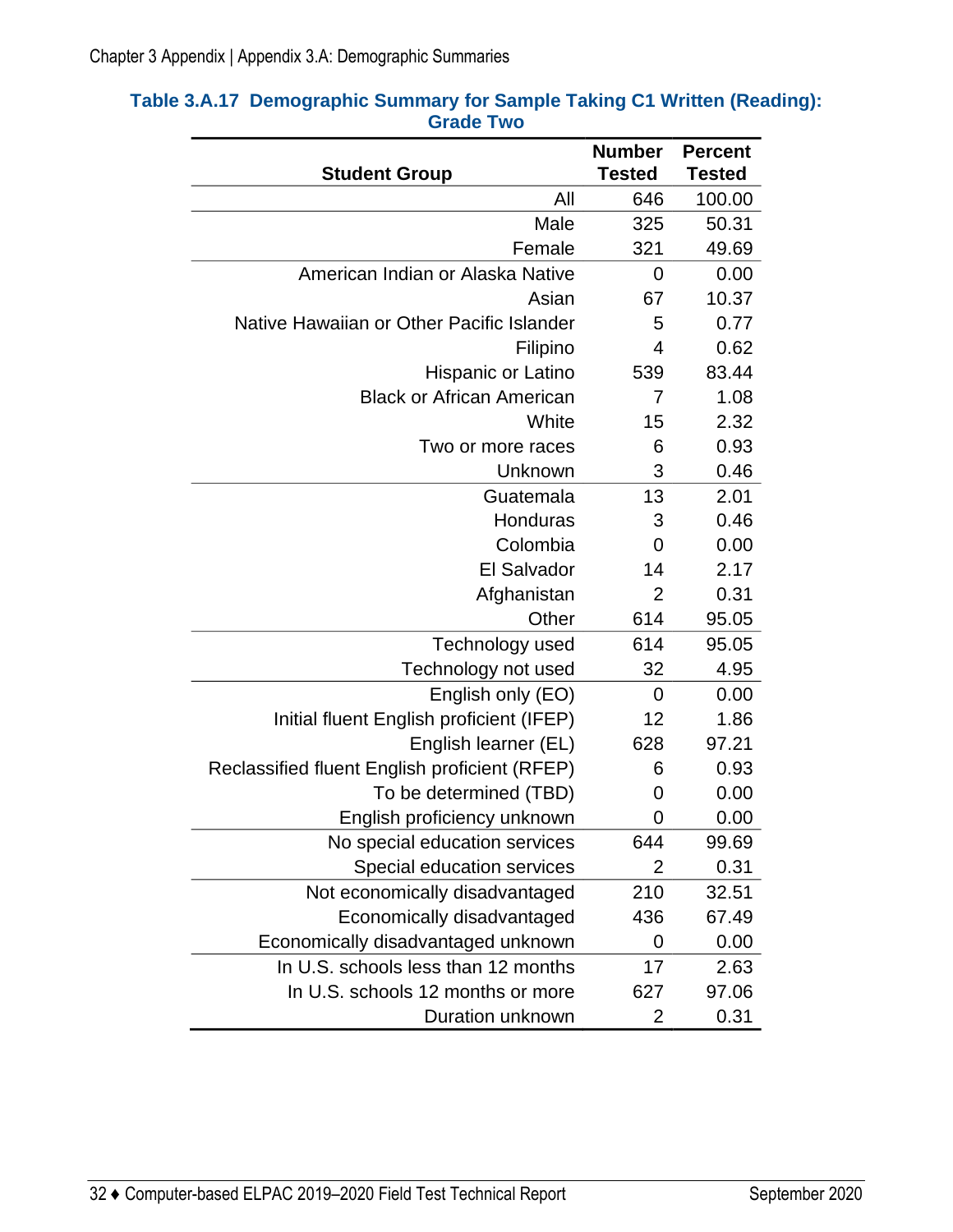| <b>Student Group</b>                          | <b>Number</b><br><b>Tested</b> | <b>Percent</b><br><b>Tested</b> |
|-----------------------------------------------|--------------------------------|---------------------------------|
| All                                           | 89                             | 100.00                          |
| Male                                          | 43                             | 48.31                           |
| Female                                        | 46                             | 51.69                           |
| American Indian or Alaska Native              | 0                              | 0.00                            |
| Asian                                         | 0                              | 0.00                            |
| Native Hawaiian or Other Pacific Islander     | 0                              | 0.00                            |
| Filipino                                      | 0                              | 0.00                            |
| Hispanic or Latino                            | 89                             | 100.00                          |
| <b>Black or African American</b>              | 0                              | 0.00                            |
| White                                         | 0                              | 0.00                            |
| Two or more races                             | 0                              | 0.00                            |
| Unknown                                       | 0                              | 0.00                            |
| Guatemala                                     | 1                              | 1.12                            |
| Honduras                                      | $\overline{2}$                 | 2.25                            |
| Colombia                                      | 0                              | 0.00                            |
| El Salvador                                   | 0                              | 0.00                            |
| Afghanistan                                   | 0                              | 0.00                            |
| Other                                         | 86                             | 96.63                           |
| Technology used                               | 86                             | 96.63                           |
| Technology not used                           | 3                              | 3.37                            |
| English only (EO)                             | $\overline{0}$                 | 0.00                            |
| Initial fluent English proficient (IFEP)      | 8                              | 8.99                            |
| English learner (EL)                          | 81                             | 91.01                           |
| Reclassified fluent English proficient (RFEP) | 0                              | 0.00                            |
| To be determined (TBD)                        | 0                              | 0.00                            |
| English proficiency unknown                   | 0                              | 0.00                            |
| No special education services                 | 89                             | 100.00                          |
| Special education services                    | 0                              | 0.00                            |
| Not economically disadvantaged                | 21                             | 23.60                           |
| Economically disadvantaged                    | 68                             | 76.40                           |
| Economically disadvantaged unknown            | 0                              | 0.00                            |
| In U.S. schools less than 12 months           | 27                             | 30.34                           |
| In U.S. schools 12 months or more             | 59                             | 66.29                           |
| Duration unknown                              | 3                              | 3.37                            |

#### **Table 3.A.18 Demographic Summary for Sample Taking C1 Written (Writing): Kindergarten**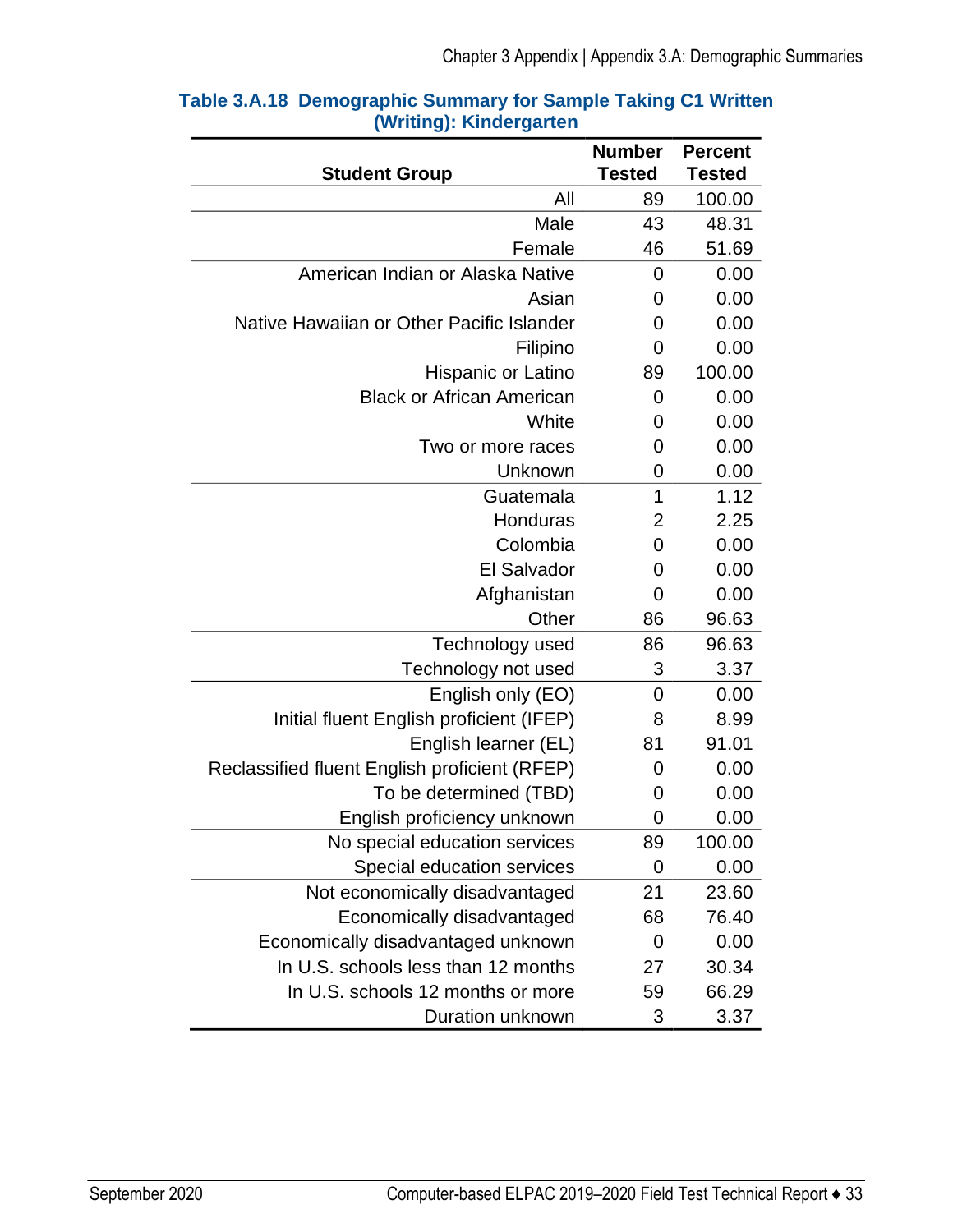| <b>Student Group</b>                          | <b>Number</b><br><b>Tested</b> | <b>Percent</b><br><b>Tested</b> |
|-----------------------------------------------|--------------------------------|---------------------------------|
| All                                           | 77                             | 100.00                          |
| Male                                          | 38                             | 49.35                           |
| Female                                        | 39                             | 50.65                           |
| American Indian or Alaska Native              | 0                              | 0.00                            |
| Asian                                         | 1                              | 1.30                            |
| Native Hawaiian or Other Pacific Islander     | 1                              | 1.30                            |
| Filipino                                      | 1                              | 1.30                            |
| Hispanic or Latino                            | 73                             | 94.81                           |
| <b>Black or African American</b>              | 0                              | 0.00                            |
| White                                         | 0                              | 0.00                            |
| Two or more races                             | 0                              | 0.00                            |
| Unknown                                       | 1                              | 1.30                            |
| Guatemala                                     | 0                              | 0.00                            |
| Honduras                                      | 0                              | 0.00                            |
| Colombia                                      | 0                              | 0.00                            |
| <b>El Salvador</b>                            | 2                              | 2.60                            |
| Afghanistan                                   | 0                              | 0.00                            |
| Other                                         | 75                             | 97.40                           |
| Technology used                               | 75                             | 97.40                           |
| Technology not used                           | 2                              | 2.60                            |
| English only (EO)                             | $\overline{0}$                 | 0.00                            |
| Initial fluent English proficient (IFEP)      | 0                              | 0.00                            |
| English learner (EL)                          | 77                             | 100.00                          |
| Reclassified fluent English proficient (RFEP) | 0                              | 0.00                            |
| To be determined (TBD)                        | 0                              | 0.00                            |
| English proficiency unknown                   | 0                              | 0.00                            |
| No special education services                 | 77                             | 100.00                          |
| Special education services                    | 0                              | 0.00                            |
| Not economically disadvantaged                | 16                             | 20.78                           |
| Economically disadvantaged                    | 61                             | 79.22                           |
| Economically disadvantaged unknown            | 0                              | 0.00                            |
| In U.S. schools less than 12 months           | 1                              | 1.30                            |
| In U.S. schools 12 months or more             | 75                             | 97.40                           |
| Duration unknown                              | 1                              | 1.30                            |

#### **Table 3.A.19 Demographic Summary for Sample Taking C1 Written (Writing): Grade One**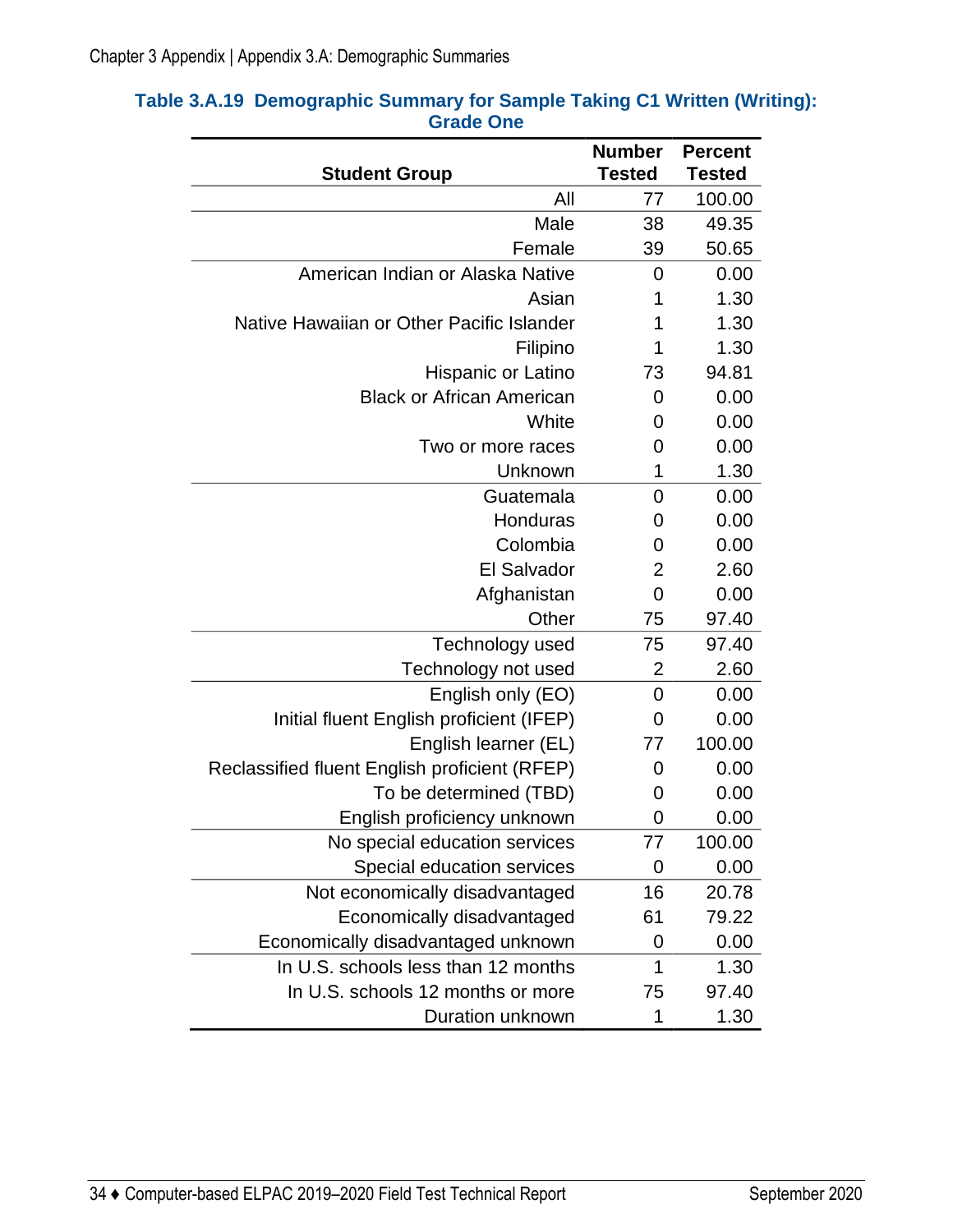| <b>Student Group</b>                          | <b>Number</b><br><b>Tested</b> | <b>Percent</b><br><b>Tested</b> |
|-----------------------------------------------|--------------------------------|---------------------------------|
| All                                           | 109                            | 100.00                          |
| Male                                          | 61                             | 55.96                           |
| Female                                        | 48                             | 44.04                           |
| American Indian or Alaska Native              | 0                              | 0.00                            |
| Asian                                         | 6                              | 5.50                            |
| Native Hawaiian or Other Pacific Islander     | $\overline{2}$                 | 1.83                            |
| Filipino                                      | 1                              | 0.92                            |
| Hispanic or Latino                            | 95                             | 87.16                           |
| <b>Black or African American</b>              | 1                              | 0.92                            |
| White                                         | 3                              | 2.75                            |
| Two or more races                             | 1                              | 0.92                            |
| Unknown                                       | 0                              | 0.00                            |
| Guatemala                                     | 0                              | 0.00                            |
| Honduras                                      | 0                              | 0.00                            |
| Colombia                                      | 0                              | 0.00                            |
| <b>El Salvador</b>                            | 4                              | 3.67                            |
| Afghanistan                                   | 0                              | 0.00                            |
| Other                                         | 105                            | 96.33                           |
| Technology used                               | 105                            | 96.33                           |
| Technology not used                           | 4                              | 3.67                            |
| English only (EO)                             | $\overline{0}$                 | 0.00                            |
| Initial fluent English proficient (IFEP)      | 1                              | 0.92                            |
| English learner (EL)                          | 107                            | 98.17                           |
| Reclassified fluent English proficient (RFEP) | 1                              | 0.92                            |
| To be determined (TBD)                        | 0                              | 0.00                            |
| English proficiency unknown                   | 0                              | 0.00                            |
| No special education services                 | 109                            | 100.00                          |
| Special education services                    | 0                              | 0.00                            |
| Not economically disadvantaged                | 39                             | 35.78                           |
| Economically disadvantaged                    | 70                             | 64.22                           |
| Economically disadvantaged unknown            | 0                              | 0.00                            |
| In U.S. schools less than 12 months           | 4                              | 3.67                            |
| In U.S. schools 12 months or more             | 105                            | 96.33                           |
| Duration unknown                              | 0                              | 0.00                            |

#### **Table 3.A.20 Demographic Summary for Sample Taking C1 Written (Writing): Grade Two**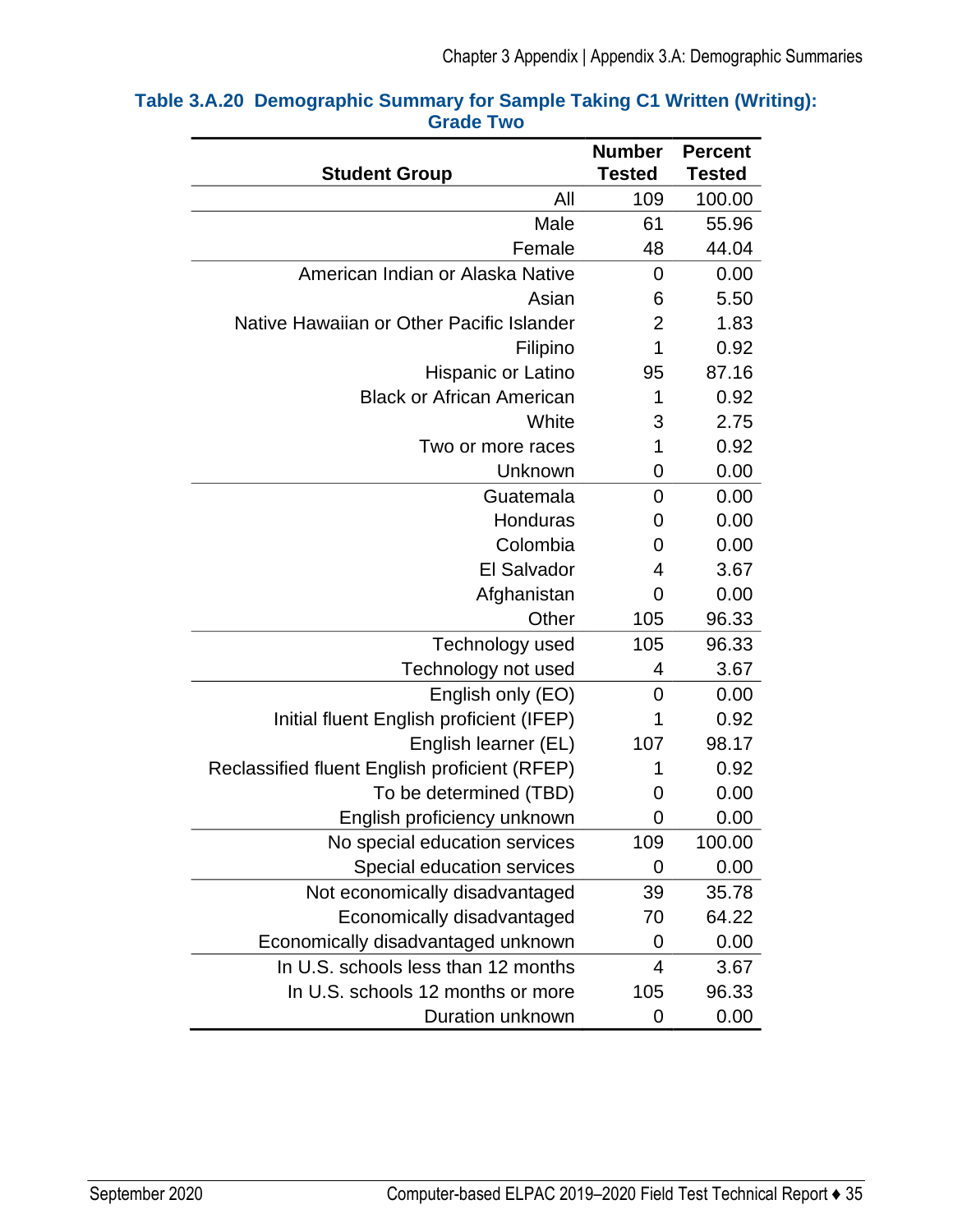| <b>Student Group</b>                      | Number Tested  | Percent Tested | Number Tested<br>Oral | Percent Tested<br>Oral | Number Analyzed<br>Listening | Percent Analyzed<br>Listening | Number Analyzed<br>Speaking | Percent Analyzed<br>Speaking |
|-------------------------------------------|----------------|----------------|-----------------------|------------------------|------------------------------|-------------------------------|-----------------------------|------------------------------|
| All                                       | 389            | 100.00         | 358                   | 100.00                 | 314                          | 100.00                        | 301                         | 100.00                       |
| Male                                      | 189            | 48.59          | 169                   | 47.21                  | 148                          | 47.13                         | 142                         | 47.18                        |
| Female                                    | 200            | 51.41          | 189                   | 52.79                  | 166                          | 52.87                         | 159                         | 52.82                        |
| American Indian or Alaska Native          | $\mathbf 0$    | 0.00           | $\mathbf 0$           | 0.00                   | 0                            | 0.00                          | $\boldsymbol{0}$            | 0.00                         |
| Asian                                     | 45             | 11.57          | 44                    | 12.29                  | 23                           | 7.32                          | 24                          | 7.97                         |
| Native Hawaiian or Other Pacific Islander | $\mathbf 0$    | 0.00           | $\mathbf 0$           | 0.00                   | 0                            | 0.00                          | $\mathbf 0$                 | 0.00                         |
| Filipino                                  | $\overline{2}$ | 0.51           | $\overline{2}$        | 0.56                   | $\overline{2}$               | 0.64                          | $\overline{2}$              | 0.66                         |
| Hispanic or Latino                        | 305            | 78.41          | 278                   | 77.65                  | 271                          | 86.31                         | 256                         | 85.05                        |
| <b>Black or African American</b>          | $\overline{2}$ | 0.51           | $\overline{2}$        | 0.56                   | $\overline{2}$               | 0.64                          | $\overline{2}$              | 0.66                         |
| White                                     | 14             | 3.60           | 12                    | 3.35                   | 8                            | 2.55                          | $9$                         | 2.99                         |
| Two or more races                         | 5              | 1.29           | 5                     | 1.40                   | 1                            | 0.32                          | $\mathbf{1}$                | 0.33                         |
| Unknown                                   | 16             | 4.11           | 15                    | 4.19                   | 7                            | 2.23                          | 7                           | 2.33                         |
| Guatemala                                 | 1              | 0.26           | $\mathbf 1$           | 0.28                   | $\mathbf{1}$                 | 0.32                          | $\mathbf{1}$                | 0.33                         |
| Honduras                                  | 3              | 0.77           | $\overline{2}$        | 0.56                   | $\overline{2}$               | 0.64                          | 1                           | 0.33                         |
| Colombia                                  | 0              | 0.00           | 0                     | 0.00                   | 0                            | 0.00                          | 0                           | 0.00                         |
| El Salvador                               |                | 0.26           | 1                     | 0.28                   | 1                            | 0.32                          | 1                           | 0.33                         |
| Afghanistan                               |                | 0.26           | 1                     | 0.28                   | 1                            | 0.32                          | 1                           | 0.33                         |
| Other                                     | 383            | 98.46          | 353                   | 98.60                  | 309                          | 98.41                         | 297                         | 98.67                        |
| Technology used                           | 383            | 98.46          | 353                   | 98.60                  | 309                          | 98.41                         | 297                         | 98.67                        |
| Technology not used                       | 6              | 1.54           | 5                     | 1.40                   | 5                            | 1.59                          | 4                           | 1.33                         |

#### **Table 3.A.21 Demographic Summary for Sample Taking C2: Kindergarten**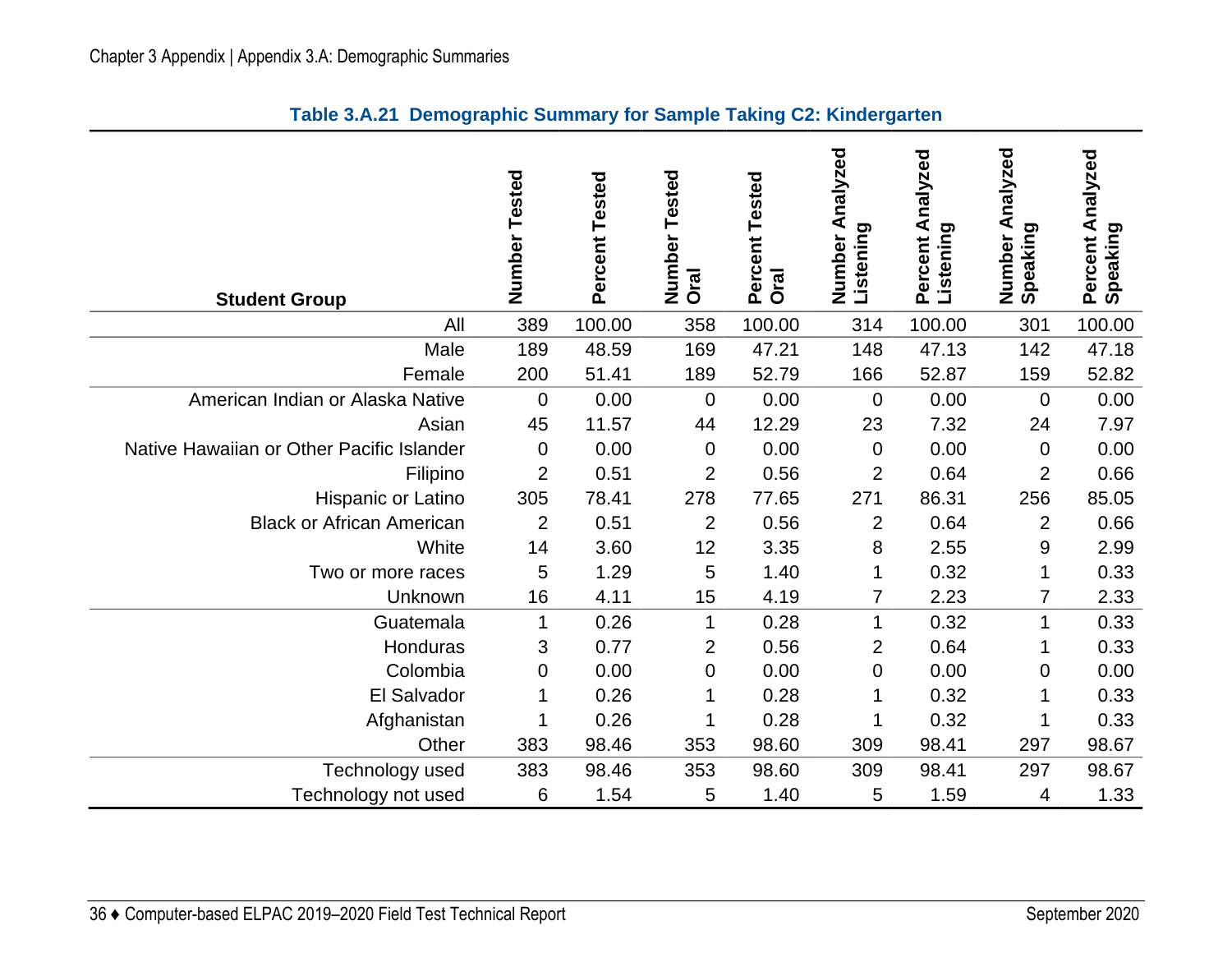#### Table 3.

| Table 3.A.21 (continuation)                   |                  |                   |                          |                                |                                    |                                     |                                 |                                       |
|-----------------------------------------------|------------------|-------------------|--------------------------|--------------------------------|------------------------------------|-------------------------------------|---------------------------------|---------------------------------------|
| <b>Student Group</b>                          | Tested<br>Number | Tested<br>Percent | Tested<br>Number<br>Oral | Tested<br>ent<br>Perce<br>Oral | ಕ್ಷ<br>naly<br>Listening<br>Number | nalyzed<br>⋖<br>istening<br>Percent | nalyzed<br>Number A<br>Speaking | nalyzed<br>⋖<br>Percent A<br>Speaking |
| English only (EO)                             | 0                | 0.00              | $\overline{0}$           | 0.00                           | 0                                  | 0.00                                | 0                               | 0.00                                  |
| Initial fluent English proficient (IFEP)      | 31               | 7.97              | 26                       | 7.26                           | 0                                  | 0.00                                | 0                               | 0.00                                  |
| English learner (EL)                          | 322              | 82.78             | 297                      | 82.96                          | 314                                | 100.00                              | 301                             | 100.00                                |
| Reclassified fluent English proficient (RFEP) |                  | 0.26              |                          | 0.28                           | 0                                  | 0.00                                | 0                               | 0.00                                  |
| To be determined (TBD)                        | 35               | 9.00              | 34                       | 9.50                           | 0                                  | 0.00                                | 0                               | 0.00                                  |
| English proficiency unknown                   | 0                | 0.00              | 0                        | 0.00                           | 0                                  | 0.00                                | 0                               | 0.00                                  |
| No special education services                 | 389              | 100.00            | 358                      | 100.00                         | 314                                | 100.00                              | 301                             | 100.00                                |
| Special education services                    | 0                | 0.00              | 0                        | 0.00                           | 0                                  | 0.00                                | 0                               | 0.00                                  |
| Not economically disadvantaged                | $\overline{0}$   | 0.00              | $\overline{0}$           | 0.00                           | $\overline{0}$                     | 0.00                                | 0                               | 0.00                                  |
| Economically disadvantaged                    | 226              | 58.10             | 202                      | 56.42                          | 199                                | 63.38                               | 185                             | 61.46                                 |
| Economically disadvantaged unknown            | 163              | 41.90             | 156                      | 43.58                          | 115                                | 36.62                               | 116                             | 38.54                                 |
| In U.S. schools less than 12 months           | 112              | 28.79             | 90                       | 25.14                          | 89                                 | 28.34                               | 77                              | 25.58                                 |

In U.S. schools 12 months or more 228 58.61 220 61.45 213 67.83 212 70.43

Duration unknown 49 12.60 48 13.41 12 3.82 12 3.99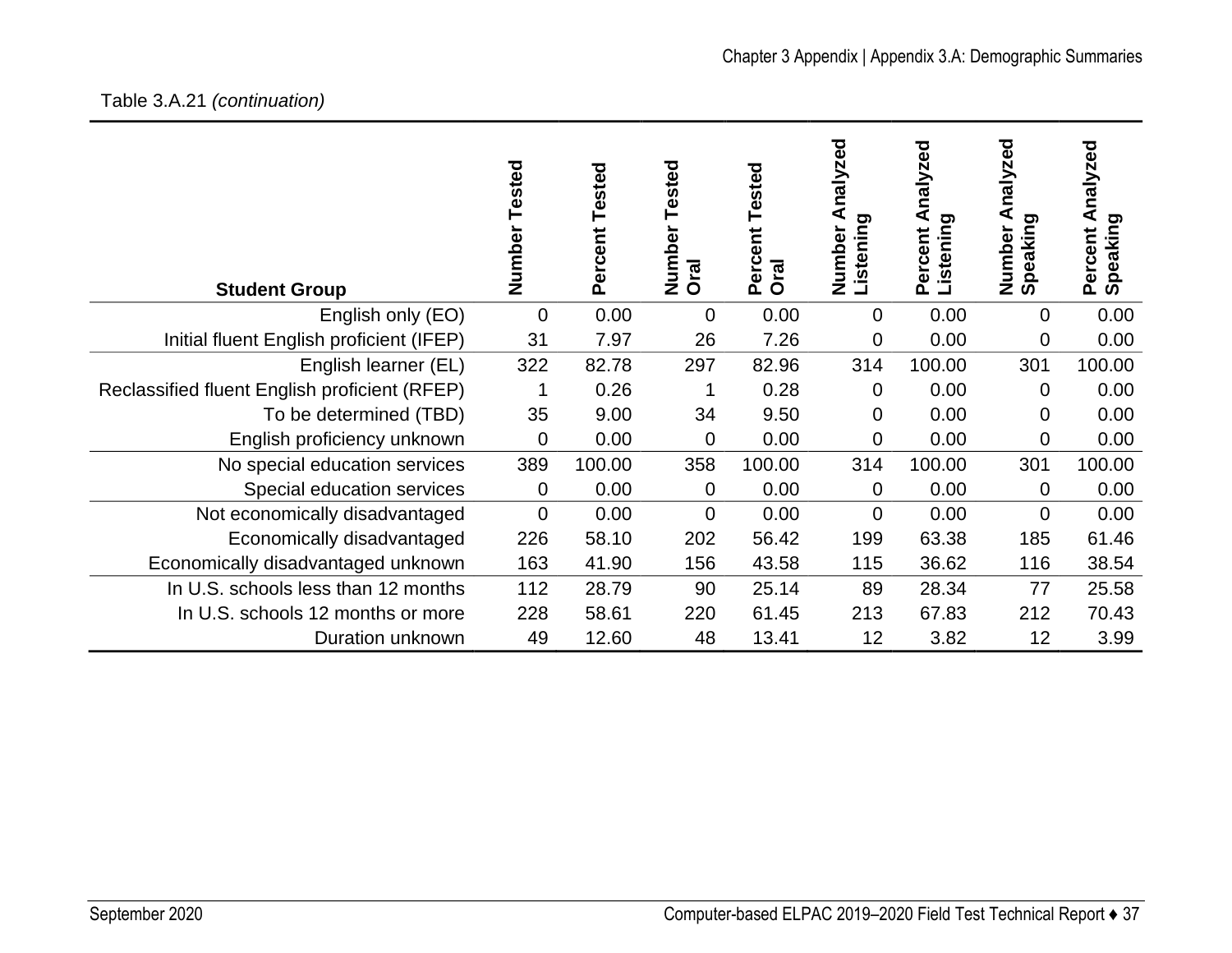| <b>Student Group</b>                      | Number<br>Tested | Percent Tested | Tested<br>Number<br>Oral | Percent Tested<br><b>Oral</b> | Analyzed<br>Listening<br>Number | Percent Analyzed<br>Listening | Analyzed<br>Number A<br>Speaking | Percent Analyzed<br>Speaking |
|-------------------------------------------|------------------|----------------|--------------------------|-------------------------------|---------------------------------|-------------------------------|----------------------------------|------------------------------|
| All                                       | 512              | 100.00         | 489                      | 100.00                        | 482                             | 100.00                        | 472                              | 100.00                       |
| Male                                      | 241              | 47.07          | 232                      | 47.44                         | 225                             | 46.68                         | 223                              | 47.25                        |
| Female                                    | 271              | 52.93          | 257                      | 52.56                         | 257                             | 53.32                         | 249                              | 52.75                        |
| American Indian or Alaska Native          | $\overline{0}$   | 0.00           | 0                        | 0.00                          | $\overline{0}$                  | 0.00                          | $\Omega$                         | 0.00                         |
| Asian                                     | 47               | 9.18           | 46                       | 9.41                          | 41                              | 8.51                          | 43                               | 9.11                         |
| Native Hawaiian or Other Pacific Islander | 1                | 0.20           | 1                        | 0.20                          | 1                               | 0.21                          | 1                                | 0.21                         |
| Filipino                                  | 5                | 0.98           | 5                        | 1.02                          | 5                               | 1.04                          | 5                                | 1.06                         |
| Hispanic or Latino                        | 424              | 82.81          | 407                      | 83.23                         | 406                             | 84.23                         | 399                              | 84.53                        |
| <b>Black or African American</b>          | 1                | 0.20           | 0                        | 0.00                          | 1                               | 0.21                          | $\overline{0}$                   | 0.00                         |
| White                                     | 23               | 4.49           | 19                       | 3.89                          | 19                              | 3.94                          | 15                               | 3.18                         |
| Two or more races                         | 1                | 0.20           | 1                        | 0.20                          | 1                               | 0.21                          | 1                                | 0.21                         |
| Unknown                                   | 10               | 1.95           | 10                       | 2.04                          | 8                               | 1.66                          | 8                                | 1.69                         |
| Guatemala                                 | 5                | 0.98           | 5                        | 1.02                          | 5                               | 1.04                          | 5                                | 1.06                         |
| Honduras                                  | 1                | 0.20           | 1                        | 0.20                          |                                 | 0.21                          | 1                                | 0.21                         |
| Colombia                                  | 1                | 0.20           | 0                        | 0.00                          |                                 | 0.21                          | 0                                | 0.00                         |
| El Salvador                               | 4                | 0.78           | 4                        | 0.82                          | 4                               | 0.83                          | 4                                | 0.85                         |
| Afghanistan                               | $\overline{0}$   | 0.00           | $\mathbf 0$              | 0.00                          | $\overline{0}$                  | 0.00                          | $\overline{0}$                   | 0.00                         |
| Other                                     | 501              | 97.85          | 479                      | 97.96                         | 471                             | 97.72                         | 462                              | 97.88                        |
| Technology used                           | 501              | 97.85          | 479                      | 97.96                         | 471                             | 97.72                         | 462                              | 97.88                        |
| Technology not used                       | 11               | 2.15           | 10                       | 2.04                          | 11                              | 2.28                          | 10                               | 2.12                         |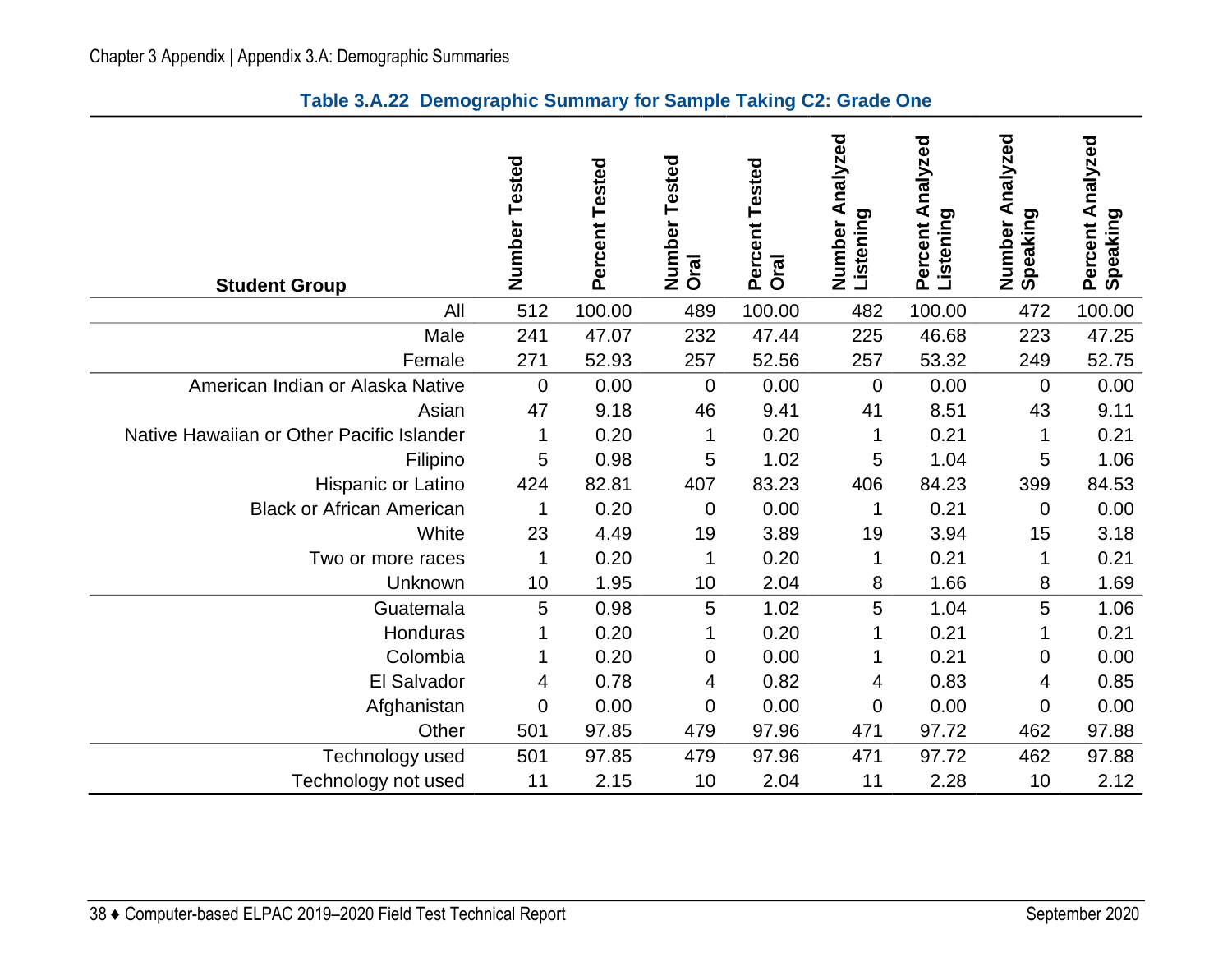| <b>Student Group</b>                          | Tested<br>Number | Tested<br>Percent | ested<br>⊢<br>Numbe<br><b>Oral</b> | Tested<br>ent<br>Perce<br><b>Oral</b> | nalyzed<br>Listening<br>Number | zed<br>naly:<br>ರಾ<br>istenin<br>Percent | nalyzed<br>peaking<br>Number<br>ທ | nalyzed<br>ರಾ<br>Speaking<br>Percent |
|-----------------------------------------------|------------------|-------------------|------------------------------------|---------------------------------------|--------------------------------|------------------------------------------|-----------------------------------|--------------------------------------|
| English only (EO)                             | 0                | 0.00              | $\overline{0}$                     | 0.00                                  | 0                              | 0.00                                     | $\overline{0}$                    | 0.00                                 |
| Initial fluent English proficient (IFEP)      | 12               | 2.34              | 12                                 | 2.45                                  | $\mathbf 0$                    | 0.00                                     | $\mathbf 0$                       | 0.00                                 |
| English learner (EL)                          | 492              | 96.09             | 469                                | 95.91                                 | 482                            | 100.00                                   | 472                               | 100.00                               |
| Reclassified fluent English proficient (RFEP) | 5                | 0.98              | 5                                  | 1.02                                  | $\Omega$                       | 0.00                                     | $\Omega$                          | 0.00                                 |
| To be determined (TBD)                        | 3                | 0.59              | 3                                  | 0.61                                  | 0                              | 0.00                                     | 0                                 | 0.00                                 |
| English proficiency unknown                   | 0                | 0.00              | 0                                  | 0.00                                  | 0                              | 0.00                                     | $\overline{0}$                    | 0.00                                 |
| No special education services                 | 511              | 99.80             | 488                                | 99.80                                 | 481                            | 99.79                                    | 471                               | 99.79                                |
| Special education services                    |                  | 0.20              |                                    | 0.20                                  |                                | 0.21                                     |                                   | 0.21                                 |
| Not economically disadvantaged                | 0                | 0.00              | 0                                  | 0.00                                  | $\Omega$                       | 0.00                                     | $\overline{0}$                    | 0.00                                 |
| Economically disadvantaged                    | 392              | 76.56             | 377                                | 77.10                                 | 372                            | 77.18                                    | 367                               | 77.75                                |
| Economically disadvantaged unknown            | 120              | 23.44             | 112                                | 22.90                                 | 110                            | 22.82                                    | 105                               | 22.25                                |
| In U.S. schools less than 12 months           | 8                | 1.56              | 6                                  | 1.23                                  | $\overline{7}$                 | 1.45                                     | 6                                 | 1.27                                 |
| In U.S. schools 12 months or more             | 489              | 95.51             | 469                                | 95.91                                 | 465                            | 96.47                                    | 457                               | 96.82                                |
| Duration unknown                              | 15               | 2.93              | 14                                 | 2.86                                  | 10                             | 2.07                                     | 9                                 | 1.91                                 |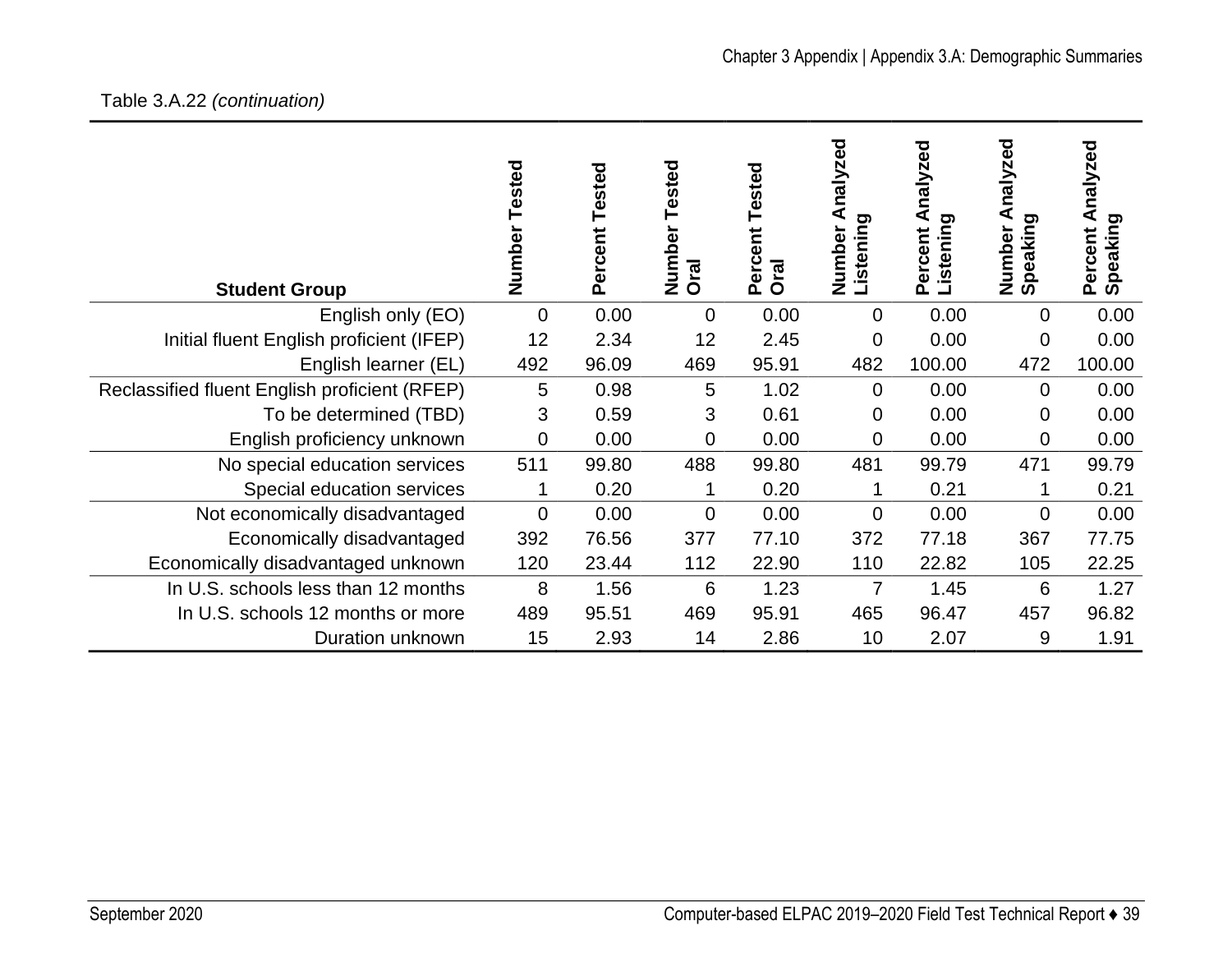|  | Table 3.A.23 Demographic Summary for Sample Taking C2: Grade Two |  |  |
|--|------------------------------------------------------------------|--|--|
|--|------------------------------------------------------------------|--|--|

| <b>Student Group</b>                      | Number Tested  | Percent Tested | Number Tested<br>Oral | Percent Tested<br><b>Oral</b> | Number Analyzed<br>Listening | Percent Analyzed<br>Listening | Analyzed<br>Number A<br>Speaking | Percent Analyzed<br>Speaking |
|-------------------------------------------|----------------|----------------|-----------------------|-------------------------------|------------------------------|-------------------------------|----------------------------------|------------------------------|
| All                                       | 435            | 100.00         | 391                   | 100.00                        | 417                          | 100.00                        | 391                              | 100.00                       |
| Male                                      | 224            | 51.49          | 204                   | 52.17                         | 216                          | 51.80                         | 200                              | 51.15                        |
| Female                                    | 211            | 48.51          | 187                   | 47.83                         | 201                          | 48.20                         | 191                              | 48.85                        |
| American Indian or Alaska Native          | $\mathbf 0$    | 0.00           | $\mathbf 0$           | 0.00                          | $\mathbf 0$                  | 0.00                          | $\overline{0}$                   | 0.00                         |
| Asian                                     | 45             | 10.34          | 36                    | 9.21                          | 40                           | 9.59                          | 38                               | 9.72                         |
| Native Hawaiian or Other Pacific Islander | $\pmb{0}$      | 0.00           | $\pmb{0}$             | 0.00                          | $\mathbf 0$                  | 0.00                          | $\mathbf 0$                      | 0.00                         |
| Filipino                                  | $\overline{2}$ | 0.46           | $\overline{2}$        | 0.51                          | $\overline{2}$               | 0.48                          | $\overline{2}$                   | 0.51                         |
| Hispanic or Latino                        | 375            | 86.21          | 343                   | 87.72                         | 362                          | 86.81                         | 341                              | 87.21                        |
| <b>Black or African American</b>          | 1              | 0.23           | 1                     | 0.26                          | 1                            | 0.24                          | 1                                | 0.26                         |
| White                                     | 11             | 2.53           | 8                     | 2.05                          | 11                           | 2.64                          | 8                                | 2.05                         |
| Two or more races                         | $\mathbf 0$    | 0.00           | 0                     | 0.00                          | $\mathbf 0$                  | 0.00                          | $\mathbf 0$                      | 0.00                         |
| Unknown                                   | 1              | 0.23           | 1                     | 0.26                          | 1                            | 0.24                          |                                  | 0.26                         |
| Guatemala                                 | 1              | 0.23           | 1                     | 0.26                          | 1                            | 0.24                          | 1                                | 0.26                         |
| Honduras                                  | 5              | 1.15           | 5                     | 1.28                          | 5                            | 1.20                          | 5                                | 1.28                         |
| Colombia                                  | 0              | 0.00           | 0                     | 0.00                          | 0                            | 0.00                          | 0                                | 0.00                         |
| El Salvador                               | 4              | 0.92           | 3                     | 0.77                          | 4                            | 0.96                          | 3                                | 0.77                         |
| Afghanistan                               |                | 0.23           | 1                     | 0.26                          |                              | 0.24                          |                                  | 0.26                         |
| Other                                     | 424            | 97.47          | 381                   | 97.44                         | 406                          | 97.36                         | 381                              | 97.44                        |
| Technology used                           | 424            | 97.47          | 381                   | 97.44                         | 406                          | 97.36                         | 381                              | 97.44                        |
| Technology not used                       | 11             | 2.53           | 10                    | 2.56                          | 11                           | 2.64                          | 10                               | 2.56                         |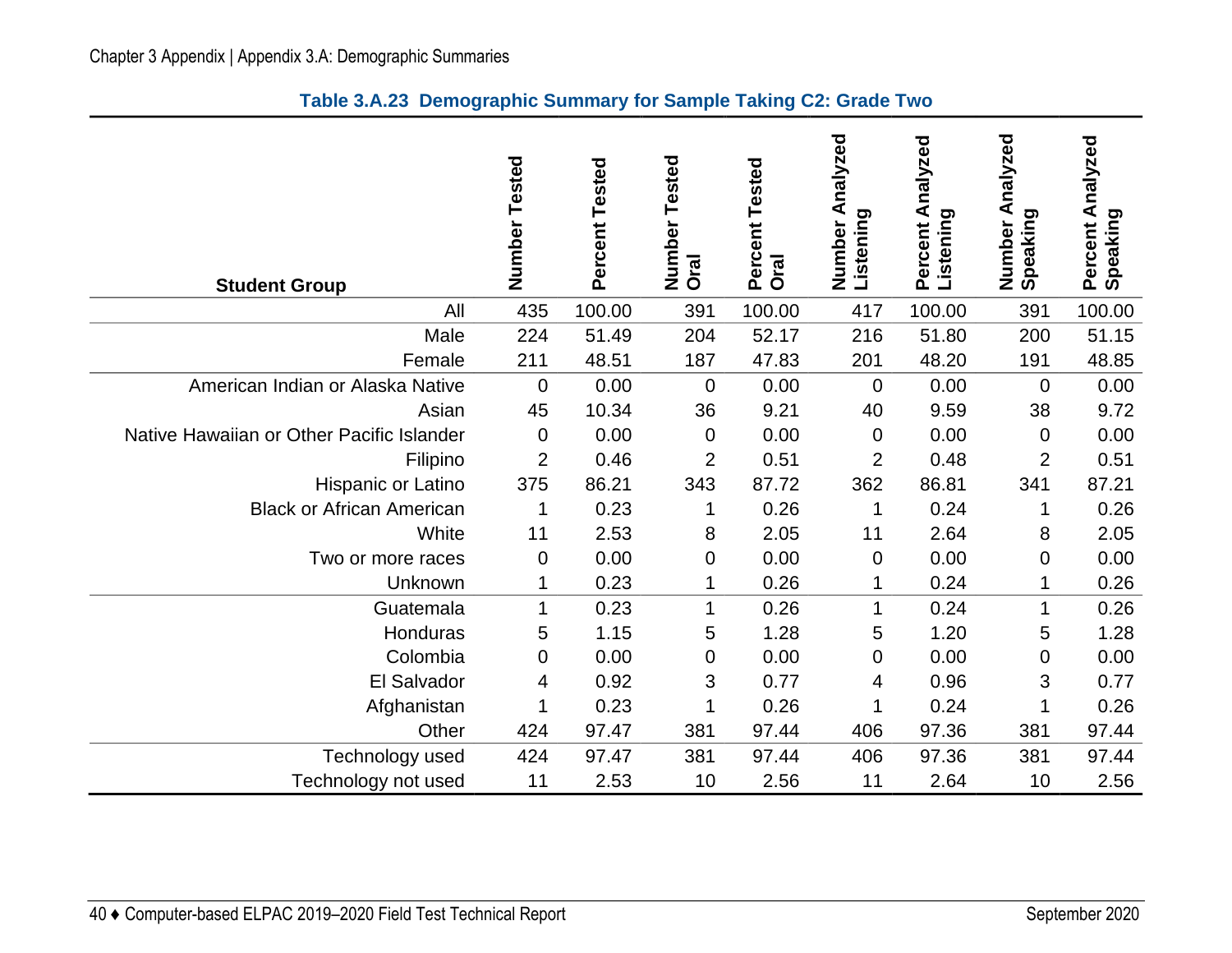# Table 3.A.23 *(continuation)*

| <b>Student Group</b>                          | Tested<br>Number | Tested<br>Percent | ested<br>⊢<br>Number<br><b>Oral</b> | Tested<br>ent<br>Perce<br><b>Oral</b> | nalyzed<br><b>Listening</b><br>Number | zed<br>naly:<br>ರಾ<br>istenin<br>Percent | nalyzed<br>ರಾ<br>Number<br>Speaking | nalyzed<br>ರಾ<br>Speaking<br>Percent |
|-----------------------------------------------|------------------|-------------------|-------------------------------------|---------------------------------------|---------------------------------------|------------------------------------------|-------------------------------------|--------------------------------------|
| English only (EO)                             | 0                | 0.00              | 0                                   | 0.00                                  | $\Omega$                              | 0.00                                     | $\overline{0}$                      | 0.00                                 |
| Initial fluent English proficient (IFEP)      | $\overline{7}$   | 1.61              | 5                                   | 1.28                                  | $\Omega$                              | 0.00                                     | $\mathbf 0$                         | 0.00                                 |
| English learner (EL)                          | 426              | 97.93             | 384                                 | 98.21                                 | 417                                   | 100.00                                   | 391                                 | 100.00                               |
| Reclassified fluent English proficient (RFEP) | $\overline{2}$   | 0.46              | $\overline{2}$                      | 0.51                                  | $\Omega$                              | 0.00                                     | $\Omega$                            | 0.00                                 |
| To be determined (TBD)                        | 0                | 0.00              | 0                                   | 0.00                                  | 0                                     | 0.00                                     | 0                                   | 0.00                                 |
| English proficiency unknown                   | 0                | 0.00              | 0                                   | 0.00                                  | $\Omega$                              | 0.00                                     | $\overline{0}$                      | 0.00                                 |
| No special education services                 | 434              | 99.77             | 390                                 | 99.74                                 | 416                                   | 99.76                                    | 390                                 | 99.74                                |
| Special education services                    |                  | 0.23              |                                     | 0.26                                  |                                       | 0.24                                     |                                     | 0.26                                 |
| Not economically disadvantaged                | $\overline{0}$   | 0.00              | 0                                   | 0.00                                  | $\Omega$                              | 0.00                                     | $\overline{0}$                      | 0.00                                 |
| Economically disadvantaged                    | 305              | 70.11             | 283                                 | 72.38                                 | 301                                   | 72.18                                    | 280                                 | 71.61                                |
| Economically disadvantaged unknown            | 130              | 29.89             | 108                                 | 27.62                                 | 116                                   | 27.82                                    | 111                                 | 28.39                                |
| In U.S. schools less than 12 months           | 9                | 2.07              | 8                                   | 2.05                                  | 9                                     | 2.16                                     | 8                                   | 2.05                                 |
| In U.S. schools 12 months or more             | 424              | 97.47             | 381                                 | 97.44                                 | 407                                   | 97.60                                    | 382                                 | 97.70                                |
| Duration unknown                              | 2                | 0.46              | $\overline{2}$                      | 0.51                                  |                                       | 0.24                                     |                                     | 0.26                                 |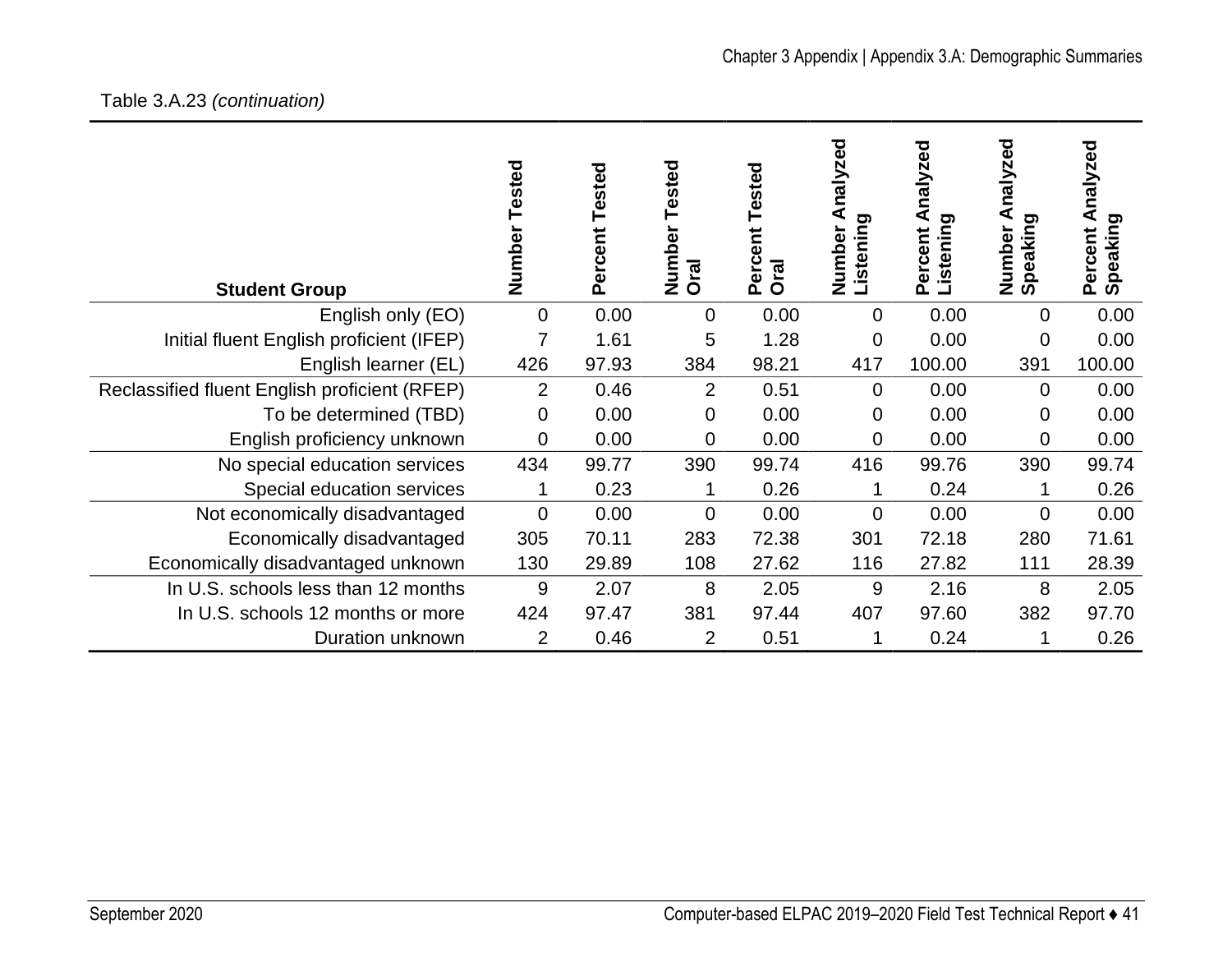|  | Table 3.A.24 Demographic Summary for Sample Taking C2: Grade Span Three Through Five |  |  |  |  |  |  |
|--|--------------------------------------------------------------------------------------|--|--|--|--|--|--|
|--|--------------------------------------------------------------------------------------|--|--|--|--|--|--|

| <b>Student Group</b>                      | Number<br>Tested | Percent Tested | Tested<br>Number<br><b>Oral</b> | Percent Tested<br><b>Oral</b> | nalyzed<br>⋖<br>Listening<br>Number | Analyzed<br>Listening<br>Percent | Analyzed<br>Number A<br>Speaking | Percent Analyzed<br>Speaking |
|-------------------------------------------|------------------|----------------|---------------------------------|-------------------------------|-------------------------------------|----------------------------------|----------------------------------|------------------------------|
| All                                       | 992              | 100.00         | 789                             | 100.00                        | 925                                 | 100.00                           | 798                              | 100.00                       |
| Male                                      | 535              | 53.93          | 424                             | 53.74                         | 498                                 | 53.84                            | 428                              | 53.63                        |
| Female                                    | 457              | 46.07          | 365                             | 46.26                         | 427                                 | 46.16                            | 370                              | 46.37                        |
| American Indian or Alaska Native          | $\overline{2}$   | 0.20           | $\overline{2}$                  | 0.25                          | $\overline{2}$                      | 0.22                             | $\overline{2}$                   | 0.25                         |
| Asian                                     | 52               | 5.24           | 44                              | 5.58                          | 47                                  | 5.08                             | 42                               | 5.26                         |
| Native Hawaiian or Other Pacific Islander | $\overline{2}$   | 0.20           | 1                               | 0.13                          | 1                                   | 0.11                             | $\overline{2}$                   | 0.25                         |
| Filipino                                  | 6                | 0.60           | 4                               | 0.51                          | 5                                   | 0.54                             | 5                                | 0.63                         |
| Hispanic or Latino                        | 887              | 89.42          | 708                             | 89.73                         | 833                                 | 90.05                            | 718                              | 89.97                        |
| <b>Black or African American</b>          | $\overline{2}$   | 0.20           | $\overline{2}$                  | 0.25                          | $\overline{2}$                      | 0.22                             | 2                                | 0.25                         |
| White                                     | 26               | 2.62           | 14                              | 1.77                          | 23                                  | 2.49                             | 15                               | 1.88                         |
| Two or more races                         | $\overline{2}$   | 0.20           | $\overline{2}$                  | 0.25                          | 1                                   | 0.11                             | 1                                | 0.13                         |
| Unknown                                   | 13               | 1.31           | 12                              | 1.52                          | 11                                  | 1.19                             | 11                               | 1.38                         |
| Guatemala                                 | $\overline{2}$   | 0.20           | $\mathbf{1}$                    | 0.13                          | $\overline{2}$                      | 0.22                             | 1                                | 0.13                         |
| Honduras                                  | 4                | 0.40           | 4                               | 0.51                          | 4                                   | 0.43                             | 4                                | 0.50                         |
| Colombia                                  | $\mathbf 0$      | 0.00           | 0                               | 0.00                          | 0                                   | 0.00                             | $\overline{0}$                   | 0.00                         |
| El Salvador                               | 18               | 1.81           | 15                              | 1.90                          | 18                                  | 1.95                             | 15                               | 1.88                         |
| Afghanistan                               | 3                | 0.30           | $\overline{2}$                  | 0.25                          | $\overline{2}$                      | 0.22                             | $\overline{2}$                   | 0.25                         |
| Other                                     | 965              | 97.28          | 767                             | 97.21                         | 899                                 | 97.19                            | 776                              | 97.24                        |
| Technology used                           | 965              | 97.28          | 767                             | 97.21                         | 899                                 | 97.19                            | 776                              | 97.24                        |
| Technology not used                       | 27               | 2.72           | 22                              | 2.79                          | 26                                  | 2.81                             | 22                               | 2.76                         |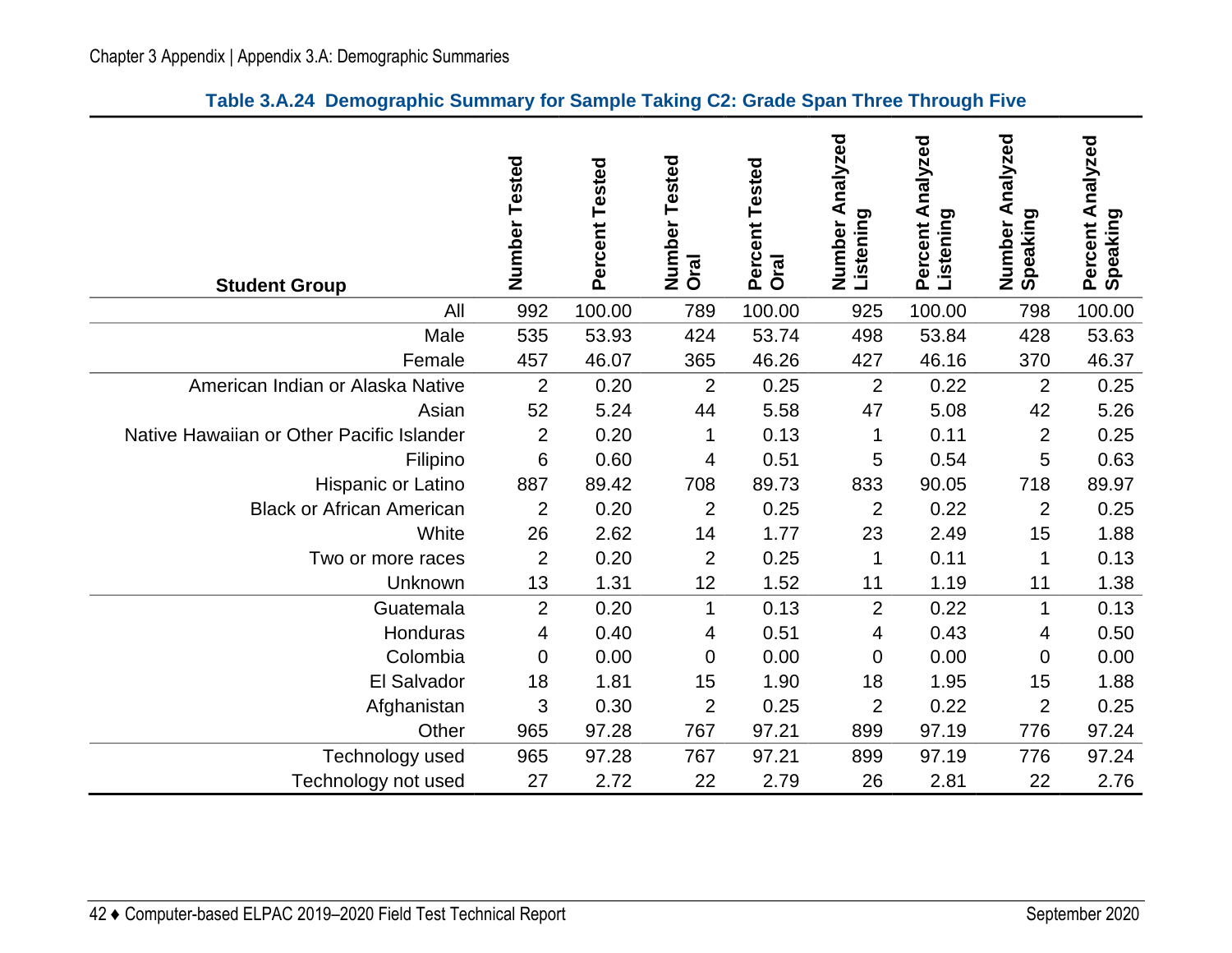| <b>Student Group</b>                          | Number Tested  | Percent Tested | Tested<br>Number<br>Oral | <b>Tested</b><br>ent<br>Perce<br>Oral | nalyzed<br><b>Listening</b><br>Number | nalyzed<br>⋖<br><b>Listening</b><br>Percent | nalyzed<br>Speaking<br>Number | nalyzed<br>∢<br>Speaking<br>Percent |
|-----------------------------------------------|----------------|----------------|--------------------------|---------------------------------------|---------------------------------------|---------------------------------------------|-------------------------------|-------------------------------------|
| English only (EO)                             | $\mathbf 0$    | 0.00           | $\mathbf 0$              | 0.00                                  | $\overline{0}$                        | 0.00                                        | 0                             | 0.00                                |
| Initial fluent English proficient (IFEP)      | 12             | 1.21           | 8                        | 1.01                                  | 0                                     | 0.00                                        | 0                             | 0.00                                |
| English learner (EL)                          | 975            | 98.29          | 777                      | 98.48                                 | 925                                   | 100.00                                      | 798                           | 100.00                              |
| Reclassified fluent English proficient (RFEP) | $\overline{2}$ | 0.20           |                          | 0.13                                  | 0                                     | 0.00                                        | 0                             | 0.00                                |
| To be determined (TBD)                        | 3              | 0.30           | 3                        | 0.38                                  | 0                                     | 0.00                                        | 0                             | 0.00                                |
| English proficiency unknown                   | 0              | 0.00           | $\overline{0}$           | 0.00                                  | 0                                     | 0.00                                        | 0                             | 0.00                                |
| No special education services                 | 983            | 99.09          | 786                      | 99.62                                 | 917                                   | 99.14                                       | 795                           | 99.62                               |
| Special education services                    | 9              | 0.91           | 3                        | 0.38                                  | 8                                     | 0.86                                        | 3                             | 0.38                                |
| Not economically disadvantaged                | $\mathbf 0$    | 0.00           | $\mathbf{0}$             | 0.00                                  | $\mathbf 0$                           | 0.00                                        | 0                             | 0.00                                |
| Economically disadvantaged                    | 675            | 68.04          | 536                      | 67.93                                 | 639                                   | 69.08                                       | 543                           | 68.05                               |
| Economically disadvantaged unknown            | 317            | 31.96          | 253                      | 32.07                                 | 286                                   | 30.92                                       | 255                           | 31.95                               |
| In U.S. schools less than 12 months           | 12             | 1.21           | 8                        | 1.01                                  | 9                                     | 0.97                                        | 6                             | 0.75                                |
| In U.S. schools 12 months or more             | 951            | 95.87          | 755                      | 95.69                                 | 889                                   | 96.11                                       | 769                           | 96.37                               |
| Duration unknown                              | 29             | 2.92           | 26                       | 3.30                                  | 27                                    | 2.92                                        | 23                            | 2.88                                |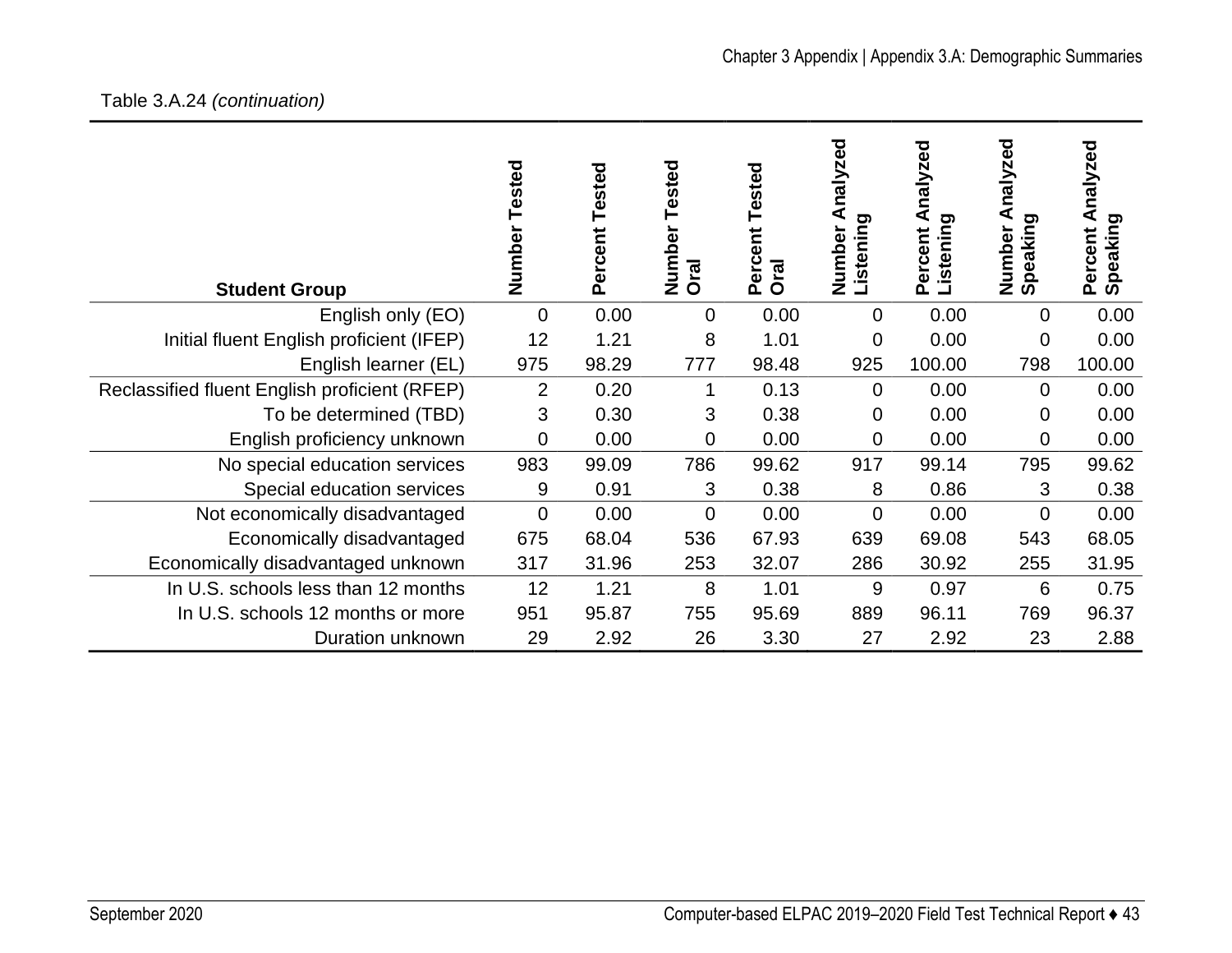| <b>Student Group</b>                      | Number<br>Tested | Percent Tested | Tested<br>Number<br><b>Oral</b> | Percent Tested<br><b>Oral</b> | nalyzed<br>⋖<br>Listening<br>Number | Percent Analyzed<br>Listening | Analyzed<br>Number A<br>Speaking | Percent Analyzed<br>Speaking |
|-------------------------------------------|------------------|----------------|---------------------------------|-------------------------------|-------------------------------------|-------------------------------|----------------------------------|------------------------------|
| All                                       | 961              | 100.00         | 722                             | 100.00                        | 904                                 | 100.00                        | 726                              | 100.00                       |
| Male                                      | 523              | 54.42          | 381                             | 52.77                         | 493                                 | 54.54                         | 389                              | 53.58                        |
| Female                                    | 438              | 45.58          | 341                             | 47.23                         | 411                                 | 45.46                         | 337                              | 46.42                        |
| American Indian or Alaska Native          | 0                | 0.00           | $\mathbf 0$                     | 0.00                          | $\mathbf 0$                         | 0.00                          | $\overline{0}$                   | 0.00                         |
| Asian                                     | 37               | 3.85           | 31                              | 4.29                          | 34                                  | 3.76                          | 32                               | 4.41                         |
| Native Hawaiian or Other Pacific Islander | 0                | 0.00           | $\mathbf 0$                     | 0.00                          | $\overline{0}$                      | 0.00                          | $\mathbf 0$                      | 0.00                         |
| Filipino                                  | 6                | 0.62           | 5                               | 0.69                          | 5                                   | 0.55                          | 6                                | 0.83                         |
| Hispanic or Latino                        | 897              | 93.34          | 667                             | 92.38                         | 846                                 | 93.58                         | 669                              | 92.15                        |
| <b>Black or African American</b>          | 3                | 0.31           | $\overline{2}$                  | 0.28                          | $\overline{2}$                      | 0.22                          | 3                                | 0.41                         |
| White                                     | 12               | 1.25           | 11                              | 1.52                          | 12                                  | 1.33                          | 11                               | 1.52                         |
| Two or more races                         | 4                | 0.42           | 4                               | 0.55                          | 3                                   | 0.33                          | 3                                | 0.41                         |
| Unknown                                   | 2                | 0.21           | $\overline{2}$                  | 0.28                          | $\overline{2}$                      | 0.22                          | $\overline{2}$                   | 0.28                         |
| Guatemala                                 | 13               | 1.35           | 12                              | 1.66                          | 13                                  | 1.44                          | 10                               | 1.38                         |
| Honduras                                  | 6                | 0.62           | $\overline{2}$                  | 0.28                          | 6                                   | 0.66                          | $\overline{2}$                   | 0.28                         |
| Colombia                                  | 1                | 0.10           | 1                               | 0.14                          | 1                                   | 0.11                          | 1                                | 0.14                         |
| El Salvador                               | 13               | 1.35           | 10                              | 1.39                          | 12                                  | 1.33                          | 10                               | 1.38                         |
| Afghanistan                               | $\overline{2}$   | 0.21           | 1                               | 0.14                          | $\overline{2}$                      | 0.22                          | $\mathbf 1$                      | 0.14                         |
| Other                                     | 926              | 96.36          | 696                             | 96.40                         | 870                                 | 96.24                         | 702                              | 96.69                        |
| Technology used                           | 926              | 96.36          | 696                             | 96.40                         | 870                                 | 96.24                         | 702                              | 96.69                        |
| Technology not used                       | 35               | 3.64           | 26                              | 3.60                          | 34                                  | 3.76                          | 24                               | 3.31                         |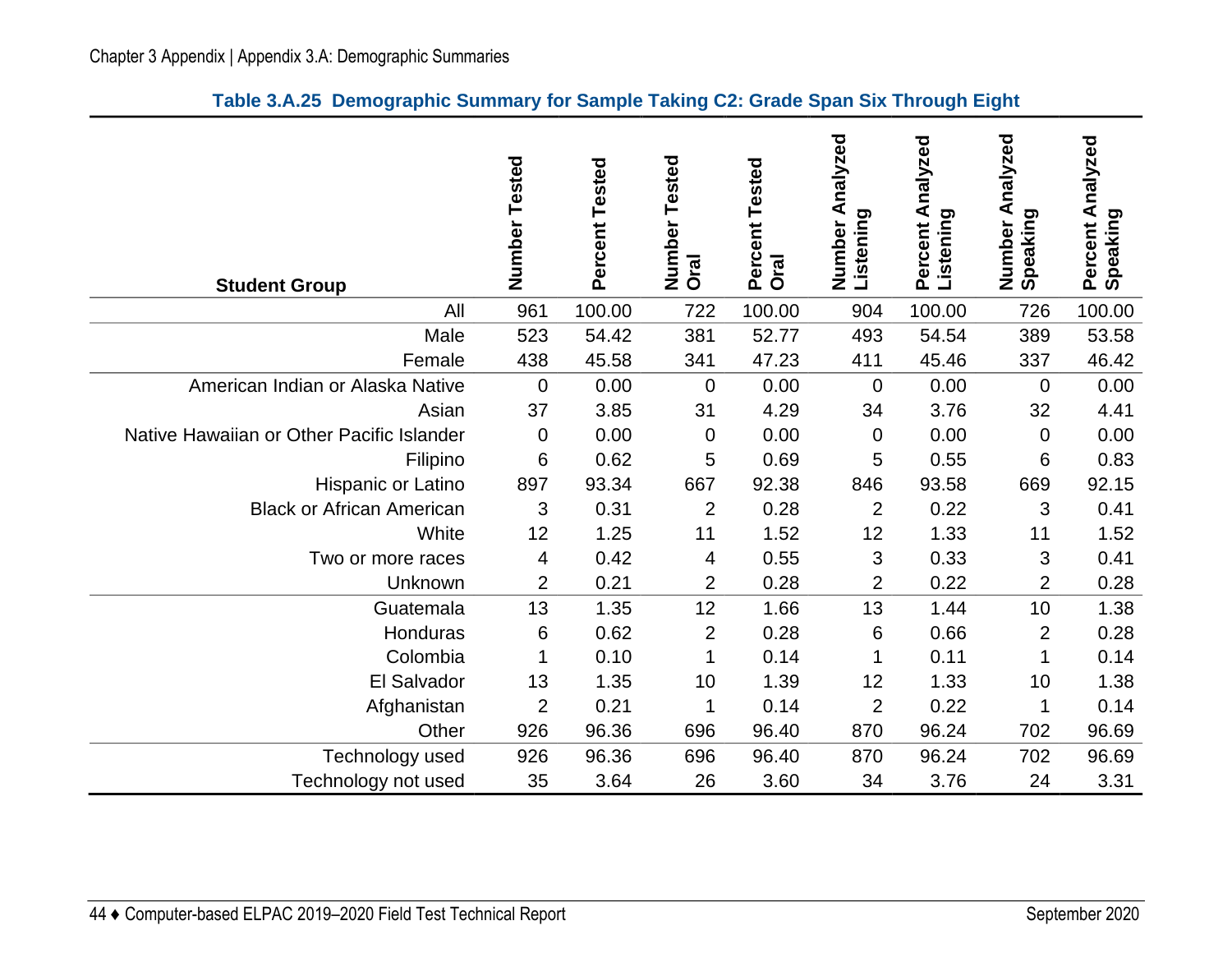| <b>Student Group</b>                          | Tested<br>Number | Tested<br>Percent | ested<br>⊢<br>Numbe<br><b>Oral</b> | Tested<br><b>tig</b><br>Perce<br><b>Oral</b> | nalyzed<br>Listening<br>Number | zed<br>naly:<br>ರಾ<br>istenin<br>Percent | nalyzed<br>peaking<br>Number<br>ທ | nalyzed<br>ರಾ<br>Speaking<br>Percent |
|-----------------------------------------------|------------------|-------------------|------------------------------------|----------------------------------------------|--------------------------------|------------------------------------------|-----------------------------------|--------------------------------------|
| English only (EO)                             | 0                | 0.00              | $\overline{0}$                     | 0.00                                         | 0                              | 0.00                                     | $\overline{0}$                    | 0.00                                 |
| Initial fluent English proficient (IFEP)      | 13               | 1.35              | 13                                 | 1.80                                         | $\mathbf 0$                    | 0.00                                     | $\overline{0}$                    | 0.00                                 |
| English learner (EL)                          | 942              | 98.02             | 705                                | 97.65                                        | 904                            | 100.00                                   | 726                               | 100.00                               |
| Reclassified fluent English proficient (RFEP) | 3                | 0.31              | 1                                  | 0.14                                         | $\Omega$                       | 0.00                                     | $\Omega$                          | 0.00                                 |
| To be determined (TBD)                        | 3                | 0.31              | 3                                  | 0.42                                         | 0                              | 0.00                                     | 0                                 | 0.00                                 |
| English proficiency unknown                   | 0                | 0.00              | 0                                  | 0.00                                         | 0                              | 0.00                                     | $\overline{0}$                    | 0.00                                 |
| No special education services                 | 957              | 99.58             | 719                                | 99.58                                        | 900                            | 99.56                                    | 723                               | 99.59                                |
| Special education services                    | 4                | 0.42              | 3                                  | 0.42                                         | 4                              | 0.44                                     | 3                                 | 0.41                                 |
| Not economically disadvantaged                | $\overline{0}$   | 0.00              | 0                                  | 0.00                                         | $\Omega$                       | 0.00                                     | $\overline{0}$                    | 0.00                                 |
| Economically disadvantaged                    | 654              | 68.05             | 488                                | 67.59                                        | 621                            | 68.69                                    | 495                               | 68.18                                |
| Economically disadvantaged unknown            | 307              | 31.95             | 234                                | 32.41                                        | 283                            | 31.31                                    | 231                               | 31.82                                |
| In U.S. schools less than 12 months           | 18               | 1.87              | 15                                 | 2.08                                         | 16                             | 1.77                                     | 13                                | 1.79                                 |
| In U.S. schools 12 months or more             | 879              | 91.47             | 665                                | 92.11                                        | 835                            | 92.37                                    | 673                               | 92.70                                |
| Duration unknown                              | 64               | 6.66              | 42                                 | 5.82                                         | 53                             | 5.86                                     | 40                                | 5.51                                 |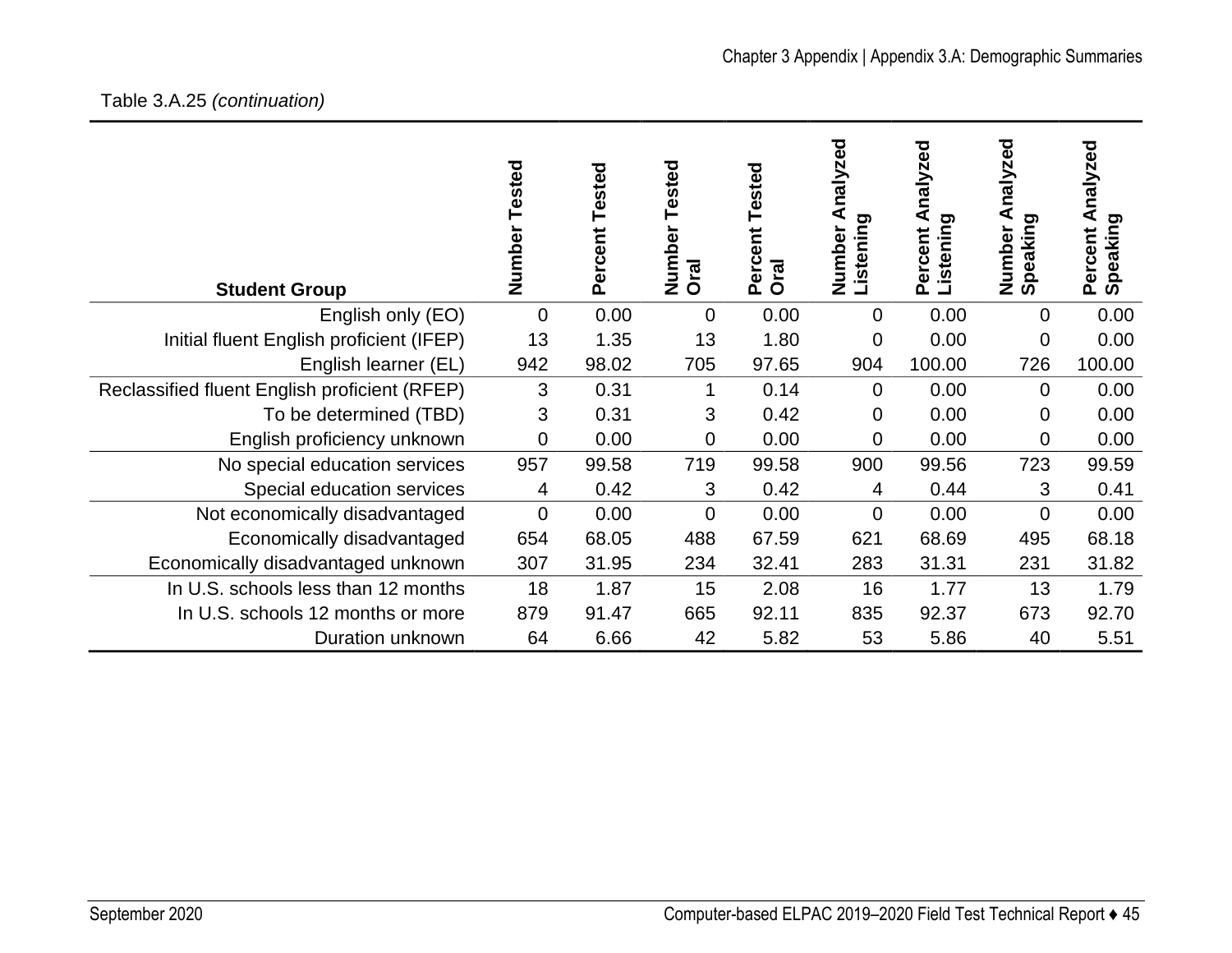| <b>Student Group</b>                      | Number<br>Tested | Percent Tested | Tested<br>Number<br>Oral | Percent Tested<br><b>Oral</b> | Analyzed<br>Listening<br>Number | Analyzed<br>Listening<br>Percent | Analyzed<br>Speaking<br>Number | Analyzed<br>Speaking<br>Percent |
|-------------------------------------------|------------------|----------------|--------------------------|-------------------------------|---------------------------------|----------------------------------|--------------------------------|---------------------------------|
| All                                       | 514              | 100.00         | 405                      | 100.00                        | 495                             | 100.00                           | 388                            | 100.00                          |
| Male                                      | 292              | 56.81          | 222                      | 54.81                         | 280                             | 56.57                            | 210                            | 54.12                           |
| Female                                    | 222              | 43.19          | 183                      | 45.19                         | 215                             | 43.43                            | 178                            | 45.88                           |
| American Indian or Alaska Native          | 0                | 0.00           | $\Omega$                 | 0.00                          | $\overline{0}$                  | 0.00                             | $\mathbf 0$                    | 0.00                            |
| Asian                                     | 29               | 5.64           | 26                       | 6.42                          | 29                              | 5.86                             | 24                             | 6.19                            |
| Native Hawaiian or Other Pacific Islander | 1                | 0.19           | $\overline{0}$           | 0.00                          | $\mathbf 1$                     | 0.20                             | $\mathbf 0$                    | 0.00                            |
| Filipino                                  | $\boldsymbol{9}$ | 1.75           | 9                        | 2.22                          | 9                               | 1.82                             | 9                              | 2.32                            |
| Hispanic or Latino                        | 452              | 87.94          | 351                      | 86.67                         | 434                             | 87.68                            | 337                            | 86.86                           |
| <b>Black or African American</b>          | 4                | 0.78           | $\overline{2}$           | 0.49                          | 4                               | 0.81                             | $\overline{2}$                 | 0.52                            |
| White                                     | 15               | 2.92           | 13                       | 3.21                          | 15                              | 3.03                             | 13                             | 3.35                            |
| Two or more races                         | $\overline{2}$   | 0.39           | $\overline{2}$           | 0.49                          | 1                               | 0.20                             | 1                              | 0.26                            |
| Unknown                                   | 2                | 0.39           | $\overline{2}$           | 0.49                          | 2                               | 0.40                             | 2                              | 0.52                            |
| Guatemala                                 | 21               | 4.09           | 19                       | 4.69                          | 21                              | 4.24                             | 13                             | 3.35                            |
| Honduras                                  | 5                | 0.97           | 4                        | 0.99                          | 5                               | 1.01                             | 1                              | 0.26                            |
| Colombia                                  | 1                | 0.19           | 0                        | 0.00                          | 1                               | 0.20                             | 0                              | 0.00                            |
| El Salvador                               | 18               | 3.50           | 17                       | 4.20                          | 17                              | 3.43                             | 12                             | 3.09                            |
| Afghanistan                               | 1                | 0.19           | 1                        | 0.25                          | 1                               | 0.20                             | 1                              | 0.26                            |
| Other                                     | 468              | 91.05          | 364                      | 89.88                         | 450                             | 90.91                            | 361                            | 93.04                           |
| Technology used                           | 468              | 91.05          | 364                      | 89.88                         | 450                             | 90.91                            | 361                            | 93.04                           |
| Technology not used                       | 46               | 8.95           | 41                       | 10.12                         | 45                              | 9.09                             | 27                             | 6.96                            |

#### **Table 3.A.26 Demographic Summary for Sample Taking C2: Grade Span Nine and Ten**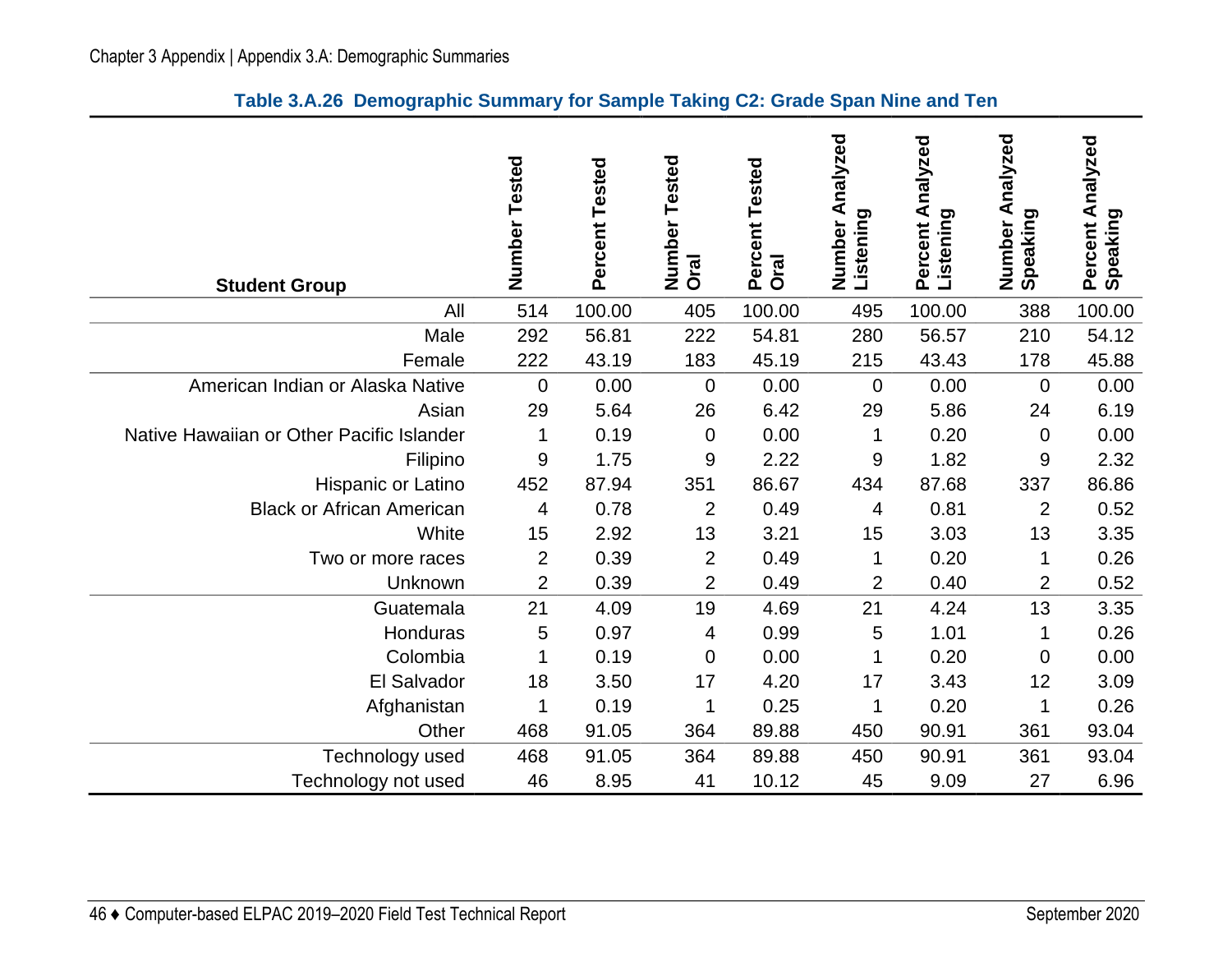# Table 3.A.26 *(continuation)*

| <b>Student Group</b>                          | Tested<br>Number | Tested<br>Percent | ested<br>Φ<br>Numbe<br>Oral | Tested<br>Percent<br><b>Oral</b> | ၓ္ၿ<br>nalyze<br>Listening<br>Number | paz<br>naly.<br>⋖<br><b>Listening</b><br>Percent | nalyzed<br>ರಾ<br>jpeaking<br>Number<br>ഗ | nalyzed<br>⋖<br>ರಾ<br>Speaking<br>Percent |
|-----------------------------------------------|------------------|-------------------|-----------------------------|----------------------------------|--------------------------------------|--------------------------------------------------|------------------------------------------|-------------------------------------------|
| English only (EO)                             | 0                | 0.00              | 0                           | 0.00                             | $\overline{0}$                       | 0.00                                             | $\Omega$                                 | 0.00                                      |
| Initial fluent English proficient (IFEP)      | 3                | 0.58              | 3                           | 0.74                             | 0                                    | 0.00                                             | 0                                        | 0.00                                      |
| English learner (EL)                          | 507              | 98.64             | 398                         | 98.27                            | 495                                  | 100.00                                           | 388                                      | 100.00                                    |
| Reclassified fluent English proficient (RFEP) | 4                | 0.78              | 4                           | 0.99                             | $\overline{0}$                       | 0.00                                             | $\Omega$                                 | 0.00                                      |
| To be determined (TBD)                        | 0                | 0.00              | 0                           | 0.00                             | $\overline{0}$                       | 0.00                                             | 0                                        | 0.00                                      |
| English proficiency unknown                   | $\mathbf 0$      | 0.00              | 0                           | 0.00                             | 0                                    | 0.00                                             | 0                                        | 0.00                                      |
| No special education services                 | 511              | 99.42             | 403                         | 99.51                            | 492                                  | 99.39                                            | 386                                      | 99.48                                     |
| Special education services                    | 3                | 0.58              | $\overline{2}$              | 0.49                             | 3                                    | 0.61                                             | 2                                        | 0.52                                      |
| Not economically disadvantaged                | $\overline{0}$   | 0.00              | 0                           | 0.00                             | $\overline{0}$                       | 0.00                                             | $\Omega$                                 | 0.00                                      |
| Economically disadvantaged                    | 342              | 66.54             | 269                         | 66.42                            | 329                                  | 66.46                                            | 265                                      | 68.30                                     |
| Economically disadvantaged unknown            | 172              | 33.46             | 136                         | 33.58                            | 166                                  | 33.54                                            | 123                                      | 31.70                                     |
| In U.S. schools less than 12 months           | 48               | 9.34              | 44                          | 10.86                            | 44                                   | 8.89                                             | 32                                       | 8.25                                      |
| In U.S. schools 12 months or more             | 459              | 89.30             | 358                         | 88.40                            | 444                                  | 89.70                                            | 353                                      | 90.98                                     |
| Duration unknown                              | 7                | 1.36              | 3                           | 0.74                             | 7                                    | 1.41                                             | 3                                        | 0.77                                      |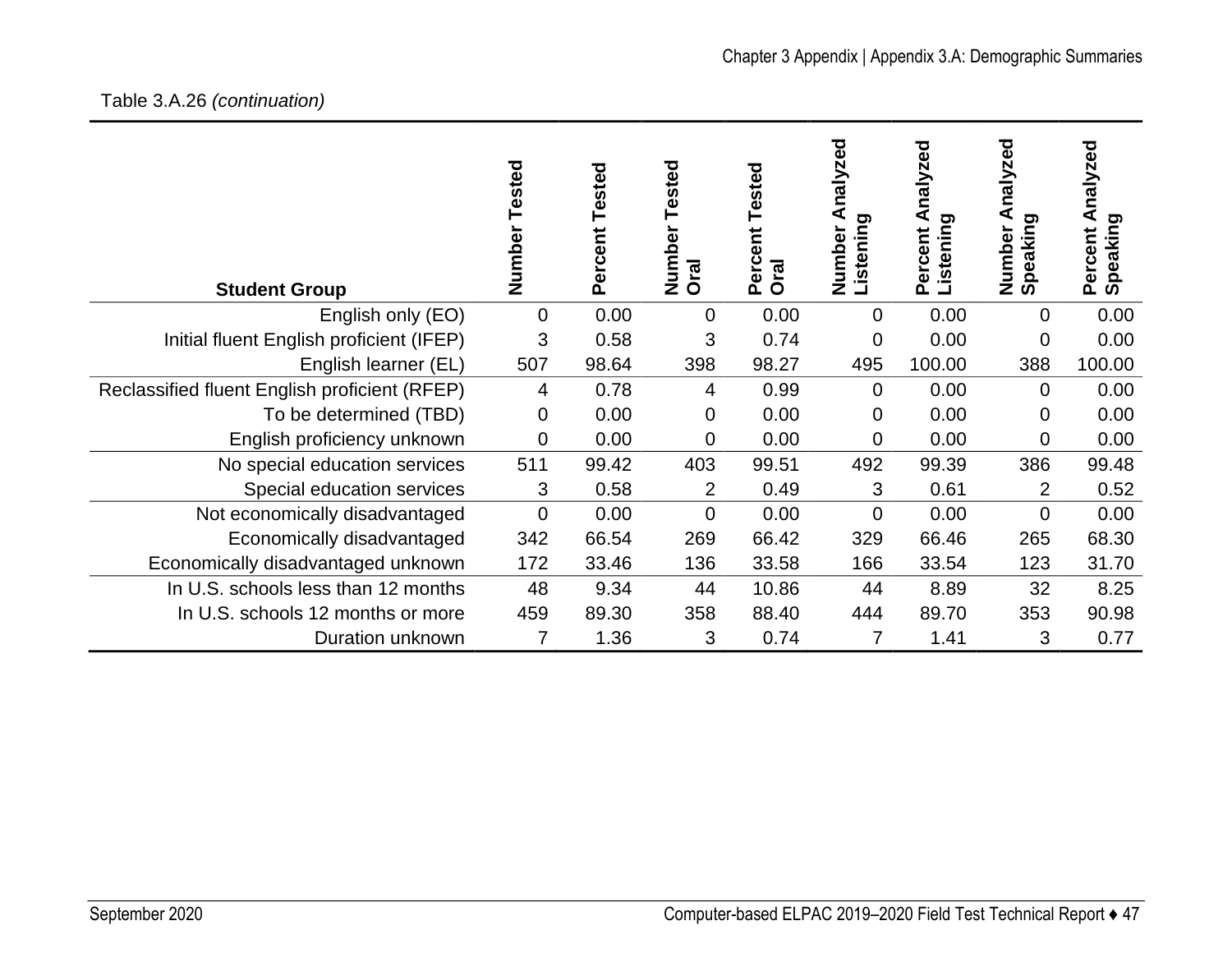| <b>Student Group</b>                      | Number<br>Tested | Percent Tested | Tested<br>Number<br><b>Oral</b> | Percent Tested<br><b>Oral</b> | nalyzed<br>⋖<br>Listening<br>Number | Percent Analyzed<br>Listening | Analyzed<br>Number A<br>Speaking | Percent Analyzed<br>Speaking |
|-------------------------------------------|------------------|----------------|---------------------------------|-------------------------------|-------------------------------------|-------------------------------|----------------------------------|------------------------------|
| All                                       | 166              | 100.00         | 125                             | 100.00                        | 162                                 | 100.00                        | 119                              | 100.00                       |
| Male                                      | 95               | 57.23          | 72                              | 57.60                         | 92                                  | 56.79                         | 67                               | 56.30                        |
| Female                                    | 71               | 42.77          | 53                              | 42.40                         | 70                                  | 43.21                         | 52                               | 43.70                        |
| American Indian or Alaska Native          | 0                | 0.00           | $\mathbf 0$                     | 0.00                          | $\overline{0}$                      | 0.00                          | $\overline{0}$                   | 0.00                         |
| Asian                                     | 12               | 7.23           | 9                               | 7.20                          | 12                                  | 7.41                          | 9                                | 7.56                         |
| Native Hawaiian or Other Pacific Islander | $\overline{2}$   | 1.20           | 1                               | 0.80                          | $\overline{2}$                      | 1.23                          | 1                                | 0.84                         |
| Filipino                                  | 1                | 0.60           | 1                               | 0.80                          | 1                                   | 0.62                          | 1                                | 0.84                         |
| Hispanic or Latino                        | 146              | 87.95          | 109                             | 87.20                         | 143                                 | 88.27                         | 104                              | 87.39                        |
| <b>Black or African American</b>          | 0                | 0.00           | $\pmb{0}$                       | 0.00                          | 0                                   | 0.00                          | 0                                | 0.00                         |
| White                                     | $\overline{2}$   | 1.20           | $\overline{2}$                  | 1.60                          | 2                                   | 1.23                          | $\overline{2}$                   | 1.68                         |
| Two or more races                         | $\overline{2}$   | 1.20           | $\overline{2}$                  | 1.60                          | 1                                   | 0.62                          | $\mathbf 1$                      | 0.84                         |
| Unknown                                   | 1                | 0.60           | 1                               | 0.80                          |                                     | 0.62                          |                                  | 0.84                         |
| Guatemala                                 | 12               | 7.23           | 11                              | 8.80                          | 12                                  | 7.41                          | 8                                | 6.72                         |
| Honduras                                  | 3                | 1.81           | $\overline{2}$                  | 1.60                          | 3                                   | 1.85                          | $\overline{2}$                   | 1.68                         |
| Colombia                                  | 1                | 0.60           | 1                               | 0.80                          | 1                                   | 0.62                          | 1                                | 0.84                         |
| El Salvador                               | 7                | 4.22           | 6                               | 4.80                          | 7                                   | 4.32                          | 6                                | 5.04                         |
| Afghanistan                               | $\overline{2}$   | 1.20           | 1                               | 0.80                          | $\overline{2}$                      | 1.23                          | 1                                | 0.84                         |
| Other                                     | 141              | 84.94          | 104                             | 83.20                         | 137                                 | 84.57                         | 101                              | 84.87                        |
| Technology used                           | 141              | 84.94          | 104                             | 83.20                         | 137                                 | 84.57                         | 101                              | 84.87                        |
| Technology not used                       | 25               | 15.06          | 21                              | 16.80                         | 25                                  | 15.43                         | 18                               | 15.13                        |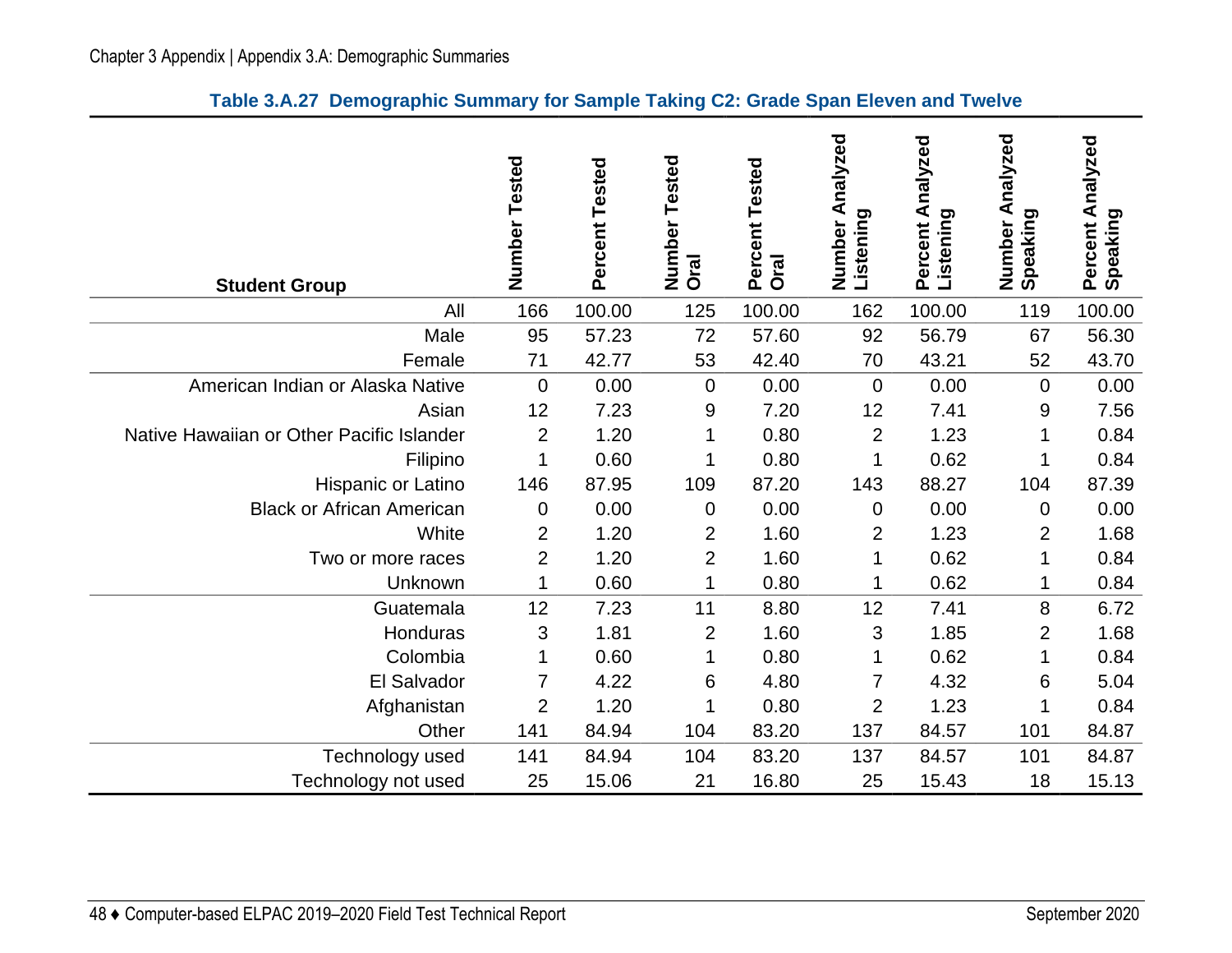## Table 3.A.27 *(continuation)*

| <b>Student Group</b>                          | Tested<br>Number | Tested<br>Percent | Tested<br>Number<br>Oral | Tested<br>ent<br>Perce<br>Oral | nalyzed<br>⋖<br>Listening<br>Number | nalyzed<br>⋖<br>Listening<br>Percent | nalyzed<br>Number A<br>Speaking | nalyzed<br>⋖<br>Speaking<br>Percent |
|-----------------------------------------------|------------------|-------------------|--------------------------|--------------------------------|-------------------------------------|--------------------------------------|---------------------------------|-------------------------------------|
| English only (EO)                             | 0                | 0.00              | $\overline{0}$           | 0.00                           | $\overline{0}$                      | 0.00                                 | 0                               | 0.00                                |
| Initial fluent English proficient (IFEP)      |                  | 0.60              |                          | 0.80                           | 0                                   | 0.00                                 | 0                               | 0.00                                |
| English learner (EL)                          | 163              | 98.19             | 123                      | 98.40                          | 162                                 | 100.00                               | 119                             | 100.00                              |
| Reclassified fluent English proficient (RFEP) | $\overline{2}$   | 1.20              | 1                        | 0.80                           | $\overline{0}$                      | 0.00                                 | $\overline{0}$                  | 0.00                                |
| To be determined (TBD)                        | 0                | 0.00              | 0                        | 0.00                           | 0                                   | 0.00                                 | 0                               | 0.00                                |
| English proficiency unknown                   | 0                | 0.00              | 0                        | 0.00                           | 0                                   | 0.00                                 | 0                               | 0.00                                |
| No special education services                 | 166              | 100.00            | 125                      | 100.00                         | 162                                 | 100.00                               | 119                             | 100.00                              |
| Special education services                    | 0                | 0.00              | 0                        | 0.00                           | 0                                   | 0.00                                 | 0                               | 0.00                                |
| Not economically disadvantaged                | 0                | 0.00              | $\mathbf 0$              | 0.00                           | $\mathbf 0$                         | 0.00                                 | $\overline{0}$                  | 0.00                                |
| Economically disadvantaged                    | 103              | 62.05             | 75                       | 60.00                          | 102                                 | 62.96                                | 72                              | 60.50                               |
| Economically disadvantaged unknown            | 63               | 37.95             | 50                       | 40.00                          | 60                                  | 37.04                                | 47                              | 39.50                               |
| In U.S. schools less than 12 months           | 15               | 9.04              | 14                       | 11.20                          | 14                                  | 8.64                                 | 10                              | 8.40                                |
| In U.S. schools 12 months or more             | 151              | 90.96             | 111                      | 88.80                          | 148                                 | 91.36                                | 109                             | 91.60                               |
| Duration unknown                              | 0                | 0.00              | 0                        | 0.00                           | 0                                   | 0.00                                 | 0                               | 0.00                                |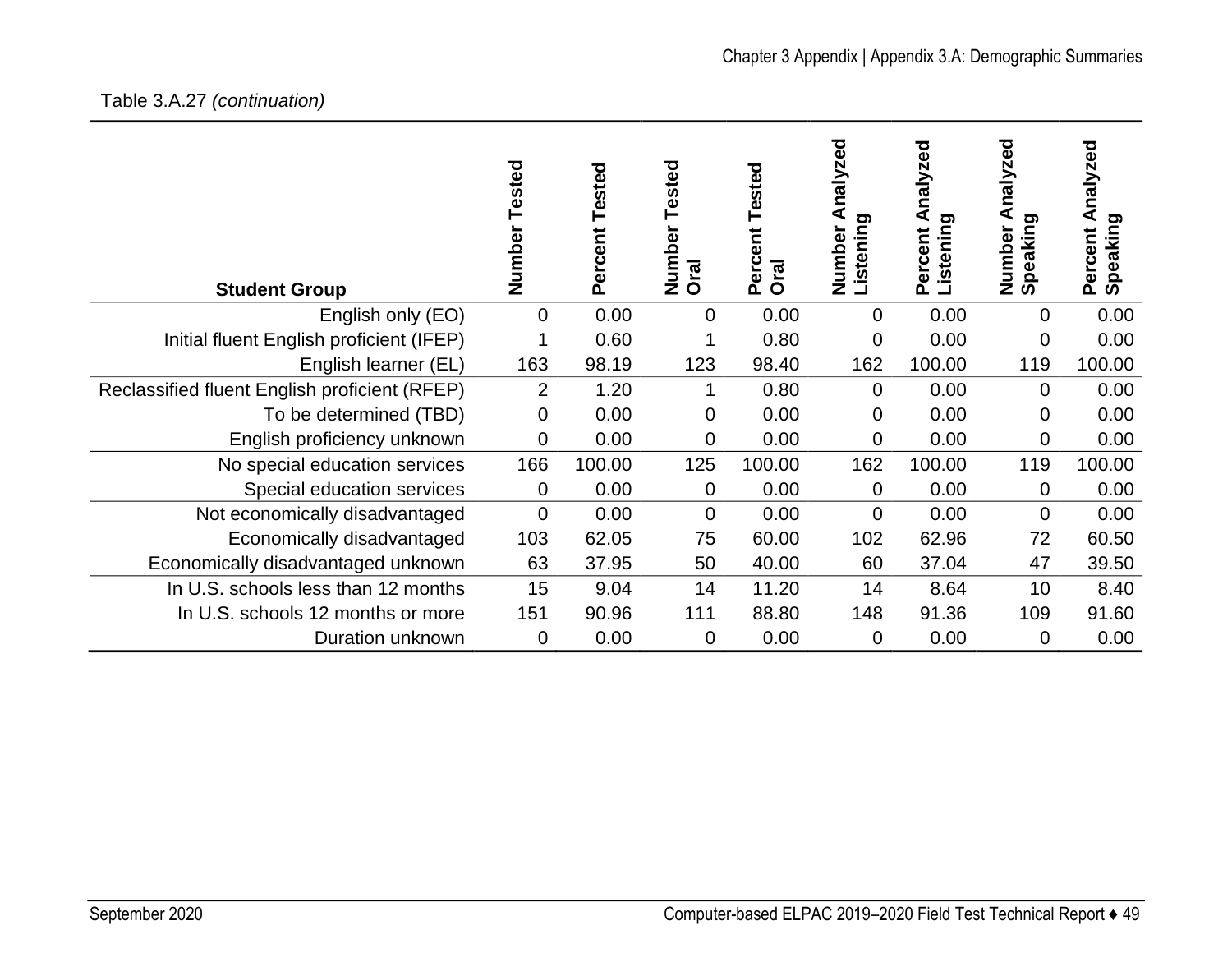| <b>Student Group</b>                      | Number<br>Tested | Percent Tested | Number<br>Tested<br>Written | Percent Tested<br>Written | Number Analyzed<br>Reading | Percent Analyzed<br>Reading |
|-------------------------------------------|------------------|----------------|-----------------------------|---------------------------|----------------------------|-----------------------------|
| All                                       | 1,130            | 100.00         | 1,130                       | 100.00                    | 994                        | 100.00                      |
| Male                                      | 569              | 50.35          | 569                         | 50.35                     | 510                        | 51.31                       |
| Female                                    | 561              | 49.65          | 561                         | 49.65                     | 484                        | 48.69                       |
| American Indian or Alaska Native          | $\overline{0}$   | 0.00           | $\mathbf 0$                 | 0.00                      | $\overline{0}$             | 0.00                        |
| Asian                                     | 158              | 13.98          | 158                         | 13.98                     | 144                        | 14.49                       |
| Native Hawaiian or Other Pacific Islander | 3                | 0.27           | 3                           | 0.27                      | 1                          | 0.10                        |
| Filipino                                  | 13               | 1.15           | 13                          | 1.15                      | 11                         | 1.11                        |
| Hispanic or Latino                        | 908              | 80.35          | 908                         | 80.35                     | 804                        | 80.89                       |
| <b>Black or African American</b>          | 3                | 0.27           | 3                           | 0.27                      | $\overline{2}$             | 0.20                        |
| White                                     | 14               | 1.24           | 14                          | 1.24                      | 14                         | 1.41                        |
| Two or more races                         | 8                | 0.71           | 8                           | 0.71                      | 6                          | 0.60                        |
| Unknown                                   | 23               | 2.04           | 23                          | 2.04                      | 12                         | 1.21                        |
| Guatemala                                 | $\overline{4}$   | 0.35           | 4                           | 0.35                      | 3                          | 0.30                        |
| Honduras                                  | 4                | 0.35           | 4                           | 0.35                      | $\overline{2}$             | 0.20                        |
| Colombia                                  | 0                | 0.00           | 0                           | 0.00                      | $\mathbf 0$                | 0.00                        |
| El Salvador                               | 8                | 0.71           | 8                           | 0.71                      | 8                          | 0.80                        |
| Afghanistan                               | 19               | 1.68           | 19                          | 1.68                      | 19                         | 1.91                        |
| Other                                     | 1,095            | 96.90          | 1,095                       | 96.90                     | 962                        | 96.78                       |
| Technology used                           | 1,095            | 96.90          | 1,095                       | 96.90                     | 962                        | 96.78                       |
| Technology not used                       | 35               | 3.10           | 35                          | 3.10                      | 32                         | 3.22                        |

## **Table 3.A.28 Demographic Summary for Sample Taking C3: Kindergarten**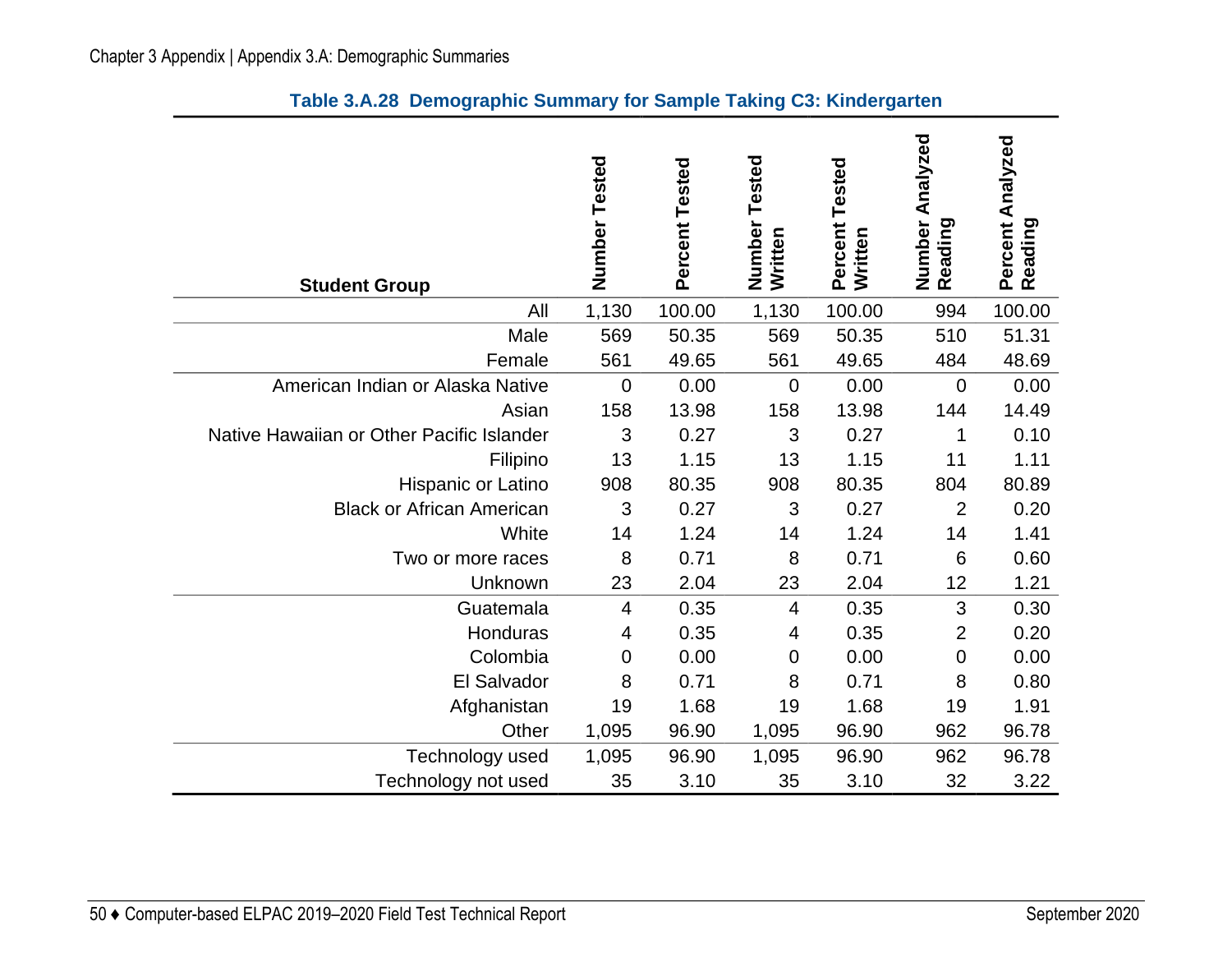## Table 3.A.28 *(continuation)*

| <b>Student Group</b>                          | Number Tested  | Tested<br>Percent | Tested<br>Number<br>Written | Tested<br>Percent<br>Written | Analyzed<br>Number<br>Reading | Analyzed<br>Percent<br>Reading |
|-----------------------------------------------|----------------|-------------------|-----------------------------|------------------------------|-------------------------------|--------------------------------|
| English only (EO)                             | $\overline{0}$ | 0.00              | $\overline{0}$              | 0.00                         | $\overline{0}$                | 0.00                           |
| Initial fluent English proficient (IFEP)      | 64             | 5.66              | 64                          | 5.66                         | $\mathbf 0$                   | 0.00                           |
| English learner (EL)                          | 1,004          | 88.85             | 1,004                       | 88.85                        | 994                           | 100.00                         |
| Reclassified fluent English proficient (RFEP) | 6              | 0.53              | 6                           | 0.53                         | $\overline{0}$                | 0.00                           |
| To be determined (TBD)                        | 56             | 4.96              | 56                          | 4.96                         | $\overline{0}$                | 0.00                           |
| English proficiency unknown                   | $\overline{0}$ | 0.00              | $\overline{0}$              | 0.00                         | $\mathbf 0$                   | 0.00                           |
| No special education services                 | 1,129          | 99.91             | 1,129                       | 99.91                        | 993                           | 99.90                          |
| Special education services                    |                | 0.09              |                             | 0.09                         |                               | 0.10                           |
| Not economically disadvantaged                | $\Omega$       | 0.00              | $\Omega$                    | 0.00                         | $\Omega$                      | 0.00                           |
| Economically disadvantaged                    | 740            | 65.49             | 740                         | 65.49                        | 673                           | 67.71                          |
| Economically disadvantaged unknown            | 390            | 34.51             | 390                         | 34.51                        | 321                           | 32.29                          |
| In U.S. schools less than 12 months           | 294            | 26.02             | 294                         | 26.02                        | 243                           | 24.45                          |
| In U.S. schools 12 months or more             | 767            | 67.88             | 767                         | 67.88                        | 741                           | 74.55                          |
| Duration unknown                              | 69             | 6.11              | 69                          | 6.11                         | 10                            | 1.01                           |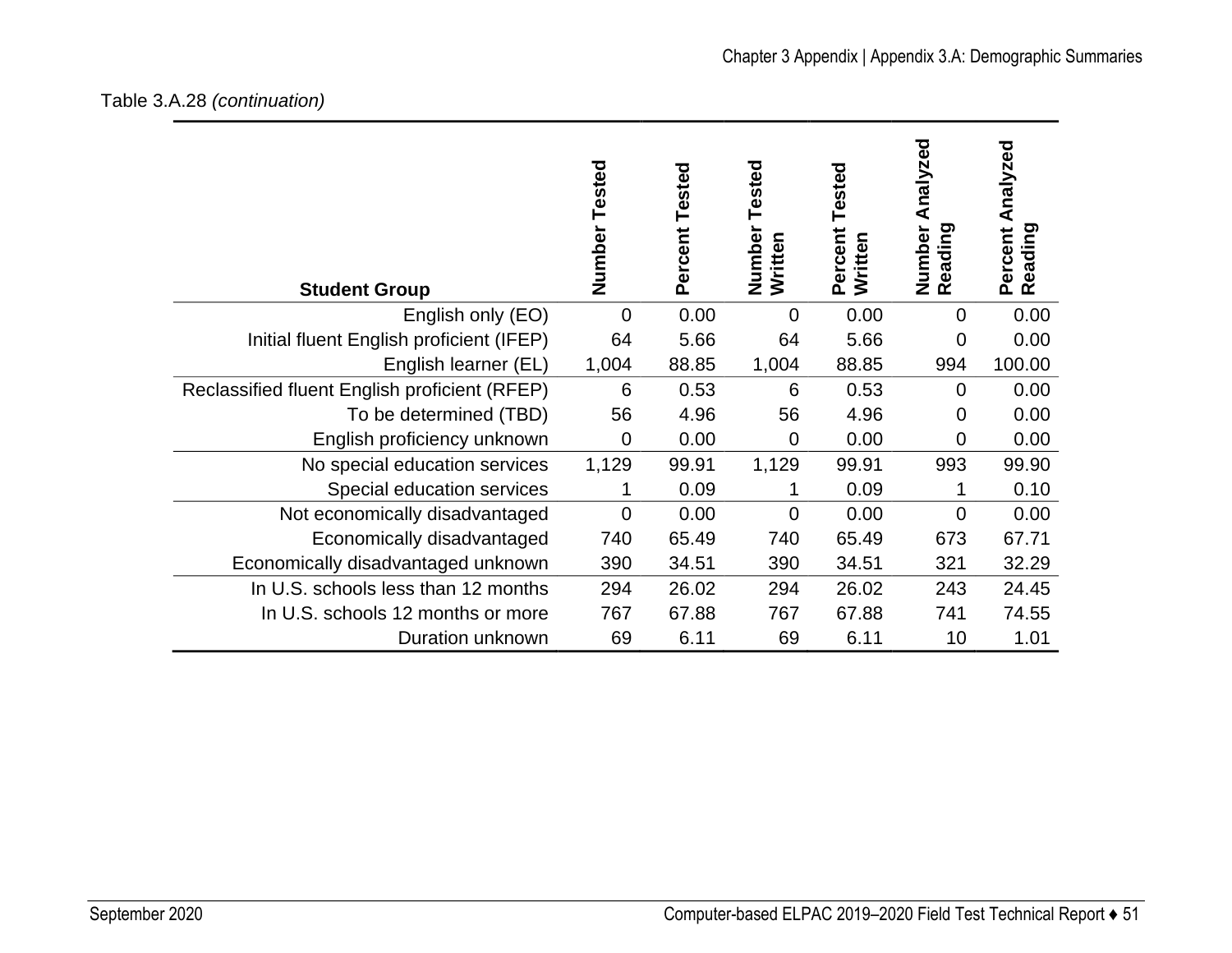| <b>Student Group</b>                      | Number Tested  | Percent Tested | Tested<br>Number<br>Written | Percent Tested<br>Written | Analyzed<br>Number<br>Reading | Percent Analyzed<br>Reading |
|-------------------------------------------|----------------|----------------|-----------------------------|---------------------------|-------------------------------|-----------------------------|
| All                                       | 715            | 100.00         | 715                         | 100.00                    | 699                           | 100.00                      |
| Male                                      | 369            | 51.61          | 369                         | 51.61                     | 365                           | 52.22                       |
| Female                                    | 346            | 48.39          | 346                         | 48.39                     | 334                           | 47.78                       |
| American Indian or Alaska Native          | 1              | 0.14           | 1                           | 0.14                      | 1                             | 0.14                        |
| Asian                                     | 71             | 9.93           | 71                          | 9.93                      | 70                            | 10.01                       |
| Native Hawaiian or Other Pacific Islander | 1              | 0.14           | 1                           | 0.14                      | 1                             | 0.14                        |
| Filipino                                  | 5              | 0.70           | 5                           | 0.70                      | 5                             | 0.72                        |
| Hispanic or Latino                        | 600            | 83.92          | 600                         | 83.92                     | 586                           | 83.83                       |
| <b>Black or African American</b>          | 6              | 0.84           | $6\phantom{1}6$             | 0.84                      | 6                             | 0.86                        |
| White                                     | 22             | 3.08           | 22                          | 3.08                      | 21                            | 3.00                        |
| Two or more races                         | 3              | 0.42           | 3                           | 0.42                      | 3                             | 0.43                        |
| Unknown                                   | 6              | 0.84           | 6                           | 0.84                      | 6                             | 0.86                        |
| Guatemala                                 | $\overline{7}$ | 0.98           | $\overline{7}$              | 0.98                      | 5                             | 0.72                        |
| Honduras                                  | $\overline{2}$ | 0.28           | $\overline{2}$              | 0.28                      | $\overline{2}$                | 0.29                        |
| Colombia                                  | $\mathbf 0$    | 0.00           | $\mathbf 0$                 | 0.00                      | 0                             | 0.00                        |
| El Salvador                               | 7              | 0.98           | 7                           | 0.98                      | 5                             | 0.72                        |
| Afghanistan                               | 11             | 1.54           | 11                          | 1.54                      | 11                            | 1.57                        |
| Other                                     | 688            | 96.22          | 688                         | 96.22                     | 676                           | 96.71                       |
| Technology used                           | 688            | 96.22          | 688                         | 96.22                     | 676                           | 96.71                       |
| Technology not used                       | 27             | 3.78           | 27                          | 3.78                      | 23                            | 3.29                        |

## **Table 3.A.29 Demographic Summary for Sample Taking C3: Grade One**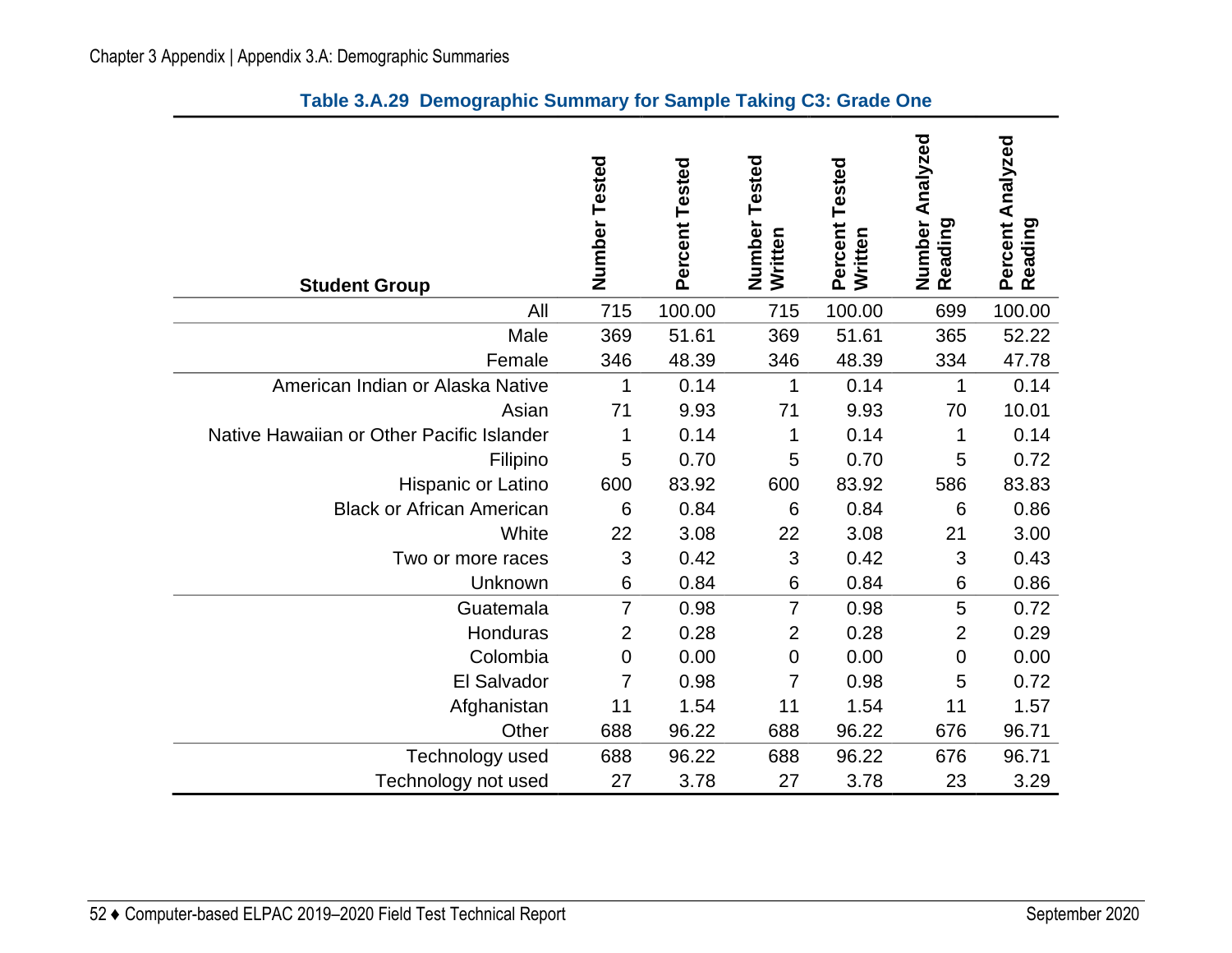## Table 3.A.29 *(continuation)*

| <b>Student Group</b>                          | Number Tested  | Tested<br>Percent | Tested<br>Number<br>Written | Tested<br>Percent<br>Written | Analyzed<br>Number<br>Reading | Percent Analyzed<br>Reading |
|-----------------------------------------------|----------------|-------------------|-----------------------------|------------------------------|-------------------------------|-----------------------------|
| English only (EO)                             | $\Omega$       | 0.00              | $\overline{0}$              | 0.00                         | $\overline{0}$                | 0.00                        |
| Initial fluent English proficient (IFEP)      | 4              | 0.56              | $\overline{4}$              | 0.56                         | $\mathbf 0$                   | 0.00                        |
| English learner (EL)                          | 708            | 99.02             | 708                         | 99.02                        | 699                           | 100.00                      |
| Reclassified fluent English proficient (RFEP) | $\overline{2}$ | 0.28              | $\overline{2}$              | 0.28                         | $\overline{0}$                | 0.00                        |
| To be determined (TBD)                        |                | 0.14              | 1                           | 0.14                         | 0                             | 0.00                        |
| English proficiency unknown                   | $\mathbf 0$    | 0.00              | $\mathbf 0$                 | 0.00                         | $\overline{0}$                | 0.00                        |
| No special education services                 | 715            | 100.00            | 715                         | 100.00                       | 699                           | 100.00                      |
| Special education services                    | $\mathbf 0$    | 0.00              | $\mathbf 0$                 | 0.00                         | 0                             | 0.00                        |
| Not economically disadvantaged                | $\overline{0}$ | 0.00              | $\overline{0}$              | 0.00                         | $\overline{0}$                | 0.00                        |
| Economically disadvantaged                    | 442            | 61.82             | 442                         | 61.82                        | 433                           | 61.95                       |
| Economically disadvantaged unknown            | 273            | 38.18             | 273                         | 38.18                        | 266                           | 38.05                       |
| In U.S. schools less than 12 months           | 11             | 1.54              | 11                          | 1.54                         | 7                             | 1.00                        |
| In U.S. schools 12 months or more             | 704            | 98.46             | 704                         | 98.46                        | 692                           | 99.00                       |
| Duration unknown                              | 0              | 0.00              | 0                           | 0.00                         | 0                             | 0.00                        |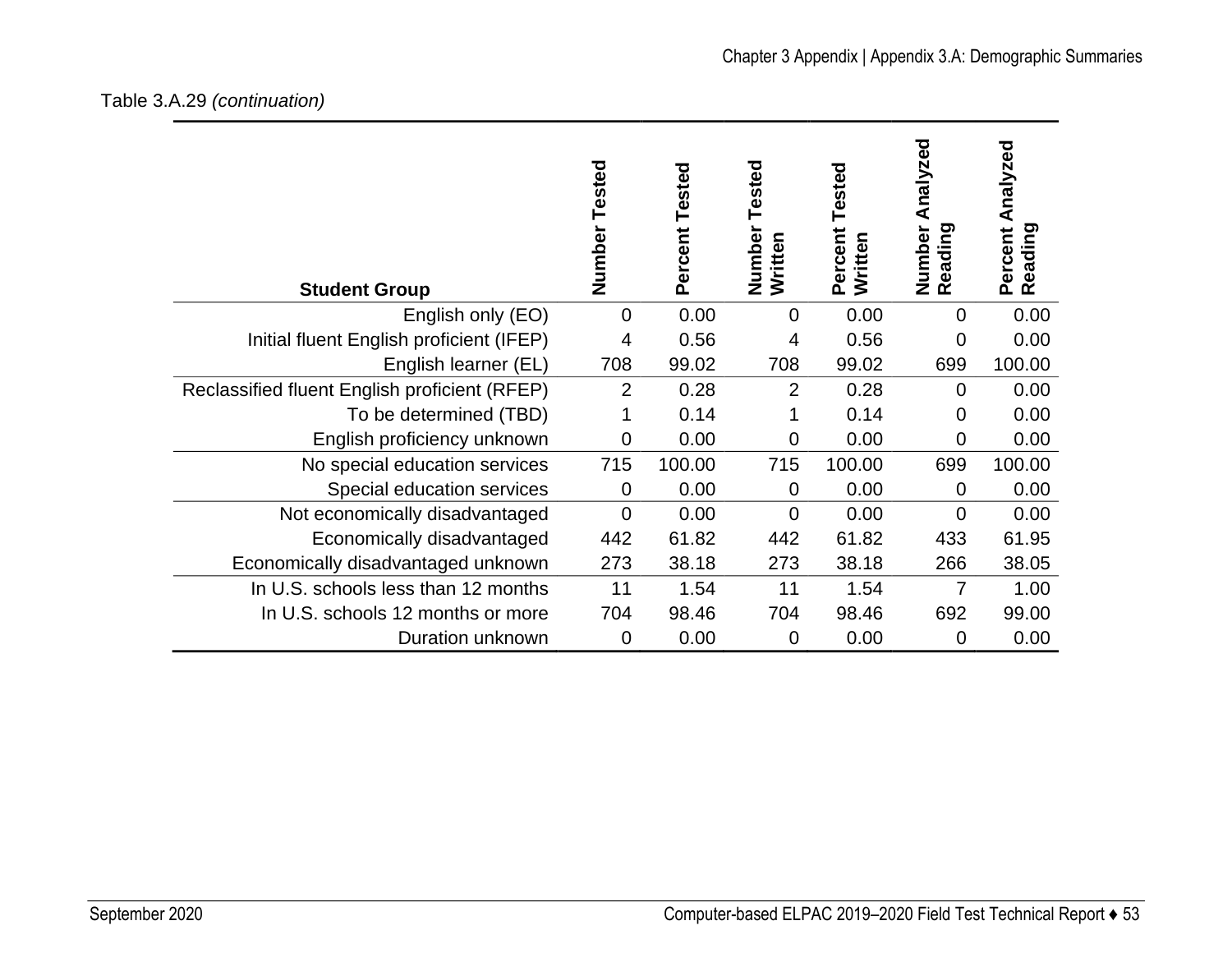| <b>Student Group</b>                      | Number Tested  | Percent Tested | Tested<br>Number<br>Written | Percent Tested<br>Written | Number Analyzed<br>Reading | Percent Analyzed<br>Reading |
|-------------------------------------------|----------------|----------------|-----------------------------|---------------------------|----------------------------|-----------------------------|
| All                                       | 632            | 100.00         | 632                         | 100.00                    | 615                        | 100.00                      |
| Male                                      | 313            | 49.53          | 313                         | 49.53                     | 308                        | 50.08                       |
| Female                                    | 319            | 50.47          | 319                         | 50.47                     | 307                        | 49.92                       |
| American Indian or Alaska Native          | $\mathbf 0$    | 0.00           | 0                           | 0.00                      | $\overline{0}$             | 0.00                        |
| Asian                                     | 63             | 9.97           | 63                          | 9.97                      | 60                         | 9.76                        |
| Native Hawaiian or Other Pacific Islander | $\overline{4}$ | 0.63           | 4                           | 0.63                      | 4                          | 0.65                        |
| Filipino                                  | $\overline{2}$ | 0.32           | $\overline{2}$              | 0.32                      | $\overline{2}$             | 0.33                        |
| Hispanic or Latino                        | 532            | 84.18          | 532                         | 84.18                     | 520                        | 84.55                       |
| <b>Black or African American</b>          | $\overline{7}$ | 1.11           | $\overline{7}$              | 1.11                      | $\overline{7}$             | 1.14                        |
| White                                     | 15             | 2.37           | 15                          | 2.37                      | 14                         | 2.28                        |
| Two or more races                         | 6              | 0.95           | 6                           | 0.95                      | 5                          | 0.81                        |
| Unknown                                   | 3              | 0.47           | 3                           | 0.47                      | 3                          | 0.49                        |
| Guatemala                                 | 13             | 2.06           | 13                          | 2.06                      | 13                         | 2.11                        |
| Honduras                                  | $\overline{2}$ | 0.32           | $\overline{2}$              | 0.32                      | $\overline{2}$             | 0.33                        |
| Colombia                                  | $\mathbf 0$    | 0.00           | 0                           | 0.00                      | $\mathbf 0$                | 0.00                        |
| El Salvador                               | 13             | 2.06           | 13                          | 2.06                      | 13                         | 2.11                        |
| Afghanistan                               | $\overline{2}$ | 0.32           | $\overline{2}$              | 0.32                      | $\overline{2}$             | 0.33                        |
| Other                                     | 602            | 95.25          | 602                         | 95.25                     | 585                        | 95.12                       |
| Technology used                           | 602            | 95.25          | 602                         | 95.25                     | 585                        | 95.12                       |
| Technology not used                       | 30             | 4.75           | 30                          | 4.75                      | 30                         | 4.88                        |

## **Table 3.A.30 Demographic Summary for Sample Taking C3: Grade Two**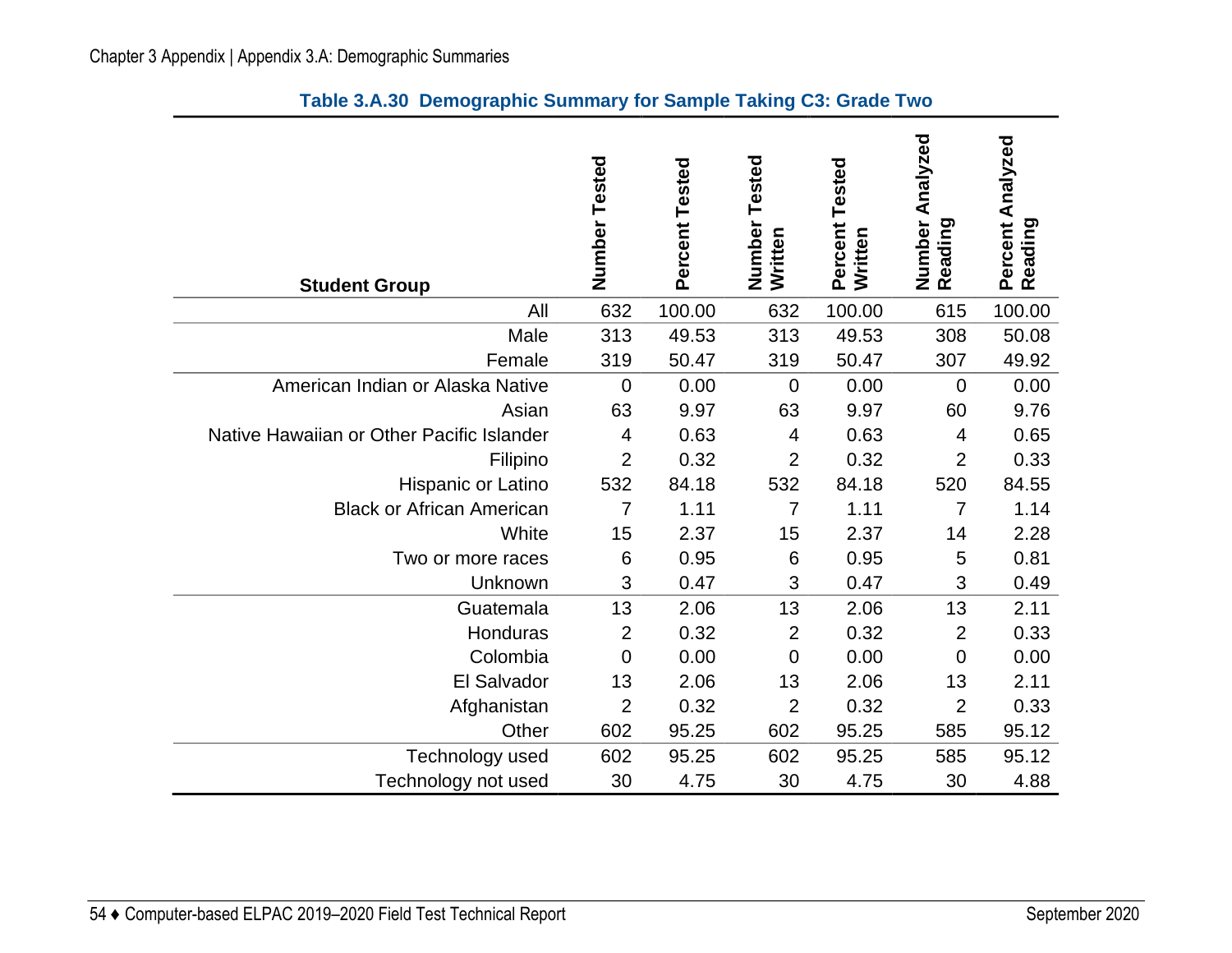## Table 3.A.30 *(continuation)*

| <b>Student Group</b>                          | Number Tested  | Tested<br>Percent | Tested<br>Number<br>Written | Tested<br>Percent<br>Written | Analyzed<br>Number<br>Reading | Analyzed<br>Percent<br>Reading |
|-----------------------------------------------|----------------|-------------------|-----------------------------|------------------------------|-------------------------------|--------------------------------|
| English only (EO)                             | $\Omega$       | 0.00              | $\Omega$                    | 0.00                         | $\overline{0}$                | 0.00                           |
| Initial fluent English proficient (IFEP)      | 12             | 1.90              | 12                          | 1.90                         | $\mathbf 0$                   | 0.00                           |
| English learner (EL)                          | 617            | 97.63             | 617                         | 97.63                        | 615                           | 100.00                         |
| Reclassified fluent English proficient (RFEP) | 3              | 0.47              | 3                           | 0.47                         | $\overline{0}$                | 0.00                           |
| To be determined (TBD)                        | $\mathbf 0$    | 0.00              | $\Omega$                    | 0.00                         | 0                             | 0.00                           |
| English proficiency unknown                   | $\mathbf 0$    | 0.00              | $\mathbf 0$                 | 0.00                         | $\mathbf 0$                   | 0.00                           |
| No special education services                 | 630            | 99.68             | 630                         | 99.68                        | 613                           | 99.67                          |
| Special education services                    | $\overline{2}$ | 0.32              | $\overline{2}$              | 0.32                         | 2                             | 0.33                           |
| Not economically disadvantaged                | $\overline{0}$ | 0.00              | $\overline{0}$              | 0.00                         | $\overline{0}$                | 0.00                           |
| Economically disadvantaged                    | 416            | 65.82             | 416                         | 65.82                        | 407                           | 66.18                          |
| Economically disadvantaged unknown            | 216            | 34.18             | 216                         | 34.18                        | 208                           | 33.82                          |
| In U.S. schools less than 12 months           | 15             | 2.37              | 15                          | 2.37                         | 14                            | 2.28                           |
| In U.S. schools 12 months or more             | 610            | 96.52             | 610                         | 96.52                        | 595                           | 96.75                          |
| Duration unknown                              | 7              | 1.11              | 7                           | 1.11                         | 6                             | 0.98                           |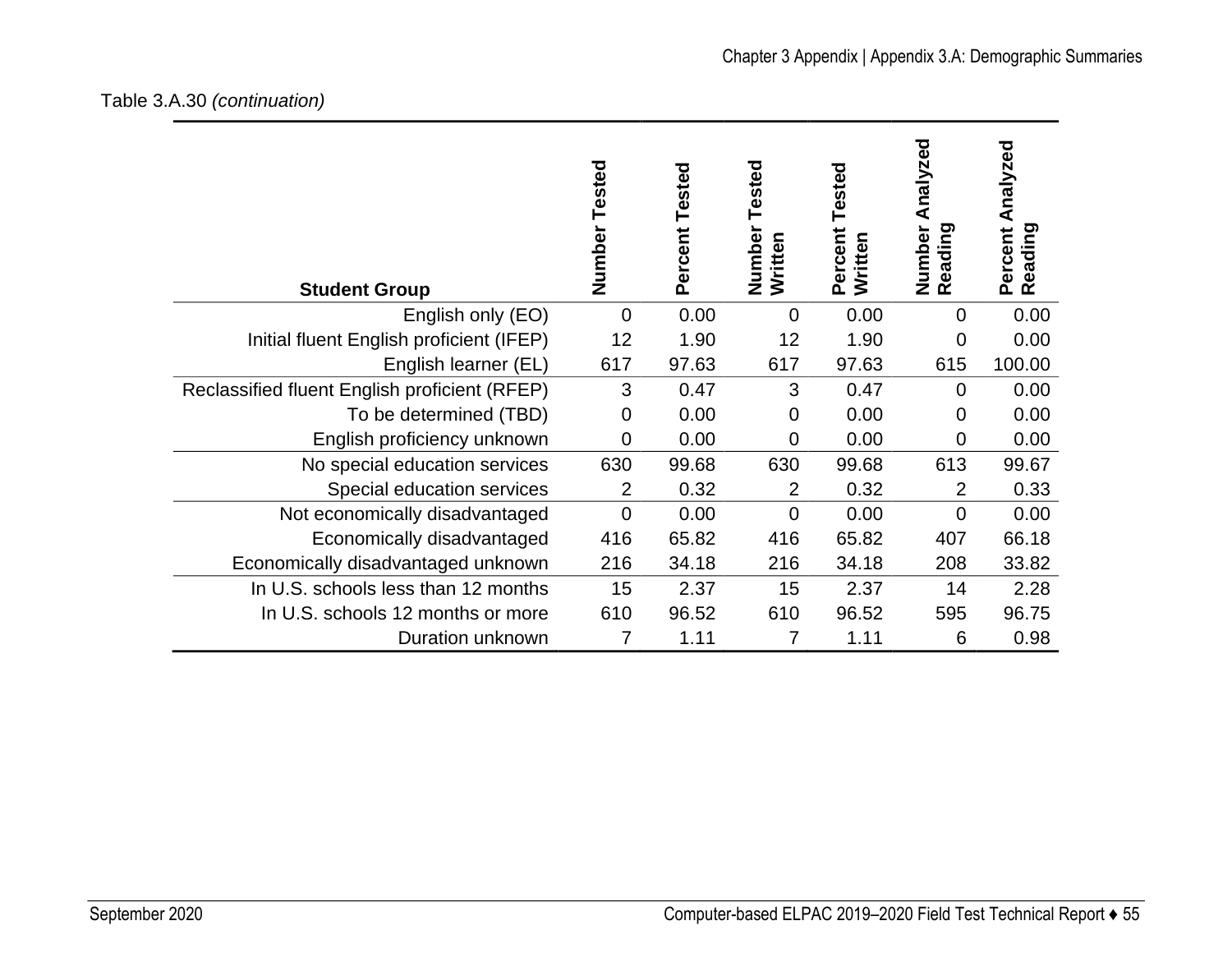|  | Table 3.A.31 Demographic Summary for Sample Taking C3: Grade Span Three Through Five |  |  |  |  |
|--|--------------------------------------------------------------------------------------|--|--|--|--|
|--|--------------------------------------------------------------------------------------|--|--|--|--|

| <b>Student Group</b>                      | Number Tested  | Percent Tested | Tested<br>Number<br>Written | Tested<br>Percent<br>Written | Analyzed<br>Number<br>Reading | Analyzed<br>Percent<br>Reading | Analyzed<br>Number<br>Writing | Analyzed<br>Percent<br>Writing |
|-------------------------------------------|----------------|----------------|-----------------------------|------------------------------|-------------------------------|--------------------------------|-------------------------------|--------------------------------|
| All                                       | 1,344          | 100.00         | 1,306                       | 100.00                       | 1,292                         | 100.00                         | 1,287                         | 100.00                         |
| Male                                      | 715            | 53.20          | 697                         | 53.37                        | 694                           | 53.72                          | 691                           | 53.69                          |
| Female                                    | 629            | 46.80          | 609                         | 46.63                        | 598                           | 46.28                          | 596                           | 46.31                          |
| American Indian or Alaska Native          | $\overline{0}$ | 0.00           | $\mathbf 0$                 | 0.00                         | $\mathbf 0$                   | 0.00                           | $\mathbf{0}$                  | 0.00                           |
| Asian                                     | 152            | 11.31          | 150                         | 11.49                        | 136                           | 10.53                          | 135                           | 10.49                          |
| Native Hawaiian or Other Pacific Islander | 6              | 0.45           | 6                           | 0.46                         | $6\phantom{1}6$               | 0.46                           | 6                             | 0.47                           |
| Filipino                                  | 18             | 1.34           | 18                          | 1.38                         | 17                            | 1.32                           | 17                            | 1.32                           |
| Hispanic or Latino                        | 1,089          | 81.03          | 1,055                       | 80.78                        | 1,057                         | 81.81                          | 1,051                         | 81.66                          |
| <b>Black or African American</b>          | 11             | 0.82           | 11                          | 0.84                         | 11                            | 0.85                           | 11                            | 0.85                           |
| White                                     | 49             | 3.65           | 47                          | 3.60                         | 46                            | 3.56                           | 48                            | 3.73                           |
| Two or more races                         | 8              | 0.60           | 8                           | 0.61                         | 8                             | 0.62                           | 8                             | 0.62                           |
| Unknown                                   | 11             | 0.82           | 11                          | 0.84                         | 11                            | 0.85                           | 11                            | 0.85                           |
| Guatemala                                 | 12             | 0.89           | 12                          | 0.92                         | 12                            | 0.93                           | 12                            | 0.93                           |
| Honduras                                  | 6              | 0.45           | 6                           | 0.46                         | 5                             | 0.39                           | 5                             | 0.39                           |
| Colombia                                  | $\overline{2}$ | 0.15           | $\overline{2}$              | 0.15                         | $\overline{2}$                | 0.15                           | $\overline{2}$                | 0.16                           |
| El Salvador                               | 15             | 1.12           | 15                          | 1.15                         | 15                            | 1.16                           | 15                            | 1.17                           |
| Afghanistan                               | 5              | 0.37           | 5                           | 0.38                         | 5                             | 0.39                           | 5                             | 0.39                           |
| Other                                     | 1,304          | 97.02          | 1,266                       | 96.94                        | 1,253                         | 96.98                          | 1,248                         | 96.97                          |
| Technology used                           | 1,304          | 97.02          | 1,266                       | 96.94                        | 1,253                         | 96.98                          | 1,248                         | 96.97                          |
| Technology not used                       | 40             | 2.98           | 40                          | 3.06                         | 39                            | 3.02                           | 39                            | 3.03                           |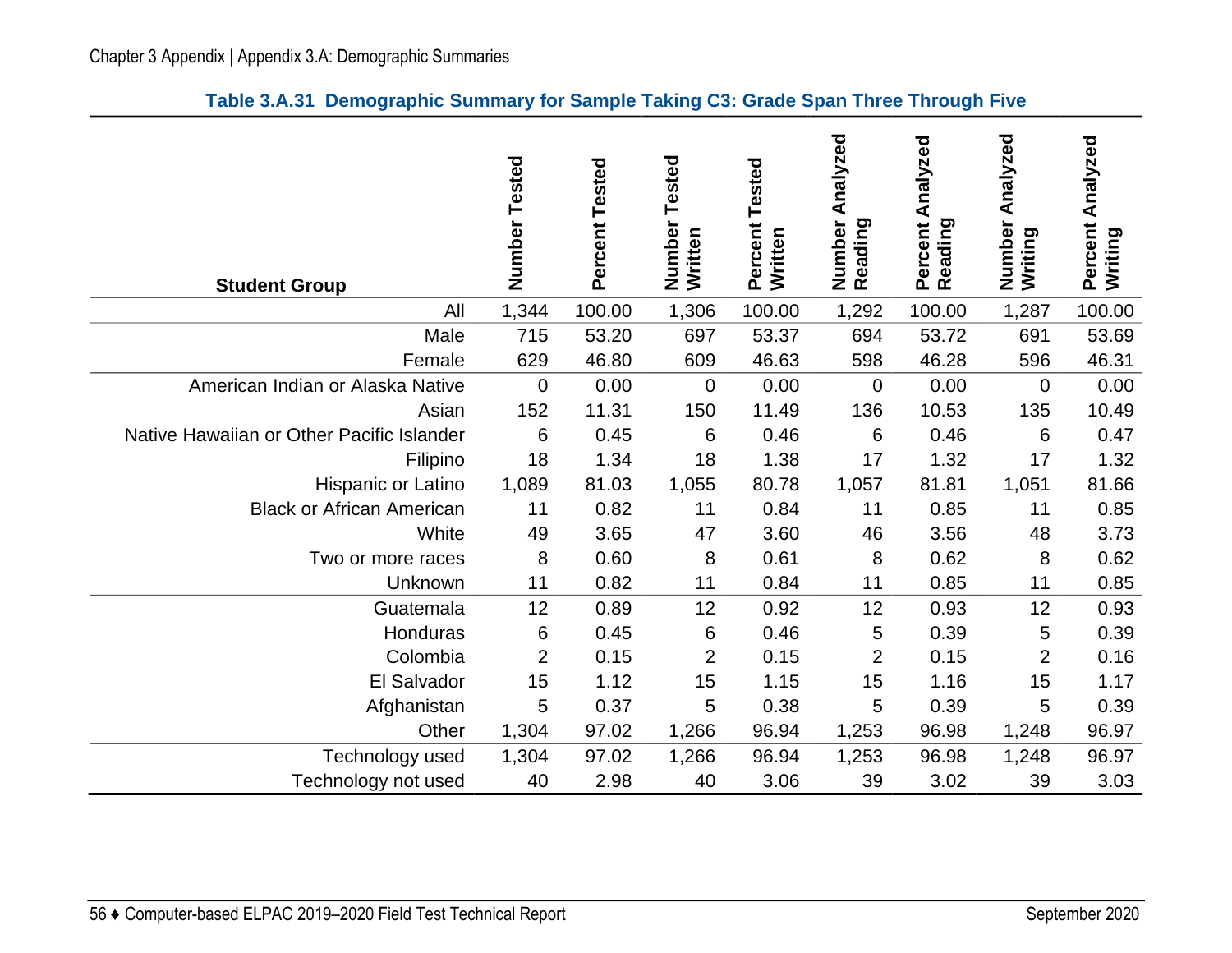# Table 3.A.31 *(continuation)*

| <b>Student Group</b>                          | Tested<br>Number | Tested<br>Percent | ested<br>Number<br>Written | ested<br>Percent<br>Written | nalyzed<br>⋖<br>Reading<br>Number | nalyzed<br>Reading<br>Percent | nalyzed<br>⋖<br>Number<br>Writing | Analyzed<br>Percent<br>Writing |
|-----------------------------------------------|------------------|-------------------|----------------------------|-----------------------------|-----------------------------------|-------------------------------|-----------------------------------|--------------------------------|
| English only (EO)                             | $\overline{0}$   | 0.00              | 0                          | 0.00                        | 0                                 | 0.00                          | 0                                 | 0.00                           |
| Initial fluent English proficient (IFEP)      | 26               | 1.93              | 25                         | 1.91                        | 0                                 | 0.00                          | $\mathbf 0$                       | 0.00                           |
| English learner (EL)                          | 1,310            | 97.47             | 1,273                      | 97.47                       | 1,292                             | 100.00                        | 1,287                             | 100.00                         |
| Reclassified fluent English proficient (RFEP) | 8                | 0.60              | 8                          | 0.61                        | $\mathbf 0$                       | 0.00                          | $\overline{0}$                    | 0.00                           |
| To be determined (TBD)                        | 0                | 0.00              | $\overline{0}$             | 0.00                        | 0                                 | 0.00                          | $\Omega$                          | 0.00                           |
| English proficiency unknown                   | 0                | 0.00              | $\overline{0}$             | 0.00                        | 0                                 | 0.00                          | $\overline{0}$                    | 0.00                           |
| No special education services                 | 1,342            | 99.85             | 1,304                      | 99.85                       | 1,290                             | 99.85                         | 1,285                             | 99.84                          |
| Special education services                    | 2                | 0.15              | $\overline{2}$             | 0.15                        | $\overline{2}$                    | 0.15                          | $\overline{2}$                    | 0.16                           |
| Not economically disadvantaged                | 0                | 0.00              | $\overline{0}$             | 0.00                        | $\overline{0}$                    | 0.00                          | $\overline{0}$                    | 0.00                           |
| Economically disadvantaged                    | 848              | 63.10             | 816                        | 62.48                       | 817                               | 63.24                         | 812                               | 63.09                          |
| Economically disadvantaged unknown            | 496              | 36.90             | 490                        | 37.52                       | 475                               | 36.76                         | 475                               | 36.91                          |
| In U.S. schools less than 12 months           | 33               | 2.46              | 31                         | 2.37                        | 30                                | 2.32                          | 28                                | 2.18                           |
| In U.S. schools 12 months or more             | 1,301            | 96.80             | 1,265                      | 96.86                       | 1,255                             | 97.14                         | 1,252                             | 97.28                          |
| Duration unknown                              | 10               | 0.74              | 10                         | 0.77                        |                                   | 0.54                          | 7                                 | 0.54                           |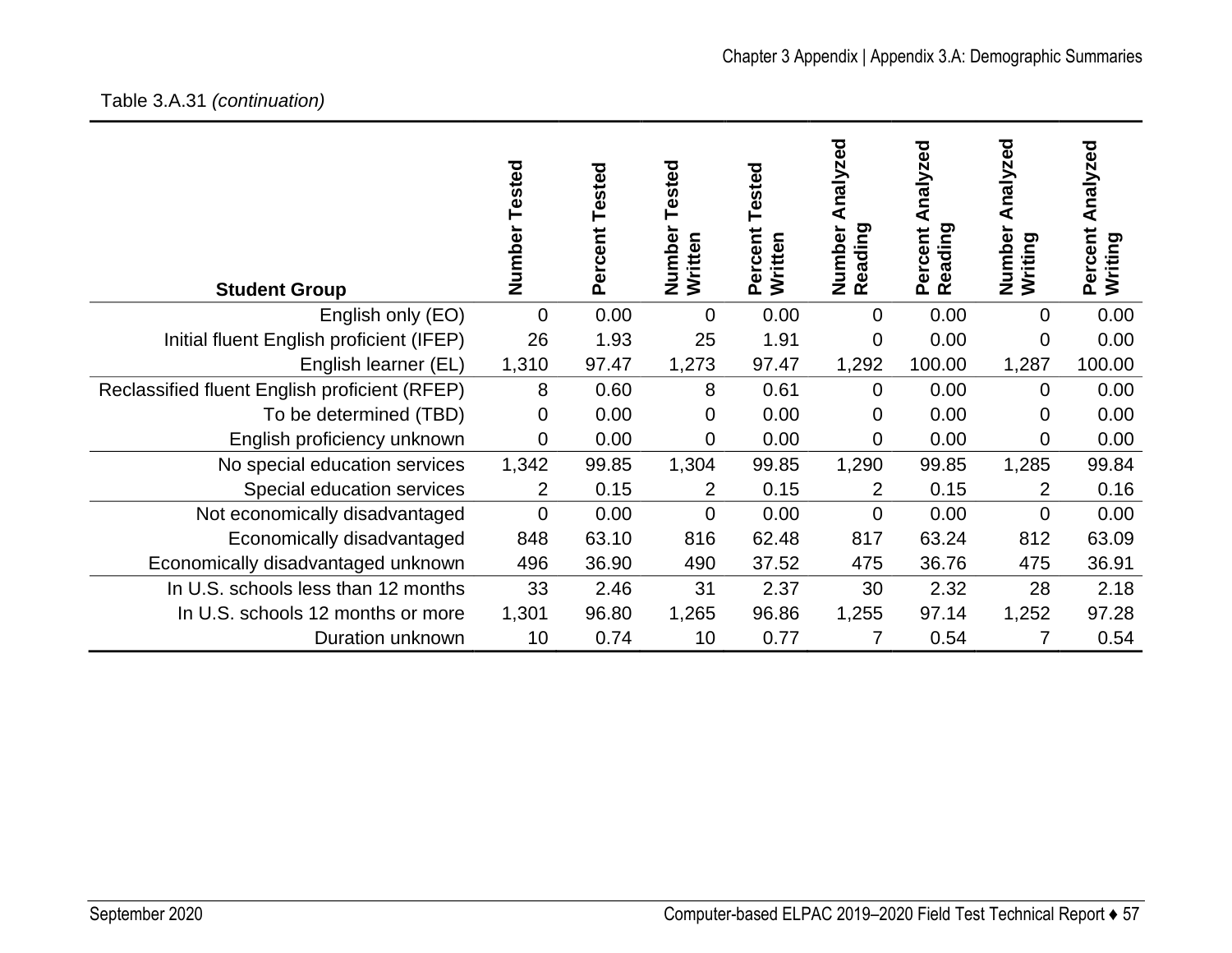|  |  |  |  |  |  |  | Table 3.A.32 Demographic Summary for Sample Taking C3: Grade Span Six Through Eight |
|--|--|--|--|--|--|--|-------------------------------------------------------------------------------------|
|--|--|--|--|--|--|--|-------------------------------------------------------------------------------------|

| <b>Student Group</b>                      | Number Tested  | Percent Tested | ested<br>⊢<br>Number<br>Written | Percent Tested<br>Written | Analyzed<br>Number<br>Reading | Percent Analyzed<br>Reading | Analyzed<br>Number<br>Writing | Percent Analyzed<br>Writing |
|-------------------------------------------|----------------|----------------|---------------------------------|---------------------------|-------------------------------|-----------------------------|-------------------------------|-----------------------------|
| All                                       | 1,304          | 100.00         | 1,258                           | 100.00                    | 1,263                         | 100.00                      | 1,251                         | 100.00                      |
| Male                                      | 738            | 56.60          | 715                             | 56.84                     | 722                           | 57.17                       | 712                           | 56.91                       |
| Female                                    | 566            | 43.40          | 543                             | 43.16                     | 541                           | 42.83                       | 539                           | 43.09                       |
| American Indian or Alaska Native          | 0              | 0.00           | $\mathbf 0$                     | 0.00                      | $\overline{0}$                | 0.00                        | $\Omega$                      | 0.00                        |
| Asian                                     | 80             | 6.13           | 79                              | 6.28                      | 78                            | 6.18                        | 77                            | 6.16                        |
| Native Hawaiian or Other Pacific Islander | 6              | 0.46           | 6                               | 0.48                      | 6                             | 0.48                        | 6                             | 0.48                        |
| Filipino                                  | 17             | 1.30           | 16                              | 1.27                      | 17                            | 1.35                        | 16                            | 1.28                        |
| Hispanic or Latino                        | 1,143          | 87.65          | 1,102                           | 87.60                     | 1,108                         | 87.73                       | 1,098                         | 87.77                       |
| <b>Black or African American</b>          | 11             | 0.84           | 10                              | 0.79                      | 9                             | 0.71                        | 9                             | 0.72                        |
| White                                     | 35             | 2.68           | 34                              | 2.70                      | 33                            | 2.61                        | 34                            | 2.72                        |
| Two or more races                         | 6              | 0.46           | 6                               | 0.48                      | 6                             | 0.48                        | 6                             | 0.48                        |
| Unknown                                   | 6              | 0.46           | 5                               | 0.40                      | 6                             | 0.48                        | 5                             | 0.40                        |
| Guatemala                                 | 22             | 1.69           | 21                              | 1.67                      | 22                            | 1.74                        | 21                            | 1.68                        |
| Honduras                                  | $\overline{7}$ | 0.54           | $\overline{7}$                  | 0.56                      | $\overline{7}$                | 0.55                        | $\overline{7}$                | 0.56                        |
| Colombia                                  | $\overline{2}$ | 0.15           | 2                               | 0.16                      | $\overline{2}$                | 0.16                        | $\overline{2}$                | 0.16                        |
| El Salvador                               | 18             | 1.38           | 16                              | 1.27                      | 16                            | 1.27                        | 16                            | 1.28                        |
| Afghanistan                               | 6              | 0.46           | 6                               | 0.48                      | 6                             | 0.48                        | 6                             | 0.48                        |
| Other                                     | 1,249          | 95.78          | 1,206                           | 95.87                     | 1,210                         | 95.80                       | 1,199                         | 95.84                       |
| Technology used                           | 1,249          | 95.78          | 1,206                           | 95.87                     | 1,210                         | 95.80                       | 1,199                         | 95.84                       |
| Technology not used                       | 55             | 4.22           | 52                              | 4.13                      | 53                            | 4.20                        | 52                            | 4.16                        |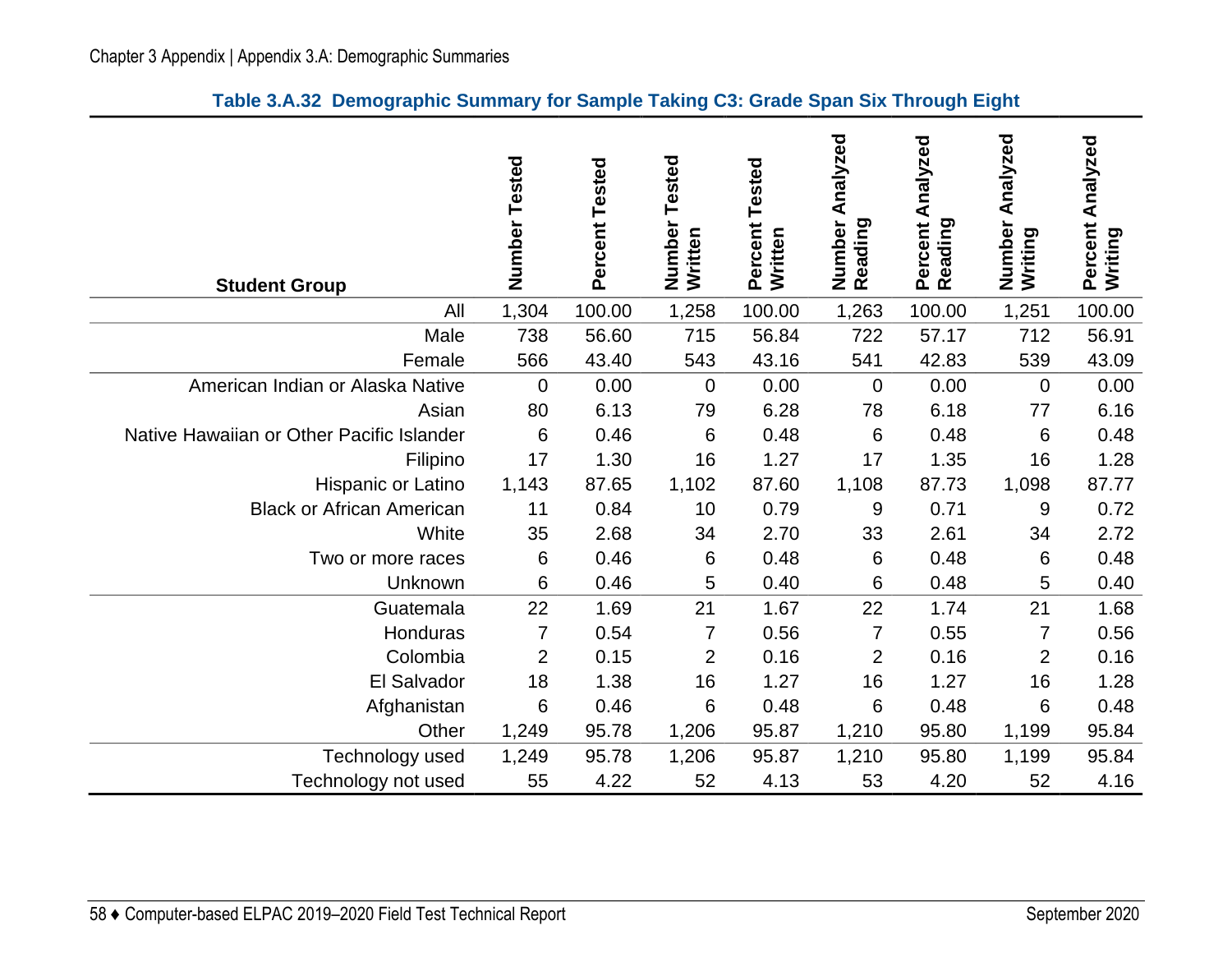# Table 3.A.32 *(continuation)*

| <b>Student Group</b>                          | Tested<br>Number | Tested<br>Percent | ested<br>Numbe<br>Written | ested<br>Percent<br>Written | ್ಥಾ<br>nalyzr<br>Reading<br>Numbe | nalyzed<br>⋖<br>Reading<br>Percent | ್ಠಾ<br>nalyze<br>⋖<br>Numbe<br>ත<br>Writing | Analyzed<br>Percent<br>ರಾ<br>Writing |
|-----------------------------------------------|------------------|-------------------|---------------------------|-----------------------------|-----------------------------------|------------------------------------|---------------------------------------------|--------------------------------------|
| English only (EO)                             | $\overline{0}$   | 0.00              | 0                         | 0.00                        | 0                                 | 0.00                               | 0                                           | 0.00                                 |
| Initial fluent English proficient (IFEP)      | 11               | 0.84              | 11                        | 0.87                        | 0                                 | 0.00                               | 0                                           | 0.00                                 |
| English learner (EL)                          | 1,288            | 98.77             | 1,242                     | 98.73                       | 1,263                             | 100.00                             | 1,251                                       | 100.00                               |
| Reclassified fluent English proficient (RFEP) | 5                | 0.38              | 5                         | 0.40                        | $\mathbf 0$                       | 0.00                               | $\mathbf 0$                                 | 0.00                                 |
| To be determined (TBD)                        | 0                | 0.00              | 0                         | 0.00                        | 0                                 | 0.00                               | 0                                           | 0.00                                 |
| English proficiency unknown                   | $\overline{0}$   | 0.00              | 0                         | 0.00                        | 0                                 | 0.00                               | 0                                           | 0.00                                 |
| No special education services                 | 1,295            | 99.31             | 1,249                     | 99.28                       | 1,254                             | 99.29                              | 1,242                                       | 99.28                                |
| Special education services                    | 9                | 0.69              | 9                         | 0.72                        | 9                                 | 0.71                               | 9                                           | 0.72                                 |
| Not economically disadvantaged                | $\overline{0}$   | 0.00              | 0                         | 0.00                        | $\overline{0}$                    | 0.00                               | 0                                           | 0.00                                 |
| Economically disadvantaged                    | 918              | 70.40             | 885                       | 70.35                       | 895                               | 70.86                              | 888                                         | 70.98                                |
| Economically disadvantaged unknown            | 386              | 29.60             | 373                       | 29.65                       | 368                               | 29.14                              | 363                                         | 29.02                                |
| In U.S. schools less than 12 months           | 21               | 1.61              | 19                        | 1.51                        | 20                                | 1.58                               | 19                                          | 1.52                                 |
| In U.S. schools 12 months or more             | 1,277            | 97.93             | 1,233                     | 98.01                       | 1,238                             | 98.02                              | 1,227                                       | 98.08                                |
| Duration unknown                              | 6                | 0.46              | 6                         | 0.48                        | 5                                 | 0.40                               | 5                                           | 0.40                                 |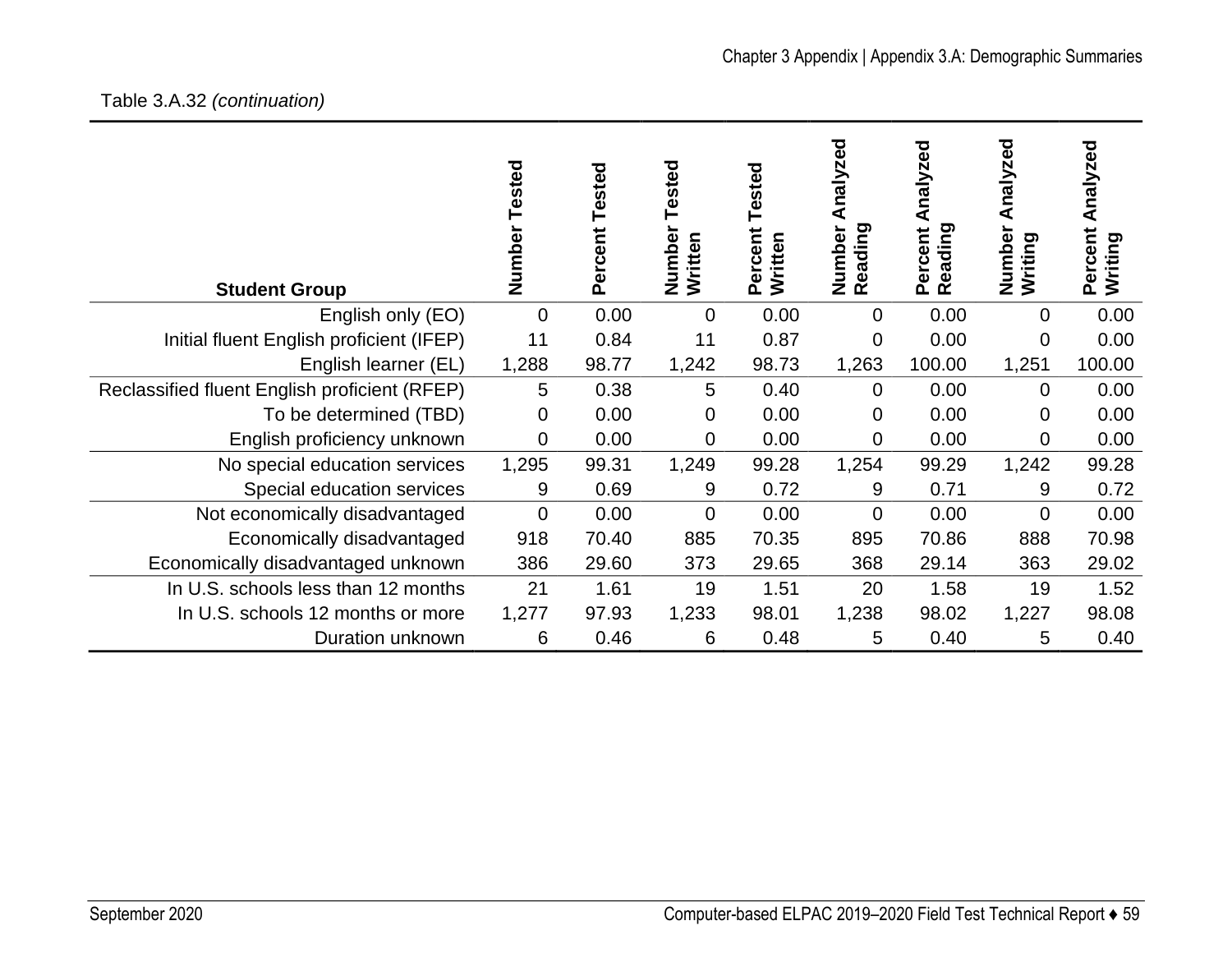| <b>Student Group</b>                      | Number<br>Tested | Percent Tested | Tested<br>Number<br>Written | Tested<br>Percent<br>Written | Analyzed<br>Number<br>Reading | Analyzed<br>Reading<br>Percent | Analyzed<br>Number<br>Writing | Analyzed<br>Percent<br>Writing |
|-------------------------------------------|------------------|----------------|-----------------------------|------------------------------|-------------------------------|--------------------------------|-------------------------------|--------------------------------|
| All                                       | 544              | 100.00         | 528                         | 100.00                       | 522                           | 100.00                         | 515                           | 100.00                         |
| Male                                      | 315              | 57.90          | 305                         | 57.77                        | 305                           | 58.43                          | 301                           | 58.45                          |
| Female                                    | 229              | 42.10          | 223                         | 42.23                        | 217                           | 41.57                          | 214                           | 41.55                          |
| American Indian or Alaska Native          | $\mathbf 0$      | 0.00           | $\overline{0}$              | 0.00                         | $\overline{0}$                | 0.00                           | $\overline{0}$                | 0.00                           |
| Asian                                     | 40               | 7.35           | 38                          | 7.20                         | 37                            | 7.09                           | 35                            | 6.80                           |
| Native Hawaiian or Other Pacific Islander | 1                | 0.18           | 1                           | 0.19                         |                               | 0.19                           |                               | 0.19                           |
| Filipino                                  | $\overline{7}$   | 1.29           | $\overline{7}$              | 1.33                         | 6                             | 1.15                           | 5                             | 0.97                           |
| Hispanic or Latino                        | 474              | 87.13          | 460                         | 87.12                        | 457                           | 87.55                          | 453                           | 87.96                          |
| <b>Black or African American</b>          | $\overline{2}$   | 0.37           | $\overline{2}$              | 0.38                         | $\overline{2}$                | 0.38                           | $\overline{2}$                | 0.39                           |
| White                                     | 16               | 2.94           | 16                          | 3.03                         | 16                            | 3.07                           | 16                            | 3.11                           |
| Two or more races                         | $\overline{2}$   | 0.37           | $\overline{2}$              | 0.38                         | $\overline{2}$                | 0.38                           | $\overline{2}$                | 0.39                           |
| Unknown                                   | $\overline{2}$   | 0.37           | $\overline{2}$              | 0.38                         |                               | 0.19                           |                               | 0.19                           |
| Guatemala                                 | 12               | 2.21           | 12                          | 2.27                         | 12                            | 2.30                           | 12                            | 2.33                           |
| Honduras                                  | 5                | 0.92           | 5                           | 0.95                         | 5                             | 0.96                           | 5                             | 0.97                           |
| Colombia                                  | 1                | 0.18           | 1                           | 0.19                         | 1                             | 0.19                           | 1                             | 0.19                           |
| El Salvador                               | 17               | 3.13           | 16                          | 3.03                         | 16                            | 3.07                           | 16                            | 3.11                           |
| Afghanistan                               | $\overline{2}$   | 0.37           | 2                           | 0.38                         | $\overline{2}$                | 0.38                           | $\overline{2}$                | 0.39                           |
| Other                                     | 507              | 93.20          | 492                         | 93.18                        | 486                           | 93.10                          | 479                           | 93.01                          |
| Technology used                           | 507              | 93.20          | 492                         | 93.18                        | 486                           | 93.10                          | 479                           | 93.01                          |
| Technology not used                       | 37               | 6.80           | 36                          | 6.82                         | 36                            | 6.90                           | 36                            | 6.99                           |

### **Table 3.A.33 Demographic Summary for Sample Taking C3: Grade Span Nine and Ten**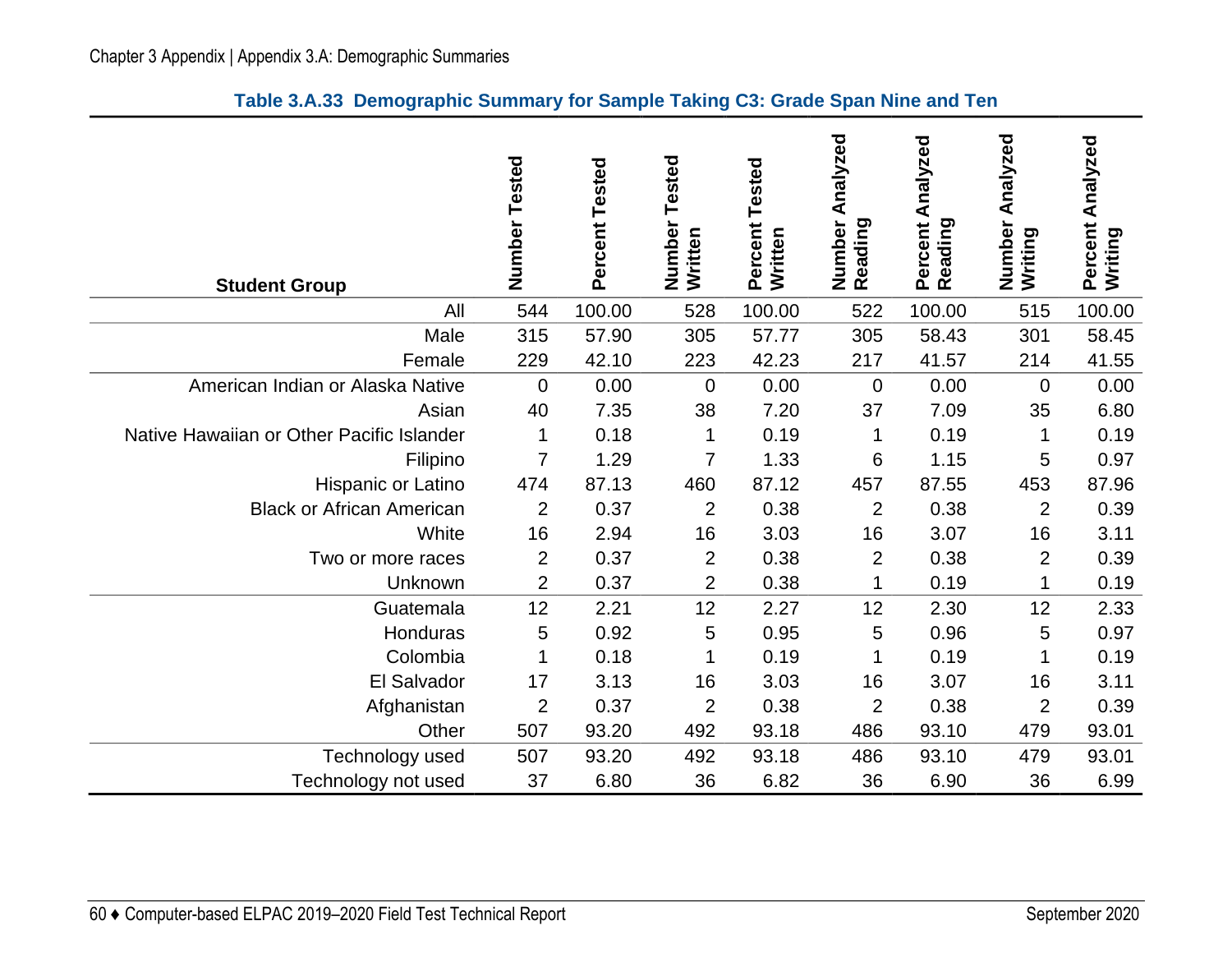| <b>Student Group</b>                          | Tested<br>Number | Percent Tested | ested<br>Number<br>Written | ested<br>Percent<br>Written | nalyzed<br>Reading<br>Number | nalyzed<br>Reading<br>Percent | Analyzed<br>Number<br>Writing | Analyzed<br>Percent<br>Writing |
|-----------------------------------------------|------------------|----------------|----------------------------|-----------------------------|------------------------------|-------------------------------|-------------------------------|--------------------------------|
| English only (EO)                             | $\overline{0}$   | 0.00           | $\overline{0}$             | 0.00                        | 0                            | 0.00                          | $\mathbf 0$                   | 0.00                           |
| Initial fluent English proficient (IFEP)      | 10               | 1.84           | 10                         | 1.89                        | $\overline{0}$               | 0.00                          | $\mathbf 0$                   | 0.00                           |
| English learner (EL)                          | 529              | 97.24          | 514                        | 97.35                       | 522                          | 100.00                        | 515                           | 100.00                         |
| Reclassified fluent English proficient (RFEP) |                  | 0.18           | $\overline{0}$             | 0.00                        | $\Omega$                     | 0.00                          | $\Omega$                      | 0.00                           |
| To be determined (TBD)                        | 3                | 0.55           | 3                          | 0.57                        | 0                            | 0.00                          | 0                             | 0.00                           |
| English proficiency unknown                   |                  | 0.18           |                            | 0.19                        | 0                            | 0.00                          | $\overline{0}$                | 0.00                           |
| No special education services                 | 542              | 99.63          | 526                        | 99.62                       | 520                          | 99.62                         | 513                           | 99.61                          |
| Special education services                    | 2                | 0.37           | $\overline{2}$             | 0.38                        | $\overline{2}$               | 0.38                          | $\overline{2}$                | 0.39                           |
| Not economically disadvantaged                | 0                | 0.00           | $\overline{0}$             | 0.00                        | $\Omega$                     | 0.00                          | $\mathbf 0$                   | 0.00                           |
| Economically disadvantaged                    | 394              | 72.43          | 380                        | 71.97                       | 378                          | 72.41                         | 374                           | 72.62                          |
| Economically disadvantaged unknown            | 150              | 27.57          | 148                        | 28.03                       | 144                          | 27.59                         | 141                           | 27.38                          |
| In U.S. schools less than 12 months           | 22               | 4.04           | 20                         | 3.79                        | 20                           | 3.83                          | 19                            | 3.69                           |
| In U.S. schools 12 months or more             | 512              | 94.12          | 498                        | 94.32                       | 498                          | 95.40                         | 492                           | 95.53                          |
| Duration unknown                              | 10               | 1.84           | 10                         | 1.89                        | 4                            | 0.77                          | 4                             | 0.78                           |

# Table 3.A.33 *(continuation)*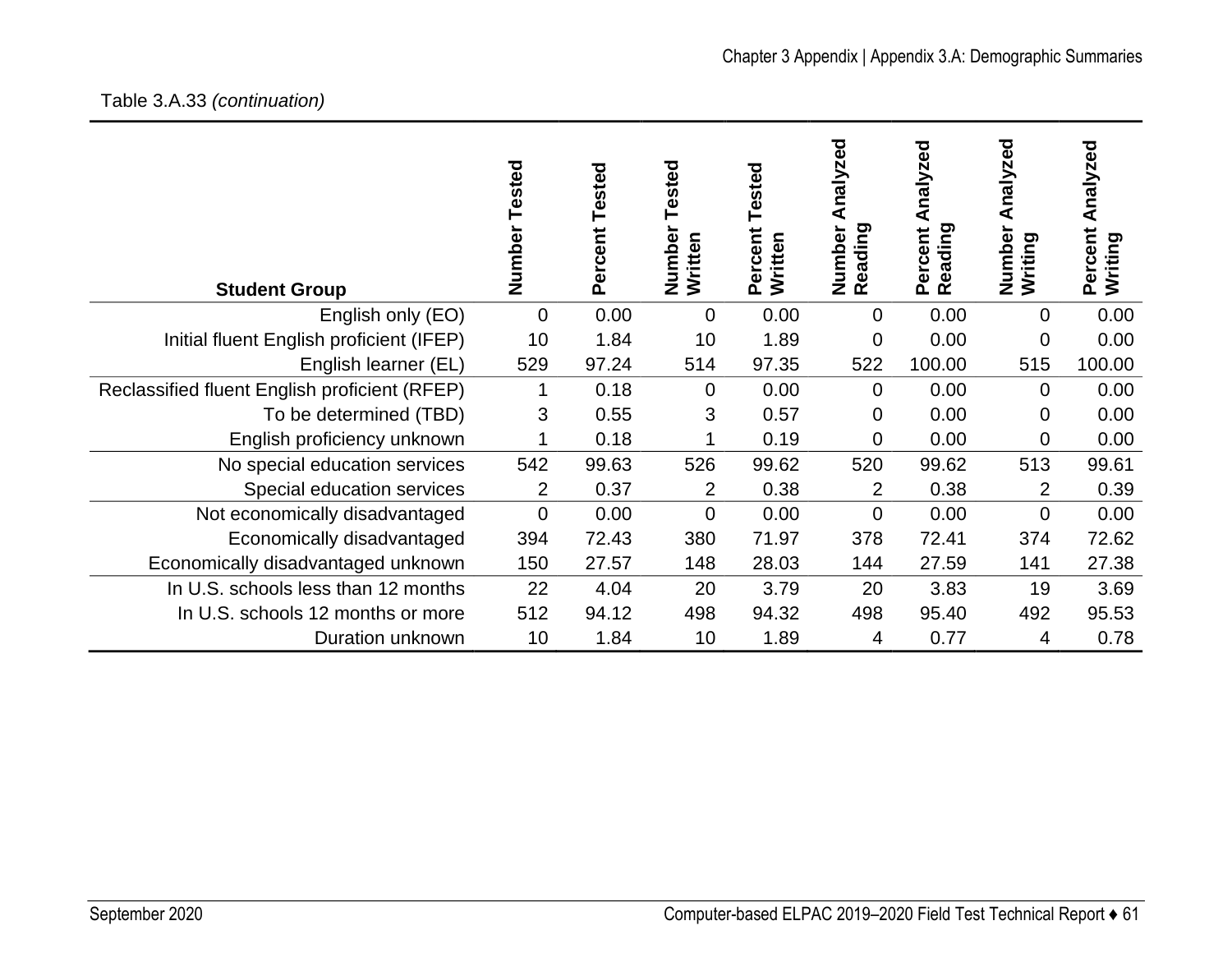| <b>Student Group</b>                      | Number<br>Tested | Percent Tested | Tested<br>Number<br>Written | Percent Tested<br>Written | Analyzed<br>Number<br>Reading | Analyzed<br>Percent<br>Reading | Analyzed<br>Number<br>Writing | Analyzed<br>Percent<br>Writing |
|-------------------------------------------|------------------|----------------|-----------------------------|---------------------------|-------------------------------|--------------------------------|-------------------------------|--------------------------------|
| All                                       | 120              | 100.00         | 112                         | 100.00                    | 115                           | 100.00                         | 112                           | 100.00                         |
| Male                                      | 69               | 57.50          | 63                          | 56.25                     | 64                            | 55.65                          | 63                            | 56.25                          |
| Female                                    | 51               | 42.50          | 49                          | 43.75                     | 51                            | 44.35                          | 49                            | 43.75                          |
| American Indian or Alaska Native          | 0                | 0.00           | $\mathbf 0$                 | 0.00                      | $\overline{0}$                | 0.00                           | $\overline{0}$                | 0.00                           |
| Asian                                     | 5                | 4.17           | 5                           | 4.46                      | 5                             | 4.35                           | 5                             | 4.46                           |
| Native Hawaiian or Other Pacific Islander | 1                | 0.83           | 1                           | 0.89                      | 1                             | 0.87                           | 1                             | 0.89                           |
| Filipino                                  | 1                | 0.83           | 0                           | 0.00                      |                               | 0.87                           | 0                             | 0.00                           |
| Hispanic or Latino                        | 110              | 91.67          | 104                         | 92.86                     | 106                           | 92.17                          | 104                           | 92.86                          |
| <b>Black or African American</b>          | 1                | 0.83           | 1                           | 0.89                      | 1                             | 0.87                           | 1                             | 0.89                           |
| White                                     | $\overline{2}$   | 1.67           | 1                           | 0.89                      | 1                             | 0.87                           | 1                             | 0.89                           |
| Two or more races                         | $\mathbf 0$      | 0.00           | 0                           | 0.00                      | $\mathbf 0$                   | 0.00                           | $\mathbf 0$                   | 0.00                           |
| Unknown                                   | 0                | 0.00           | 0                           | 0.00                      | 0                             | 0.00                           | $\mathbf 0$                   | 0.00                           |
| Guatemala                                 | 8                | 6.67           | 8                           | 7.14                      | 8                             | 6.96                           | 8                             | 7.14                           |
| Honduras                                  | 0                | 0.00           | 0                           | 0.00                      | 0                             | 0.00                           | 0                             | 0.00                           |
| Colombia                                  | 0                | 0.00           | 0                           | 0.00                      | 0                             | 0.00                           | 0                             | 0.00                           |
| El Salvador                               | 4                | 3.33           | 4                           | 3.57                      | 4                             | 3.48                           | 4                             | 3.57                           |
| Afghanistan                               | 0                | 0.00           | 0                           | 0.00                      | $\mathbf 0$                   | 0.00                           | $\mathbf 0$                   | 0.00                           |
| Other                                     | 108              | 90.00          | 100                         | 89.29                     | 103                           | 89.57                          | 100                           | 89.29                          |
| Technology used                           | 108              | 90.00          | 100                         | 89.29                     | 103                           | 89.57                          | 100                           | 89.29                          |
| Technology not used                       | 12               | 10.00          | 12                          | 10.71                     | 12                            | 10.43                          | 12                            | 10.71                          |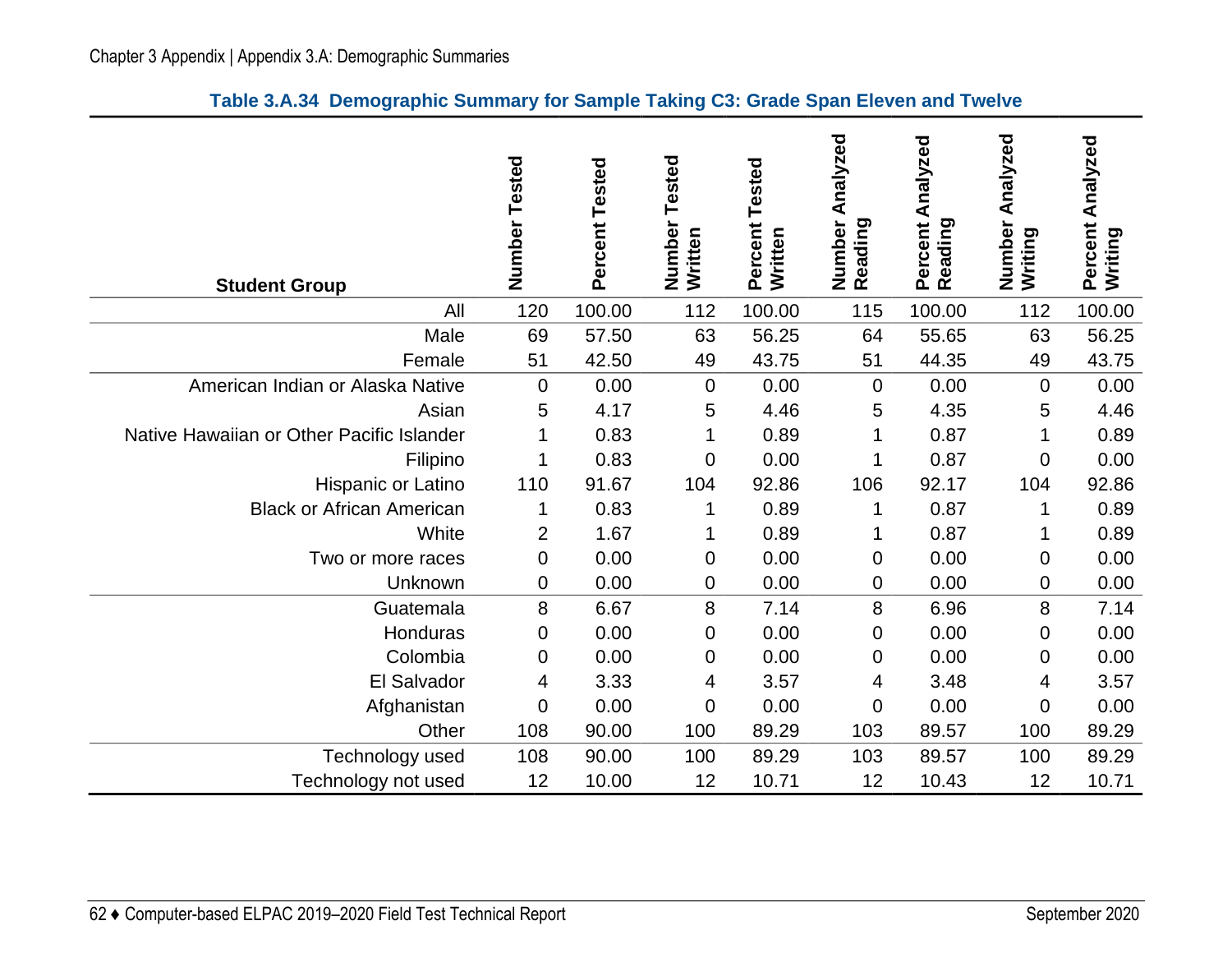## Table 3.A.34 *(continuation)*

| <b>Student Group</b>                          | Number Tested | Percent Tested | ested<br>Number<br>Written | Tested<br>Percent<br>Written | nalyzed<br>Reading<br>Number | nalyzed<br>⋖<br>Reading<br>Percent | Analyzed<br>Number<br>Writing | Analyzed<br>Percent<br>Writing |
|-----------------------------------------------|---------------|----------------|----------------------------|------------------------------|------------------------------|------------------------------------|-------------------------------|--------------------------------|
| English only (EO)                             | 0             | 0.00           | $\mathbf 0$                | 0.00                         | 0                            | 0.00                               | $\mathbf 0$                   | 0.00                           |
| Initial fluent English proficient (IFEP)      | 0             | 0.00           | 0                          | 0.00                         | 0                            | 0.00                               | 0                             | 0.00                           |
| English learner (EL)                          | 119           | 99.17          | 111                        | 99.11                        | 115                          | 100.00                             | 112                           | 100.00                         |
| Reclassified fluent English proficient (RFEP) | 1             | 0.83           | 1                          | 0.89                         | $\overline{0}$               | 0.00                               | $\Omega$                      | 0.00                           |
| To be determined (TBD)                        | 0             | 0.00           | 0                          | 0.00                         | 0                            | 0.00                               | 0                             | 0.00                           |
| English proficiency unknown                   | 0             | 0.00           | 0                          | 0.00                         | 0                            | 0.00                               | 0                             | 0.00                           |
| No special education services                 | 120           | 100.00         | 112                        | 100.00                       | 115                          | 100.00                             | 112                           | 100.00                         |
| Special education services                    | 0             | 0.00           | $\mathbf 0$                | 0.00                         | $\mathbf 0$                  | 0.00                               | $\mathbf 0$                   | 0.00                           |
| Not economically disadvantaged                | 0             | 0.00           | $\overline{0}$             | 0.00                         | $\overline{0}$               | 0.00                               | $\overline{0}$                | 0.00                           |
| Economically disadvantaged                    | 96            | 80.00          | 92                         | 82.14                        | 94                           | 81.74                              | 91                            | 81.25                          |
| Economically disadvantaged unknown            | 24            | 20.00          | 20                         | 17.86                        | 21                           | 18.26                              | 21                            | 18.75                          |
| In U.S. schools less than 12 months           | 8             | 6.67           | 6                          | 5.36                         | 7                            | 6.09                               | 6                             | 5.36                           |
| In U.S. schools 12 months or more             | 112           | 93.33          | 106                        | 94.64                        | 108                          | 93.91                              | 106                           | 94.64                          |
| Duration unknown                              | 0             | 0.00           | $\overline{0}$             | 0.00                         | 0                            | 0.00                               | $\mathbf 0$                   | 0.00                           |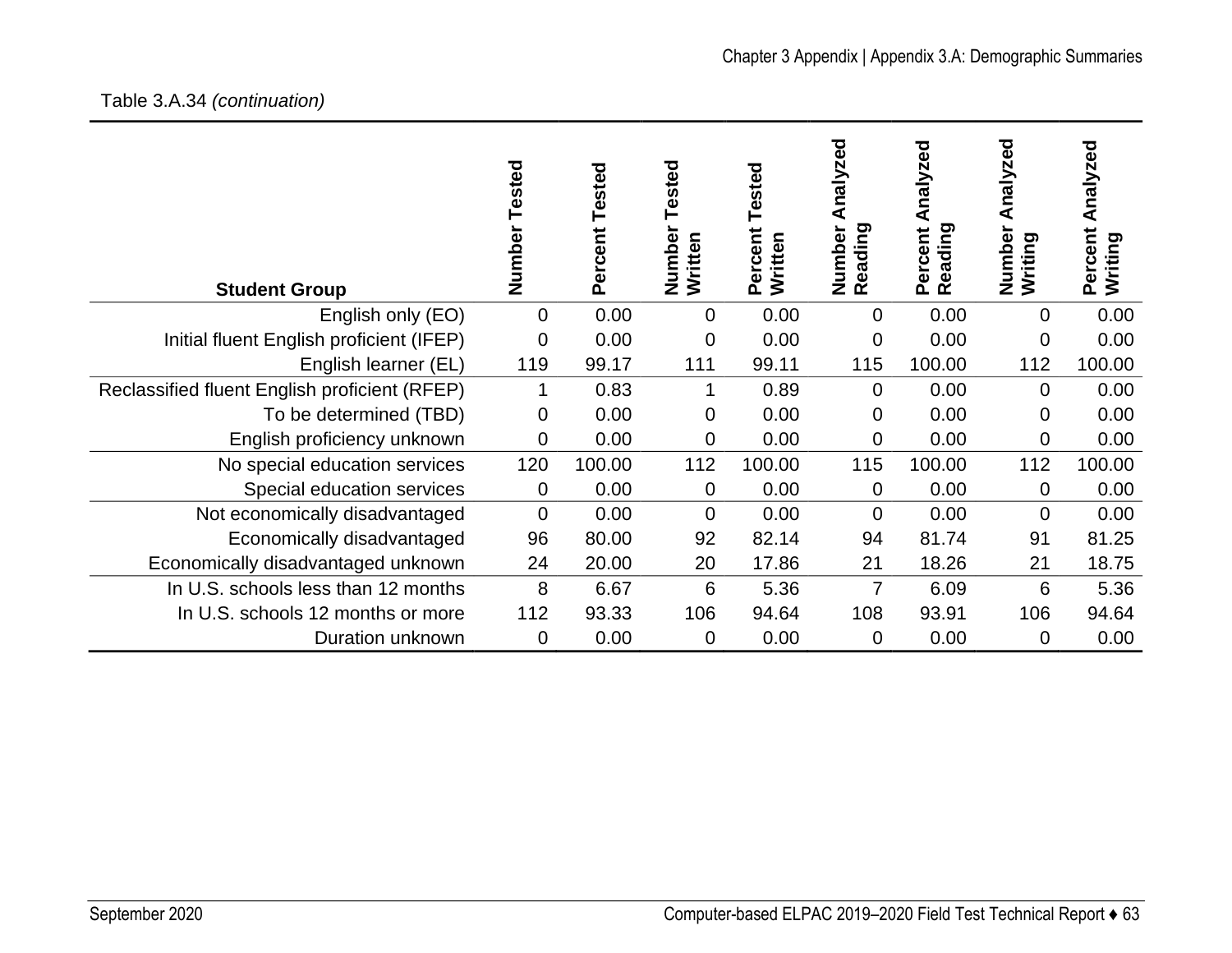**Table 3.A.35 Demographic Summary for Sample Taking F1: Kindergarten** 

|                                                     | Number Tested  | Percent Tested | Number Tested F1 | Percent Tested F1 | Analyzed<br>Listening<br>Number | Percent Analyzed<br>Listening | Analyzed<br>Speaking<br>Number | Percent Analyzed<br>Speaking | Analyzed<br>Number<br>Reading | Percent Analyzed<br>Reading | Analyzed<br>Number<br>Writing | Analyzed<br>Percent<br>Writing |
|-----------------------------------------------------|----------------|----------------|------------------|-------------------|---------------------------------|-------------------------------|--------------------------------|------------------------------|-------------------------------|-----------------------------|-------------------------------|--------------------------------|
| <b>Student Group</b>                                |                |                |                  |                   |                                 |                               |                                |                              |                               |                             |                               |                                |
| All                                                 | 1,240          | 100.00         | 993              | 100.00            | 590                             | 100.00                        | 542                            | 100.00                       | 361                           | 100.00                      | 874                           | 100.00                         |
| Male                                                | 632            | 50.97          | 504              | 50.76             | 325                             | 55.08                         | 279                            | 51.48                        | 196                           | 54.29                       | 460                           | 52.63                          |
| Female                                              | 608            | 49.03          | 489              | 49.24             | 265                             | 44.92                         | 263                            | 48.52                        | 165                           | 45.71                       | 414                           | 47.37                          |
| American Indian or<br><b>Alaska Native</b><br>Asian | 1<br>140       | 0.08           | 0                | 0.00              | $\overline{0}$                  | 0.00                          | $\mathbf 0$                    | 0.00                         | $\mathbf 0$<br>52             | 0.00                        | $\mathbf 0$<br>103            | 0.00                           |
| Native Hawaiian or                                  |                | 11.29          | 125              | 12.59             | 77                              | 13.05                         | 80                             | 14.76                        |                               | 14.40                       |                               | 11.78                          |
| <b>Other Pacific Islander</b>                       | 1              | 0.08           | 0                | 0.00              | $\mathbf 0$                     | 0.00                          | $\mathbf 0$                    | 0.00                         | $\pmb{0}$                     | 0.00                        | 0                             | 0.00                           |
| Filipino                                            | 8              | 0.65           | 8                | 0.81              | 6                               | 1.02                          | 5                              | 0.92                         | $\overline{2}$                | 0.55                        | 8                             | 0.92                           |
| Hispanic or Latino                                  | 1,035          | 83.47          | 810              | 81.57             | 474                             | 80.34                         | 431                            | 79.52                        | 288                           | 79.78                       | 723                           | 82.72                          |
| <b>Black or African</b>                             |                |                |                  |                   |                                 |                               |                                |                              |                               |                             |                               |                                |
| American                                            | $\mathbf 0$    | 0.00           | 0                | 0.00              | 0                               | 0.00                          | $\mathbf 0$                    | 0.00                         | $\boldsymbol{0}$              | 0.00                        | $\mathbf 0$                   | 0.00                           |
| White                                               | 37             | 2.98           | 33               | 3.32              | 24                              | 4.07                          | 20                             | 3.69                         | 17                            | 4.71                        | 27                            | 3.09                           |
| Two or more races                                   | $\overline{4}$ | 0.32           | 4                | 0.40              | $\mathbf 1$                     | 0.17                          | $\mathbf 0$                    | 0.00                         | $\mathbf 0$                   | 0.00                        | 1                             | 0.11                           |
| Unknown                                             | 14             | 1.13           | 13               | 1.31              | 8                               | 1.36                          | 6                              | 1.11                         | $\overline{2}$                | 0.55                        | 12                            | 1.37                           |
| Guatemala                                           | 14             | 1.13           | 14               | 1.41              | $\overline{7}$                  | 1.19                          | $\overline{7}$                 | 1.29                         | 8                             | 2.22                        | 14                            | 1.60                           |
| Honduras                                            | $\overline{2}$ | 0.16           | $\overline{2}$   | 0.20              | 1                               | 0.17                          | 1                              | 0.18                         | $\mathbf 0$                   | 0.00                        | $\overline{2}$                | 0.23                           |
| Colombia                                            | $\mathbf 0$    | 0.00           | 0                | 0.00              | 0                               | 0.00                          | $\mathbf 0$                    | 0.00                         | $\mathbf 0$                   | 0.00                        | $\mathbf 0$                   | 0.00                           |
| El Salvador                                         | 3              | 0.24           | 3                | 0.30              | 3                               | 0.51                          | 1                              | 0.18                         | 0                             | 0.00                        | 3                             | 0.34                           |
| Afghanistan                                         | 7              | 0.56           | 3                | 0.30              | $\overline{2}$                  | 0.34                          | $\overline{2}$                 | 0.37                         | $\mathbf 0$                   | 0.00                        | 3                             | 0.34                           |
| Other                                               | 1,214          | 97.90          | 971              | 97.78             | 577                             | 97.80                         | 531                            | 97.97                        | 353                           | 97.78                       | 852                           | 97.48                          |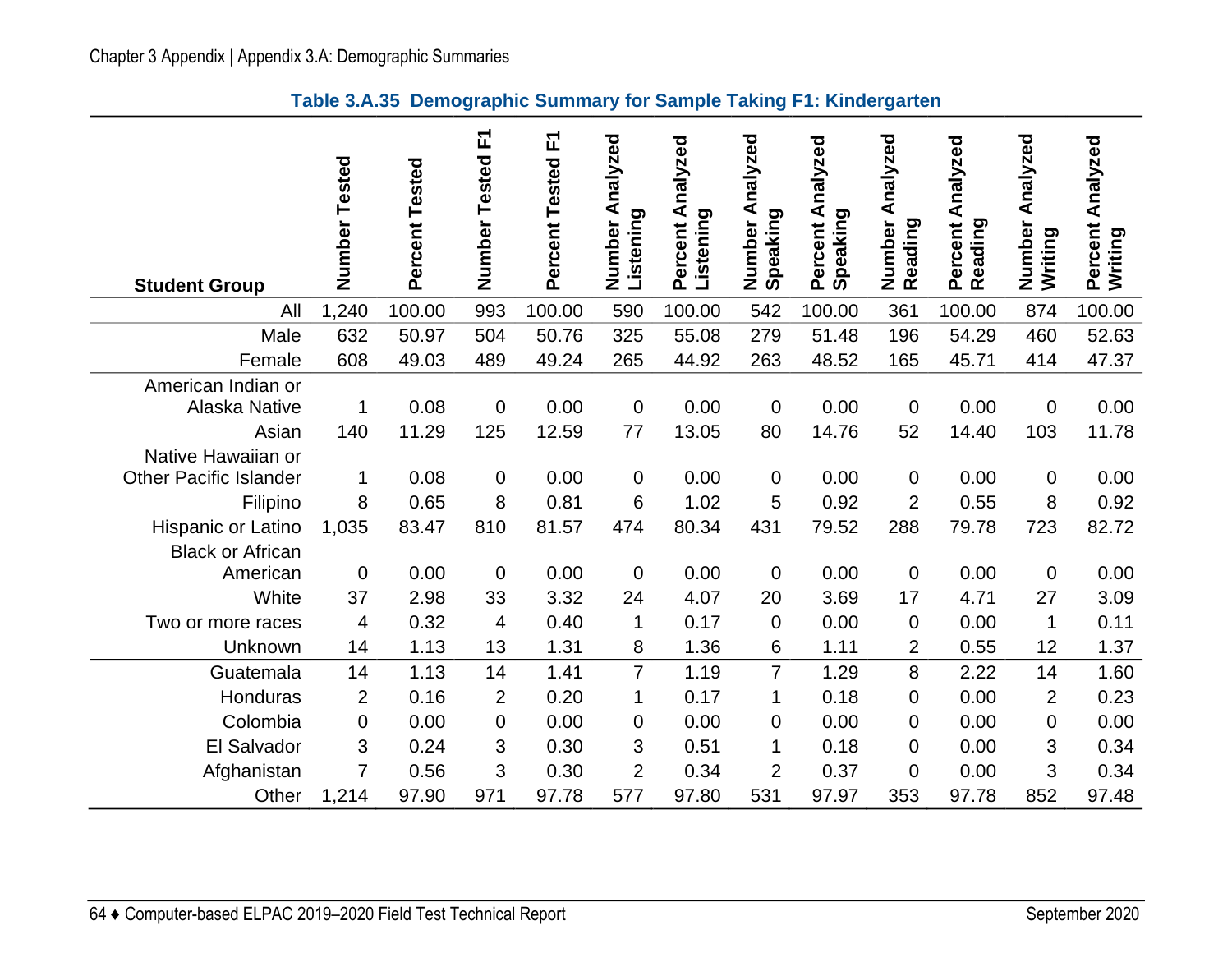# Table 3.A.35 *(continuation one)*

|                               | Number<br>Tested | Percent Tested | 正<br>Number Tested | 고<br>Percent Tested | Analyzed<br>Listening<br>Number | Percent Analyzed<br>Listening | Analyzed<br>Speaking<br>Number | Percent Analyzed<br>Speaking | Number Analyzed<br>Reading | Percent Analyzed<br>Reading | Number Analyzed<br>Writing | Percent Analyzed<br>Writing |
|-------------------------------|------------------|----------------|--------------------|---------------------|---------------------------------|-------------------------------|--------------------------------|------------------------------|----------------------------|-----------------------------|----------------------------|-----------------------------|
| <b>Student Group</b>          |                  |                | 971                |                     |                                 |                               |                                |                              |                            |                             |                            |                             |
| Technology used               | 1,214            | 97.90          |                    | 97.78               | 577                             | 97.80                         | 531                            | 97.97                        | 353                        | 97.78                       | 852                        | 97.48                       |
| Technology not used           | 26               | 2.10           | 22                 | 2.22                | 13                              | 2.20                          | 11                             | 2.03                         | 8                          | 2.22                        | 22                         | 2.52                        |
| English only (EO)             | $\overline{0}$   | 0.00           | 0                  | 0.00                | $\mathbf 0$                     | 0.00                          | $\overline{0}$                 | 0.00                         | $\overline{0}$             | 0.00                        | $\overline{0}$             | 0.00                        |
| <b>Initial fluent English</b> |                  |                |                    |                     |                                 |                               |                                |                              |                            |                             |                            |                             |
| proficient (IFEP)             | 77               | 6.21           | 58                 | 5.84                | 0                               | 0.00                          | $\mathbf 0$                    | 0.00                         | $\mathbf 0$                | 0.00                        | $\mathbf 0$                | 0.00                        |
| English learner (EL)          | 1,132            | 91.29          | 909                | 91.54               | 588                             | 99.66                         | 540                            | 99.63                        | 361                        | 100.00                      | 874                        | 100.00                      |
| <b>Reclassified fluent</b>    |                  |                |                    |                     |                                 |                               |                                |                              |                            |                             |                            |                             |
| English proficient            |                  |                |                    |                     |                                 |                               |                                |                              |                            |                             |                            |                             |
| (RFEP)                        | $\overline{2}$   | 0.16           | 1                  | 0.10                | $\mathbf 1$                     | 0.17                          | 1                              | 0.18                         | $\mathbf 0$                | 0.00                        | 0                          | 0.00                        |
| To be determined (TBD)        | 29               | 2.34           | 25                 | 2.52                | $\mathbf 1$                     | 0.17                          | $\mathbf{1}$                   | 0.18                         | $\mathbf 0$                | 0.00                        | $\mathbf 0$                | 0.00                        |
| English proficiency           |                  |                |                    |                     |                                 |                               |                                |                              |                            |                             |                            |                             |
| unknown                       | $\overline{0}$   | 0.00           | 0                  | 0.00                | 0                               | 0.00                          | $\mathbf 0$                    | 0.00                         | $\overline{0}$             | 0.00                        | $\overline{0}$             | 0.00                        |
| No special education          |                  |                |                    |                     |                                 |                               |                                |                              |                            |                             |                            |                             |
| services                      | 1,240            | 100.00         | 993                | 100.00              | 590                             | 100.00                        | 542                            | 100.00                       | 361                        | 100.00                      | 874                        | 100.00                      |
| Special education             |                  |                |                    |                     |                                 |                               |                                |                              |                            |                             |                            |                             |
| services                      | 0                | 0.00           | 0                  | 0.00                | 0                               | 0.00                          | $\mathbf 0$                    | 0.00                         | $\mathbf 0$                | 0.00                        | $\overline{0}$             | 0.00                        |
| Not economically              |                  |                |                    |                     |                                 |                               |                                |                              |                            |                             |                            |                             |
| disadvantaged                 | 172              | 13.87          | 146                | 14.70               | 41                              | 6.95                          | 23                             | 4.24                         | 19                         | 5.26                        | 128                        | 14.65                       |
| Economically                  |                  |                |                    |                     |                                 |                               |                                |                              |                            |                             |                            |                             |
| disadvantaged                 | 820              | 66.13          | 641                | 64.55               | 366                             | 62.03                         | 341                            | 62.92                        | 215                        | 59.56                       | 585                        | 66.93                       |
| Economically                  |                  |                |                    |                     |                                 |                               |                                |                              |                            |                             |                            |                             |
| disadvantaged                 |                  |                |                    |                     |                                 |                               |                                |                              |                            |                             |                            |                             |
| unknown                       | 248              | 20.00          | 206                | 20.75               | 183                             | 31.02                         | 178                            | 32.84                        | 127                        | 35.18                       | 161                        | 18.42                       |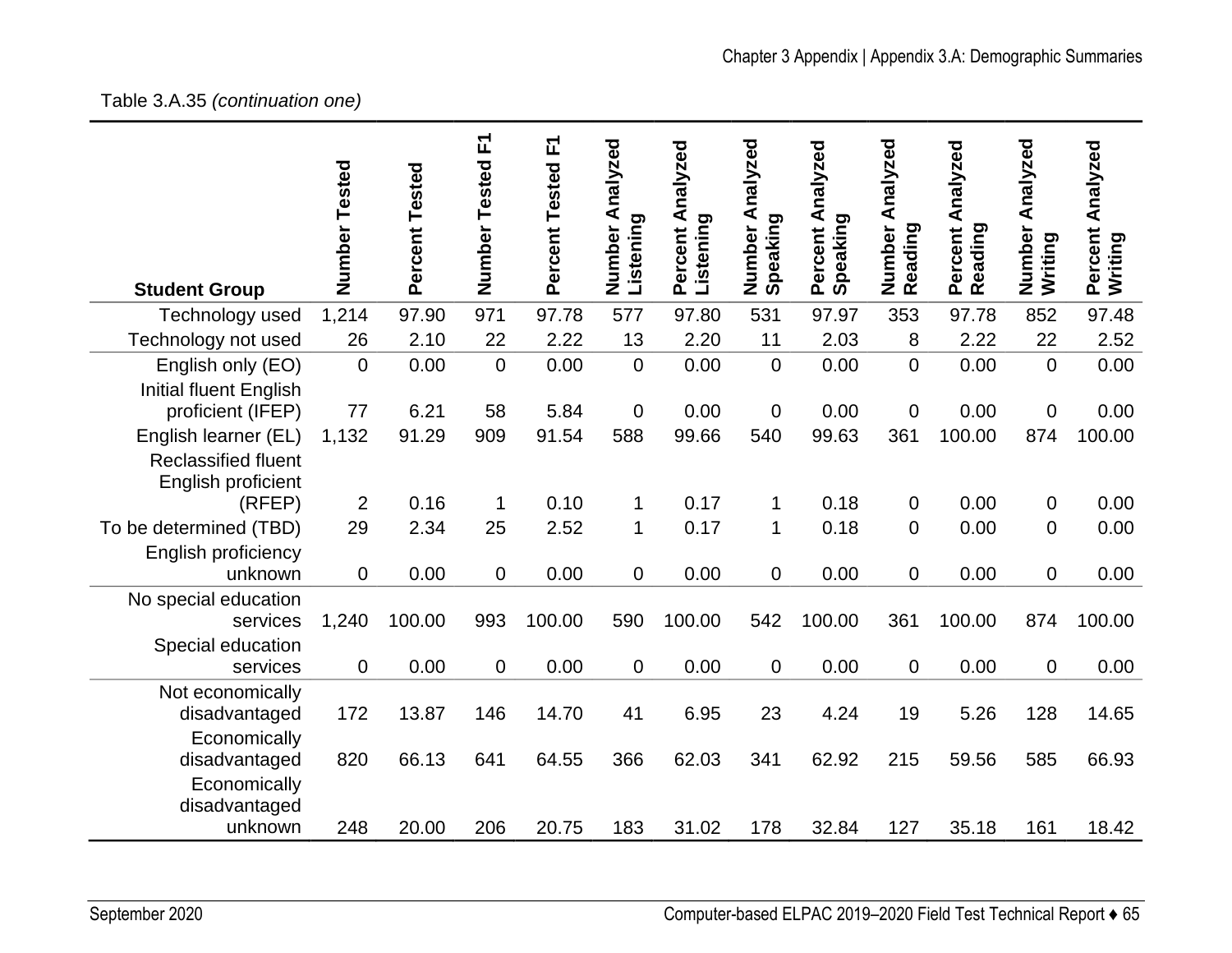# Chapter 3 Appendix | Appendix 3.A: Demographic Summaries

Table 3.A.35 *(continuation two)*

| <b>Student Group</b>                   | ested<br><u>ξ</u><br>ž | ರ<br>ಕ<br>īes<br>rcent<br>آھ<br>P | 됴<br>Tested<br>Number | ∐<br><b>Tested</b><br>rcent<br>ō<br>۵ | τ<br>Ō<br>$\overline{\mathbf{E}}$<br>ත<br>istenin<br>umber | ಠ<br>Σã<br>ਾ<br>₽<br><u>ن</u><br>n<br>ω | zed<br>$\frac{1}{6}$<br>ත<br>ō<br>eaki<br>о<br>o<br>ഗ | ಕಠ<br>Ñ<br>∕lg<br>peaking<br>ercent<br>൨<br>ഗ | <b>Daz</b><br>naly<br>eading<br>umbei<br>$\mathbf{r}$<br>z | zed<br>Reading<br>Percent | nalyzed<br>umber<br>ဥ္<br>涅<br>z | ਹ<br>E<br>ರಾ<br>洹 |
|----------------------------------------|------------------------|-----------------------------------|-----------------------|---------------------------------------|------------------------------------------------------------|-----------------------------------------|-------------------------------------------------------|-----------------------------------------------|------------------------------------------------------------|---------------------------|----------------------------------|-------------------|
| In U.S. schools less<br>than 12 months | 378                    | 30.48                             | 274                   | 27.59                                 | 148                                                        | 25.08                                   | 117                                                   | 21.59                                         | 99                                                         | 27.42                     | 212                              | 24.26             |
| In U.S. schools 12<br>months or more   | 811                    | 65.40                             | 681                   | 68.58                                 | 428                                                        | 72.54                                   | 419                                                   | 77.31                                         | 250                                                        | 69.25                     | 636                              | 72.77             |
| Duration unknown                       | 51                     | 4.11                              | 38                    | 3.83                                  | 14                                                         | 2.37                                    | 6                                                     | 1.11                                          | 12                                                         | 3.32                      | 26                               | 2.97              |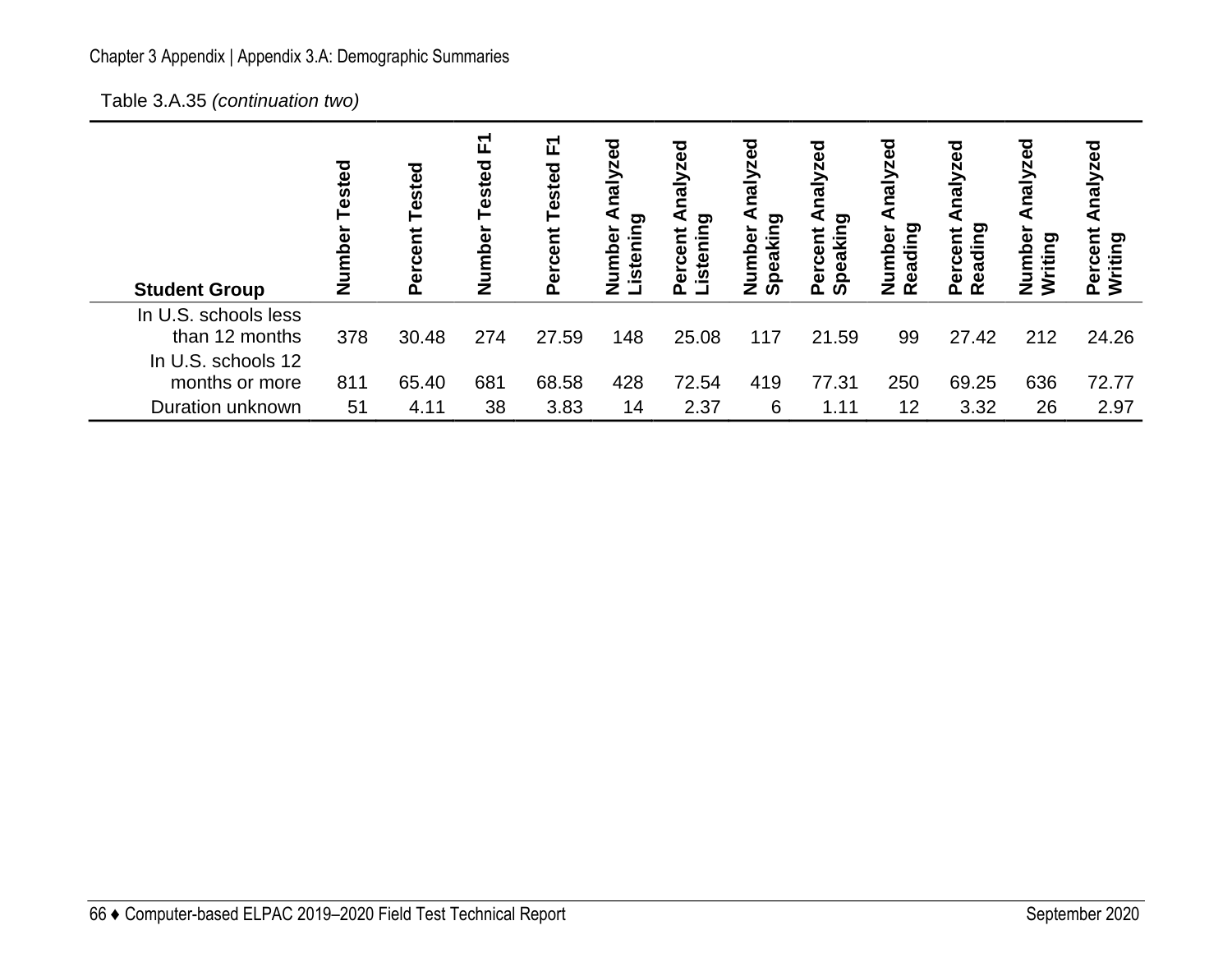| <b>Student Group</b>                                | Number<br>Tested  | Percent Tested | 工<br>Number<br>Tested | 正<br>Percent Tested | nalyzed<br>⋖<br>Listening<br>Number | Percent Analyzed<br>Listening | Analyzed<br>Number A<br>Speaking | Percent Analyzed<br>Speaking | Analyzed<br>Number<br>Reading | Percent Analyzed<br>Reading | Analyzed<br>Number<br>Writing | Percent Analyzed<br>Writing |
|-----------------------------------------------------|-------------------|----------------|-----------------------|---------------------|-------------------------------------|-------------------------------|----------------------------------|------------------------------|-------------------------------|-----------------------------|-------------------------------|-----------------------------|
| All                                                 | 957               | 100.00         | 751                   | 100.00              | 234                                 | 100.00                        | 367                              | 100.00                       | 242                           | 100.00                      | 717                           | 100.00                      |
| Male                                                | 483               | 50.47          | 373                   | 49.67               | 115                                 | 49.15                         | 184                              | 50.14                        | 121                           | 50.00                       | 362                           | 50.49                       |
| Female                                              | 474               | 49.53          | 378                   | 50.33               | 119                                 | 50.85                         | 183                              | 49.86                        | 121                           | 50.00                       | 355                           | 49.51                       |
| American Indian or<br><b>Alaska Native</b><br>Asian | $\mathbf 0$<br>59 | 0.00<br>6.17   | $\mathbf 0$<br>51     | 0.00<br>6.79        | $\mathbf 0$<br>14                   | 0.00<br>5.98                  | $\boldsymbol{0}$<br>30           | 0.00<br>8.17                 | $\mathbf 0$<br>14             | 0.00<br>5.79                | $\mathbf 0$<br>51             | 0.00<br>7.11                |
| Native Hawaiian or<br><b>Other Pacific Islander</b> | $\overline{2}$    | 0.21           | $\mathbf{1}$          | 0.13                | $\mathbf{1}$                        | 0.43                          | 1                                | 0.27                         | 1                             | 0.41                        | $\mathbf 1$                   | 0.14                        |
| Filipino                                            | $\overline{7}$    | 0.73           | $\overline{7}$        | 0.93                | $\overline{2}$                      | 0.85                          | 3                                | 0.82                         | $\overline{2}$                | 0.83                        | $\overline{7}$                | 0.98                        |
| Hispanic or Latino<br><b>Black or African</b>       | 862               | 90.07          | 670                   | 89.21               | 212                                 | 90.60                         | 320                              | 87.19                        | 220                           | 90.91                       | 637                           | 88.84                       |
| American                                            | 1                 | 0.10           | 1                     | 0.13                | $\mathbf 0$                         | 0.00                          | 1                                | 0.27                         | 0                             | 0.00                        | 1                             | 0.14                        |
| White                                               | 22                | 2.30           | 17                    | 2.26                | 5                                   | 2.14                          | 11                               | 3.00                         | 5                             | 2.07                        | 16                            | 2.23                        |
| Two or more races                                   | 3                 | 0.31           | 3                     | 0.40                | $\mathbf 0$                         | 0.00                          | 1                                | 0.27                         | 0                             | 0.00                        | 3                             | 0.42                        |
| Unknown                                             | 1                 | 0.10           | 1                     | 0.13                | 0                                   | 0.00                          | $\mathbf 0$                      | 0.00                         | 0                             | 0.00                        | 1                             | 0.14                        |
| Guatemala                                           | 9                 | 0.94           | 8                     | 1.07                | $\mathbf 0$                         | 0.00                          | $\overline{0}$                   | 0.00                         | $\overline{0}$                | 0.00                        | 8                             | 1.12                        |
| Honduras                                            | 3                 | 0.31           | 3                     | 0.40                | 1                                   | 0.43                          | 1                                | 0.27                         | 1                             | 0.41                        | 3                             | 0.42                        |
| Colombia                                            | 1                 | 0.10           | 1                     | 0.13                | $\mathbf 0$                         | 0.00                          | $\boldsymbol{0}$                 | 0.00                         | 0                             | 0.00                        | 1                             | 0.14                        |
| El Salvador                                         | 1                 | 0.10           | 1                     | 0.13                | $\mathbf 0$                         | 0.00                          | $\mathbf 0$                      | 0.00                         | 0                             | 0.00                        | 1                             | 0.14                        |
| Afghanistan                                         | 1                 | 0.10           | 1                     | 0.13                | $\overline{0}$                      | 0.00                          | 1                                | 0.27                         | $\mathbf 0$                   | 0.00                        | $\mathbf 1$                   | 0.14                        |
| Other                                               | 942               | 98.43          | 737                   | 98.14               | 233                                 | 99.57                         | 365                              | 99.46                        | 241                           | 99.59                       | 703                           | 98.05                       |

**Table 3.A.36 Demographic Summary for Sample Taking F1: Grade One**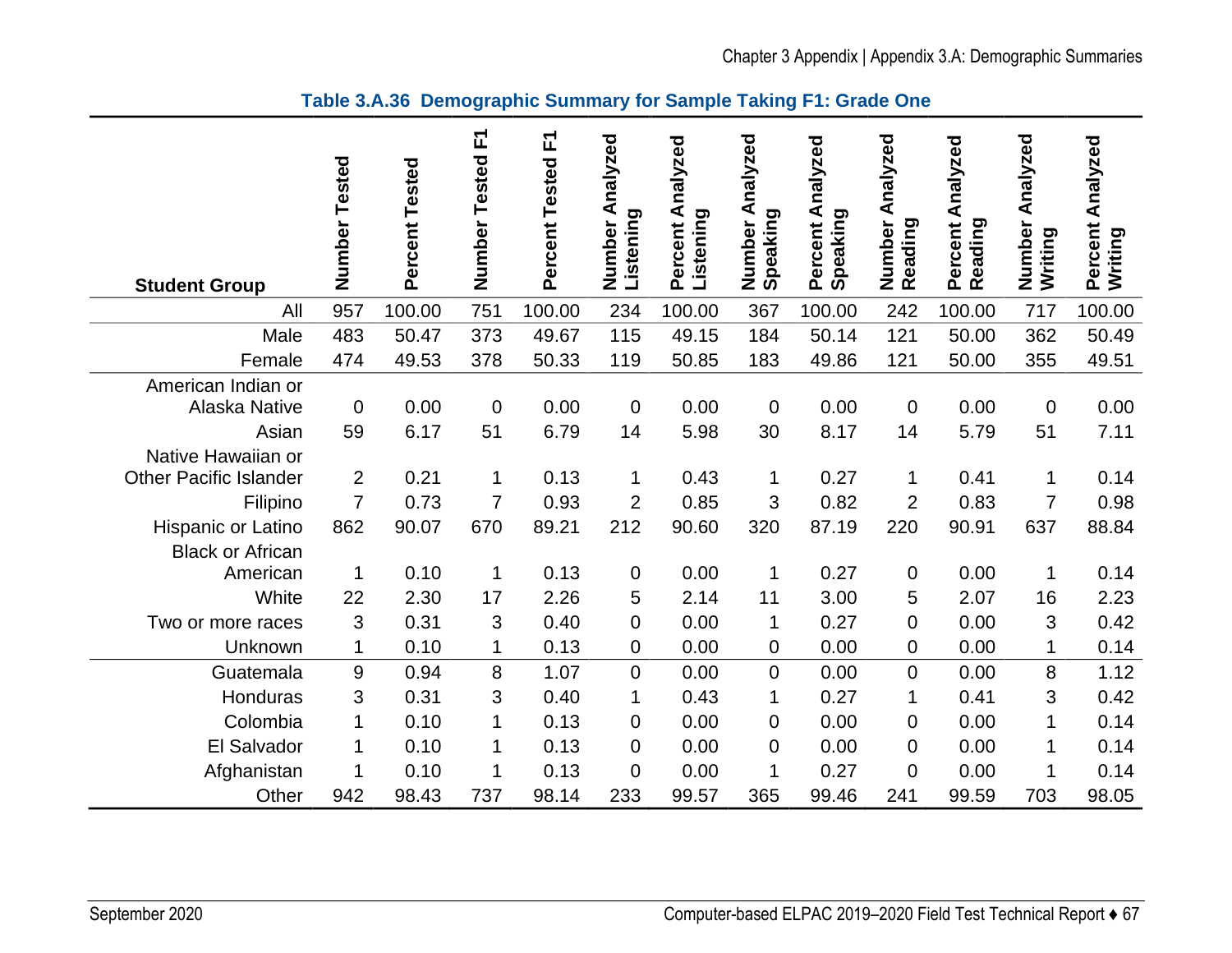# Chapter 3 Appendix | Appendix 3.A: Demographic Summaries

Table 3.A.36 *(continuation one)* 

| <b>Student Group</b>                                                     | Number<br>Tested | Percent Tested | F<br>Number Tested | 正<br>Percent Tested | Number Analyzed<br>Listening | Percent Analyzed<br>Listening | Analyzed<br>Speaking<br>Number | Percent Analyzed<br>Speaking | Analyzed<br>Number<br>Reading | Percent Analyzed<br>Reading | Number Analyzed<br>Writing | Percent Analyzed<br>Writing |
|--------------------------------------------------------------------------|------------------|----------------|--------------------|---------------------|------------------------------|-------------------------------|--------------------------------|------------------------------|-------------------------------|-----------------------------|----------------------------|-----------------------------|
| Technology used                                                          | 942              | 98.43          | 737                | 98.14               | 233                          | 99.57                         | 365                            | 99.46                        | 241                           | 99.59                       | 703                        | 98.05                       |
| Technology not used                                                      | 15               | 1.57           | 14                 | 1.86                | 1                            | 0.43                          | $\overline{2}$                 | 0.54                         | $\mathbf 1$                   | 0.41                        | 14                         | 1.95                        |
| English only (EO)<br><b>Initial fluent English</b>                       | $\overline{0}$   | 0.00           | 0                  | 0.00                | 0                            | 0.00                          | $\overline{0}$                 | 0.00                         | $\overline{0}$                | 0.00                        | $\overline{0}$             | 0.00                        |
| proficient (IFEP)                                                        | 10               | 1.04           | 4                  | 0.53                | 0                            | 0.00                          | $\mathbf 0$                    | 0.00                         | 0                             | 0.00                        | $\mathbf 0$                | 0.00                        |
| English learner (EL)<br><b>Reclassified fluent</b><br>English proficient | 946              | 98.85          | 746                | 99.33               | 234                          | 100.00                        | 367                            | 100.00                       | 242                           | 100.00                      | 717                        | 100.00                      |
| (RFEP)                                                                   | 1                | 0.10           | 1                  | 0.13                | 0                            | 0.00                          | $\mathbf 0$                    | 0.00                         | 0                             | 0.00                        | 0                          | 0.00                        |
| To be determined (TBD)                                                   | $\mathbf 0$      | 0.00           | 0                  | 0.00                | 0                            | 0.00                          | $\mathbf 0$                    | 0.00                         | 0                             | 0.00                        | $\overline{0}$             | 0.00                        |
| English proficiency<br>unknown                                           | $\mathbf 0$      | 0.00           | 0                  | 0.00                | 0                            | 0.00                          | $\mathbf 0$                    | 0.00                         | 0                             | 0.00                        | $\overline{0}$             | 0.00                        |
| No special education<br>services                                         | 955              | 99.79          | 749                | 99.73               | 234                          | 100.00                        | 367                            | 100.00                       | 242                           | 100.00                      | 716                        | 99.86                       |
| Special education<br>services                                            | $\overline{2}$   | 0.21           | $\overline{2}$     | 0.27                | 0                            | 0.00                          | $\mathbf 0$                    | 0.00                         | 0                             | 0.00                        | $\mathbf 1$                | 0.14                        |
| Not economically<br>disadvantaged                                        | 109              | 11.39          | 93                 | 12.38               | 5                            | 2.14                          | 12                             | 3.27                         | 6                             | 2.48                        | 93                         | 12.97                       |
| Economically<br>disadvantaged                                            | 681              | 71.16          | 528                | 70.31               | 159                          | 67.95                         | 243                            | 66.21                        | 162                           | 66.94                       | 510                        | 71.13                       |
| Economically<br>disadvantaged<br>unknown                                 | 167              | 17.45          | 130                | 17.31               | 70                           | 29.91                         | 112                            | 30.52                        | 74                            | 30.58                       | 114                        | 15.90                       |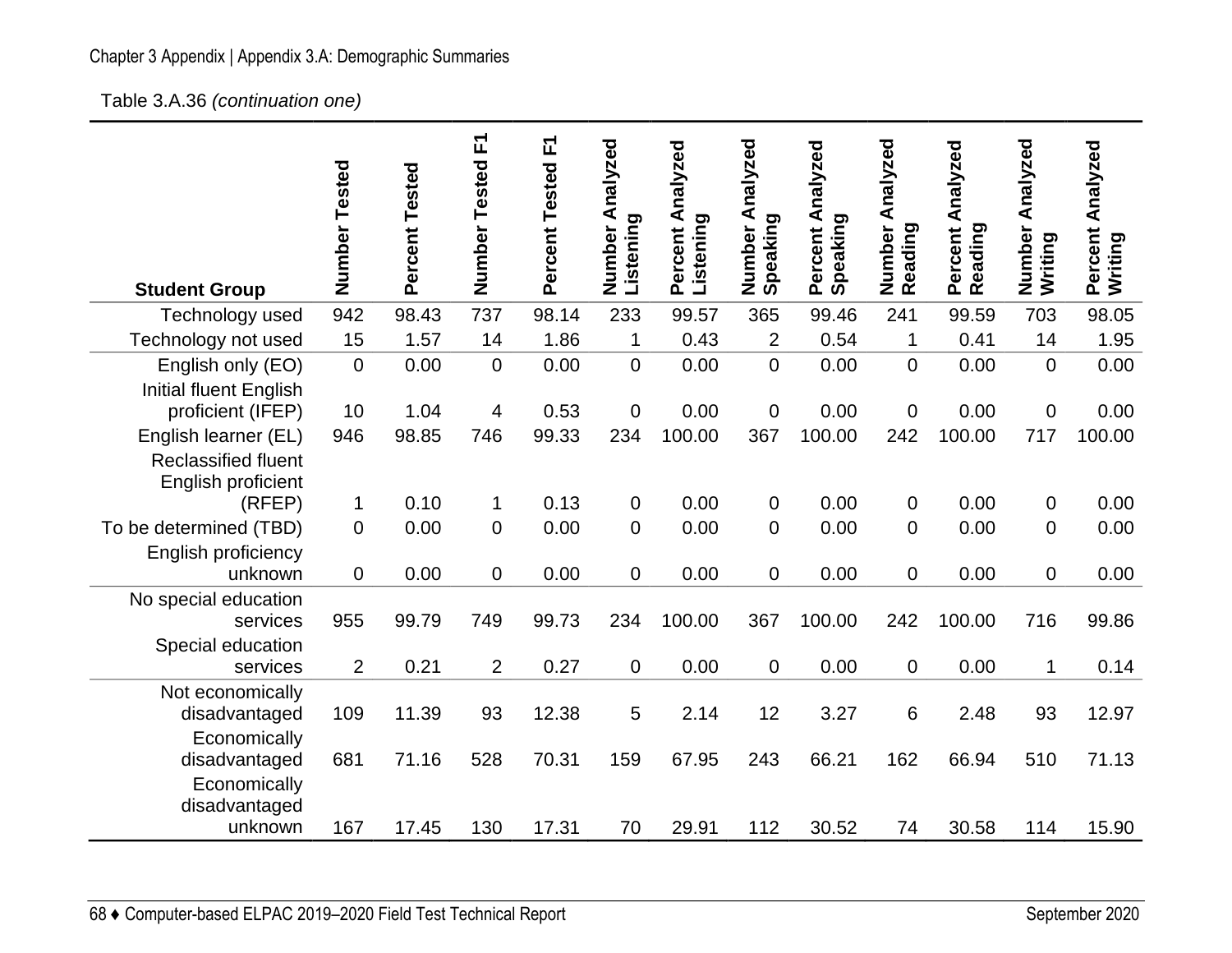### Table 3.A.36 *(continuation two)*

| <b>Student Group</b>                                                           | ested<br>Ž | Tested<br>ercent<br>$\Omega$ | 正<br>Tested<br>Number | 고<br>Tested<br>Percent | ठ<br>०<br>ส<br>ਾ<br>ه | <b>zed</b><br>Naly<br>istening<br>Ĕ<br><b>UOC</b><br>ō | pez<br>Nei<br>eaking<br>$\bar{\mathbf{e}}$<br><u>ទីក</u><br>Ω<br>z<br>ທ | <b>zed</b><br>peaking<br>ercent<br>൨<br>ഗ | nalyzed<br>eading<br>umbe<br>z<br>$\alpha$ | <b>zed</b><br>eading<br>Percent<br>$\alpha$ | nalyzed<br>mber<br>iting<br>$\bar{\bar{z}}$ | τ<br>Ξ<br>ටා<br>itin |
|--------------------------------------------------------------------------------|------------|------------------------------|-----------------------|------------------------|-----------------------|--------------------------------------------------------|-------------------------------------------------------------------------|-------------------------------------------|--------------------------------------------|---------------------------------------------|---------------------------------------------|----------------------|
| In U.S. schools less<br>than 12 months<br>In U.S. schools 12<br>months or more | 20<br>925  | 2.09<br>96.66                | 15<br>726             | 2.00<br>96.67          | 5<br>229              | 2.14<br>97.86                                          | $\overline{7}$<br>359                                                   | 1.91<br>97.82                             | 3<br>239                                   | 1.24<br>98.76                               | 15<br>694                                   | 2.09<br>96.79        |
| Duration unknown                                                               | 12         | 1.25                         | 10                    | 1.33                   | 0                     | 0.00                                                   |                                                                         | 0.27                                      | $\overline{0}$                             | 0.00                                        | 8                                           | 1.12                 |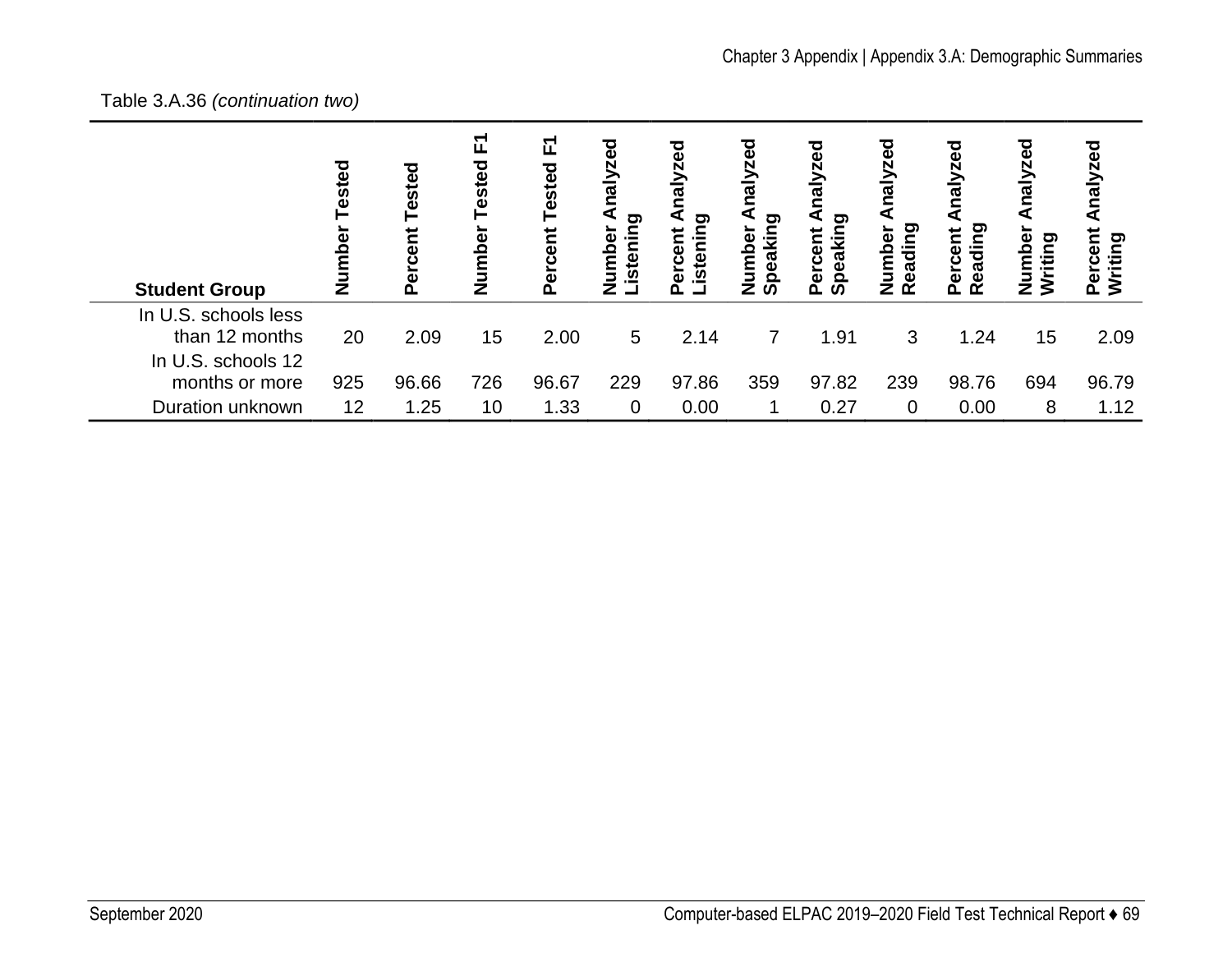|                                            | Number<br>Tested | Percent Tested | Number Tested F1 | Percent Tested F1 | Analyzed<br>Listening<br>Number | Percent Analyzed<br>Listening | Analyzed<br>Speaking<br>Number | Percent Analyzed<br>Speaking | Analyzed<br>Number<br>Reading | Percent Analyzed<br>Reading | Number Analyzed<br>Writing | Analyzed<br>Percent<br>Writing |
|--------------------------------------------|------------------|----------------|------------------|-------------------|---------------------------------|-------------------------------|--------------------------------|------------------------------|-------------------------------|-----------------------------|----------------------------|--------------------------------|
| <b>Student Group</b>                       |                  |                |                  |                   |                                 |                               |                                |                              |                               |                             |                            |                                |
| All                                        | 1,228            | 100.00         | 909              | 100.00            | 409                             | 100.00                        | 541                            | 100.00                       | 371                           | 100.00                      | 852                        | 100.00                         |
| Male                                       | 638              | 51.95          | 472              | 51.93             | 225                             | 55.01                         | 287                            | 53.05                        | 197                           | 53.10                       | 443                        | 52.00                          |
| Female                                     | 590              | 48.05          | 437              | 48.07             | 184                             | 44.99                         | 254                            | 46.95                        | 174                           | 46.90                       | 409                        | 48.00                          |
| American Indian or<br><b>Alaska Native</b> | $\overline{2}$   | 0.16           | $\mathbf{1}$     | 0.11              | 1                               | 0.24                          | $\mathbf 1$                    | 0.18                         | 1                             | 0.27                        | 1                          | 0.12                           |
| Asian                                      | 118              | 9.61           | 110              | 12.10             | 49                              | 11.98                         | 51                             | 9.43                         | 35                            | 9.43                        | 106                        | 12.44                          |
| Native Hawaiian or                         |                  |                |                  |                   |                                 |                               |                                |                              |                               |                             |                            |                                |
| <b>Other Pacific Islander</b>              | 3                | 0.24           | $\overline{2}$   | 0.22              | $\overline{2}$                  | 0.49                          | 1                              | 0.18                         | 1                             | 0.27                        | $\overline{2}$             | 0.23                           |
| Filipino                                   | 5                | 0.41           | 4                | 0.44              | 0                               | 0.00                          | 1                              | 0.18                         | $\mathbf 0$                   | 0.00                        | $\overline{2}$             | 0.23                           |
| Hispanic or Latino                         | 1,028            | 83.71          | 735              | 80.86             | 332                             | 81.17                         | 449                            | 82.99                        | 314                           | 84.64                       | 691                        | 81.10                          |
| <b>Black or African</b>                    |                  |                |                  |                   |                                 |                               |                                |                              |                               |                             |                            |                                |
| American                                   | 5                | 0.41           | 3                | 0.33              | 3                               | 0.73                          | 3                              | 0.55                         | 3                             | 0.81                        | 3                          | 0.35                           |
| White                                      | 50               | 4.07           | 41               | 4.51              | 14                              | 3.42                          | 28                             | 5.18                         | 13                            | 3.50                        | 37                         | 4.34                           |
| Two or more races                          | $\overline{7}$   | 0.57           | 6                | 0.66              | $\overline{2}$                  | 0.49                          | 3                              | 0.55                         | 1                             | 0.27                        | 4                          | 0.47                           |
| Unknown                                    | 10               | 0.81           | $\overline{7}$   | 0.77              | 6                               | 1.47                          | $\overline{4}$                 | 0.74                         | 3                             | 0.81                        | 6                          | 0.70                           |
| Guatemala                                  | 14               | 1.14           | 13               | 1.43              | 11                              | 2.69                          | 11                             | 2.03                         | 10                            | 2.70                        | 13                         | 1.53                           |
| Honduras                                   | 3                | 0.24           | $\overline{2}$   | 0.22              | $\overline{2}$                  | 0.49                          | $\overline{2}$                 | 0.37                         | 1                             | 0.27                        | 1                          | 0.12                           |
| Colombia                                   | $\overline{0}$   | 0.00           | 0                | 0.00              | 0                               | 0.00                          | $\mathbf 0$                    | 0.00                         | $\mathbf 0$                   | 0.00                        | 0                          | 0.00                           |
| El Salvador                                | 5                | 0.41           | 4                | 0.44              | 0                               | 0.00                          | 1                              | 0.18                         | 1                             | 0.27                        | 4                          | 0.47                           |
| Afghanistan                                | $\overline{2}$   | 0.16           | $\overline{2}$   | 0.22              | $\overline{0}$                  | 0.00                          | $\overline{0}$                 | 0.00                         | $\overline{0}$                | 0.00                        | $\overline{2}$             | 0.23                           |
| Other                                      | 1,204            | 98.05          | 888              | 97.69             | 396                             | 96.82                         | 527                            | 97.41                        | 359                           | 96.77                       | 832                        | 97.65                          |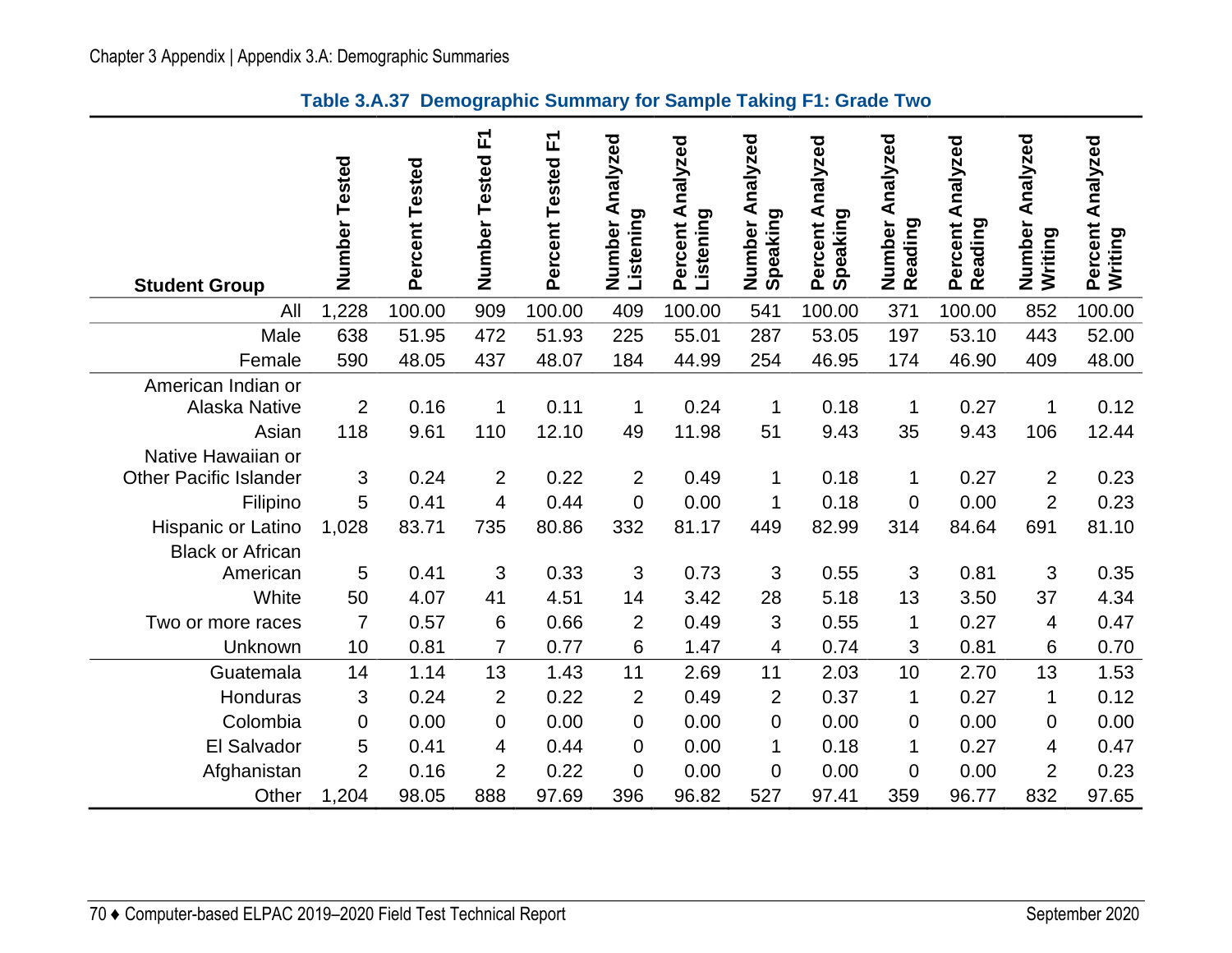## Table 3.A.37 *(continuation one)*

| <b>Student Group</b>                                                            | Number Tested  | Percent Tested | Number Tested F1 | 고<br>Percent Tested | Number Analyzed<br>Listening | Percent Analyzed<br>Listening | Analyzed<br>Speaking<br>Number | Percent Analyzed<br>Speaking | Analyzed<br>Number /<br>Reading | Percent Analyzed<br>Reading | Analyzed<br>Number<br>Writing | Percent Analyzed<br>Writing |
|---------------------------------------------------------------------------------|----------------|----------------|------------------|---------------------|------------------------------|-------------------------------|--------------------------------|------------------------------|---------------------------------|-----------------------------|-------------------------------|-----------------------------|
| Technology used                                                                 | 1,204          | 98.05          | 888              | 97.69               | 396                          | 96.82                         | 527                            | 97.41                        | 359                             | 96.77                       | 832                           | 97.65                       |
| Technology not used                                                             | 24             | 1.95           | 21               | 2.31                | 13                           | 3.18                          | 14                             | 2.59                         | 12                              | 3.23                        | 20                            | 2.35                        |
| English only (EO)<br><b>Initial fluent English</b>                              | $\overline{0}$ | 0.00           | $\mathbf 0$      | 0.00                | $\mathbf 0$                  | 0.00                          | $\mathbf 0$                    | 0.00                         | $\mathbf 0$                     | 0.00                        | $\overline{0}$                | 0.00                        |
| proficient (IFEP)                                                               | 18             | 1.47           | 11               | 1.21                | $\overline{0}$               | 0.00                          | $\boldsymbol{0}$               | 0.00                         | $\boldsymbol{0}$                | 0.00                        | $\mathbf 0$                   | 0.00                        |
| English learner (EL)<br><b>Reclassified fluent</b><br><b>English proficient</b> | 1,201          | 97.80          | 891              | 98.02               | 409                          | 100.00                        | 541                            | 100.00                       | 371                             | 100.00                      | 852                           | 100.00                      |
| (RFEP)                                                                          | $\overline{7}$ | 0.57           | 6                | 0.66                | 0                            | 0.00                          | $\mathbf 0$                    | 0.00                         | 0                               | 0.00                        | $\mathbf 0$                   | 0.00                        |
| To be determined (TBD)<br>English proficiency                                   | $\overline{2}$ | 0.16           | 1                | 0.11                | 0                            | 0.00                          | $\mathbf 0$                    | 0.00                         | $\mathbf 0$                     | 0.00                        | $\overline{0}$                | 0.00                        |
| unknown                                                                         | 0              | 0.00           | 0                | 0.00                | 0                            | 0.00                          | $\boldsymbol{0}$               | 0.00                         | 0                               | 0.00                        | $\mathbf 0$                   | 0.00                        |
| No special education<br>services                                                | 1,222          | 99.51          | 904              | 99.45               | 407                          | 99.51                         | 539                            | 99.63                        | 371                             | 100.00                      | 848                           | 99.53                       |
| Special education<br>services                                                   | 6              | 0.49           | 5                | 0.55                | $\overline{2}$               | 0.49                          | $\overline{2}$                 | 0.37                         | $\mathbf 0$                     | 0.00                        | 4                             | 0.47                        |
| Not economically<br>disadvantaged                                               | 143            | 11.64          | 120              | 13.20               | 22                           | 5.38                          | 15                             | 2.77                         | 28                              | 7.55                        | 114                           | 13.38                       |
| Economically<br>disadvantaged                                                   | 821            | 66.86          | 589              | 64.80               | 273                          | 66.75                         | 346                            | 63.96                        | 251                             | 67.65                       | 556                           | 65.26                       |
| Economically<br>disadvantaged<br>unknown                                        | 264            | 21.50          | 200              | 22.00               | 114                          | 27.87                         | 180                            | 33.27                        | 92                              | 24.80                       | 182                           | 21.36                       |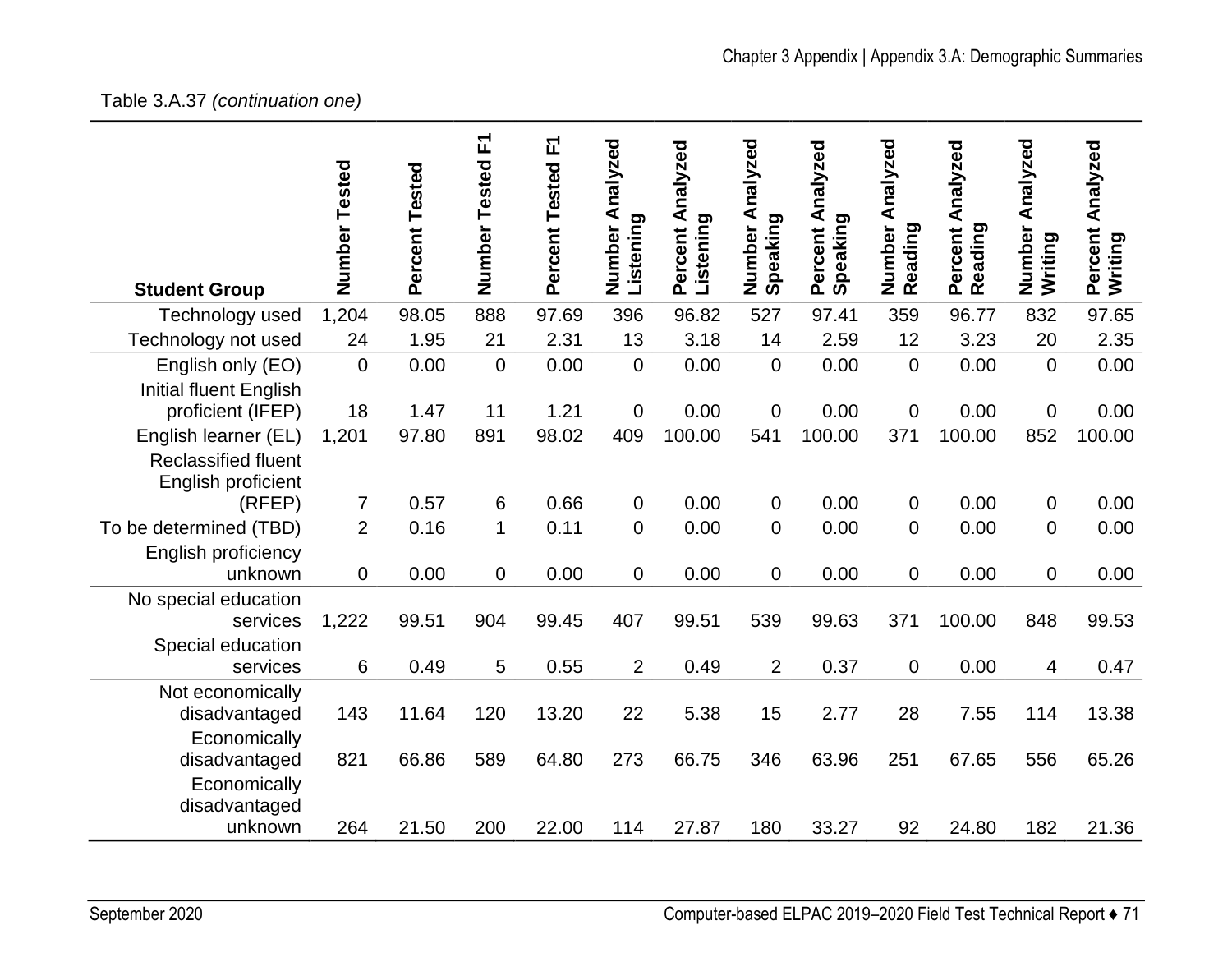Table 3.A.37 *(continuation two)*

| <b>Student Group</b>                                         | ested<br>mbei<br>ž | ested<br><b>Tre</b><br>قا | ↽<br>ய<br>Tested<br>mber<br><u>う</u> | 됴<br>Tested<br>cent<br>ō<br>൨ | రై<br>$\frac{1}{2}$<br>ටා<br>istenin<br>mber | ಠ<br>ත<br>Ξ<br>ω<br>stei<br><u>ت</u><br>Φ | zed<br>ಕ<br>ರಾ<br>ត<br>z<br>ഗ | ढ़<br>Ñ<br>Net<br>eaking<br>rcent<br>ō<br>Ω<br>൨<br>ഗ | paz<br>Μ<br>⋖<br>eading<br>umber<br>$\alpha$<br>z | zed<br>Reading<br>Percent | nalyzed<br>Number<br>ဥ္<br>훋 | o<br>Ξ<br>ರಾ<br>itin |
|--------------------------------------------------------------|--------------------|---------------------------|--------------------------------------|-------------------------------|----------------------------------------------|-------------------------------------------|-------------------------------|-------------------------------------------------------|---------------------------------------------------|---------------------------|------------------------------|----------------------|
| In U.S. schools less<br>than 12 months<br>In U.S. schools 12 | 26                 | 2.12                      | 19                                   | 2.09                          | 11                                           | 2.69                                      | 11                            | 2.03                                                  | 8                                                 | 2.16                      | 15                           | 1.76                 |
| months or more                                               | 1,181              | 96.17                     | 872                                  | 95.93                         | 395                                          | 96.58                                     | 525                           | 97.04                                                 | 359                                               | 96.77                     | 825                          | 96.83                |
| Duration unknown                                             | 21                 | 1.71                      | 18                                   | 1.98                          | 3                                            | 0.73                                      | 5                             | 0.92                                                  | 4                                                 | 1.08                      | 12                           | 1.41                 |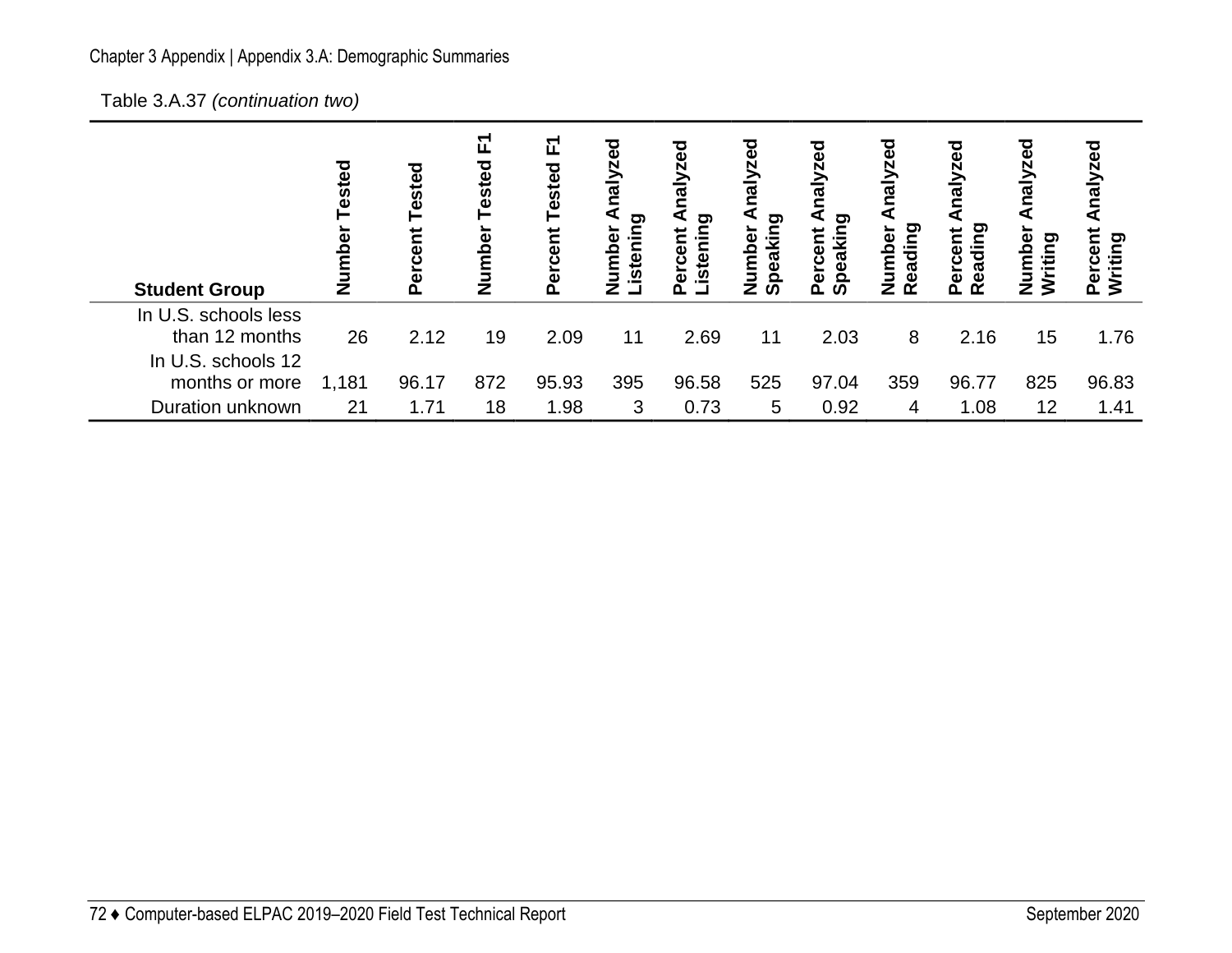### **Table 3.A.38 Demographic Summary for Sample Taking F1: Grade Span Three Through Five**

|                                                     |                |                | Number Tested F1 | Percent Tested F1 | Number Analyzed | Percent Analyzed | Analyzed           | Percent Analyzed<br>Speaking | Analyzed          | Percent Analyzed | Analyzed          | Percent Analyzed |
|-----------------------------------------------------|----------------|----------------|------------------|-------------------|-----------------|------------------|--------------------|------------------------------|-------------------|------------------|-------------------|------------------|
| <b>Student Group</b>                                | Number Tested  | Percent Tested |                  |                   | Listening       | Listening        | Speaking<br>Number |                              | Number<br>Reading | Reading          | Number<br>Writing | Writing          |
| All                                                 | 1,987          | 100.00         | 1,642            | 100.00            | 760             | 100.00           | 758                | 100.00                       | 666               | 100.00           | 105               | 100.00           |
| Male                                                | 1,035          | 52.09          | 867              | 52.80             | 400             | 52.63            | 391                | 51.58                        | 351               | 52.70            | 58                | 55.24            |
| Female                                              | 952            | 47.91          | 775              | 47.20             | 360             | 47.37            | 367                | 48.42                        | 315               | 47.30            | 47                | 44.76            |
| American Indian or<br><b>Alaska Native</b>          | 1              | 0.05           | $\mathbf 1$      | 0.06              | 1               | 0.13             | 1                  | 0.13                         | 1                 | 0.15             | $\mathbf 0$       | 0.00             |
| Asian                                               | 152            | 7.65           | 138              | 8.40              | 83              | 10.92            | 68                 | 8.97                         | 58                | 8.71             | 11                | 10.48            |
| Native Hawaiian or<br><b>Other Pacific Islander</b> | 3              | 0.15           | 3                | 0.18              | 3               | 0.39             | $\overline{2}$     | 0.26                         | $\overline{2}$    | 0.30             | $\mathbf 0$       | 0.00             |
| Filipino                                            | 11             | 0.55           | 8                | 0.49              | 4               | 0.53             | $\overline{4}$     | 0.53                         | 3                 | 0.45             | $\mathbf 0$       | 0.00             |
| Hispanic or Latino<br><b>Black or African</b>       | 1,734          | 87.27          | 1,416            | 86.24             | 628             | 82.63            | 639                | 84.30                        | 566               | 84.98            | 81                | 77.14            |
| American                                            | 8              | 0.40           | 5                | 0.30              | 3               | 0.39             | 3                  | 0.40                         | 4                 | 0.60             | $\mathbf 1$       | 0.95             |
| White                                               | 65             | 3.27           | 60               | 3.65              | 27              | 3.55             | 35                 | 4.62                         | 24                | 3.60             | 12                | 11.43            |
| Two or more races                                   | 6              | 0.30           | $6\phantom{1}6$  | 0.37              | 6               | 0.79             | 4                  | 0.53                         | 4                 | 0.60             | $\mathbf 0$       | 0.00             |
| Unknown                                             | 7              | 0.35           | 5                | 0.30              | 5               | 0.66             | $\overline{2}$     | 0.26                         | 4                 | 0.60             | 0                 | 0.00             |
| Guatemala                                           | 28             | 1.41           | 17               | 1.04              | $\overline{9}$  | 1.18             | 12                 | 1.58                         | 9                 | 1.35             | $\overline{0}$    | 0.00             |
| Honduras                                            | 8              | 0.40           | $6\phantom{1}6$  | 0.37              | $\mathbf 1$     | 0.13             | $\overline{2}$     | 0.26                         | $\mathbf 0$       | 0.00             | $\mathbf{1}$      | 0.95             |
| Colombia                                            | $\overline{2}$ | 0.10           | $\mathbf 1$      | 0.06              | $\mathbf{1}$    | 0.13             | $\overline{0}$     | 0.00                         | $\mathbf 0$       | 0.00             | $\mathbf 0$       | 0.00             |
| El Salvador                                         | 16             | 0.81           | 12               | 0.73              | 5               | 0.66             | 6                  | 0.79                         | 3                 | 0.45             | 3                 | 2.86             |
| Afghanistan                                         | 11             | 0.55           | 9                | 0.55              | 5               | 0.66             | $\overline{2}$     | 0.26                         | 6                 | 0.90             | $\mathbf 0$       | 0.00             |
| Other                                               | 1,922          | 96.73          | 1,597            | 97.26             | 739             | 97.24            | 736                | 97.10                        | 648               | 97.30            | 101               | 96.19            |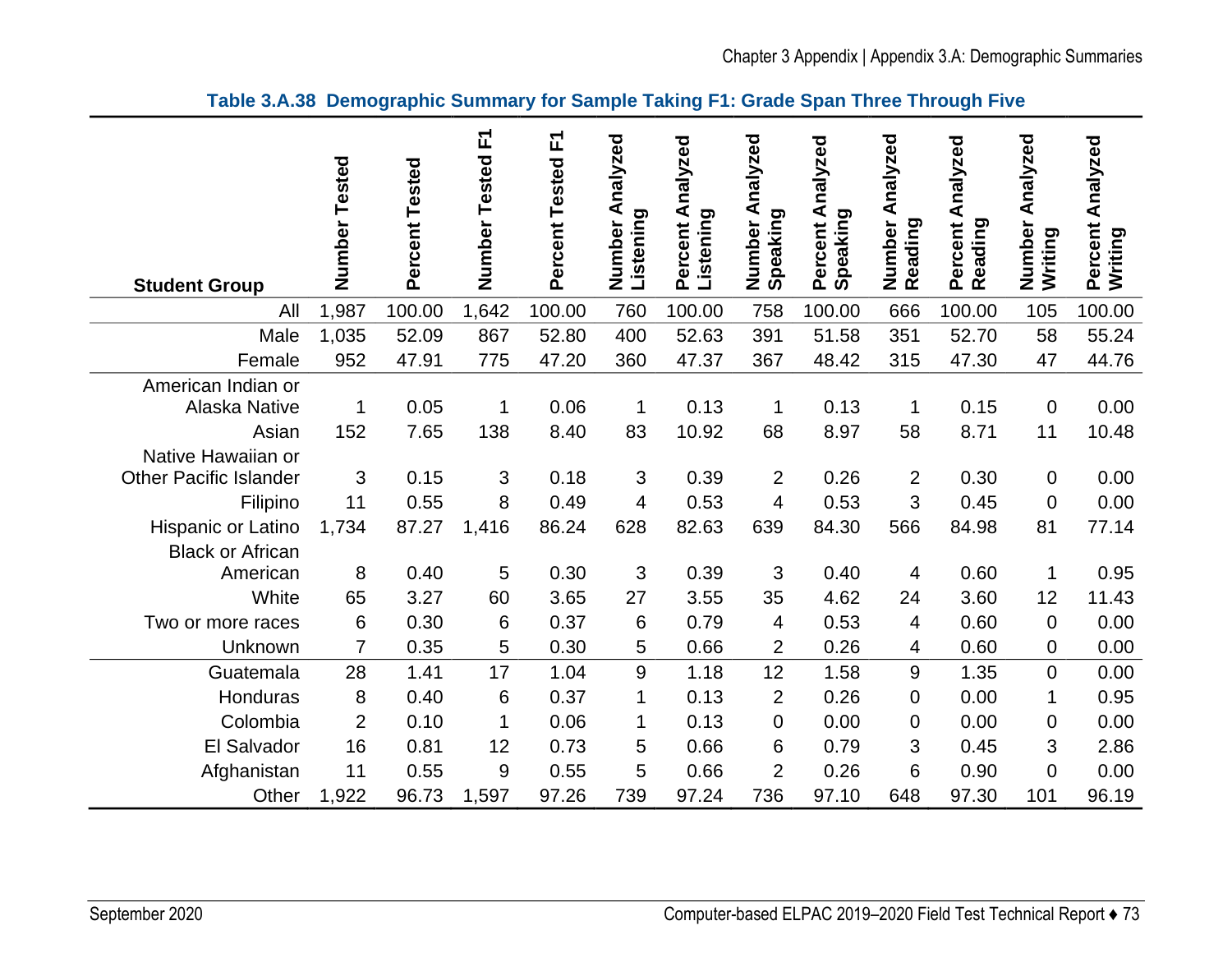Table 3.A.38 *(continuation one)* 

| <b>Student Group</b>                                                     | Number<br>Tested | Percent Tested | F<br>Number<br>Tested | 正<br>Percent Tested | Number Analyzed<br>Listening | Percent Analyzed<br>Listening | Number Analyzed<br>Speaking | Percent Analyzed<br>Speaking | Analyzed<br>Number<br>Reading | Percent Analyzed<br>Reading | Analyzed<br>Number<br>Writing | Percent Analyzed<br>Writing |
|--------------------------------------------------------------------------|------------------|----------------|-----------------------|---------------------|------------------------------|-------------------------------|-----------------------------|------------------------------|-------------------------------|-----------------------------|-------------------------------|-----------------------------|
| Technology used                                                          | 1,922            | 96.73          | 1,597                 | 97.26               | 739                          | 97.24                         | 736                         | 97.10                        | 648                           | 97.30                       | 101                           | 96.19                       |
| Technology not used                                                      | 65               | 3.27           | 45                    | 2.74                | 21                           | 2.76                          | 22                          | 2.90                         | 18                            | 2.70                        | 4                             | 3.81                        |
| English only (EO)<br><b>Initial fluent English</b>                       | $\Omega$         | 0.00           | $\overline{0}$        | 0.00                | $\mathbf 0$                  | 0.00                          | $\overline{0}$              | 0.00                         | $\overline{0}$                | 0.00                        | $\overline{0}$                | 0.00                        |
| proficient (IFEP)                                                        | 18               | 0.91           | 18                    | 1.10                | $\boldsymbol{0}$             | 0.00                          | $\overline{0}$              | 0.00                         | $\mathbf 0$                   | 0.00                        | $\mathbf 0$                   | 0.00                        |
| English learner (EL)<br><b>Reclassified fluent</b><br>English proficient | 1,953            | 98.29          | 1,608                 | 97.93               | 756                          | 99.47                         | 758                         | 100.00                       | 662                           | 99.40                       | 105                           | 100.00                      |
| (RFEP)                                                                   | 11               | 0.55           | 11                    | 0.67                | 4                            | 0.53                          | 0                           | 0.00                         | 4                             | 0.60                        | 0                             | 0.00                        |
| To be determined (TBD)                                                   | 5                | 0.25           | 5                     | 0.30                | $\mathbf 0$                  | 0.00                          | 0                           | 0.00                         | $\mathbf 0$                   | 0.00                        | $\mathbf 0$                   | 0.00                        |
| English proficiency<br>unknown                                           | $\overline{0}$   | 0.00           | $\mathbf 0$           | 0.00                | $\mathbf 0$                  | 0.00                          | 0                           | 0.00                         | $\mathbf 0$                   | 0.00                        | $\mathbf 0$                   | 0.00                        |
| No special education                                                     |                  |                |                       |                     |                              |                               |                             |                              |                               |                             |                               |                             |
| services<br>Special education                                            | 1,977            | 99.50          | 1,633                 | 99.45               | 756                          | 99.47                         | 752                         | 99.21                        | 662                           | 99.40                       | 105                           | 100.00                      |
| services                                                                 | 10               | 0.50           | 9                     | 0.55                | 4                            | 0.53                          | 6                           | 0.79                         | 4                             | 0.60                        | $\mathbf 0$                   | 0.00                        |
| Not economically<br>disadvantaged                                        | $\overline{0}$   | 0.00           | $\boldsymbol{0}$      | 0.00                | $\boldsymbol{0}$             | 0.00                          | 0                           | 0.00                         | $\overline{0}$                | 0.00                        | $\boldsymbol{0}$              | 0.00                        |
| Economically<br>disadvantaged                                            | 1,368            | 68.85          | 1,100                 | 66.99               | 475                          | 62.50                         | 493                         | 65.04                        | 450                           | 67.57                       | 65                            | 61.90                       |
| Economically<br>disadvantaged<br>unknown                                 | 619              | 31.15          | 542                   | 33.01               | 285                          | 37.50                         | 265                         | 34.96                        | 216                           | 32.43                       | 40                            | 38.10                       |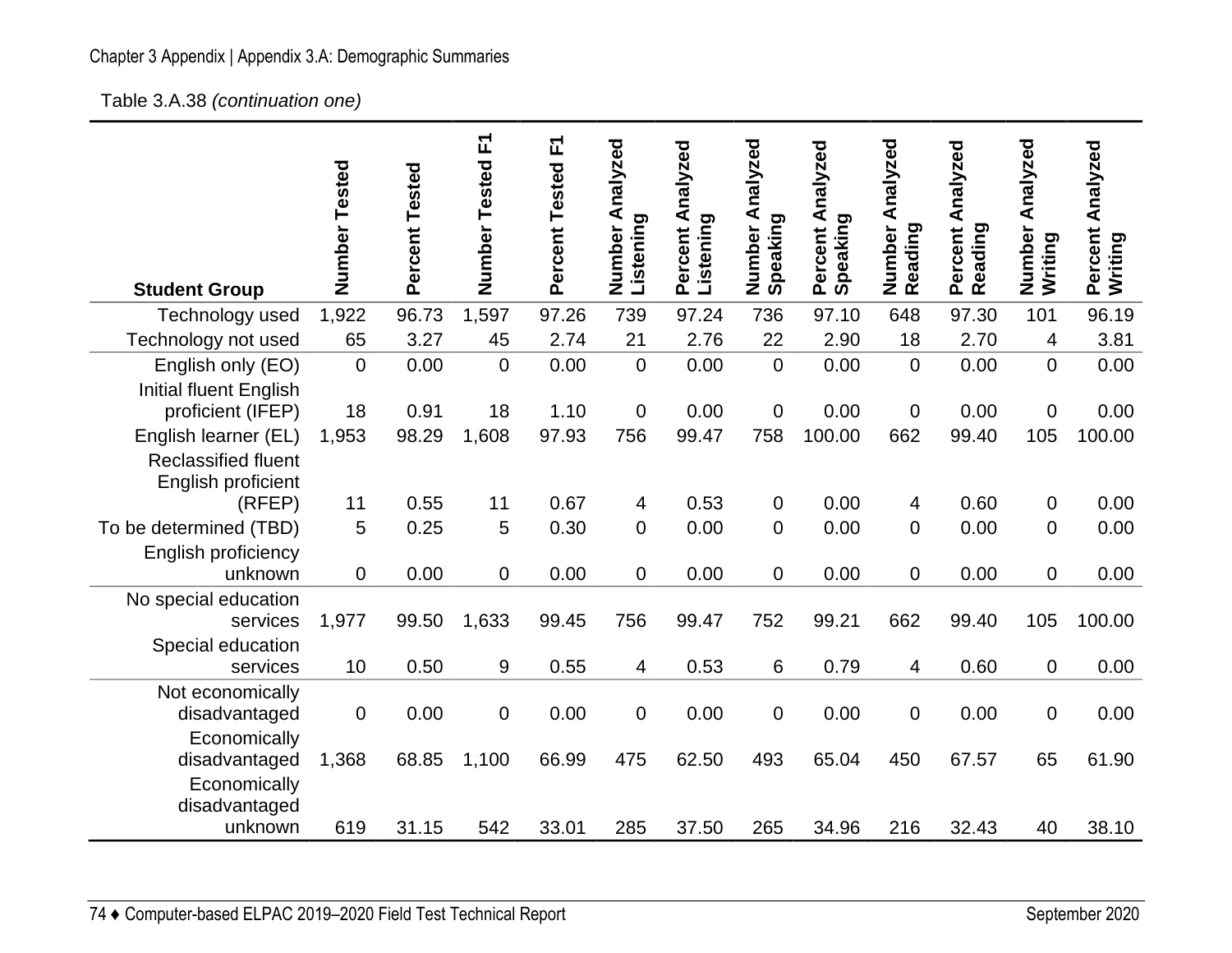# Table 3.A.38 *(continuation two)*

| <b>Student Group</b>                                         | Tested<br>mbel<br>ž | ℧<br>Teste<br>Φ<br>Δ. | 됴<br>Tested<br>Number | 고<br>ਹ<br>Teste<br>$\mathbf{a}$ | ಠ<br>naly<br>istening<br>Number | lalyzed<br>o<br>istening<br>ercent<br>n | ್ಳಾ<br>ত<br>ටා<br>peakin<br>umber<br>z<br>ഗ | zed<br>Μ<br>ත<br><u>ت</u><br>$\overline{\mathbf{a}}$<br>മഗ | <b>Daz</b><br>$\frac{1}{6}$<br>ဥ္<br>ەً<br>Ω<br>ಡ<br>zα | halyzed<br>ဥ<br>Percent<br>Readi | nalyzed<br>Φ<br>iting<br>ά<br>Ε<br>š<br>Ž. | o<br>iyze<br>I<br>rcent<br>iting<br>$\dot{\bar{\mathbf{z}}}$<br>Δ. |
|--------------------------------------------------------------|---------------------|-----------------------|-----------------------|---------------------------------|---------------------------------|-----------------------------------------|---------------------------------------------|------------------------------------------------------------|---------------------------------------------------------|----------------------------------|--------------------------------------------|--------------------------------------------------------------------|
| In U.S. schools less<br>than 12 months<br>In U.S. schools 12 | 43                  | 2.16                  | 32                    | 1.95                            | 14                              | 1.84                                    | 13                                          | 1.72                                                       | 18                                                      | 2.70                             | 5                                          | 4.76                                                               |
| months or more                                               | 1,887               | 94.97                 | 1,557                 | 94.82                           | 732                             | 96.32                                   | 726                                         | 95.78                                                      | 639                                                     | 95.95                            | 94                                         | 89.52                                                              |
| Duration unknown                                             | 57                  | 2.87                  | 53                    | 3.23                            | 14                              | 1.84                                    | 19                                          | 2.51                                                       | 9                                                       | 1.35                             | 6                                          | 5.71                                                               |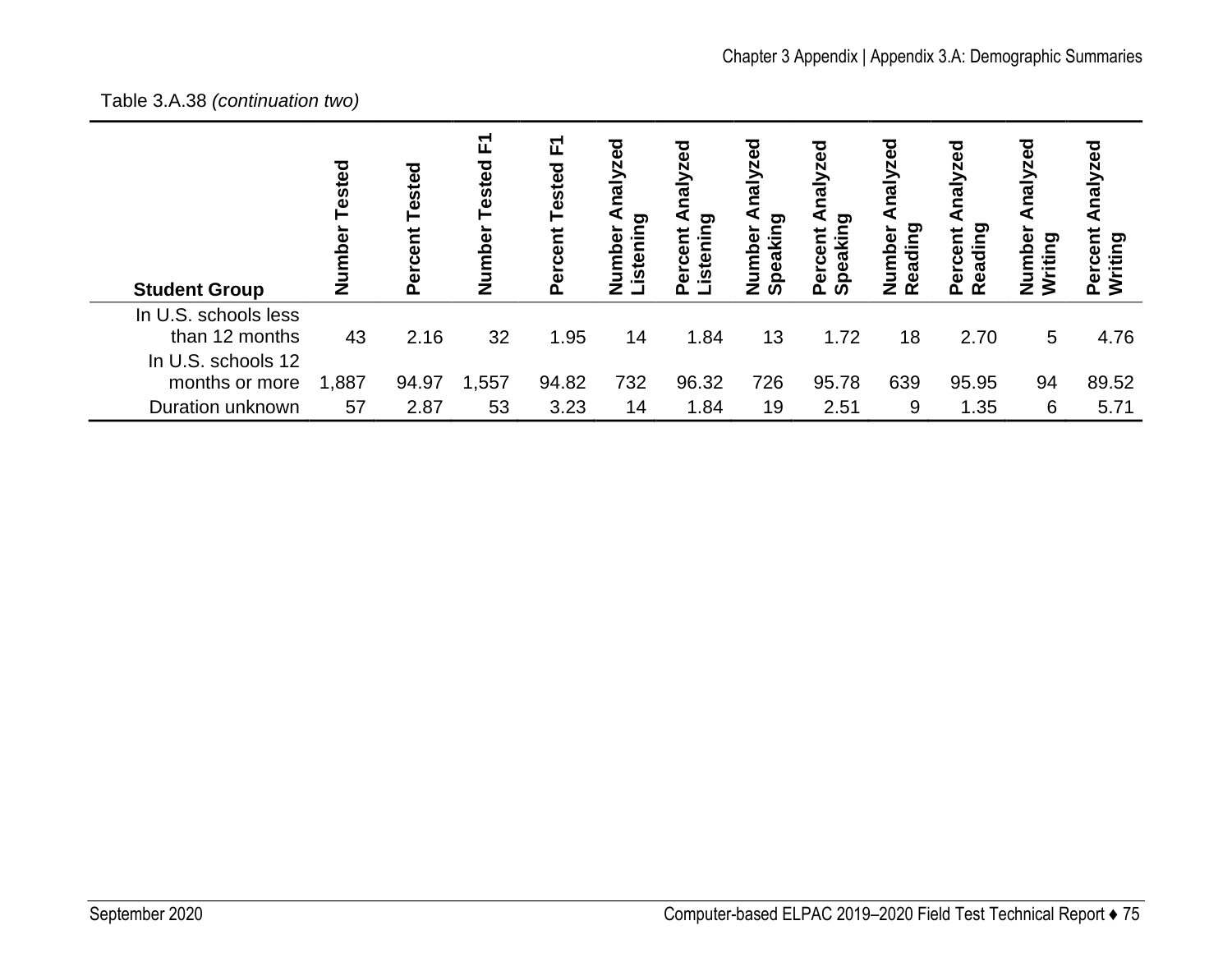### **Table 3.A.39 Demographic Summary for Sample Taking F1: Grade Span Six Through Eight**

| <b>Student Group</b>                                | Number Tested      | Percent Tested | Number Tested F1   | 正<br>Percent Tested | Number Analyzed<br>Listening | Percent Analyzed<br>Listening | Analyzed<br>Speaking<br>Number | Percent Analyzed<br>Speaking | Analyzed<br>Number<br>Reading | Percent Analyzed<br>Reading | Analyzed<br>Number<br>Writing | Percent Analyzed<br>Writing |
|-----------------------------------------------------|--------------------|----------------|--------------------|---------------------|------------------------------|-------------------------------|--------------------------------|------------------------------|-------------------------------|-----------------------------|-------------------------------|-----------------------------|
| All                                                 | 1,566              | 100.00         | 1,303              | 100.00              | 526                          | 100.00                        | 695                            | 100.00                       | 563                           | 100.00                      | 98                            | 100.00                      |
| Male                                                | 873                | 55.75          | 740                | 56.79               | 304                          | 57.79                         | 406                            | 58.42                        | 315                           | 55.95                       | 58                            | 59.18                       |
| Female                                              | 693                | 44.25          | 563                | 43.21               | 222                          | 42.21                         | 289                            | 41.58                        | 248                           | 44.05                       | 40                            | 40.82                       |
| American Indian or<br><b>Alaska Native</b><br>Asian | $\mathbf 0$<br>148 | 0.00<br>9.45   | $\mathbf 0$<br>132 | 0.00<br>10.13       | $\mathbf 0$<br>51            | 0.00<br>9.70                  | $\overline{0}$<br>74           | 0.00<br>10.65                | $\mathbf 0$<br>45             | 0.00<br>7.99                | 0<br>9                        | 0.00<br>9.18                |
| Native Hawaiian or<br><b>Other Pacific Islander</b> |                    | 0.06           |                    | 0.08                |                              | 0.19                          |                                | 0.00                         |                               | 0.18                        |                               | 0.00                        |
|                                                     | 1                  |                | 1                  |                     | $\mathbf 1$                  |                               | $\mathbf 0$                    |                              | $\mathbf 1$                   |                             | 0                             |                             |
| Filipino                                            | 15                 | 0.96           | 14                 | 1.07                | $\overline{0}$               | 0.00                          | 6                              | 0.86                         | 0                             | 0.00                        | 0                             | 0.00                        |
| Hispanic or Latino<br><b>Black or African</b>       | 1,352              | 86.33          | 1,117              | 85.73               | 463                          | 88.02                         | 598                            | 86.04                        | 509                           | 90.41                       | 87                            | 88.78                       |
| American                                            | 4                  | 0.26           | 3                  | 0.23                | $\mathbf 0$                  | 0.00                          | $\mathbf 0$                    | 0.00                         | 1                             | 0.18                        | 0                             | 0.00                        |
| White                                               | 32                 | 2.04           | 26                 | 2.00                | 8                            | 1.52                          | 12                             | 1.73                         | 6                             | 1.07                        | $\overline{2}$                | 2.04                        |
| Two or more races                                   | 6                  | 0.38           | $\overline{4}$     | 0.31                | $\overline{0}$               | 0.00                          | 3                              | 0.43                         | $\mathbf 0$                   | 0.00                        | 0                             | 0.00                        |
| Unknown                                             | 8                  | 0.51           | 6                  | 0.46                | 3                            | 0.57                          | $\overline{2}$                 | 0.29                         | 1                             | 0.18                        | 0                             | 0.00                        |
| Guatemala                                           | 26                 | 1.66           | 20                 | 1.53                | 12                           | 2.28                          | 10                             | 1.44                         | 11                            | 1.95                        | $\overline{2}$                | 2.04                        |
| Honduras                                            | 8                  | 0.51           | $\overline{7}$     | 0.54                | 3                            | 0.57                          | 4                              | 0.58                         | 3                             | 0.53                        | 1                             | 1.02                        |
| Colombia                                            | $\overline{2}$     | 0.13           | $\overline{2}$     | 0.15                | $\overline{0}$               | 0.00                          | $\overline{2}$                 | 0.29                         | 1                             | 0.18                        | 1                             | 1.02                        |
| El Salvador                                         | 32                 | 2.04           | 28                 | 2.15                | 12                           | 2.28                          | 18                             | 2.59                         | 8                             | 1.42                        | 4                             | 4.08                        |
| Afghanistan                                         | $\overline{7}$     | 0.45           | 6                  | 0.46                | $\overline{0}$               | 0.00                          | $\overline{0}$                 | 0.00                         | 0                             | 0.00                        | 0                             | 0.00                        |
| Other                                               | 1,491              | 95.21          | 1,240              | 95.17               | 499                          | 94.87                         | 661                            | 95.11                        | 540                           | 95.91                       | 90                            | 91.84                       |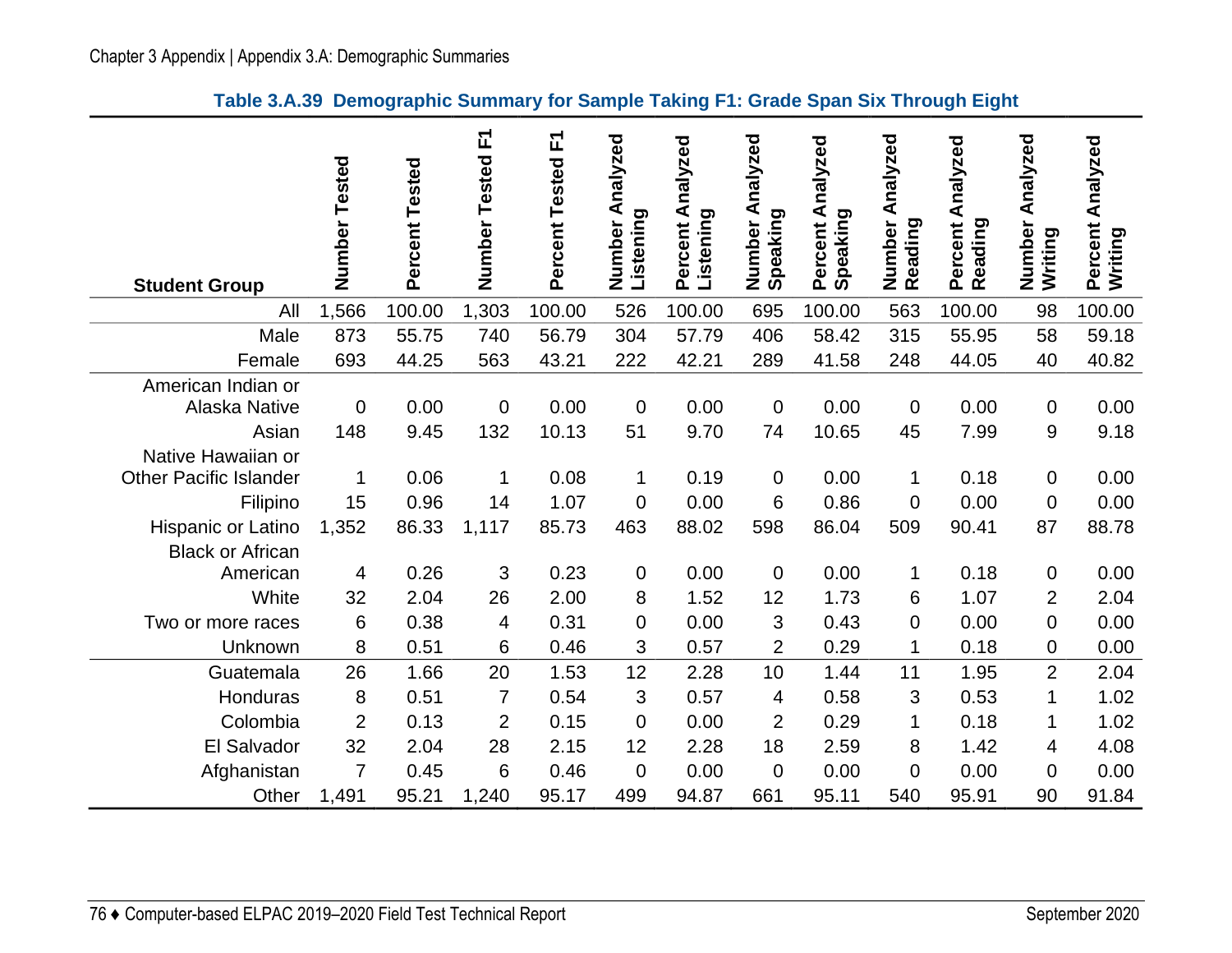## Table 3.A.39 *(continuation one)*

| <b>Student Group</b>                               | Number<br>Tested | Percent Tested | Number Tested F1 | Percent Tested F1 | Number Analyzed<br>Listening | Percent Analyzed<br>Listening | Analyzed<br>Speaking<br>Number | Percent Analyzed<br>Speaking | Analyzed<br>Number<br>Reading | Percent Analyzed<br>Reading | Analyzed<br>Number<br>Writing | Percent Analyzed<br>Writing |
|----------------------------------------------------|------------------|----------------|------------------|-------------------|------------------------------|-------------------------------|--------------------------------|------------------------------|-------------------------------|-----------------------------|-------------------------------|-----------------------------|
| Technology used                                    | 1,491            | 95.21          | 1,240            | 95.17             | 499                          | 94.87                         | 661                            | 95.11                        | 540                           | 95.91                       | 90                            | 91.84                       |
| Technology not used                                | 75               | 4.79           | 63               | 4.83              | 27                           | 5.13                          | 34                             | 4.89                         | 23                            | 4.09                        | 8                             | 8.16                        |
| English only (EO)<br><b>Initial fluent English</b> | $\mathbf{1}$     | 0.06           | $\mathbf 0$      | 0.00              | $\overline{0}$               | 0.00                          | $\overline{0}$                 | 0.00                         | $\mathbf 0$                   | 0.00                        | $\overline{0}$                | 0.00                        |
| proficient (IFEP)                                  | 16               | 1.02           | 11               | 0.84              | $\boldsymbol{0}$             | 0.00                          | $\mathbf 0$                    | 0.00                         | $\mathbf 0$                   | 0.00                        | $\mathbf 0$                   | 0.00                        |
| English learner (EL)                               | 1,531            | 97.77          | 1,283            | 98.47             | 526                          | 100.00                        | 695                            | 100.00                       | 563                           | 100.00                      | 98                            | 100.00                      |
| <b>Reclassified fluent</b><br>English proficient   |                  |                |                  |                   |                              |                               |                                |                              |                               |                             |                               |                             |
| (RFEP)                                             | 11               | 0.70           | 4                | 0.31              | $\overline{0}$               | 0.00                          | $\overline{0}$                 | 0.00                         | 0                             | 0.00                        | 0                             | 0.00                        |
| To be determined (TBD)<br>English proficiency      | $\overline{7}$   | 0.45           | 5                | 0.38              | $\mathbf 0$                  | 0.00                          | 0                              | 0.00                         | 0                             | 0.00                        | 0                             | 0.00                        |
| unknown                                            | 0                | 0.00           | $\mathbf 0$      | 0.00              | 0                            | 0.00                          | $\overline{0}$                 | 0.00                         | $\mathbf 0$                   | 0.00                        | $\mathbf 0$                   | 0.00                        |
| No special education                               |                  |                |                  |                   |                              |                               |                                |                              |                               |                             |                               |                             |
| services                                           | 1,558            | 99.49          | 1,297            | 99.54             | 524                          | 99.62                         | 694                            | 99.86                        | 560                           | 99.47                       | 98                            | 100.00                      |
| Special education                                  |                  |                |                  |                   |                              |                               |                                |                              |                               |                             |                               |                             |
| services                                           | 8                | 0.51           | 6                | 0.46              | $\overline{2}$               | 0.38                          | 1                              | 0.14                         | 3                             | 0.53                        | 0                             | 0.00                        |
| Not economically<br>disadvantaged                  | 0                | 0.00           | $\boldsymbol{0}$ | 0.00              | $\boldsymbol{0}$             | 0.00                          | $\mathbf 0$                    | 0.00                         | $\boldsymbol{0}$              | 0.00                        | 0                             | 0.00                        |
| Economically                                       |                  |                |                  |                   |                              |                               |                                |                              |                               |                             |                               |                             |
| disadvantaged                                      | 1,086            | 69.35          | 902              | 69.22             | 366                          | 69.58                         | 464                            | 66.76                        | 397                           | 70.52                       | 68                            | 69.39                       |
| Economically<br>disadvantaged                      |                  |                |                  |                   |                              |                               |                                |                              |                               |                             |                               |                             |
| unknown                                            | 480              | 30.65          | 401              | 30.78             | 160                          | 30.42                         | 231                            | 33.24                        | 166                           | 29.48                       | 30                            | 30.61                       |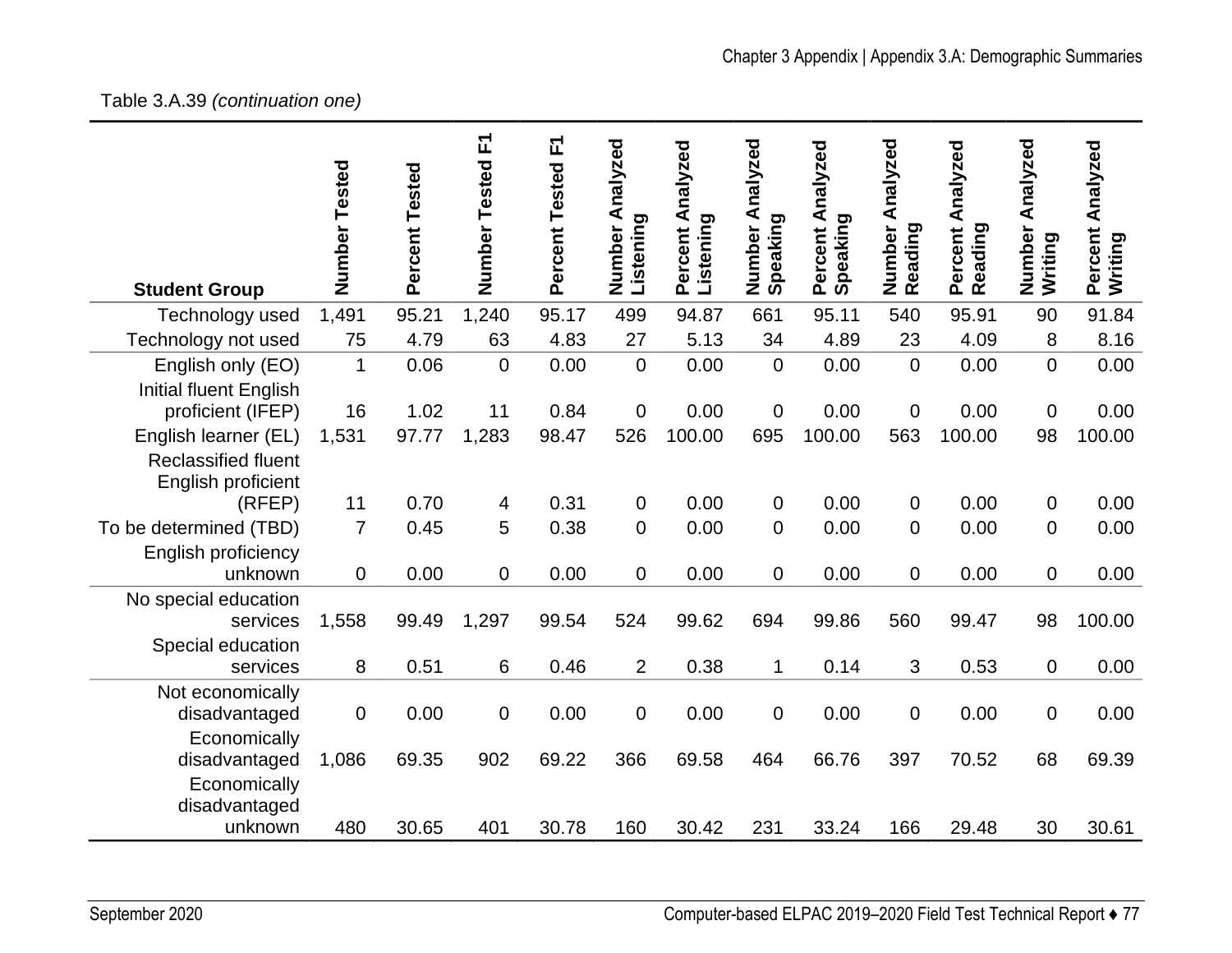Table 3.A.39 *(continuation two)*

| <b>Student Group</b>                                         | ested<br>mbe<br>ž | შ<br>მ<br>ies<br>ھ<br>ھ | 고<br>Tested<br>Number | 正<br>Tested<br>rcent<br>_<br><u>ዉ</u> | ℧<br>Analy<br>istening<br>umber<br>7 | lyzed<br>₫<br>istening<br>rcent<br>ō<br>൨ | ా<br>peaking<br>umber<br>z | ಠ<br>ΣĒ<br><u>ත</u><br>ω<br>ن<br>ō<br>൨ | ಠ<br>ဥ<br>ه<br>eadii<br>$\boldsymbol{\gamma}$ | යි<br><b>Nalyze</b><br>ဥ<br>Percent<br>Readi | nalyzed<br>Φ<br>ρg<br>$\mathbf \Omega$<br>追<br>Z | nalyzed<br>Percent<br>Writing |
|--------------------------------------------------------------|-------------------|-------------------------|-----------------------|---------------------------------------|--------------------------------------|-------------------------------------------|----------------------------|-----------------------------------------|-----------------------------------------------|----------------------------------------------|--------------------------------------------------|-------------------------------|
| In U.S. schools less<br>than 12 months<br>In U.S. schools 12 | 54                | 3.45                    | 43                    | 3.30                                  | 17                                   | 3.23                                      | 14                         | 2.01                                    | 16                                            | 2.84                                         | 1                                                | 1.02                          |
| months or more                                               | 1,486             | 94.89                   | 1,240                 | 95.17                                 | 499                                  | 94.87                                     | 674                        | 96.98                                   | 538                                           | 95.56                                        | 94                                               | 95.92                         |
| Duration unknown                                             | 26                | 1.66                    | 20                    | 1.53                                  | 10                                   | 1.90                                      |                            | 1.01                                    | 9                                             | 1.60                                         | 3                                                | 3.06                          |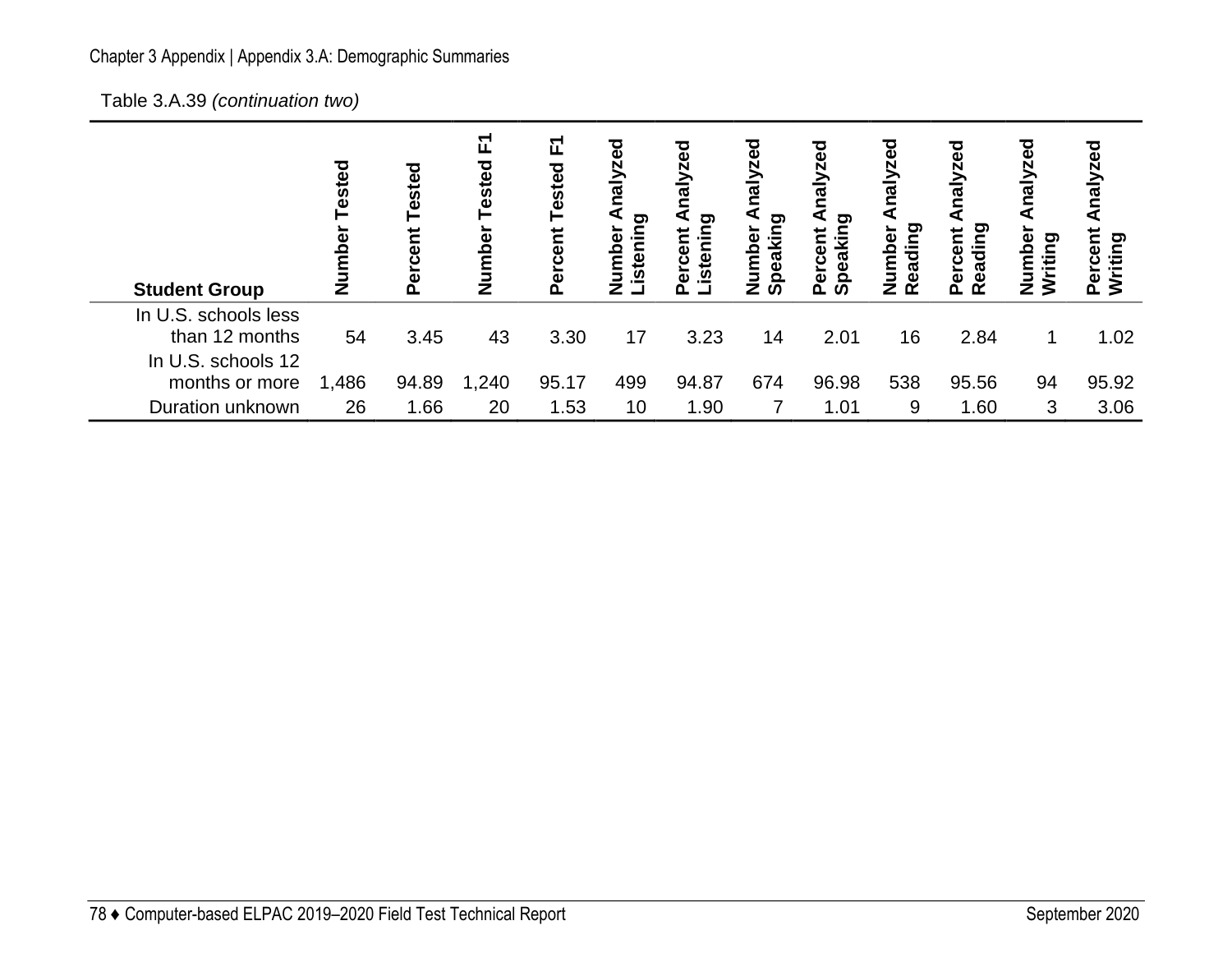| <b>Student Group</b>                                               | Number<br>Tested | Percent Tested | 고<br>Number Tested | 고<br>Percent Tested | nalyzed<br>₹<br>Listening<br>Number | Percent Analyzed<br>Listening | Number Analyzed<br>Speaking | Percent Analyzed<br>Speaking | Number Analyzed<br>Reading | Percent Analyzed<br>Reading | Number Analyzed<br>Writing | Percent Analyzed<br>Writing |
|--------------------------------------------------------------------|------------------|----------------|--------------------|---------------------|-------------------------------------|-------------------------------|-----------------------------|------------------------------|----------------------------|-----------------------------|----------------------------|-----------------------------|
| All                                                                | 842              | 100.00         | 705                | 100.00              | 257                                 | 100.00                        | 351                         | 100.00                       | 257                        | 100.00                      | 684                        | 100.00                      |
| Male                                                               | 476              | 56.53          | 402                | 57.02               | 144                                 | 56.03                         | 199                         | 56.70                        | 144                        | 56.03                       | 389                        | 56.87                       |
| Female                                                             | 366              | 43.47          | 303                | 42.98               | 113                                 | 43.97                         | 152                         | 43.30                        | 113                        | 43.97                       | 295                        | 43.13                       |
| American Indian or<br>Alaska Native<br>Asian<br>Native Hawaiian or | 3<br>47          | 0.36<br>5.58   | 3<br>39            | 0.43<br>5.53        | $\overline{2}$<br>$\overline{7}$    | 0.78<br>2.72                  | 3<br>15                     | 0.85<br>4.27                 | $\overline{2}$<br>5        | 0.78<br>1.95                | $\overline{2}$<br>37       | 0.29<br>5.41                |
| <b>Other Pacific Islander</b>                                      | 1                | 0.12           | 1                  | 0.14                | $\boldsymbol{0}$                    | 0.00                          | $\boldsymbol{0}$            | 0.00                         | $\pmb{0}$                  | 0.00                        | 1                          | 0.15                        |
| Filipino                                                           | 14               | 1.66           | 14                 | 1.99                | 3                                   | 1.17                          | 9                           | 2.56                         | 3                          | 1.17                        | 14                         | 2.05                        |
| Hispanic or Latino<br><b>Black or African</b>                      | 731              | 86.82          | 606                | 85.96               | 231                                 | 89.88                         | 305                         | 86.89                        | 235                        | 91.44                       | 591                        | 86.40                       |
| American                                                           | 6                | 0.71           | 4                  | 0.57                | $\mathbf 0$                         | 0.00                          | 0                           | 0.00                         | $\pmb{0}$                  | 0.00                        | 4                          | 0.58                        |
| White                                                              | 34               | 4.04           | 32                 | 4.54                | 11                                  | 4.28                          | 15                          | 4.27                         | $\boldsymbol{9}$           | 3.50                        | 29                         | 4.24                        |
| Two or more races                                                  | 1                | 0.12           | 1                  | 0.14                | $\boldsymbol{0}$                    | 0.00                          | 1                           | 0.28                         | 0                          | 0.00                        | 1                          | 0.15                        |
| Unknown                                                            | 5                | 0.59           | 5                  | 0.71                | $\mathfrak{S}$                      | 1.17                          | 3                           | 0.85                         | 3                          | 1.17                        | 5                          | 0.73                        |
| Guatemala                                                          | 48               | 5.70           | 39                 | 5.53                | 5                                   | 1.95                          | 8                           | 2.28                         | 5                          | 1.95                        | 30                         | 4.39                        |
| Honduras                                                           | 11               | 1.31           | 7                  | 0.99                | 4                                   | 1.56                          | 4                           | 1.14                         | 5                          | 1.95                        | $\overline{7}$             | 1.02                        |
| Colombia                                                           | $\overline{2}$   | 0.24           | $\overline{2}$     | 0.28                | 1                                   | 0.39                          | $\overline{2}$              | 0.57                         | 1                          | 0.39                        | $\overline{2}$             | 0.29                        |
| El Salvador                                                        | 38               | 4.51           | 32                 | 4.54                | 8                                   | 3.11                          | 13                          | 3.70                         | 7                          | 2.72                        | 31                         | 4.53                        |
| Afghanistan                                                        | $\mathbf 0$      | 0.00           | $\overline{0}$     | 0.00                | $\mathbf 0$                         | 0.00                          | $\boldsymbol{0}$            | 0.00                         | $\mathbf 0$                | 0.00                        | $\mathbf 0$                | 0.00                        |
| Other                                                              | 743              | 88.24          | 625                | 88.65               | 239                                 | 93.00                         | 324                         | 92.31                        | 239                        | 93.00                       | 614                        | 89.77                       |

### **Table 3.A.40 Demographic Summary for Sample Taking F1: Grade Span Nine and Ten**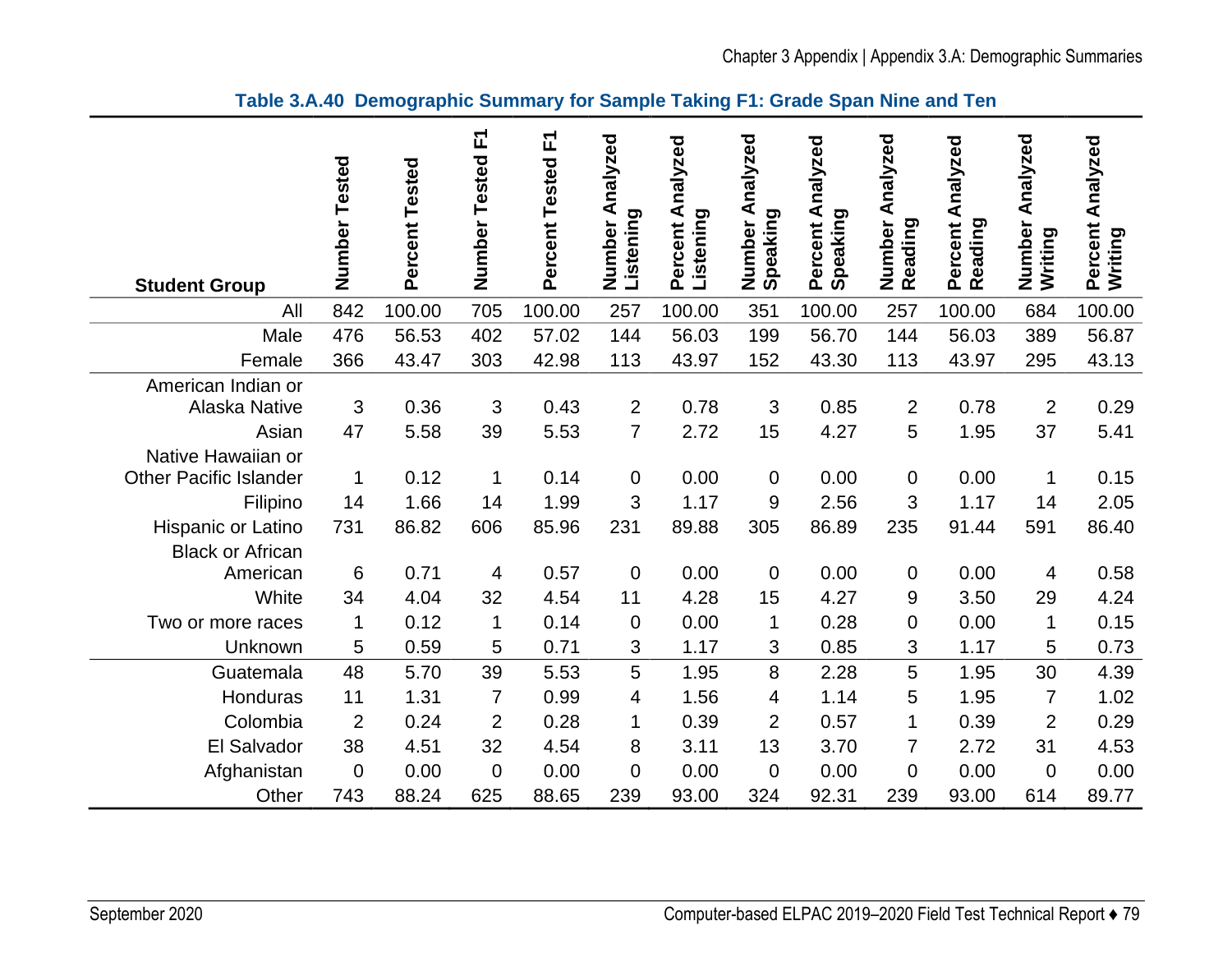Table 3.A.40 *(continuation one)* 

|                                                    | Number<br>Tested | Percent Tested | F<br>Number<br>Tested | 正<br>Percent Tested | Number Analyzed<br>Listening | Percent Analyzed<br>Listening | Analyzed<br>Speaking<br>Number | Percent Analyzed<br>Speaking | Analyzed<br>Number<br>Reading | Percent Analyzed<br>Reading | Number Analyzed<br>Writing | Percent Analyzed<br>Writing |
|----------------------------------------------------|------------------|----------------|-----------------------|---------------------|------------------------------|-------------------------------|--------------------------------|------------------------------|-------------------------------|-----------------------------|----------------------------|-----------------------------|
| <b>Student Group</b>                               |                  |                |                       |                     |                              |                               |                                |                              |                               |                             |                            |                             |
| Technology used                                    | 743              | 88.24          | 625                   | 88.65               | 239                          | 93.00                         | 324                            | 92.31                        | 239                           | 93.00                       | 614                        | 89.77                       |
| Technology not used                                | 99               | 11.76          | 80                    | 11.35               | 18                           | 7.00                          | 27                             | 7.69                         | 18                            | 7.00                        | 70                         | 10.23                       |
| English only (EO)                                  | $\mathbf 0$      | 0.00           | 0                     | 0.00                | 0                            | 0.00                          | $\mathbf 0$                    | 0.00                         | $\mathbf 0$                   | 0.00                        | $\mathbf 0$                | 0.00                        |
| <b>Initial fluent English</b><br>proficient (IFEP) | 3                | 0.36           | $\overline{2}$        | 0.28                | 0                            | 0.00                          | $\mathbf 0$                    | 0.00                         | 0                             | 0.00                        | $\mathbf 0$                | 0.00                        |
| English learner (EL)                               | 816              | 96.91          | 683                   | 96.88               | 256                          | 99.61                         | 350                            | 99.72                        | 256                           | 99.61                       | 684                        | 100.00                      |
| <b>Reclassified fluent</b><br>English proficient   |                  |                |                       |                     |                              |                               |                                |                              |                               |                             |                            |                             |
| (RFEP)                                             | 3                | 0.36           | 3                     | 0.43                | 0                            | 0.00                          | $\overline{0}$                 | 0.00                         | 0                             | 0.00                        | 0                          | 0.00                        |
| To be determined (TBD)                             | 20               | 2.38           | 17                    | 2.41                | 1                            | 0.39                          | $\mathbf{1}$                   | 0.28                         | $\mathbf 1$                   | 0.39                        | $\overline{0}$             | 0.00                        |
| English proficiency                                |                  |                |                       |                     |                              |                               |                                |                              |                               |                             |                            |                             |
| unknown                                            | $\mathbf 0$      | 0.00           | 0                     | 0.00                | 0                            | 0.00                          | $\mathbf 0$                    | 0.00                         | 0                             | 0.00                        | $\mathbf 0$                | 0.00                        |
| No special education                               |                  |                |                       |                     |                              |                               |                                |                              |                               |                             |                            |                             |
| services                                           | 837              | 99.41          | 700                   | 99.29               | 255                          | 99.22                         | 348                            | 99.15                        | 255                           | 99.22                       | 679                        | 99.27                       |
| Special education<br>services                      | 5                | 0.59           | 5                     | 0.71                | $\overline{2}$               | 0.78                          | 3                              | 0.85                         | $\overline{2}$                | 0.78                        | 5                          | 0.73                        |
| Not economically                                   |                  |                |                       |                     |                              |                               |                                |                              |                               |                             |                            |                             |
| disadvantaged                                      | $\mathbf 0$      | 0.00           | 0                     | 0.00                | 0                            | 0.00                          | $\mathbf 0$                    | 0.00                         | 0                             | 0.00                        | $\mathbf 0$                | 0.00                        |
| Economically                                       |                  |                |                       |                     |                              |                               |                                |                              |                               |                             |                            |                             |
| disadvantaged                                      | 611              | 72.57          | 519                   | 73.62               | 186                          | 72.37                         | 266                            | 75.78                        | 184                           | 71.60                       | 508                        | 74.27                       |
| Economically                                       |                  |                |                       |                     |                              |                               |                                |                              |                               |                             |                            |                             |
| disadvantaged                                      |                  |                |                       |                     |                              |                               |                                |                              |                               |                             |                            |                             |
| unknown                                            | 231              | 27.43          | 186                   | 26.38               | 71                           | 27.63                         | 85                             | 24.22                        | 73                            | 28.40                       | 176                        | 25.73                       |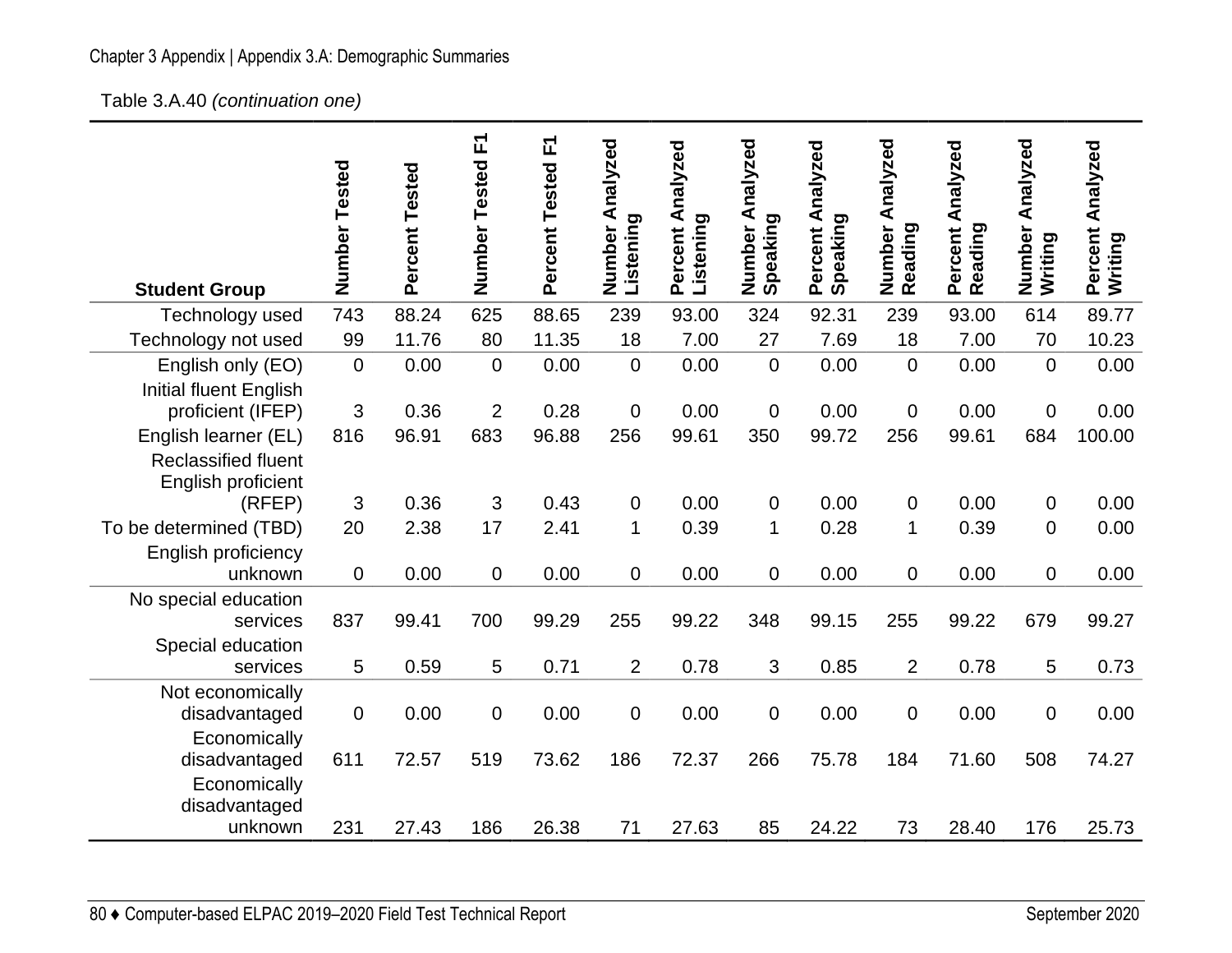### Table 3.A.40 *(continuation two)*

| <b>Student Group</b>                                         | Tested<br>Ž | Tested<br>rcent | 正<br>Tested<br>Number | 正<br>Tested<br>Percent | రై<br>$\frac{1}{2}$<br>o.<br>ه<br>م<br>E<br>sten | zed<br>Neu<br>gui<br>ざ<br>isteni<br>ნე<br>ს<br>ō | <b>zed</b><br>naly<br>peaking<br>ō<br>ξ<br>z<br>ഗ | lalyzed<br>peaking<br>Percent<br>ທ | nalyzed<br>⋖<br>eading<br>umber<br>z<br>$\alpha$ | nalyzed<br>Reading<br>Percent | Analyzed<br>umber<br>iting<br>š<br>z | ਠ<br>E<br>ರಾ<br>洹 |
|--------------------------------------------------------------|-------------|-----------------|-----------------------|------------------------|--------------------------------------------------|--------------------------------------------------|---------------------------------------------------|------------------------------------|--------------------------------------------------|-------------------------------|--------------------------------------|-------------------|
| In U.S. schools less<br>than 12 months<br>In U.S. schools 12 | 97          | 11.52           | 85                    | 12.06                  | 13                                               | 5.06                                             | 39                                                | 11.11                              | 15                                               | 5.84                          | 68                                   | 9.94              |
| months or more                                               | 729         | 86.58           | 608                   | 86.24                  | 238                                              | 92.61                                            | 305                                               | 86.89                              | 236                                              | 91.83                         | 606                                  | 88.60             |
| Duration unknown                                             | 16          | 1.90            | 12                    | 1.70                   | 6                                                | 2.33                                             |                                                   | 1.99                               | 6                                                | 2.33                          | 10                                   | 1.46              |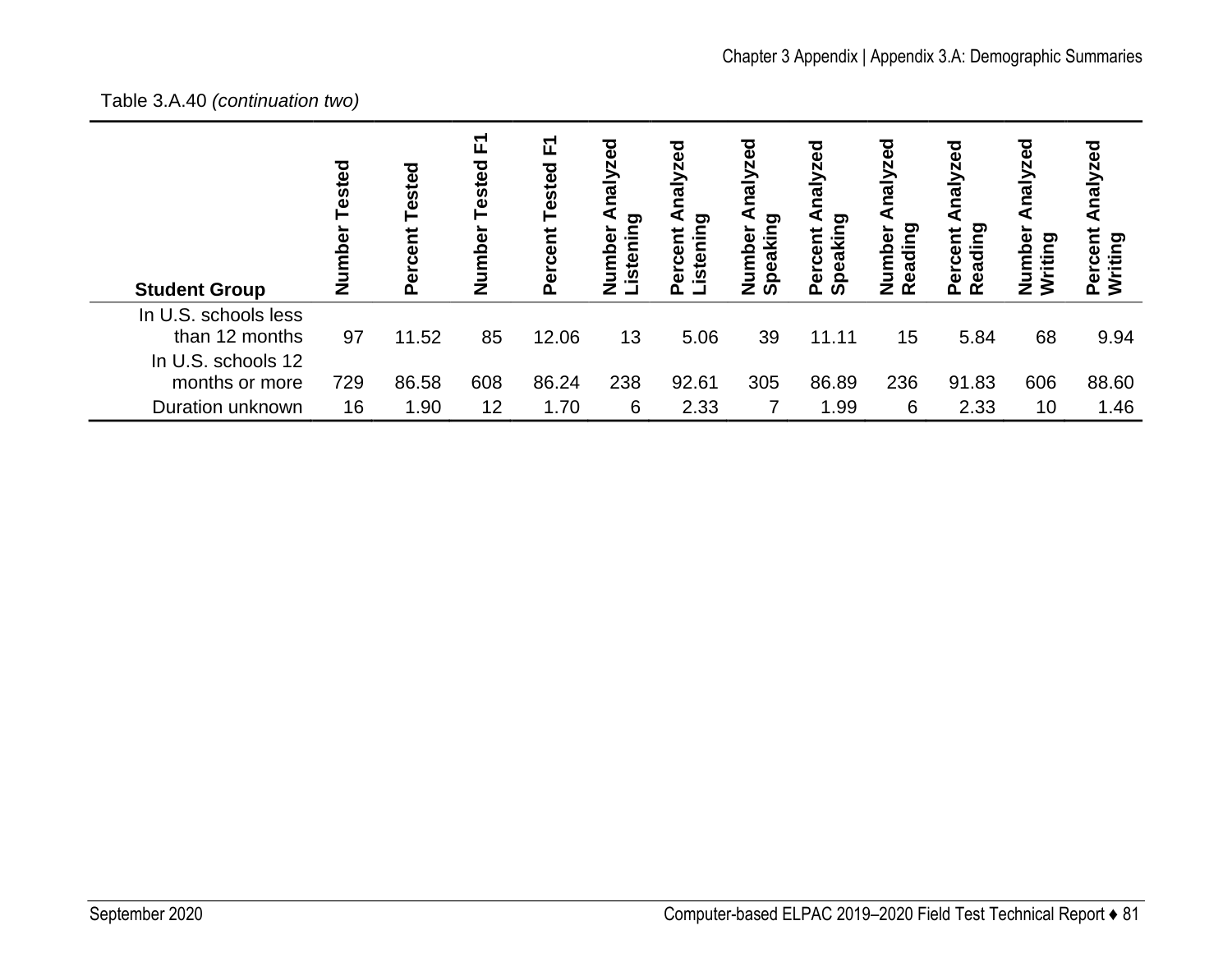### **Table 3.A.41 Demographic Summary for Sample Taking F1: Grade Span Eleven and Twelve**

| <b>Student Group</b>                                | Number Tested | Percent Tested | 正<br>Number Tested     | <u>r</u><br>Percent Tested | Analyzed<br>Listening<br>Number | Percent Analyzed<br>Listening | Analyzed<br>Number A<br>Speaking | Percent Analyzed<br>Speaking | Analyzed<br>Number<br>Reading | Percent Analyzed<br>Reading | Number Analyzed<br>Writing | Percent Analyzed<br>Writing |
|-----------------------------------------------------|---------------|----------------|------------------------|----------------------------|---------------------------------|-------------------------------|----------------------------------|------------------------------|-------------------------------|-----------------------------|----------------------------|-----------------------------|
| All                                                 | 946           | 100.00         | 738                    | 100.00                     | 535                             | 100.00                        | 333                              | 100.00                       | 544                           | 100.00                      | 723                        | 100.00                      |
| Male                                                | 539           | 56.98          | 422                    | 57.18                      | 297                             | 55.51                         | 191                              | 57.36                        | 303                           | 55.70                       | 409                        | 56.57                       |
| Female                                              | 407           | 43.02          | 316                    | 42.82                      | 238                             | 44.49                         | 142                              | 42.64                        | 241                           | 44.30                       | 314                        | 43.43                       |
| American Indian or<br><b>Alaska Native</b><br>Asian | 0<br>87       | 0.00<br>9.20   | $\boldsymbol{0}$<br>78 | 0.00<br>10.57              | $\mathbf 0$<br>42               | 0.00<br>7.85                  | $\mathbf 0$<br>28                | 0.00<br>8.41                 | $\mathbf 0$<br>41             | 0.00<br>7.54                | $\mathbf 0$<br>76          | 0.00<br>10.51               |
| Native Hawaiian or<br><b>Other Pacific Islander</b> |               |                |                        |                            |                                 |                               |                                  |                              |                               |                             |                            |                             |
|                                                     | $\mathbf 0$   | 0.00<br>1.16   | $\mathbf 0$<br>10      | 0.00<br>1.36               | $\mathbf 0$                     | 0.00                          | $\mathbf 0$                      | 0.00                         | $\mathbf 0$                   | 0.00<br>1.10                | $\mathbf 0$                | 0.00                        |
| Filipino                                            | 11            |                |                        |                            | 5                               | 0.93                          | 6                                | 1.80                         | 6                             |                             | 10                         | 1.38                        |
| Hispanic or Latino<br><b>Black or African</b>       | 812           | 85.84          | 617                    | 83.60                      | 471                             | 88.04                         | 287                              | 86.19                        | 480                           | 88.24                       | 604                        | 83.54                       |
| American                                            | 3             | 0.32           | $\overline{2}$         | 0.27                       | 1                               | 0.19                          | 0                                | 0.00                         | 1                             | 0.18                        | $\overline{2}$             | 0.28                        |
| White                                               | 28            | 2.96           | 26                     | 3.52                       | 14                              | 2.62                          | 10                               | 3.00                         | 13                            | 2.39                        | 26                         | 3.60                        |
| Two or more races                                   | $\mathbf 0$   | 0.00           | $\mathbf 0$            | 0.00                       | $\mathbf 0$                     | 0.00                          | $\overline{0}$                   | 0.00                         | $\mathbf 0$                   | 0.00                        | $\mathbf 0$                | 0.00                        |
| Unknown                                             | 5             | 0.53           | 5                      | 0.68                       | $\overline{2}$                  | 0.37                          | $\overline{2}$                   | 0.60                         | 3                             | 0.55                        | 5                          | 0.69                        |
| Guatemala                                           | 16            | 1.69           | 12                     | 1.63                       | $\boldsymbol{9}$                | 1.68                          | $\overline{7}$                   | 2.10                         | 10                            | 1.84                        | 12                         | 1.66                        |
| Honduras                                            | 12            | 1.27           | $\overline{7}$         | 0.95                       | 6                               | 1.12                          | 4                                | 1.20                         | $\overline{7}$                | 1.29                        | $\overline{7}$             | 0.97                        |
| Colombia                                            | $\mathbf 1$   | 0.11           | 1                      | 0.14                       | $\overline{0}$                  | 0.00                          | 0                                | 0.00                         | $\mathbf 0$                   | 0.00                        | 1                          | 0.14                        |
| El Salvador                                         | 21            | 2.22           | 14                     | 1.90                       | 12                              | 2.24                          | 4                                | 1.20                         | 11                            | 2.02                        | 13                         | 1.80                        |
| Afghanistan                                         | 8             | 0.85           | 8                      | 1.08                       | 8                               | 1.50                          | 8                                | 2.40                         | 8                             | 1.47                        | 8                          | 1.11                        |
| Other                                               | 888           | 93.87          | 696                    | 94.31                      | 500                             | 93.46                         | 310                              | 93.09                        | 508                           | 93.38                       | 682                        | 94.33                       |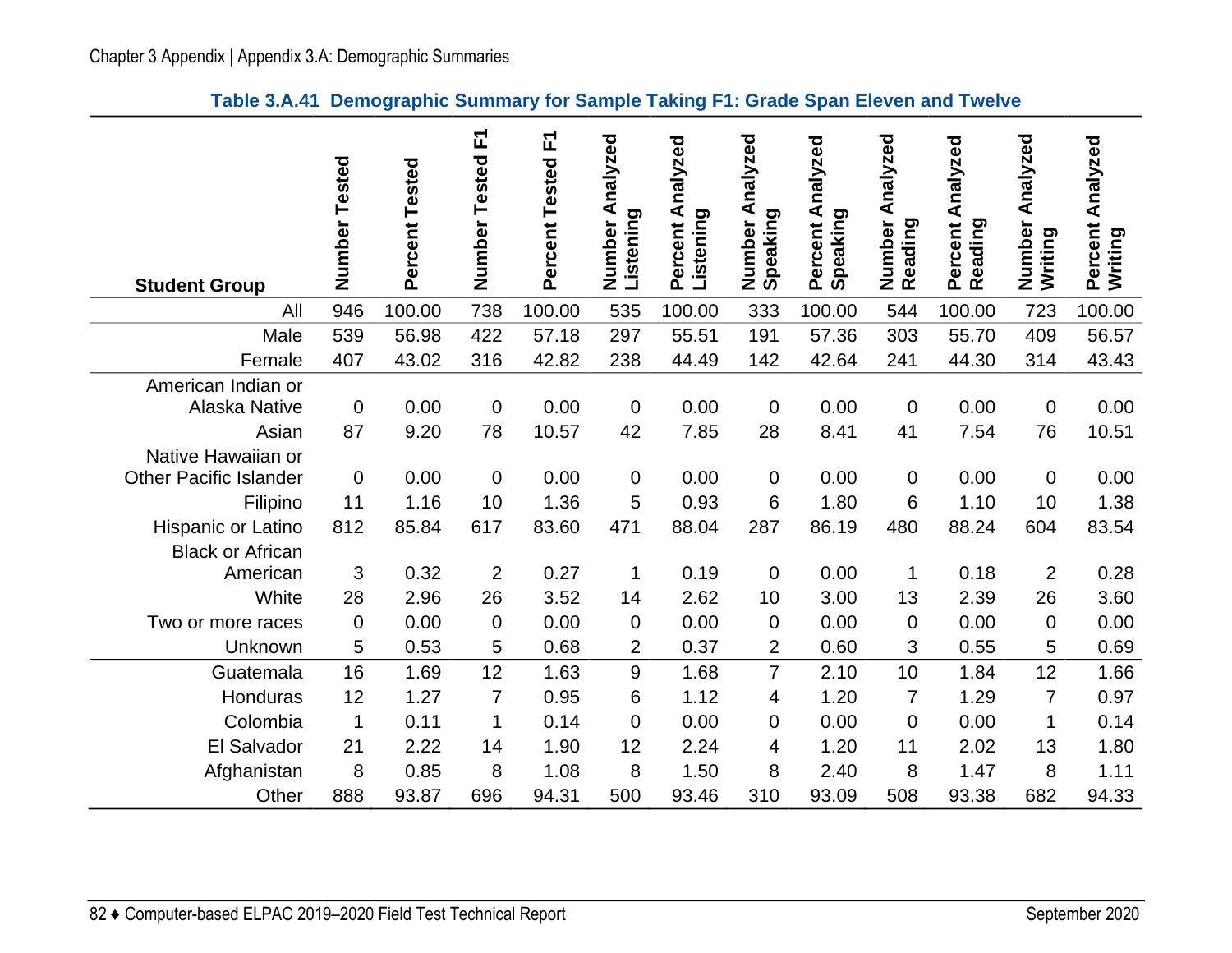### Table 3.A.41 *(continuation one)*

| <b>Student Group</b>          | Number<br>Tested | Percent Tested | 正<br>Number<br>Tested | 正<br>Percent Tested | Analyzed<br>Listening<br>Number | Percent Analyzed<br>Listening | Number Analyzed<br>Speaking | Percent Analyzed<br>Speaking | Number Analyzed<br>Reading | Percent Analyzed<br>Reading | Number Analyzed<br>Writing | Percent Analyzed<br>Writing |
|-------------------------------|------------------|----------------|-----------------------|---------------------|---------------------------------|-------------------------------|-----------------------------|------------------------------|----------------------------|-----------------------------|----------------------------|-----------------------------|
|                               | 888              | 93.87          | 696                   | 94.31               | 500                             | 93.46                         | 310                         | 93.09                        | 508                        | 93.38                       | 682                        | 94.33                       |
| Technology used               |                  |                |                       |                     |                                 |                               |                             |                              |                            |                             |                            |                             |
| Technology not used           | 58               | 6.13           | 42                    | 5.69                | 35                              | 6.54                          | 23                          | 6.91                         | 36                         | 6.62                        | 41                         | 5.67                        |
| English only (EO)             | $\overline{0}$   | 0.00           | $\overline{0}$        | 0.00                | $\mathbf 0$                     | 0.00                          | $\mathbf 0$                 | 0.00                         | $\overline{0}$             | 0.00                        | $\mathbf 0$                | 0.00                        |
| <b>Initial fluent English</b> |                  |                |                       |                     |                                 |                               |                             |                              |                            |                             |                            |                             |
| proficient (IFEP)             | $\overline{7}$   | 0.74           | 6                     | 0.81                | $\mathbf 0$                     | 0.00                          | $\mathbf 0$                 | 0.00                         | $\mathbf 0$                | 0.00                        | $\mathbf 0$                | 0.00                        |
| English learner (EL)          | 927              | 97.99          | 721                   | 97.70               | 535                             | 100.00                        | 333                         | 100.00                       | 544                        | 100.00                      | 723                        | 100.00                      |
| <b>Reclassified fluent</b>    |                  |                |                       |                     |                                 |                               |                             |                              |                            |                             |                            |                             |
| English proficient            |                  |                |                       |                     |                                 |                               |                             |                              |                            |                             |                            |                             |
| (RFEP)                        | 10               | 1.06           | 9                     | 1.22                | 0                               | 0.00                          | 0                           | 0.00                         | 0                          | 0.00                        | 0                          | 0.00                        |
| To be determined (TBD)        | $\overline{2}$   | 0.21           | $\overline{2}$        | 0.27                | $\mathbf 0$                     | 0.00                          | $\mathbf 0$                 | 0.00                         | $\overline{0}$             | 0.00                        | $\mathbf 0$                | 0.00                        |
| <b>English proficiency</b>    |                  |                |                       |                     |                                 |                               |                             |                              |                            |                             |                            |                             |
| unknown                       | $\mathbf 0$      | 0.00           | 0                     | 0.00                | $\mathbf 0$                     | 0.00                          | $\overline{0}$              | 0.00                         | $\mathbf 0$                | 0.00                        | $\mathbf 0$                | 0.00                        |
| No special education          |                  |                |                       |                     |                                 |                               |                             |                              |                            |                             |                            |                             |
| services                      | 940              | 99.37          | 734                   | 99.46               | 533                             | 99.63                         | 331                         | 99.40                        | 541                        | 99.45                       | 719                        | 99.45                       |
| Special education             |                  |                |                       |                     |                                 |                               |                             |                              |                            |                             |                            |                             |
| services                      | 6                | 0.63           | 4                     | 0.54                | $\overline{2}$                  | 0.37                          | 2                           | 0.60                         | 3                          | 0.55                        | 4                          | 0.55                        |
| Not economically              |                  |                |                       |                     |                                 |                               |                             |                              |                            |                             |                            |                             |
| disadvantaged                 | $\mathbf 0$      | 0.00           | 0                     | 0.00                | $\mathbf 0$                     | 0.00                          | $\overline{0}$              | 0.00                         | $\mathbf 0$                | 0.00                        | $\mathbf 0$                | 0.00                        |
| Economically                  |                  |                |                       |                     |                                 |                               |                             |                              |                            |                             |                            |                             |
| disadvantaged                 | 654              | 69.13          | 510                   | 69.11               | 385                             | 71.96                         | 246                         | 73.87                        | 387                        | 71.14                       | 500                        | 69.16                       |
| Economically                  |                  |                |                       |                     |                                 |                               |                             |                              |                            |                             |                            |                             |
| disadvantaged                 |                  |                |                       |                     |                                 |                               |                             |                              |                            |                             |                            |                             |
| unknown                       | 292              | 30.87          | 228                   | 30.89               | 150                             | 28.04                         | 87                          | 26.13                        | 157                        | 28.86                       | 223                        | 30.84                       |